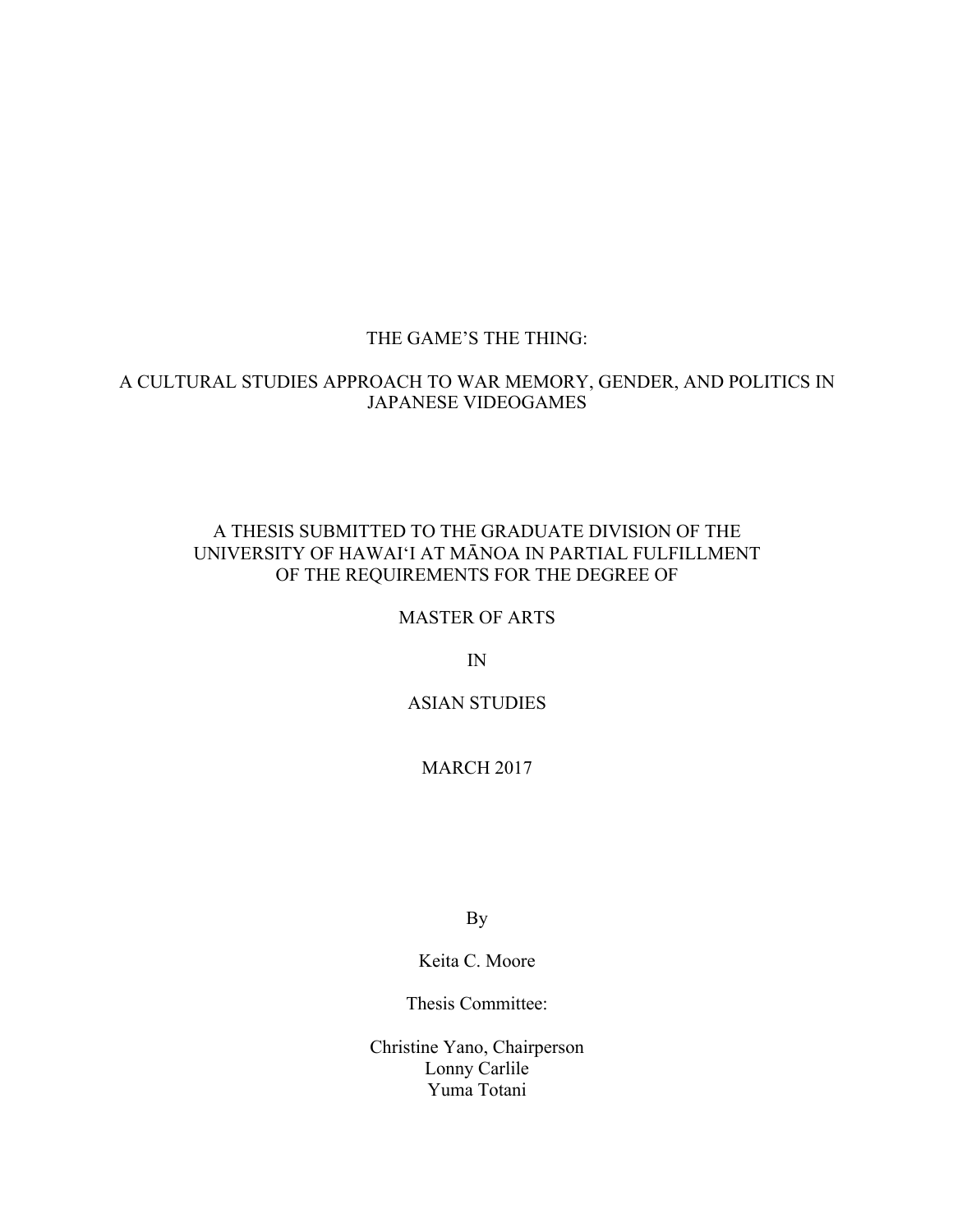### ACKNOWLEDGEMENTS

This thesis is in some ways marks an end to my twenties, and a beginning for everything thereafter. From its inception as a series of experiences in Japan to its completion in written form, I have been indebted to a great many people.

First and foremost, I wish to thank my committee members: Christine Yano, Lonny Carlile, and Yuma Totani. All three were mentors to me in my coursework at the University of Hawaiʻi, and provided invaluable feedback and support throughout the writing process. Within the Asian Studies department, I am also grateful for the advice of Cathryn H. Clayton and Young-a Park. From my cohort, I cannot thank Clara Hur and Layne Higgenbotham enough for their friendship, and lending me a sympathetic ear from time to time.

From a former life, I also wish to thank Kenneth Pinyopusarerk and John Crow. Without their patient mentorship, I would not be the writer—or the translator—that I am today.

Likewise, I would never have come this far without my family: Carol-Lynne Moore, Kaoru Yamamoto, and Kiyomi Moore. I am more thankful for your boundless and selfless support than I can express in words.

Finally, I owe a special debt to Catherine Kindiger. Thank you for being you.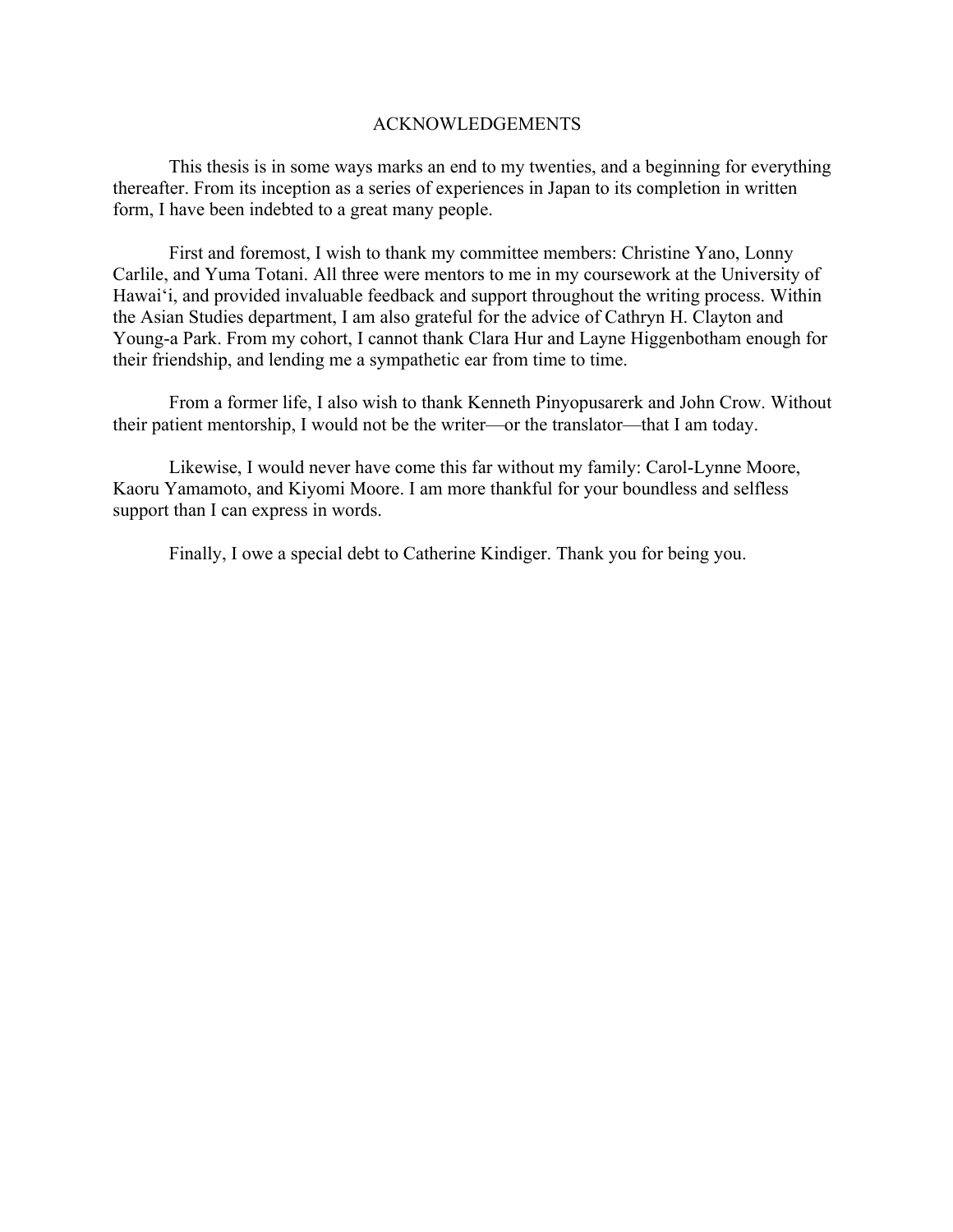## ABSTRACT

This thesis establishes a framework for analyzing Japanese pseudo-historical ludic media within the Japanese ideo-cultural context from a Cultural Studies perspective. It examines how discourses of war memory, gender, and politics inflect the texts of *Onimusha* (2001), *Sengoku BASARA* (2005), and *Metal Gear Solid* (1998). As artifacts of a demonized militarism and societal pacifism, these games justify ludic violence with player-avatars who have defensive masculinities. Through interactivity, however, this mechanism interrogates pacifism. In this questioning, these games take on transformative potential as cultural technologies. *Onimusha* and *Sengoku BASARA* seek to foreclose upon this potential through narrative denunciation and parody. Conversely, *Metal Gear Solid* leaves this potential open. As a game whose narrative supports a progressive political agenda, it unintentionally endorses an ultraconservative conception of both politics and history—thereby constituting a nationalistic argument. In sum, this research suggests that videogames are imbricated in processes of imagining Japanese nationhood.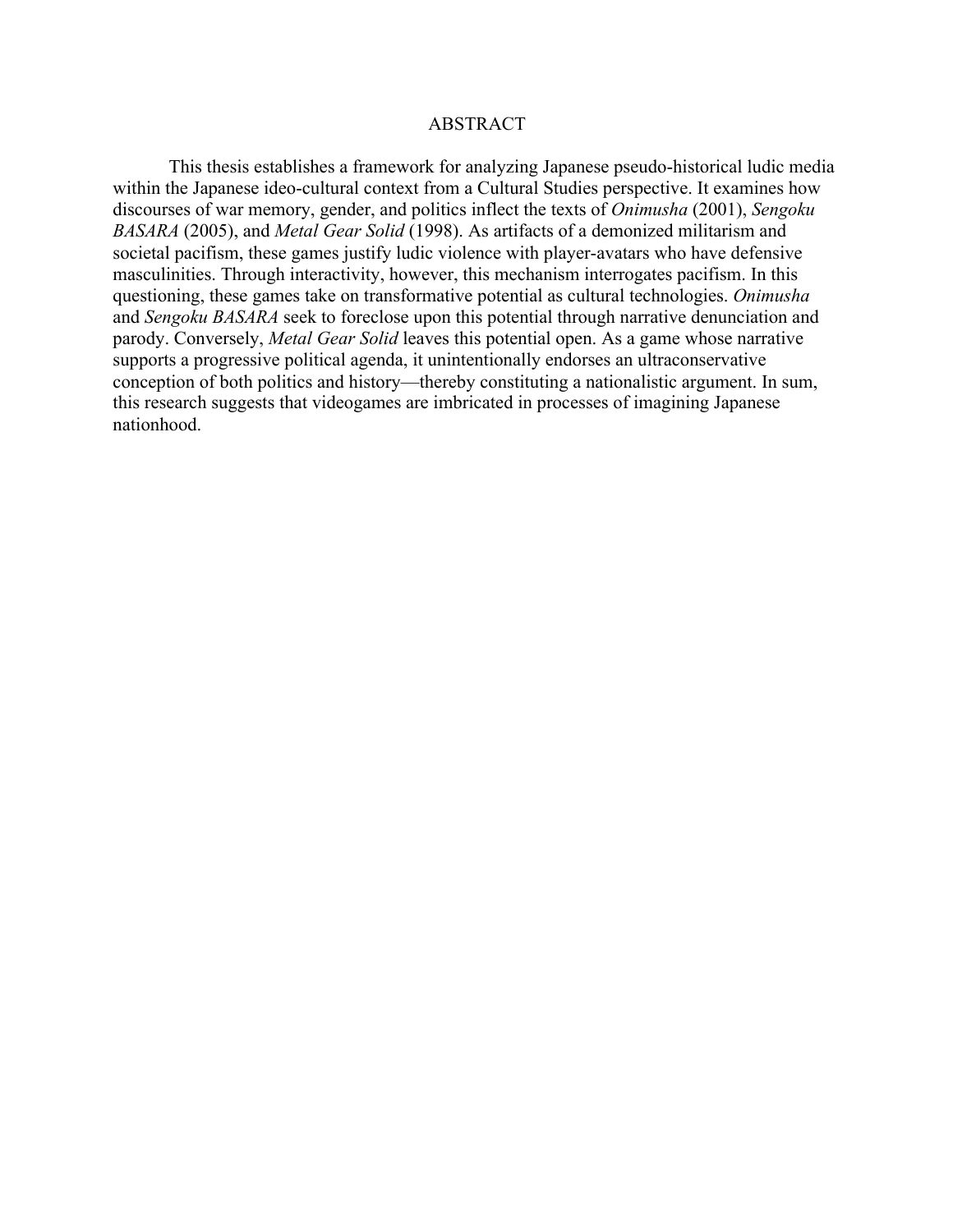| <b>TABLE OF CONTENTS</b> |  |
|--------------------------|--|
|                          |  |

Page **Page** 

| 15 |  |  |  |
|----|--|--|--|
|    |  |  |  |
|    |  |  |  |

| $\overline{2}$ |
|----------------|
| 5              |
| 10             |
| 14             |
| 16             |
| 17             |
| 21             |
| 25             |
| 27             |
| 29             |
| 31             |
| 36             |
| 38             |
| 39             |
| 42             |
| 44             |
| 49             |
| 50             |
| 54             |
| 57             |
| 58             |
| 62             |
| 64             |
| 68             |
| 72             |
| 74             |
| 76             |
| 78             |
| 80             |
| 87             |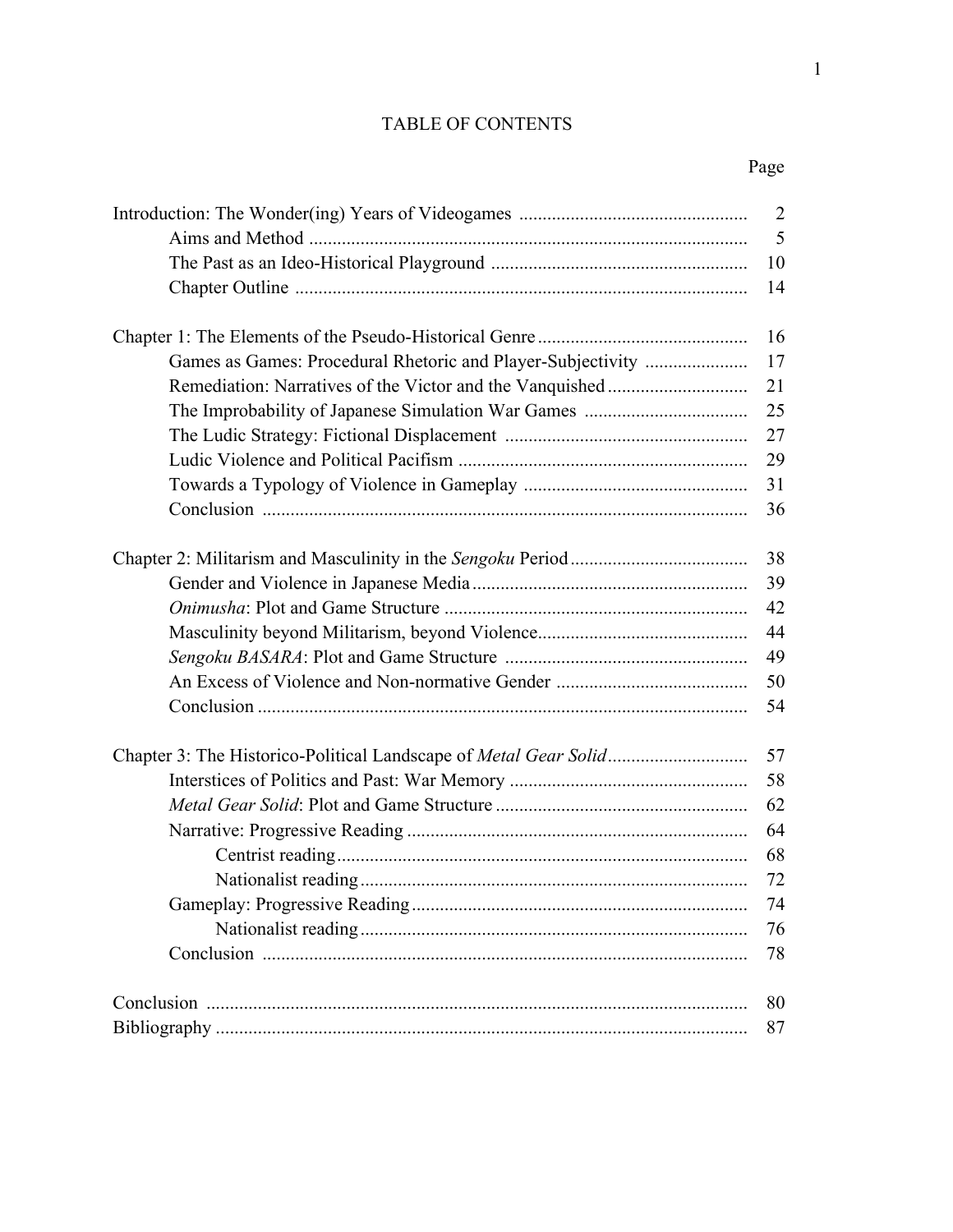#### **Introduction: The Wonder(ing) Years of Videogames**

The 1990s in Japan, the so-called "lost decade," was a period characterized by a general sense of social malaise instigated by the breaking of the bubble economy.<sup>1</sup> Years of unprecedented financial growth ground to a halt, giving way to two decades of recession. Japan also experienced the Great Hanshin Earthquake in 1995, and domestic terror in the form of the Aum Shinrikyō Sarin Gas attacks a few months later. Simultaneously, however, the decade also saw "[t]he growing popularity of Japanese anime, comic, and videogame products around the world."<sup>2</sup> Japanese videogame companies took advantage of the North American videogame crash in 1993 to increase their market share, such that, "[i]n 2002, it is estimated that Japan accounted for nearly 50% of the world's gaming market."<sup>3</sup> Even though this share has fallen steadily since the mid-2000s, Japan's industry has maintained a yearly revenue of around \$20 billion for the last decade. Surpassed only by the United States, Japan is a major producer of ludic medium within a worldwide trade that has, since the 1970s, grown into one of the world's largest entertainment industries.

So astounding has been the rise of videogames that Game Studies has grown as a discipline in its own right since the late 1990s. Still in its infancy, the field has tended towards a formalism that rarely takes a game's country of origin into account, let alone the greater cultural moment of its production. Instead, studies that stress the hybrid nature of the industry's growth abound—no doubt a bi-product of the coterminous emergence of Game Studies with theories of

 <sup>1</sup> Tomiko Yoda and Harry D. Harootunian, "Introduction," in *Japan after Japan: Social and Cultural Life from the Recessionary 1990s to the Present*, ed. Tomiko Yoda and Harry D. Harootunian (Durham: Duke University Press, 2006), p. 11.

<sup>2</sup> This phenomenon is occasionally referred to in Japanese as the lost two decades (*ushinawareta nijūnen*).

<sup>3</sup> Marc Cieslak, "Is the Japanese Gaming Industry in Crisis?," *BBC Click*, Nov. 4 2010.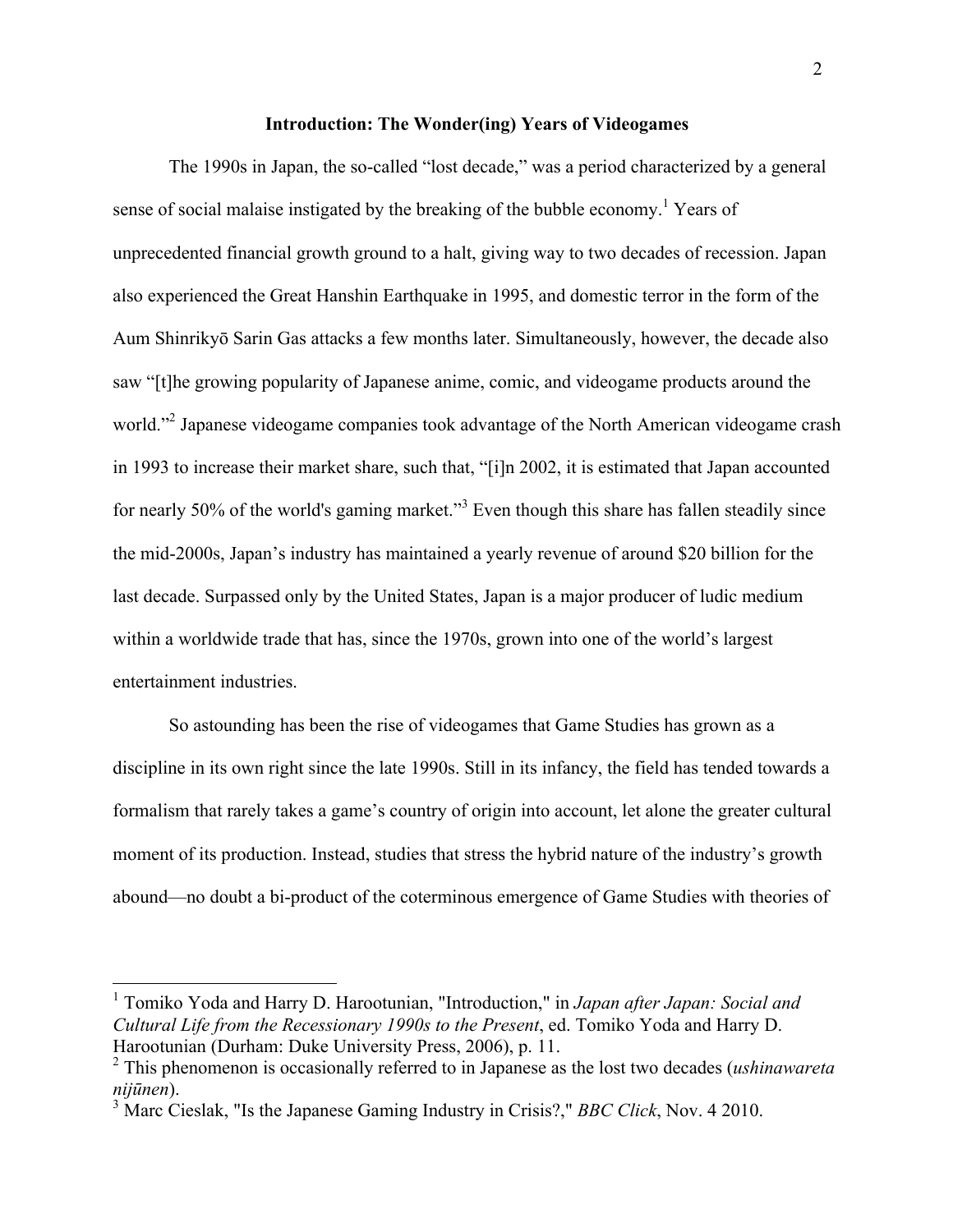globalism.<sup>4</sup> Nor are these claims baseless: flows of technology from the United States to Japan in the 1970s did indeed jumpstart the industry there.<sup>5</sup>

However, this alone is not enough to dismiss the cultural facets of videogame production in Japan. How did the socio-political scene of the 1990s inform the growth of the Japanese industry in the same period? To simply overlook the local meanings of game texts, particularly within the environment of their production, undermines their potential research value as artifacts. It neglects an important set of tools that area studies can bring to the formal theorization of games. Moreover, failure to address games as artifacts risks imposing Euro-American ("universal") regimes of knowledge upon the medium in a manner that teaches us little about Japan itself.

This thesis, therefore, offers a framework that bridges the gap between Game Studies and Japanese Studies. I propose that games are shaped by the socio-political concerns of their developers' everyday lives, and thereby accrue meaning within their "domestic" context. In other words, ludic media are cultural artifacts that become meaningful within their specific ideocultural environments. I further argue that, within their contexts of production, games also take on a transformative potential. They are complex cultural technologies that can represent their constituent discourses in novel ways—and thereby offer certain messages through interweaving political and ideological subtexts. In other words, games are products of, and contributors to, the greater socio-cultural fabric of Japan.

Naturally, this cloth contains any number of threads, and I do not propose to pull on them

<sup>&</sup>lt;sup>4</sup> For example, see Mia Consalvo, "Convergence and Globalization in the Japanese Videogame Industry," *Cinema Journal* 48, no. 3 (2009); "Console Video Games and Global Corporations: Creating a Hybrid Culture," *New Media & Society* 8, no. 1 (2006).

<sup>&</sup>lt;sup>5</sup> For example, see Martin Picard, "The Foundation of Geemu: A Brief History of Early Japanese Video Games," *Game Studies* 13, no. 2 (2014).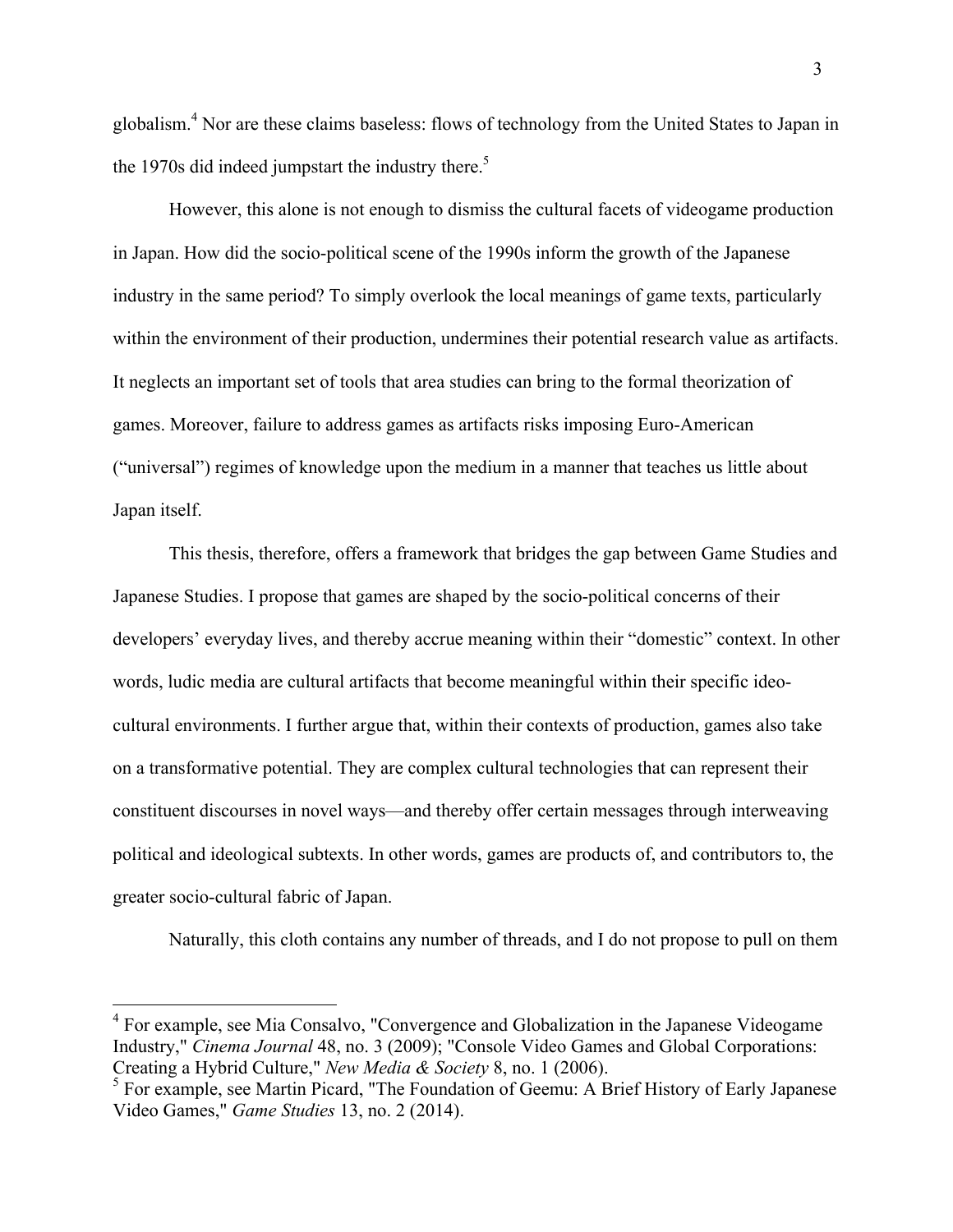all. Rather, I am interested in several key discourses that bridge the 1990s and 2000s. At heart, each of these discourses is related to a heightened sense of wondering that was partially retrospective in its gaze. By wondering, I mean a space of opened perspectives and critical thought, yet lacking in any definitive conclusions or consensus. As Harry Harootunian argues:

[T]he present [1990s] has provided a space for a convergence of political and economic insolvency and a greater consciousness of memory and history, however contingent, and thus the figure of a consequential conjuncture in which the political and economic failures of the 1990s have overdetermined the need to explain the present by resorting to memory and history as a way of alerting Japanese to repressed possibilities that must now be resuscitated if the future is to look different from the present.<sup>6</sup>

This reevaluation considered Japan's "Long Postwar," the economic and social status quo that extended from defeat up until the early 90s. Rather than considerations of "the war itself, or indeed the vast complex history before the war," Japan's self-image rested upon "the memory of living through the postwar, [and] the nation in defeat... [which] was coupled with the idea of culture to construct an endless present."<sup>7</sup> In other words, Japan was so caught up in overcoming defeat that a broad societal reflection on the conflict itself fell by the wayside. This moment of triumphant progress, then, led to the dominant nationhood of postwar period.

The retrospective wondering of the 1990s, in reconsidering the status quo, looked particularly to war memory, gender, and political identities. Indeed, this was a period marked by many pundits, such as the infamous *Atarashii rekishi kyōkasho o tsukuru kai*, calling for revisionist histories. At their most nationalistic, these groups downplayed or outright ignored wartime atrocities; at their most progressive, they reviewed Japanese responsibility and memory with a critical eye. In the background, "other" masculinities came to prominence during the

 $6$  Harry D. Harootunian, "Japan's Long Postwar: The Trick of Memory and the Ruse of History," in *Japan after Japan: Social and Cultural Life from the Recessionary 1990s to the Present*, ed. Tomiko Yoda and Harry D. Harootunian (Durham: Duke University Press, 2006), p. 107.  $^7$  Ibid., p. 98-101.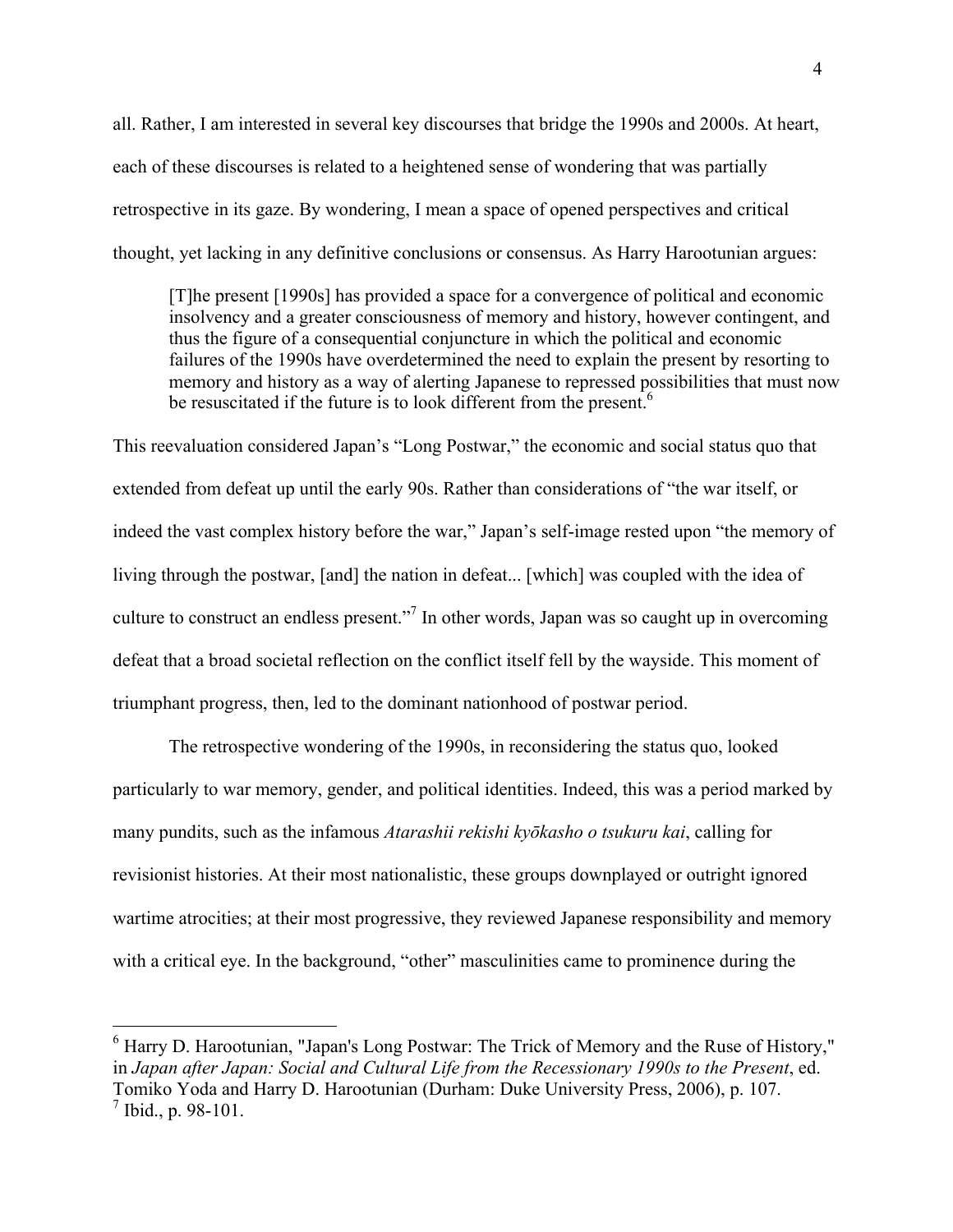1990s: the *otaku* consumer, "a geeky, obsessive, socially inept, technologically fluent nerd," took his place as "the polar opposite of the image of the gregarious, socializing breadwinner, the salaryman"—theretofore the hegemonic form of masculinity in Japan. $\delta$  This development was partially predicated upon popular forms of culture, of which videogames were undoubtedly one. Lastly, the 1990s saw a significant reconfiguration of the political left and right, and an attendant rethinking of the U.S.-Japan relationship.<sup>9</sup> In short, this was a period wherein war memory, gender, and political identities were in a state of flux.

This thesis is devoted to considering how videogames grew within this environment. As artifacts, how did they navigate these fraught topics? As technologies, how did they contribute to these greater discourses? In answering, I hope to show that games have attempted to eschew overt commentary on societal matters, yet have unintentionally added surprising perspectives to the greater mix.

### **Aims and Method**

Practically speaking, my aims are twofold. First, I seek to incorporate the particular concerns of Japanese socio-political discourses in a methodology for reading ludic media in context. Second, I apply this methodology by analyzing three specific examples of games produced between 1998 and 2005. I have no aspirations to be comprehensive in this endeavor. Rather, I choose three texts that I believe to be representative of what I term the "pseudohistorical" genre. This is a category of my own devising. I use it to broadly indicate games that are rooted within the historical imaginary; that is, games that draw their settings from the real

 <sup>8</sup> Ian Condry, "Love Revolution: Anime, Masculinity, and the Future," in *Recreating Japanese Men*, ed. Sabine Frühstück and Anne Walthall (Berkeley: University of California Press, 2011), p. 263.

<sup>9</sup> Yoda and Harootunian, "Introduction," p. 4.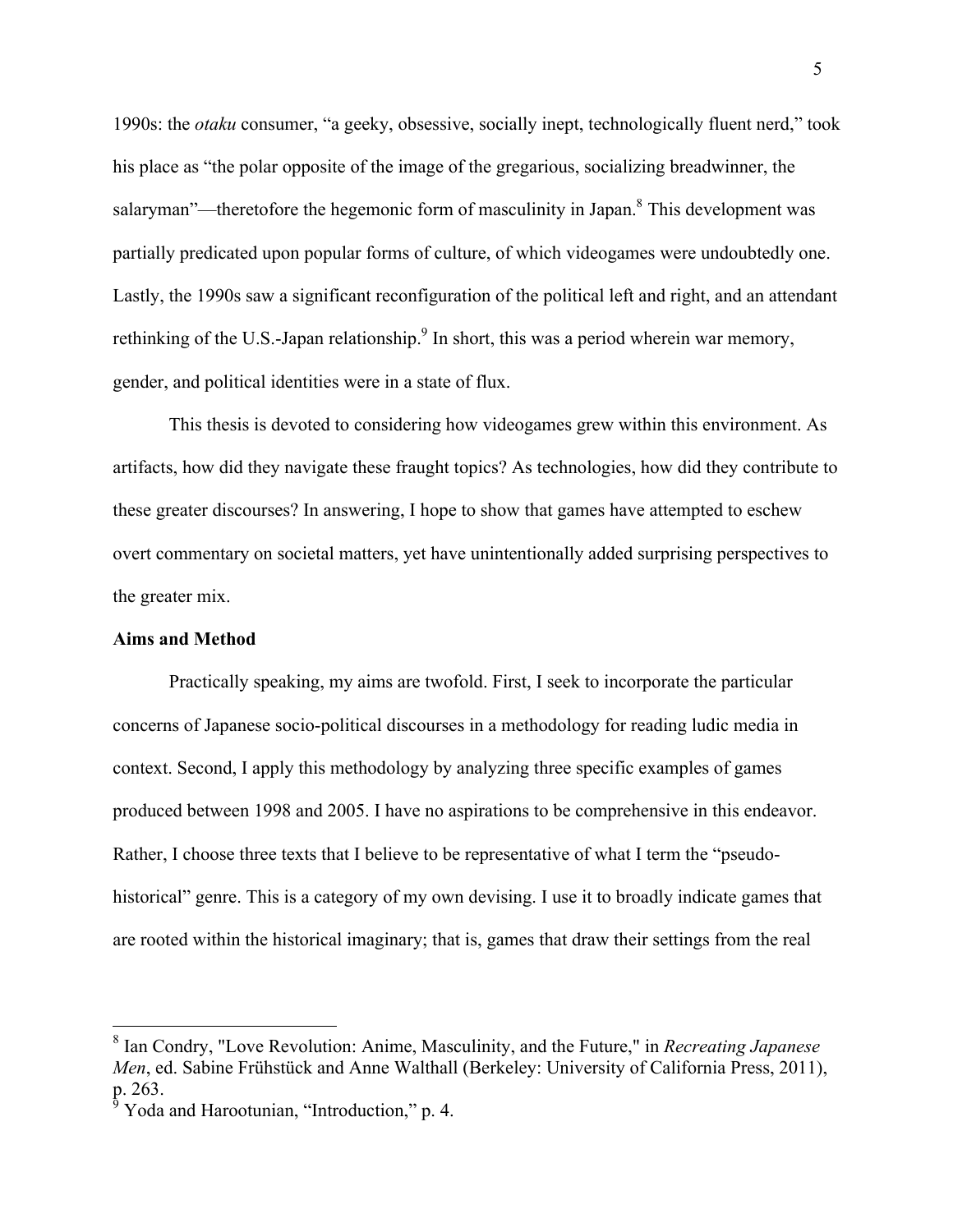past. In this sense, certain forms of science fiction meet this criterion insofar as they root their predictions in "true" history. The "pseudo" denotes that these works are not serious attempts to analyze either the past or present. Thus, they are not intentionally engaged with the societal forces that Harootunian indicates. Put another way, this study considers the re-presentation of history as focused through a lens of historical memory. In both cases, the truth claims of these products to the historical facts is minimal, often purposely so. Rather, I see these games in dialogue with a basically ahistorical cultural memory and imaginary.

I consider the complex relationship these cultural discourses and game-texts from a Cultural Studies perspective; that is, weighing the texts against greater societal discourses. It is in this light that I label these products as artifacts: each game is less an intentional argument than a reflection of a fragmented landscape. Retrospective wondering, or its legacy in later games, shapes these texts at a much deeper level: the representation of their content ultimately refracts not only contemporary concerns, but is also molded by discussions of war memory, gender, and political identity. This point is most visible in developers' design choices. Due to interactivity the particular characteristic of the medium—certain ideologies of the Long Postwar constrain ludic production. However, in the games that I analyze, these constrictions and omissions themselves manifest in ways that may be read as commentary upon our key ideologies. My goal moving forward, then, is to situate three pseudo-historical games amongst greater discourses, and to explore their particular textual form and message as it may influence the player.

With this understanding, I analyze *Onimusha* (2001), *Sengoku BASARA* (2005), and *Metal Gear Solid* (1998). The first two take place during a fictionalized version of the *Sengoku*  period (1467-1603), with various samurai—real and fabricated—as protagonists. The last, conversely, features a contemporary geopolitical plot that requires an American agent to stop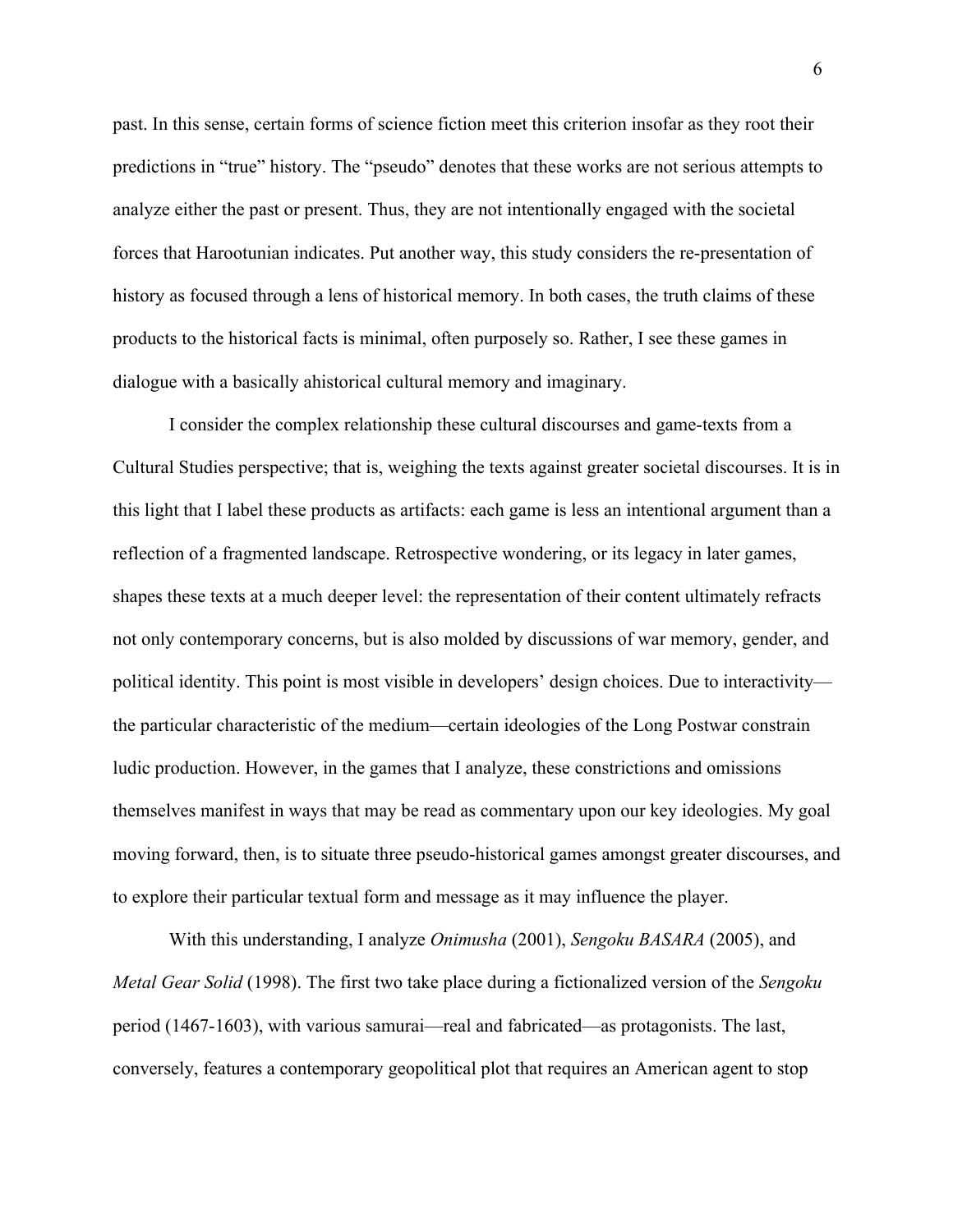rogue U.S. military forces.

Although these products evidently differ in content, they have a number of common points. They are all, for instance, single-player games; that is, designed to be played individually and offline.<sup>10</sup> They are also action games, in a broad sense. In other words, they each have the player taking control of an avatar in three-dimensional space. Gameplay—the actions of the player avatar in simulated space—involves combat to greater or lesser degrees in all three. Each game was also released on the Sony PlayStation platform. Generally, Sony's products have been the highest-selling home gaming consoles in Japan, and the company has come to cast a long shadow over both domestic and international markets in terms of hardware.<sup>11</sup> Moreover, the PlayStation has generally held a more adult image (whether this be defined in terms of a game's thematic, violent, or sexual content) than Nintendo's immensely popular handheld consoles. All three games fit this image, within a limit: under the Japanese Computer Entertainment Rating Organization (CERO), *Onimusha* and *Metal Gear* are both rated "C' (15 years or older), while *BASARA* is rated "B" (12 years or older).<sup>12</sup> The popularity of my case studies, then, owes something to the ubiquity of the PlayStation platform, as well as their relatively accessible ratings. For reasons that I will enumerate presently, these games are also broadly designed with a male audience in mind.

<sup>&</sup>lt;sup>10</sup> I make this point to distinguish the games I analyze from "Massively multiplayer online roleplaying games" (MMORPGs), of which there have been several studies. For more on this genre, see T. L. Taylor, *Play between Worlds: Exploring Online Game Culture* (Cambridge, Mass.: MIT Press, 2006). and Dean Chan, "Locating Play," in *Asian Popular Culture: New, Hybrid, and Alternate Media*, ed. John A. Lent and Lorna Fitzsimmons (Lanham, Md.: Lexington Books, 2013).

<sup>&</sup>lt;sup>11</sup> The PlayStation 1 (1994) sold over 19 million units in Japan alone, while the PlayStation 2 (2000) managed to hit 23 million.

 $12$  The CERO system itself features one category below these ("A:" Appropriate for all), and two above: "D" (17 years and older) and "Z" (18 years and older). Interestingly, a perusal of "Z" games brings up many American games, but very few Japanese ones.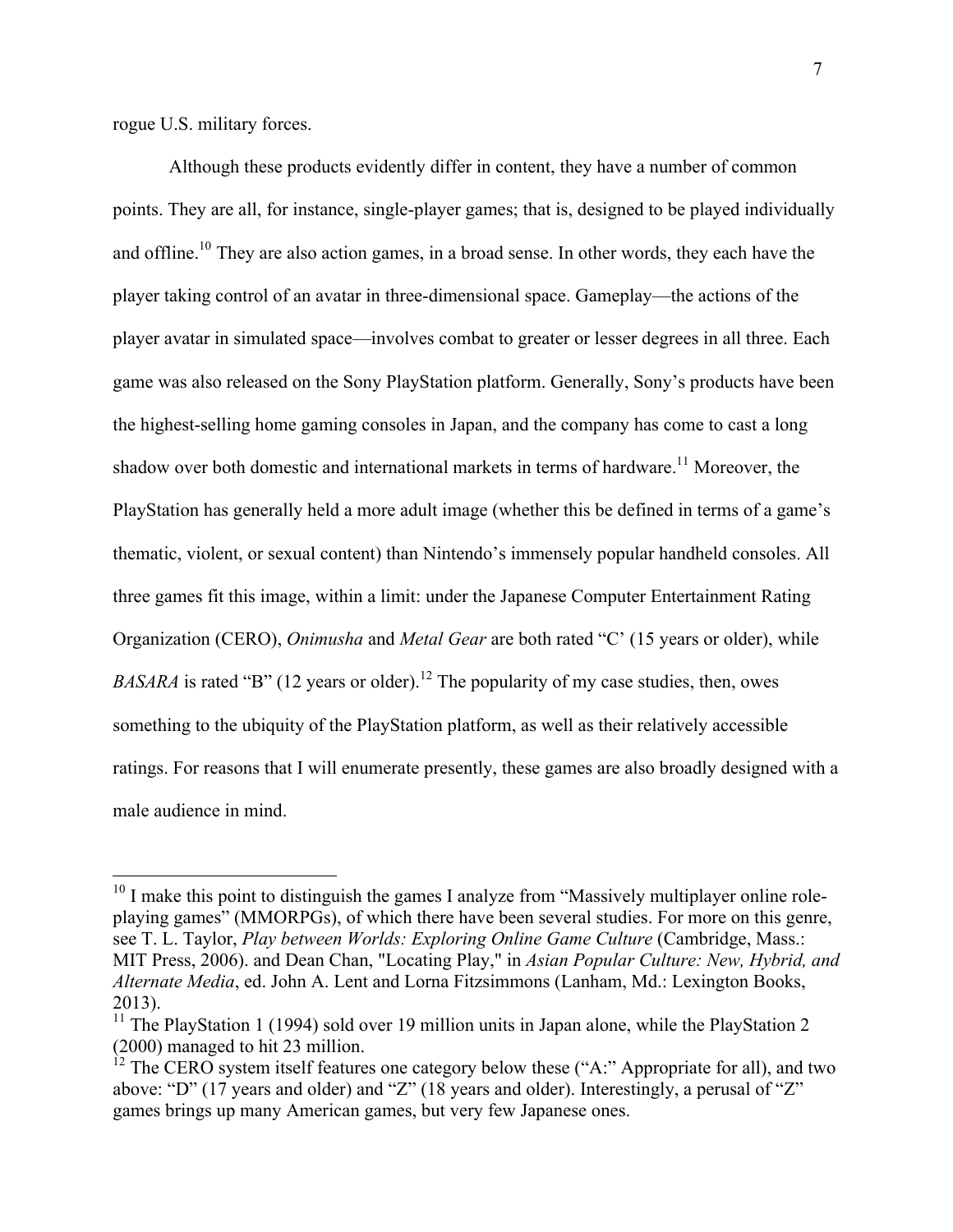Relatedly, each game garnered particular success within Japan either critically or commercially, and all have subsequently been serialized. The works I analyze are remarkable insofar as they are the first products in what have since become sprawling intellectual properties (IPs). *Onimusha*, for instance, sold 1.04 million copies in Japan alone, and grew as a franchise over the course of a decade to include three AAA titles (the gaming equivalent of the Hollywood blockbuster) and several secondary products (B or C movies). *Sengoku BASARA* (2005) boasted less impressive sales initially, but nevertheless has become a gargantuan transmedia IP that includes four main titles, any number of secondary ones, and a fairly popular *anime* series. Both *Onimusha* and *BASARA* were produced by Capcom, one of Japan's largest videogame producers. *Metal Gear Solid*, conversely, is a highly-profitable IP belonging to Konami Digital Entertainment. Selling between 780,000 and 1 million copies in Japan, it is by far the most critically-acclaimed of the three games, with awards from *Bunkachō* Media Arts and the Entertainment Supplier's Association.<sup>13</sup> As an IP, it now contains five AAA titles and several fairly well-received spinoffs.

Each of these games, moreover, has a significant international following. Doubtlessly, this had an influence upon the developmental process as well. Nonetheless, my concern with this thesis is to examine these games within Japan itself. As such, I focus on how these games mean within the intertext of Japanese ideo-culture; that is, the discourses which interpenetrate everyday life within a certain geographical space. This choice is informed by my personal experiences working within the Japanese videogame industry for two years. As an in-house localizer at one of the most prestigious companies in Japan, I was responsible for the North American release and ongoing production of content for several mobile and one AAA game.

 <sup>13</sup>Anonymous, "'Taitanikku' genshō (Kiiwādo de kurikaeru geinō 98 nen)," *Aera* 1998.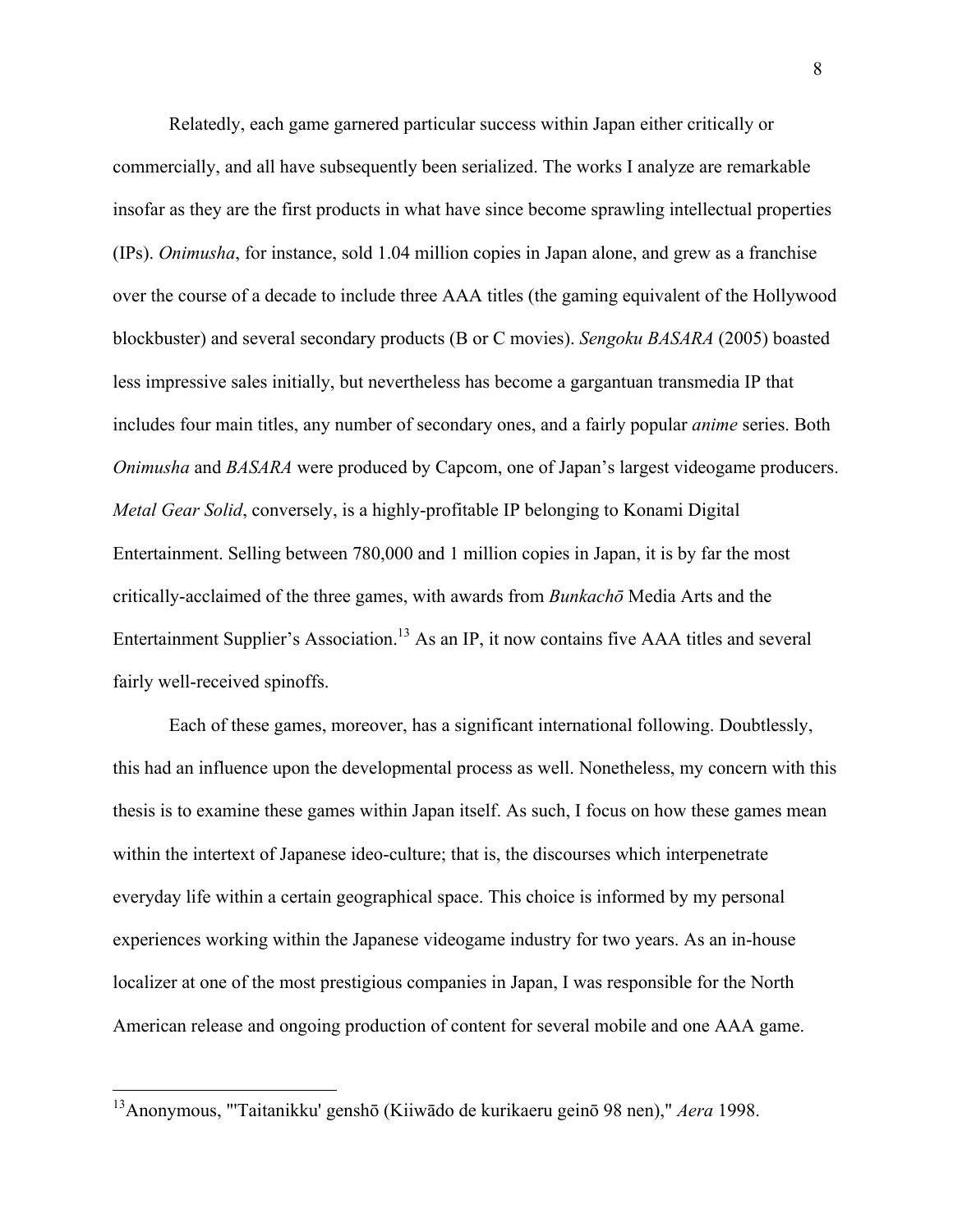During my tenure there, I was struck by the insularity to developmental practices within the company. Indeed, it was as if the existence of a localization department freed the developers from many concerns of how global audiences—which were highly profitable—would receive their games.<sup>14</sup> Naturally, producers and directors were hardly blind to international markets, but there was a much stronger inward orientation to their gaze than an outward one. This seemingly held true for what market trends and design benchmarks they watched, and extended even to some of their design choices. For instance, in a game which was set in a Western fantasy world, the characters would nevertheless bow in a socially, even professionally, normative fashion in Japan. This may seem a small point, but it suggests a host of small, unanalyzed assumptions that informed the game-text that interlaced a game supposedly free from any elements of Japanese culture.

My professional experiences lead me to situate my study within the Japanese domestic context precisely so that I may consider what underlies this host of small assumptions. While I acknowledge that certain textual elements and developmental practices are indeed hybrid, I contend that the meanings of these games arise against a "Japanese" background. In this, I am implicitly assuming that games mean intertextually; therefore, the geographically-located discourses against which ludic media can become meaningful should not escape the gaze of the game researchers. This is neither to ascribe some ineffable authenticity to these products within their domestic contexts, nor to deny that some of the meanings I find in my analysis do transfer to other ideo-cultural or national contexts. For the purposes of the present study, however, I limit myself to considering the relationship between Japanese ideo-culture, games, and Japanese

<sup>&</sup>lt;sup>14</sup> Interestingly, I felt that there was certain underlying ideology to this stance whereby cultural difference could be assuaged largely by linguistic means—that is, translation.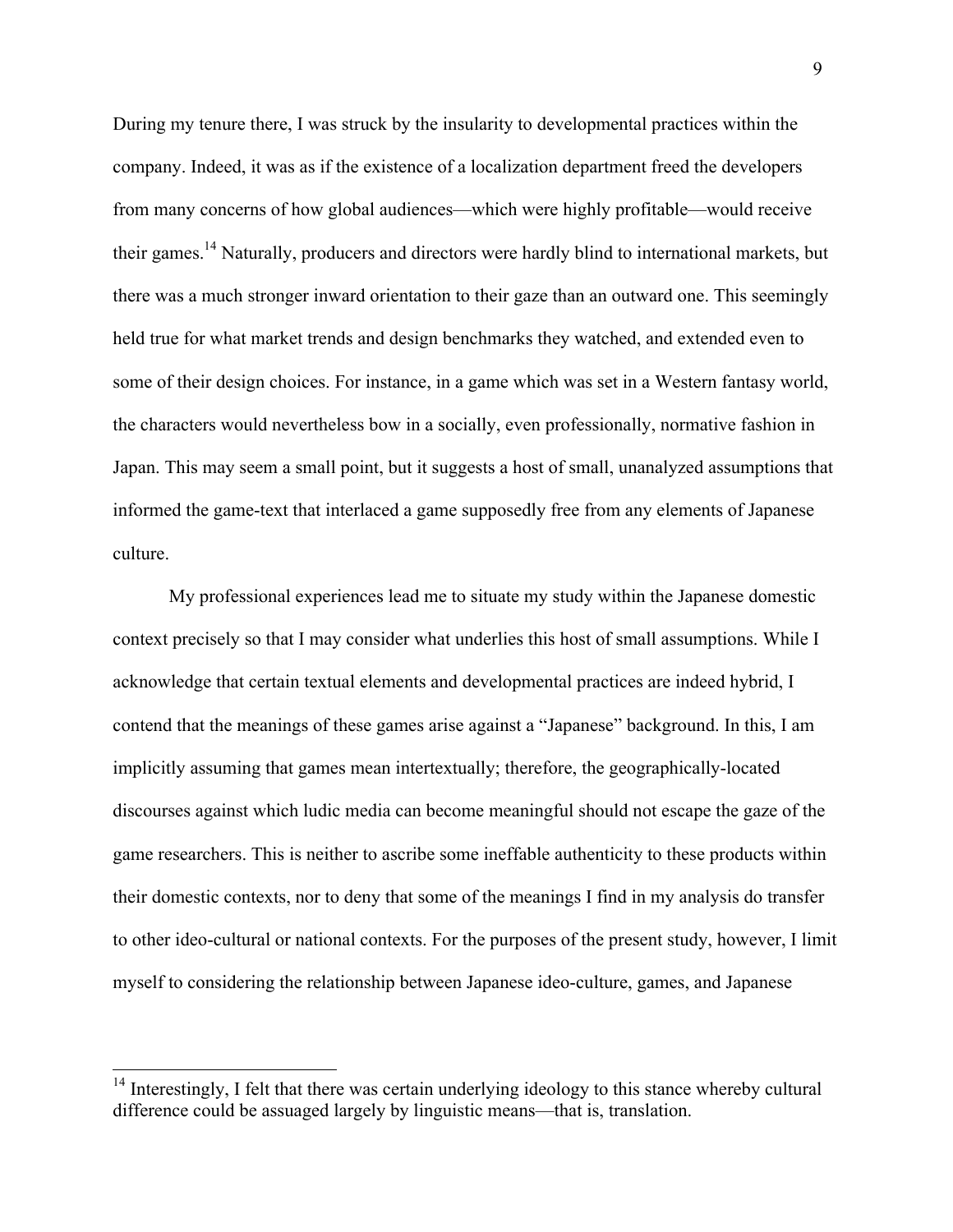players.

I similarly limit the scope of my study to the strictly textual. My goal is to demonstrate a means of conceptualizing ludic media on the theoretical level. As such, several of my claims, particularly related to games-as-technologies, merit further empirical investigation than I have been able to provide. In this regard, I imagine my work as a pilot study, one half of a longer research project that involves in-depth ethnographical investigations into the reception of these products amongst Japanese players.

With this understanding, I now turn to a brief examination of the current literature. While *Onimusha*, *Sengoku BASARA*, and *Metal Gear Solid* are particularly popular pseudo-historical games, they are not alone in terms of popular media that borrow from the past. Indeed, the use of history in popular texts and media is a phenomenon of which Japanese Studies has taken heed. In positioning pseudo-historical games, then, a comparison with other historical media is instructive.

### **The Past as an Ideo-Historical Playground**

Perhaps most famously, Carol Gluck has argued that manipulations of history—as well as interpretations thereof—can impart certain values to perceptions of the present. Particularly, she argues that the (re)imaginations of the Edo period (1603-1868) have been key in constructing ideo-historical narratives in Japan. By means of othering the real past, positively or negatively, Gluck shows how contemporary thinkers have variously redefined the meaning of "Japan." Thus, Edo has acted as "the mirror of modernity" through a fluid series of "un-pre-proto-post modern" identities.<sup>15</sup>

 <sup>15</sup> Carol Gluck, "The Invention of Edo," in *Mirror of Modernity: Invented Traditions of Modern Japan*, ed. Stephen Vlastos (Berkeley: University of California Press, 1998), pp. 262, 283.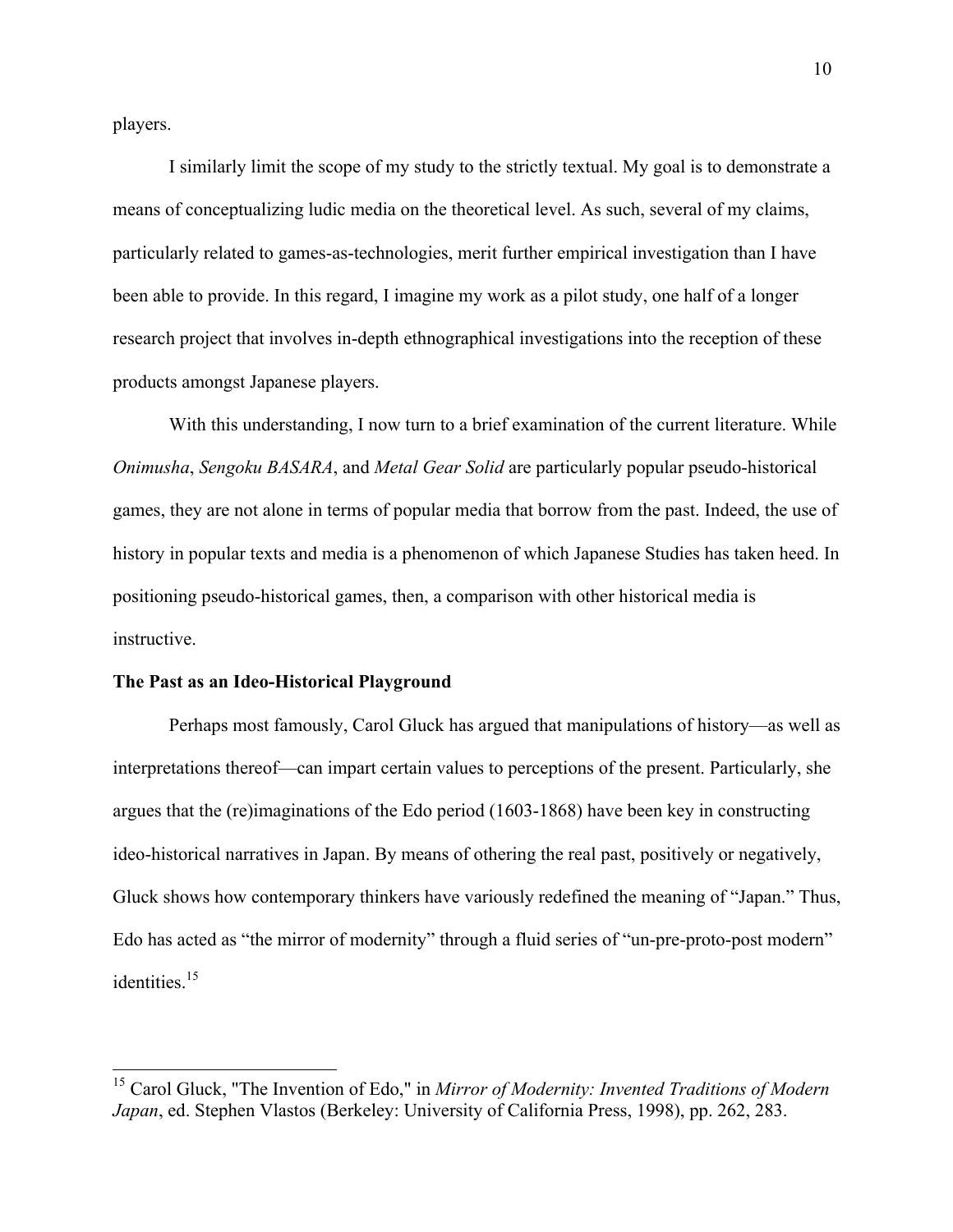Within interactive texts, can this selfsame use of the past occur? In other words, what happens when players are allowed to willfully manipulate history? From a historical perspective, Andrew B.R. Elliott and Matthew Kapell have suggested that, rather than acting as mere pedagogical tool for teaching historical fact, a videogame's power lies more in its ability to represent history; that is, to (re)narrate the past. The design of a game allows not only for an immersion in history, but also for facilitating player understanding of the "complex discourse of contingency, conditions, and circumstances, which underpins a genuine understanding of history.<sup>"16</sup> In "doing" even vaguely realistic simulations of history, the player is reminded that the past was dynamic, and may come to reconsider the idea of the history as inevitable.

In the Japanese context, several studies have posited that historical fiction serves a similar function as a means of commenting upon and critiquing the contemporary. Hori Hikari notes how fictionalized versions of the past may comment upon the present to denaturalize it. She looks specifically to the works of Yoshinaga Fumi (*Ōoku*) and Yoshiya Nobuko (*Tokugawa no fujintachi*), both of whom deal with the Tokugawa Shogunate's inner chambers. She argues that the reversal of gender roles in the texts, which place women as the key figures in the past, seeks to denaturalize the masculinization of history. However, whereas Yoshiya tries to "offer a counter-narrative against the male-dominated existing narrative mode of popular literature," Yoshinaga instead decries the violence inherent in heterosexual power relations.<sup>17</sup> Here, the authors' willful manipulation of history foregrounds and questions a present arising from such

<sup>&</sup>lt;sup>16</sup> Andrew B. R. Elliott and Matthew Kapell, "Introduction: To Build a Past That Will "Stand the Test of Time--Discovering Historical Facts, Assembling Historical Narratives," in *Playing with the Past: Digital Games and the Simulation of History*, ed. Andrew B. R. Elliott and Matthew Kapell (New York: Bloomsbury, 2013), p. 13.

<sup>&</sup>lt;sup>17</sup> Hikari Hori, "Views from Elsewhere: Female Shoguns in Yoshinaga Fumi's Ōoku and Their Precursors in Japanese Popular Culture," *Japanese Studies* 32, no. 1 (2012), p. 84.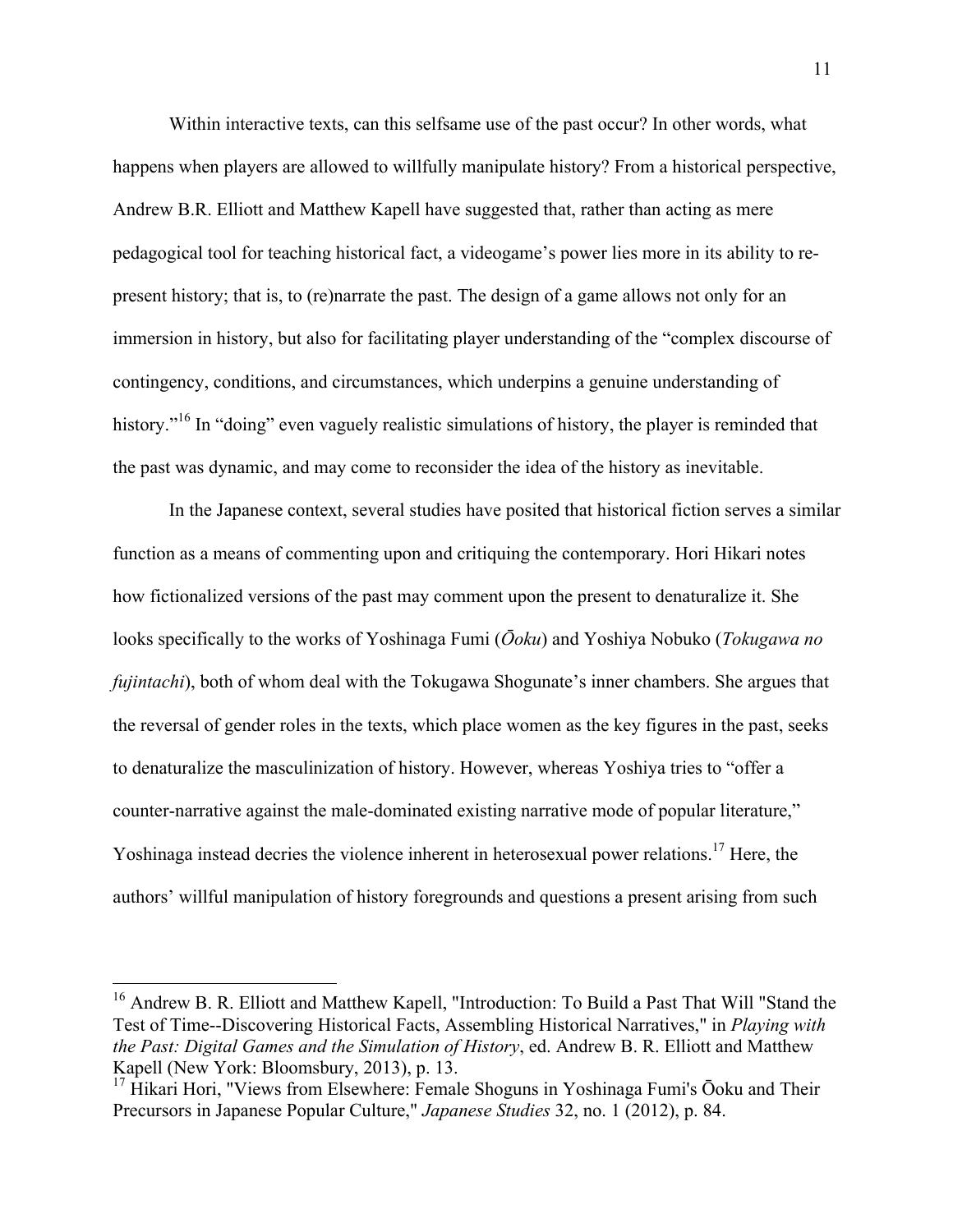rhetoric: namely, one characterized by *ryōsai kenbo* ("good wife, wise mother") that implicitly created a gendered division of labor in the service of national progress.

An analogous line of thought is evident in Rosa Lee's analysis of *anime* and *manga* that deal with the *shinsengumi*—the pro-Shogun units dispatched to stop marauding pro-Emperor forces towards the end of the Edo Period. She is interested in the *shinsengumi* specifically as Shiba Ryōtarō's *Moeyo ken* (serialized 1962-1964) and the manga *Gintama* (serialized 2004 present) represent them. Whereas fans were drawn to the earlier work as a means of mitigating the pressures of Japanese communitarianism in the midst of breakneck economic development, later fans appreciated *Gintama* in the 2000s because "people's efforts to find their individuality [are] being hindered by social and cultural constraints."<sup>18</sup> The past here is a mirror, one that reflects contemporary ideals onto times long past so as to consciously comment upon the now.

The primary difference between these various uses of history and the pseudo-historical genre of games is largely one of intent. Historical games—and I include even works of historical fiction in this category—seem to find use as vehicles for comment upon the contemporary or to question the inevitability of history. While the pseudo-historical works that I examine *may* serve similar functions, I believe it is ultimately unintentional. *Onimusha*, *BASARA*, and *Metal Gear*  are not about history as such; they do not attempt to create teleological narratives that result, for better or worse, in the present. Their fiction itself is not an intentional comment upon the present, and their divergences from reality serve an altogether different purpose that I will explore in greater detail as this study unfolds. For the moment, however, let us simply note that the past in my case studies is a space for play. These games use history (and, to a lesser extent, the future) as a platform for ludic activity.

 <sup>18</sup> Rosa Lee, "Romanticising Shinsengumi in Contemporary Japan," *New Voices* 4 (2011), p. 184.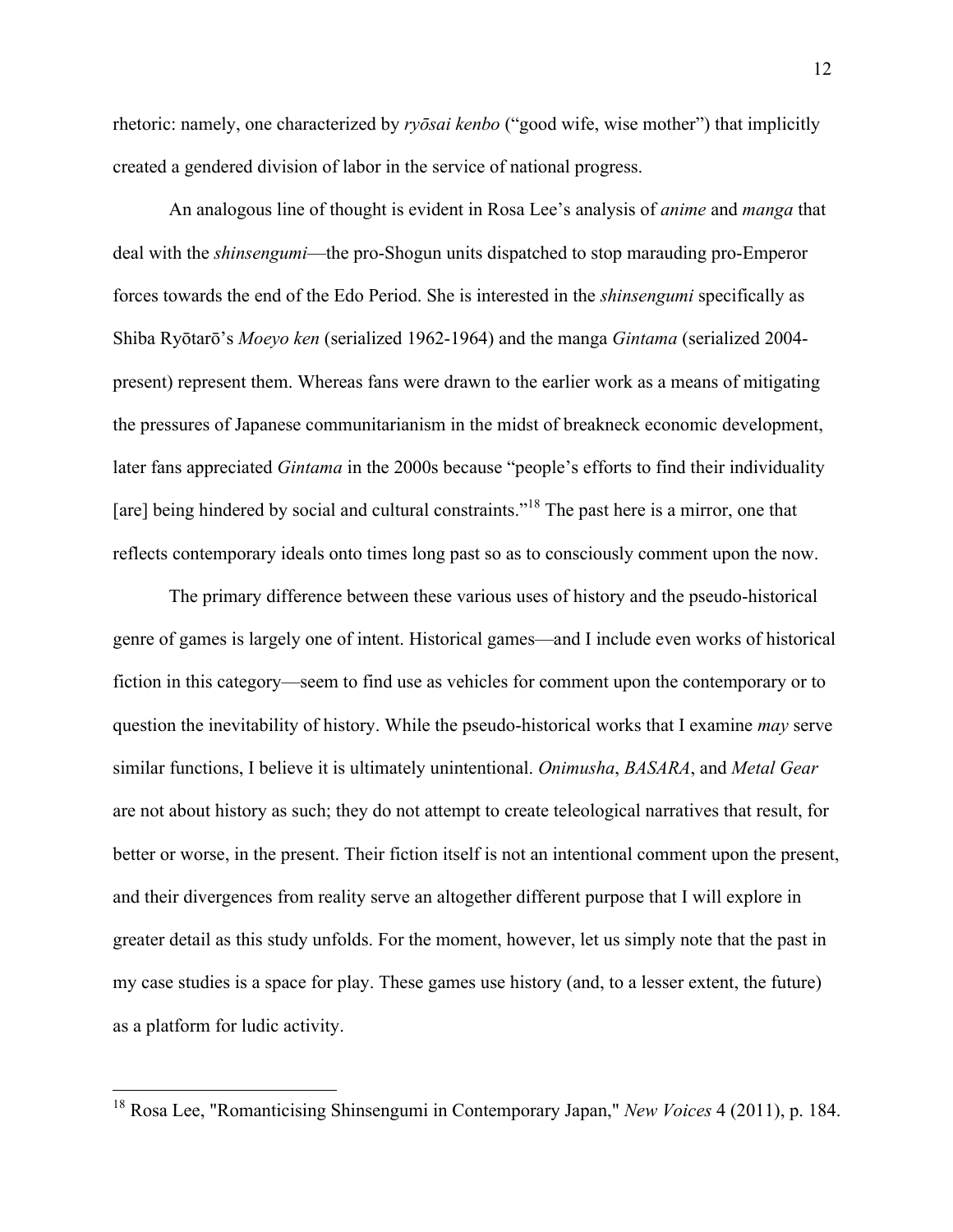Perhaps the closest use of pseudo-history can be found within Hasegawa Kazumi's chapter on *otome* games, a genre designed for female consumers. She argues that these works allow players to join in the "'queering of history,' [and] challenging the constrained discourse of difference and identity" when featuring the *shinsengumi*. <sup>19</sup> Echoing Lee, she notes that this group have been a site of pop cultural fascination as "their stories illustrate the prototypical legends of Japanese tragic heroes;" that is, those espousing the pre-modern values of samurai loyalty.<sup>20</sup> Such values are encoded with heteronormative masculinity—and thereby designed for the consumption by heterosexual female players. Nevertheless, female fan communities often cosplay as men, the female objects of desire, through cross-dressing, thus subverting the gender roles of the patriarchy. The power of such games lies in their capacity to imagine history through play—both on and off the screen. This, in turn, allows players to reconsider their own identities as female. Though the game itself is gendered female, players rewrite historical narratives by immersing themselves in the past and transgressing their own implied role as heterosexual women. In this regard, these games do have an unintended effect on the subjectivity of their players through an ultimately fictional account of the past. As Hyeshin Kim argues, "[w]omen's games are significant not simply because their existence potentially empowers the player with the understanding that she can be the normative, dominant audience, but also because she can experiment with and enact various female identities and female fantasies through the medium of electronic games."21 Thus, these *otome* games act as cultural technologies.

The obvious difference between *otome* games and the pseudo-historical games that I

 <sup>19</sup> Kazumi Hasegawa, "Falling in Love with History: Japanese Girls *Otome* Sexuality and Queering Historical Imagination," in *Playing with the Past*, p. 136.  $^{20}$  Ibid., p. 143.

<sup>&</sup>lt;sup>21</sup> Hyeshin Kim, "Women's Games in Japan: Gendered Identity and Narrative Construction," *Theory, Culture & Society* 26, no. 2-3 (2009), p. 20.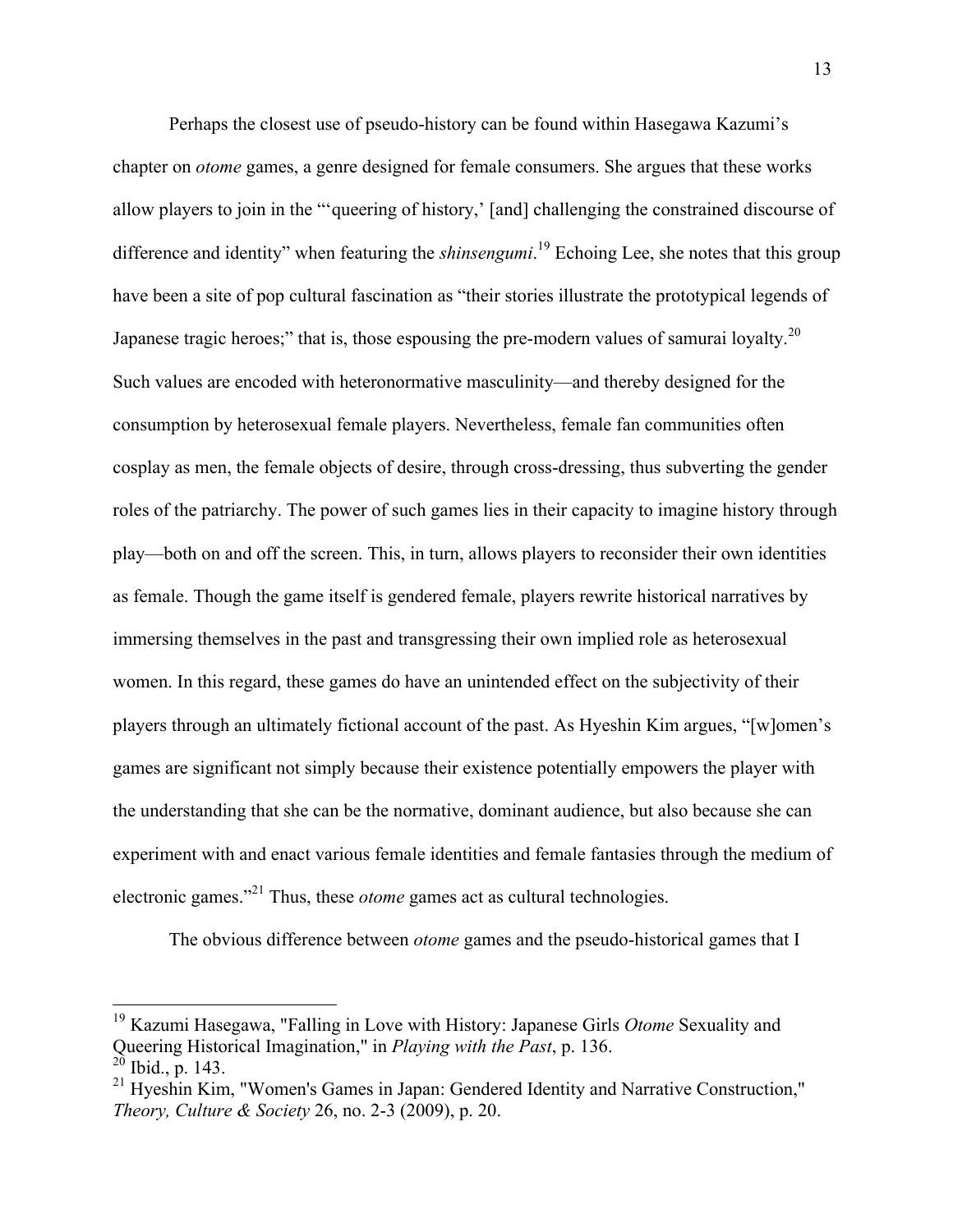examine is largely one of gendered narrative: the former is feminized, and the latter broadly masculinized. One point of further interest in the games I examine, then, is the implication of a male audience. How *Onimusha*, *BASARA*, and *Metal Gear* construct masculinity, as we shall see, is often tied to gendered violence. How, then, do games contend with the memories of violent men—or, more pointedly, violent soldiers? Ultimately, the specific strategies of all three games imbricate war memory, gender, and political positions.

#### **Chapter Outline**

This thesis is divided into three chapters, each of which broadly explores the interstices of war memory, gender, and political positions. Chapter 1 provides the backbone for both formal analyses of ludic media, and specific facets of games within the Japanese context. Of particular interest are the key strategies that ludic media have evolved for dealing with violence against a cultural backdrop of political pacifisms. I explore how games turn away from historical simulations of war to instead embrace fictional settings, and how they use narrative positioning of the avatar to juxtapose the Japanese player with themes of militarism. This, in turn, allows for the logical possibility of non-militaristic violence.

Chapter 2 points to the centrality of gender in these works. I broadly consider how morality and masculinity work in tandem to allow for the possibility of justified violence. Through readings of *Onimusha* and *Sengoku BASARA,* I note how games have followed the example set by 1990s Japanese war films. From this precedent, both games construct masculinities defined by their ability to protect, which inscribes a moral imperative to use certain forms of violence. However, these masculinities cannot quite outrun the shadow cast by the Imperial Japanese Army (IJA). An ambiguity, therefore, lies at the heart of this construct that both *Onimusha* and *BASARA* take into account in two separate ways.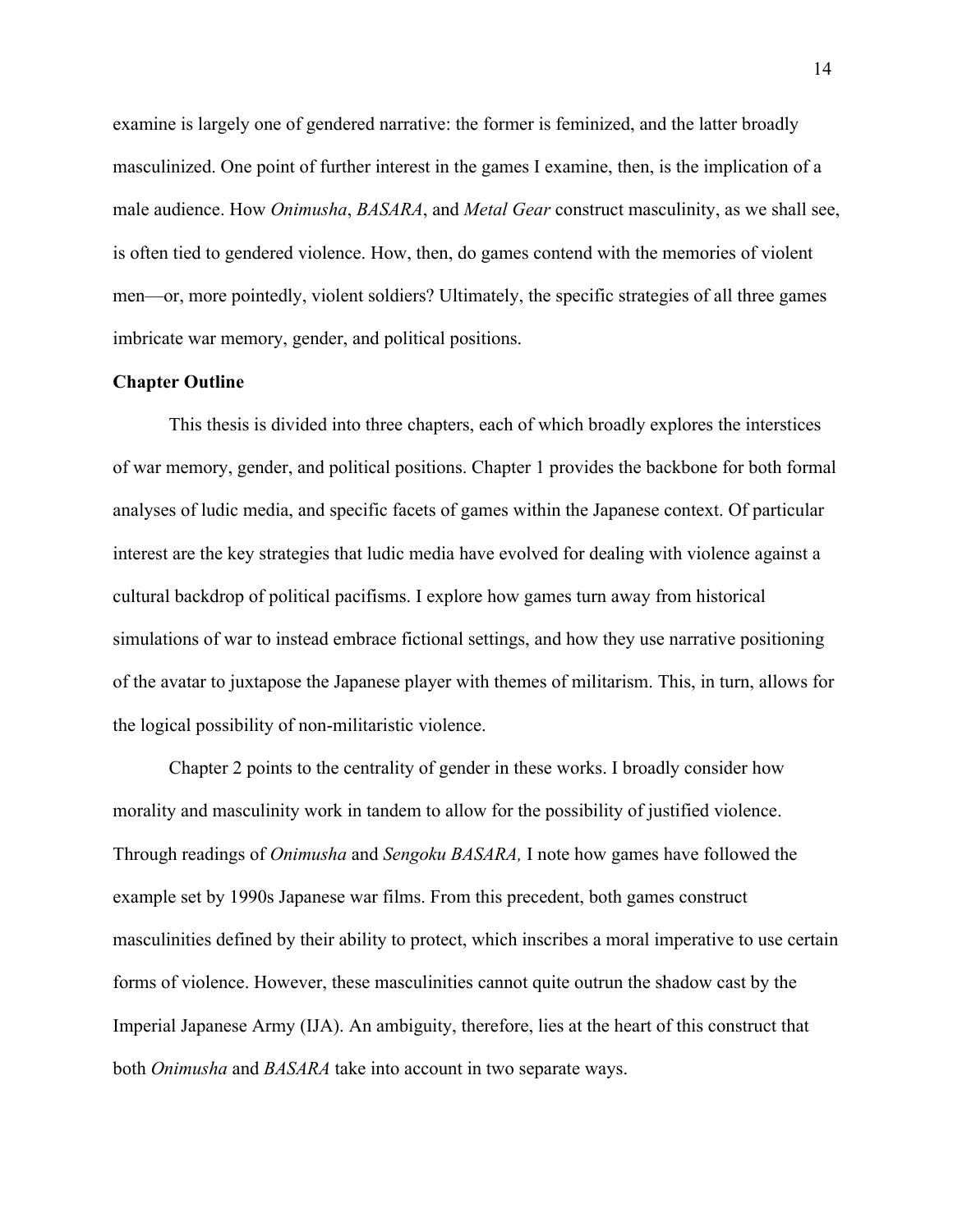Chapter 3 explores *Metal Gear Solid* through considering how the fragmented landscapes of war memory and political identity give meaning to the game's structure. As a work that deals directly with (American) militarism, the game aligns itself with post-war pacifism. However, it ultimately undercuts this message in terms of both narrative and play. Though it attempts to condemn a demonized caricature of the IJA, it oscillates between progressive and centrist views of history, and opens a hole into which flows an (ultra)nationalist understanding of the past. This last message is encoded into the player's actions in such a way as to question the legitimacy of moral pacifism. I finally argue that, more than the other games, *Metal Gear* contains a transformative potential to (re)inform the player's political subjectivity.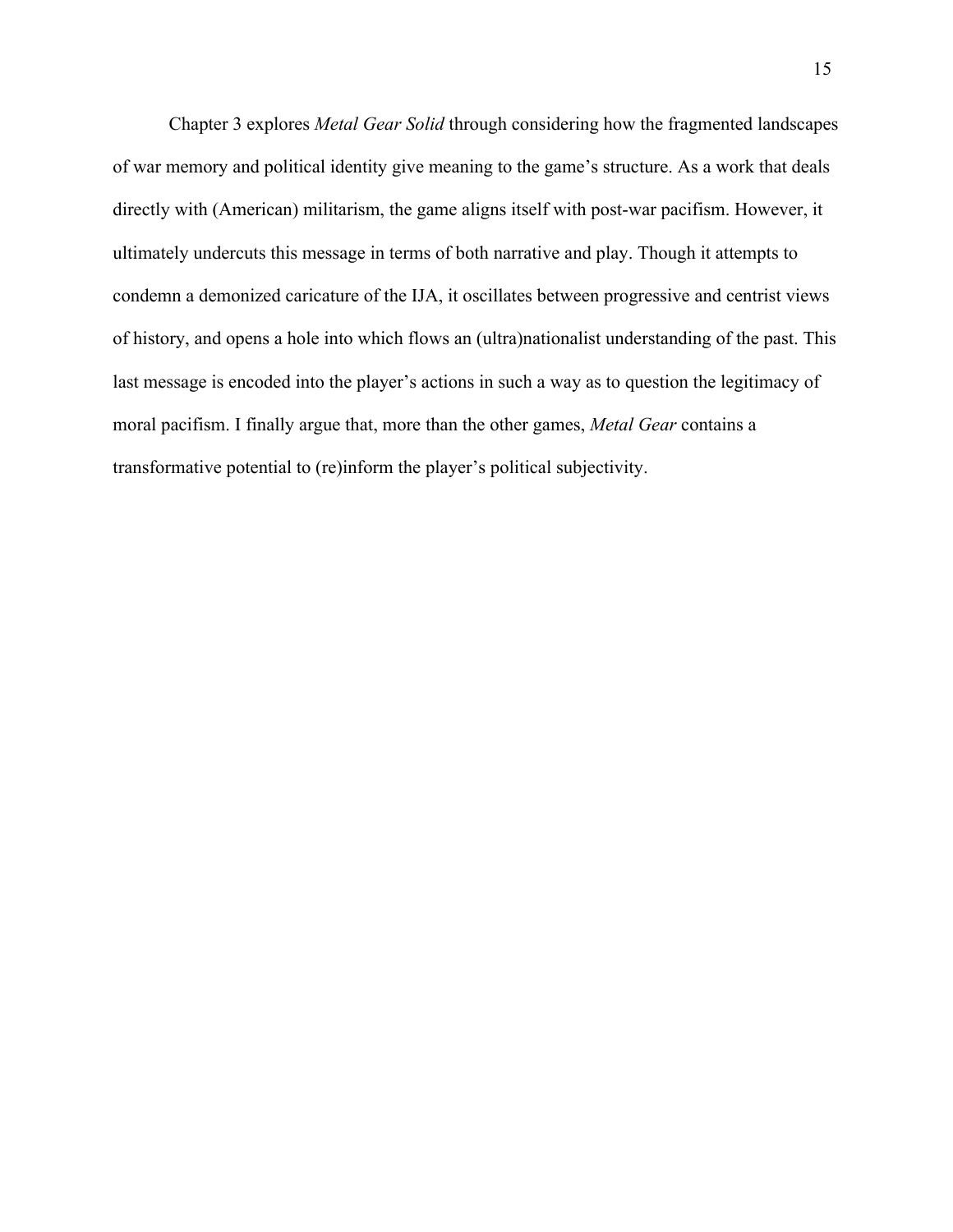#### **Chapter 1: The Elements of the Pseudo-Historical Genre**

If games are to function both as artifacts and as technologies, they must somehow act as circuits both drawing from, and contributing to, greater social currents. Thus, I begin by commenting upon this process in two basic ways. I start with the formal characteristics of videogames that imbue them with the capacity for transformation. I subsequently comment upon the greater social discourses of war memory that contour the game text of pseudo-historical works, and in so doing lend meaning to the player's actions.

After discussing the basic three-part structure of games, I contend that a game's narrative and play ultimately contain transformative potential insofar as they provide an opportunity for player reflection. In other words, it is a socialized subject who apprehends a game's textual messages, and connects it again with external discourses. Though the game itself may provide the spark, then, it is ultimately the player herself who acts as a conduit.

With this understanding, I turn to considerations of the social role of violence within pseudo-historical action games. I open with differences within American and Japanese memories of the Pacific War that explain why the United States has produced so many simulations of the conflict, and why Japan has produced so few (and none of any real stature). In short, the pseudohistorical genre must contend with a socio-cultural background of pacifism that stems in large part from war memories that highlight the civilian experience while demonizing the military. Simulative games featuring realistic soldiery—and certain types of militaristic violence—take a political stance that distances them from more widely-accepted narratives of the war. Instead, pseudo-historical games turn to what I term fictional displacement, a strategy of giving games at least partially fantastic settings that divorce the Japanese player from any real memories of the Pacific War. In this sense, war memory acts as a deep structure lending shape to the distinct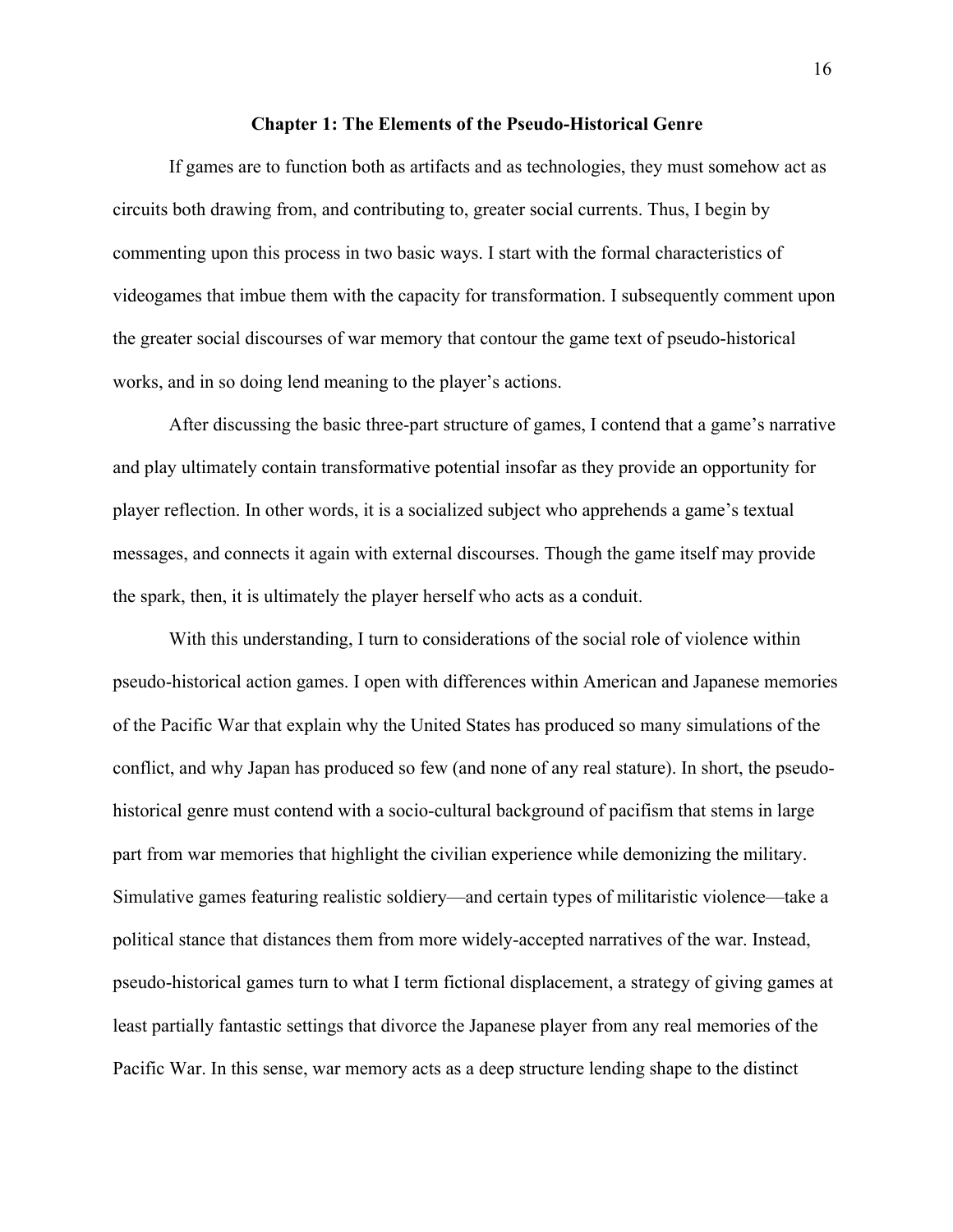manifestations of certain tropes in ludic media.

Even under fictional displacement, however, intertextual references connecting the player's actions to militaristic violence are problematic. Thus, games often use their fantastic setting to oppose the player with emblems of militarism. This renders any violence he or she uses defensive, rather than aggressive. I subsequently offer a typology of videogame violence, arguing for a tripartite model that examines the actual content of the violence; the diegetic frame, that is, how it is construed within the game story; and finally, the cultural context, or how violent acts take on meaning within the confines of a given culture. After defining militaristic violence in this view, I argue that it serves to continue the general societal demonization of the Imperial Japanese Army (IJA). However, I note that there is an inherent ambiguity in pairing the player with violence of any kind, particularly within the pseudo-historical genre that has more obvious ties to history imaginaries. Amongst other elements, this ambiguity allows players to reflect upon the actions and position of their avatar in the game.

#### **Games as Games: Procedural Rhetoric and Player-Subjectivity**

To begin, we must discern the formal properties of videogames as a medium. We may postulate a three-part structure broadly shared by all videogames with a certain degree of narrative sophistication.<sup>1</sup> First, there is the storyworld, the general setting in which a videogame occurs. Second, there is the diegetic frame for the player avatar's actions: what rules of the

<sup>&</sup>lt;sup>1</sup> In general, Japanese videogames from the 1990s onwards have generally been a narrativized form, if not a narrative one in the strictest sense of the term. Thus, although I am aware of the socalled ludology-narratology debate, I believe that the story of certain games is critical in the analysis thereof. For more in this vein, see Dennis Washburn, "Imagined History, Fading Memory: Mastering Narrative in Final Fantasy X," *Mechademia* 4, no. 1 (2009), Marie-Laure Ryan, *Avatars of Story* (Minneapolis: University of Minnesota Press, 2006) and Marie-Laure and Jan-Noel Thon Ryan, eds., "Storyworlds across Media: Toward a Media-Conscious Narratology," *Style* 49, no. 4 (2015).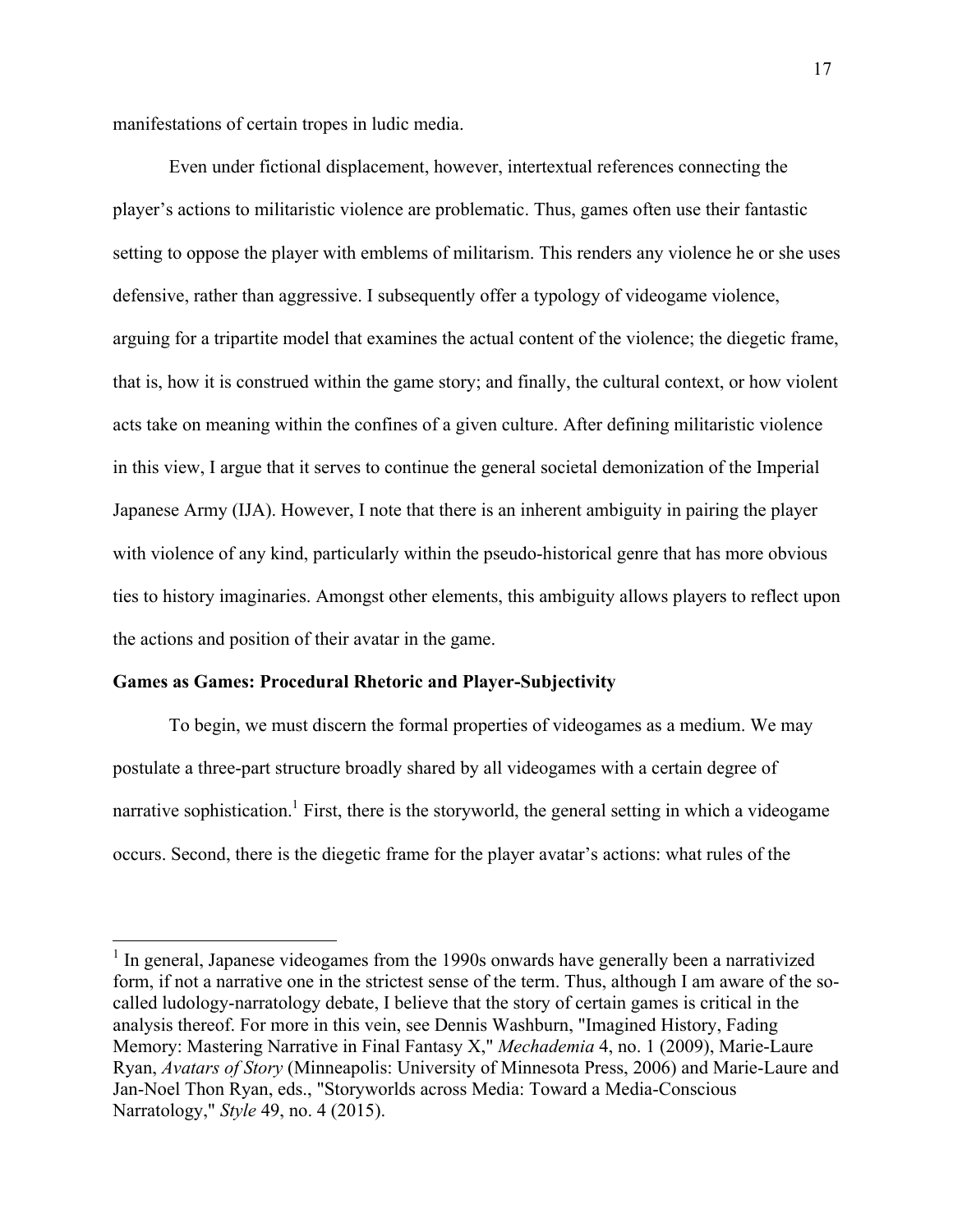storyworld contextualize his or her behavior? This may be defined either through narrative constraints, or through the rules of play. Finally, there is gameplay itself—the actions of the player within digital space.

In each of these three categories, games communicate with the player at two levels: via the narrative (storyworld and diegetic frame), and via what Ian Bogost has termed "procedural rhetoric."2 Bogost's theory ascribes meaning to the structure of gameplay as defined and policed by the game rules.<sup>3</sup> In other words, videogames contain a certain underlying message regarding what players can do and why the game asks them to do it. Herein lies the rhetorical power of rules: a perlocutionary act (a direct request) can take the guise of an illocutionary one (a statement with an implied request).

If we may interpret procedural meaning through this framework, how do we relate gameplay to a game's narrative? Espen Aarseth offers a simple but powerful model: a game's plot is borne by "kernels," or essential pieces of the story that the player cannot change. Linking these together are "satellites," connective sections that allow for interactivity. $4$  Structured through the rules of play, satellites are home to procedural rhetoric. A linear game—with a set story and a predetermined order to player actions—will be composed of alternating kernels and satellites. The former establishes why the avatar is in a given situation, and the latter allows the player to act.

Though these frameworks describe the textual properties of videogames well, they treat

 <sup>2</sup> Ian Bogost, *Persuasive Games: The Expressive Power of Videogames* (Cambridge, MA: MIT Press, 2007), pp. 74-75, 99-101.

 $3$  Throughout this paper, I use "player" to describe videogame consumers as both spectator and agent.

<sup>4</sup> Espen Aarseth, "A Narrative Theory of Games," in *FDG '12*, ed. Magy Seif El-nasr, Mia Consalvo, and Steven Feiner (2012), p. 131.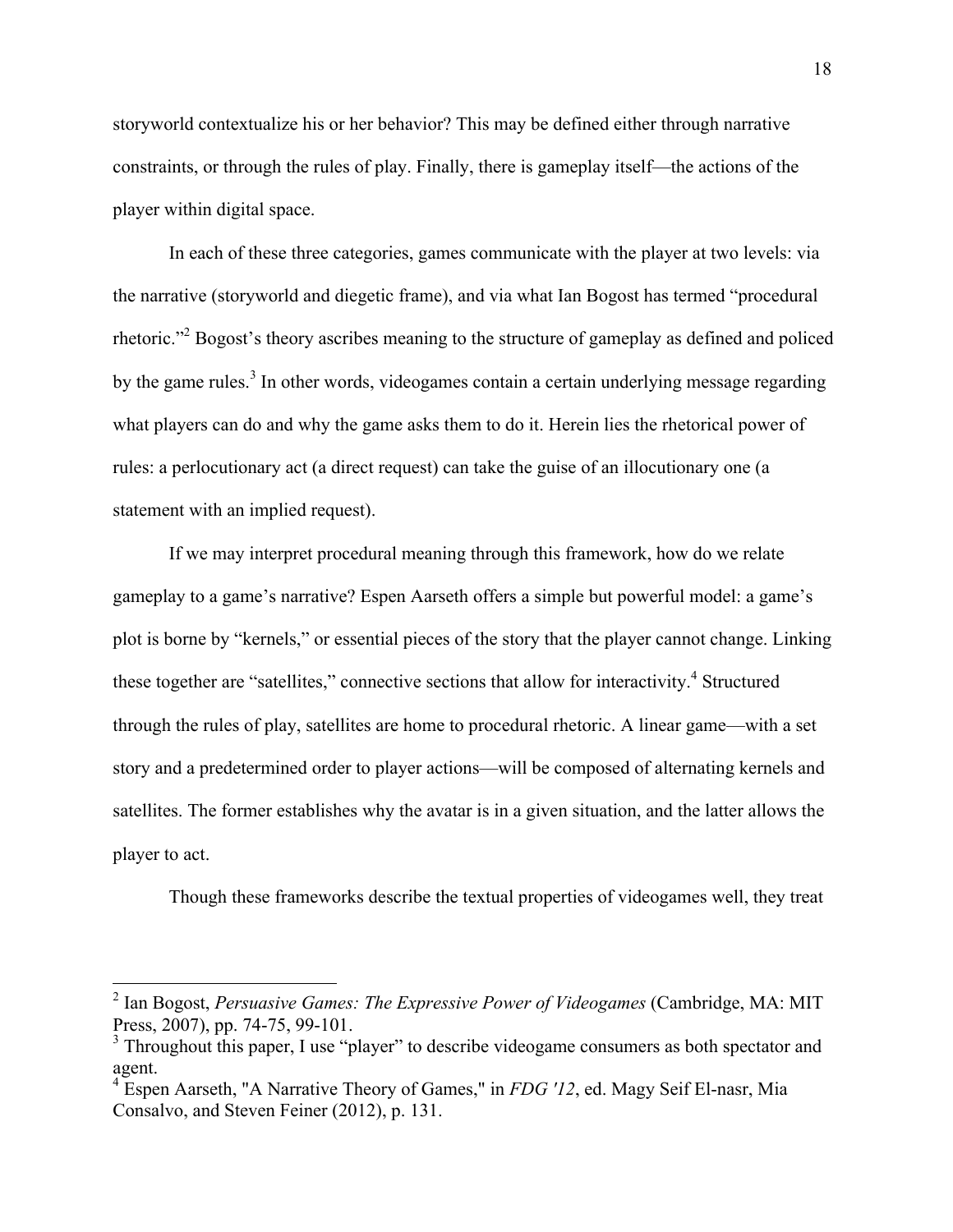the player as a passive, unthinking recipient of the game's message. Miguel Sicart's work, which establishes the player as an ethical actor, is enlightening in this regard. He argues that "[g]ames can have ethical affordances because they are designed and experienced by *moral agents*."<sup>5</sup> The potential for morality lies in what the rules of play allow, and what the rules of simulation—the logic of the storyworld—demand. Rules of play may give players opportunities to make ethical choices, while the rules of simulation may impose a moral regime upon them. In either case, the player can vicariously experience situations foreign to their everyday lives, and reflect on the morality of their avatar's acts.

Sicart sees this potential for reflection as inherent, given that games are Foucauldian power structures. He argues that games exert an influence over the player through the rules of play and simulation, and thereby create a player-subjectivity. Bonded to the power structure, this subject exists to play: "A game operates as an event that creates a subject, a subject that needs to be faithful to the event's constitution to come into being."6 The player-subjectivity, however, does not exist in isolation from the myriad other subjectivities that compose a person. Sicart refers here to the "body-subject" that "takes place in the world of experiences, both passively and actively."<sup>7</sup> Just as the player-subjectivity may emerge in contexts other than the game, so too may the body-subject intrude on the gaming experience. The player is a moral agent precisely because of this two-layered identity: the body-subject, through lived experience, evaluates and reflects upon the actions of the player-subjectivity within the game. The fundamental mechanism for moral agency is "*ludic phronesis*," or a pause in the flow of play wherein the body-subject

 <sup>5</sup> Miguel Sicart, *The Ethics of Computer Games* (Cambridge, MA: MIT Press, 2009), p. 41; emphasis mine.

 $6$  Ibid., p. 71.

 $^7$  Ibid., p. 78.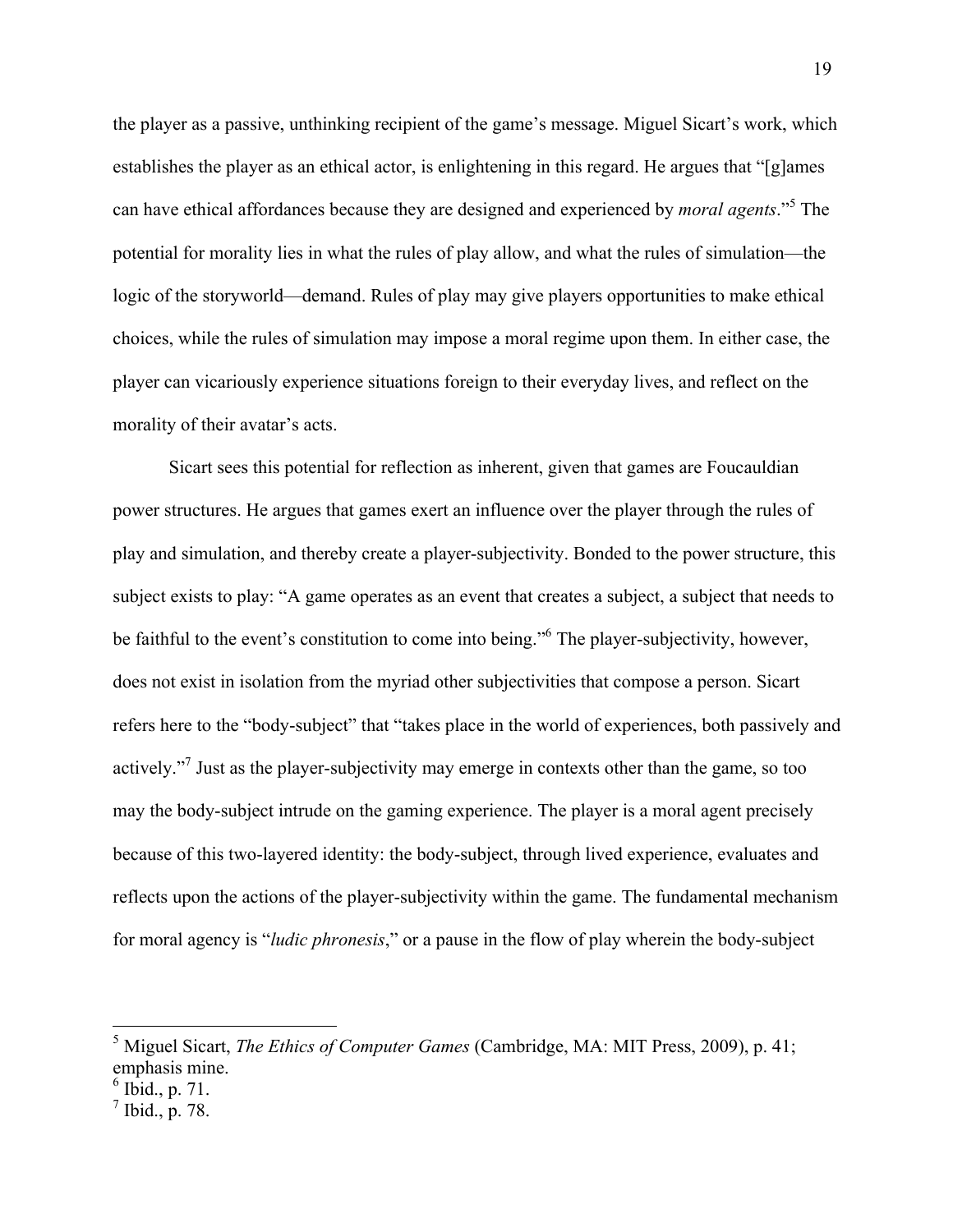can evaluate the best choice among multiple options, or reflect on the ethicality of an imposed regime.<sup>8</sup>

Though Sicart's focus is on matters moral, he also notes that "understanding the playersubject as a skin [of the body-subject] is a useful metaphor because it connects the internal, individual subjectivity of the player with the larger communitarian, *cultural, and historical subjectivities* of the contemporary self."<sup>9</sup> In other words, the body-subject exists in part due to historical narratives, which inform a person's sense of identity. Through the player-subjectivity, the body-subject may explore differing versions of both culture and history. Having tasted of these "other" experiences, the body-subject must make sense of them, a process that involves reconsidering certain societal discourses. While any media can arguably make this claim, videogames alone require the player-subject to experience others' conceptions of these discourses. Here, then, lies the potential for games to connect disparate discourses within the thinking body-subject.

It is important to note that *ludic phronesis* is not simply structured by what the player does. Rather, the diegetic frame and storyworld each work to contextualize the gameplay in ways that ultimately influence the meaning of the player-subjectivity's acts. Thus, all of these factors merit consideration when asking how the game influences the player, or how any game's formal elements shape *ludic phronesis*.

All of this ultimately rests upon the greater culture within which a game text functions. I define "culture" here as a dynamic site of numerous discourses coalescing and clashing. No given ideology is necessarily unique to a national context; rather, I tend to think that such things

 <sup>8</sup> Miguel Sicart, "Moral Dilemmas in Computer Games," *Design Issues* 29, no. 3 (2013), p. 31.

<sup>9</sup> Sicart, *The Ethics of Computer Games,* p. 79; emphasis mine.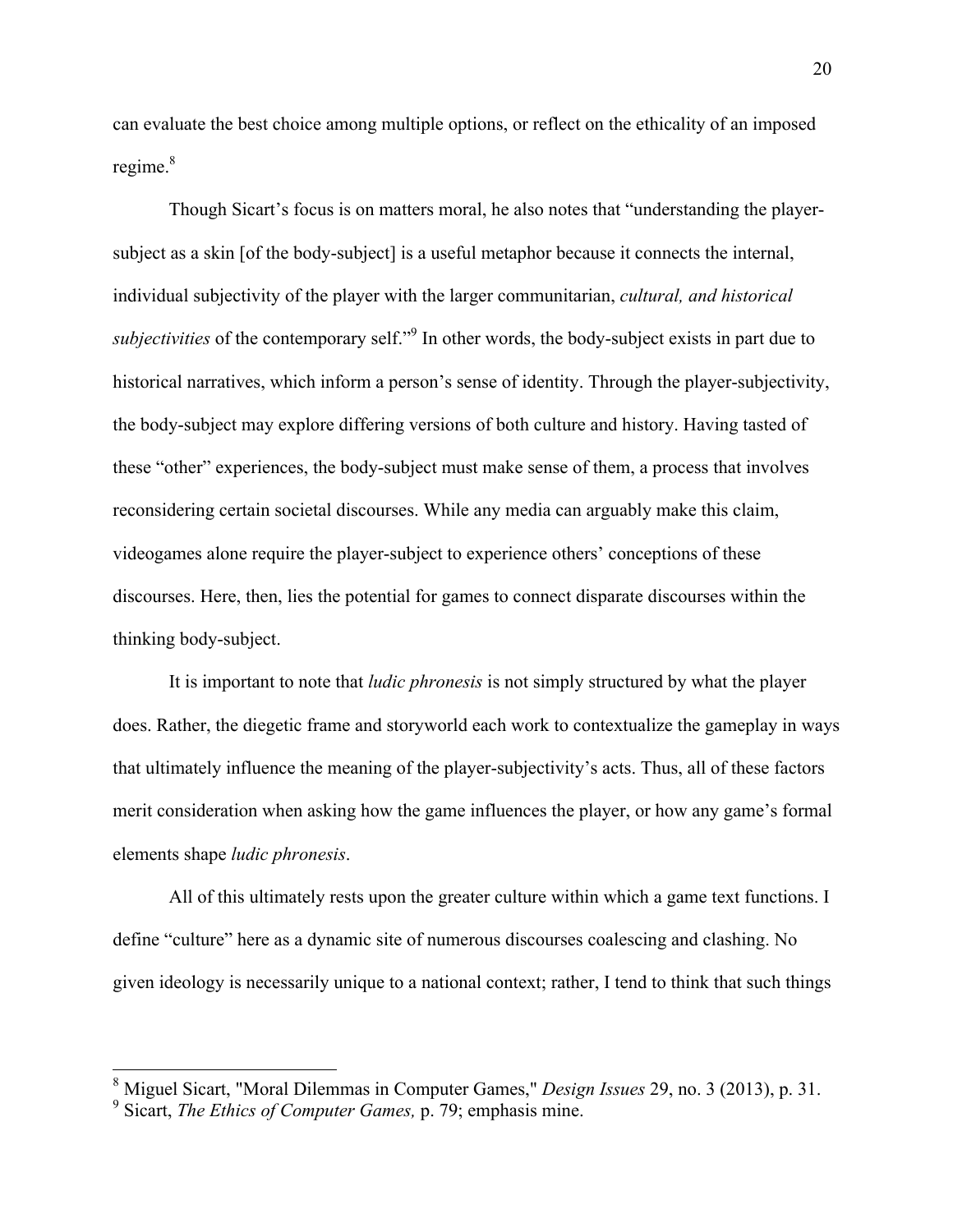drift unseen between geographic borders. Nevertheless, a specific configuration of ideologies may be distinct to a given territorial unit. Thus, the meanings derived through play—that is, through narrative conceits and *ludic phronesis*—function in a certain fashion within the national context of their production. Put another way, we must consider not only the constituent discourses within a game, but also the greater ideologies external to it in order to perform ideocultural readings. This point draws us to war memory as the operative discourse which lends meanings to player's violent play within action games.

#### **Remediation: Narratives of the Victor and the Vanquished**

In considering the relationship between cultural memory in general and ludic media, numerous scholars have turned to the concept of remediation.<sup>10</sup> This theory describes how media have been "commenting on, reproducing, and replacing each other... Media need each other in order to function as media at all."<sup>11</sup> As Astrid Erll and Ann Rigney note, cultural memory also depends upon a media for mass transmission, and the media themselves rely upon previous iterations.<sup>12</sup> The content of each text is in this sense "premediated" by other such texts.<sup>13</sup> Premediation re-contextualizes past memories so that they may create schemata for future events, setting up a thematic chain where none may otherwise exist. Memory thus becomes "a

 $10$  Alison Landsberg's work on prosthetic memories has also been used to describe the relationship of cultural memory and videogames. For an example, see Laquana and Gaines S. Hubbell Cooke, "Working out Memory with a Medal of Honor Complex," *Game Studies* 15, no. 2 (2015).

<sup>11</sup> J. David and Richard A. Grusin Bolter, *Remediation: Understanding New Media* (Cambridge, Mass.: MIT Press, 1999), p. 55.

<sup>&</sup>lt;sup>12</sup> Astrid Erll and Ann Rigney, "Introduction: Cultural Memory and Its Dynamics," in *Mediation*, *Remediation, and the Dynamics of Cultural Memory*, ed. Astrid Erll and Ann Rigney (New York: Walter de Gruyter, 2009), p. 1-7.

<sup>&</sup>lt;sup>13</sup> Debra Ramsay, *American Media and the Memory of World War II* (Taylor and Francis, 2015), p. 24.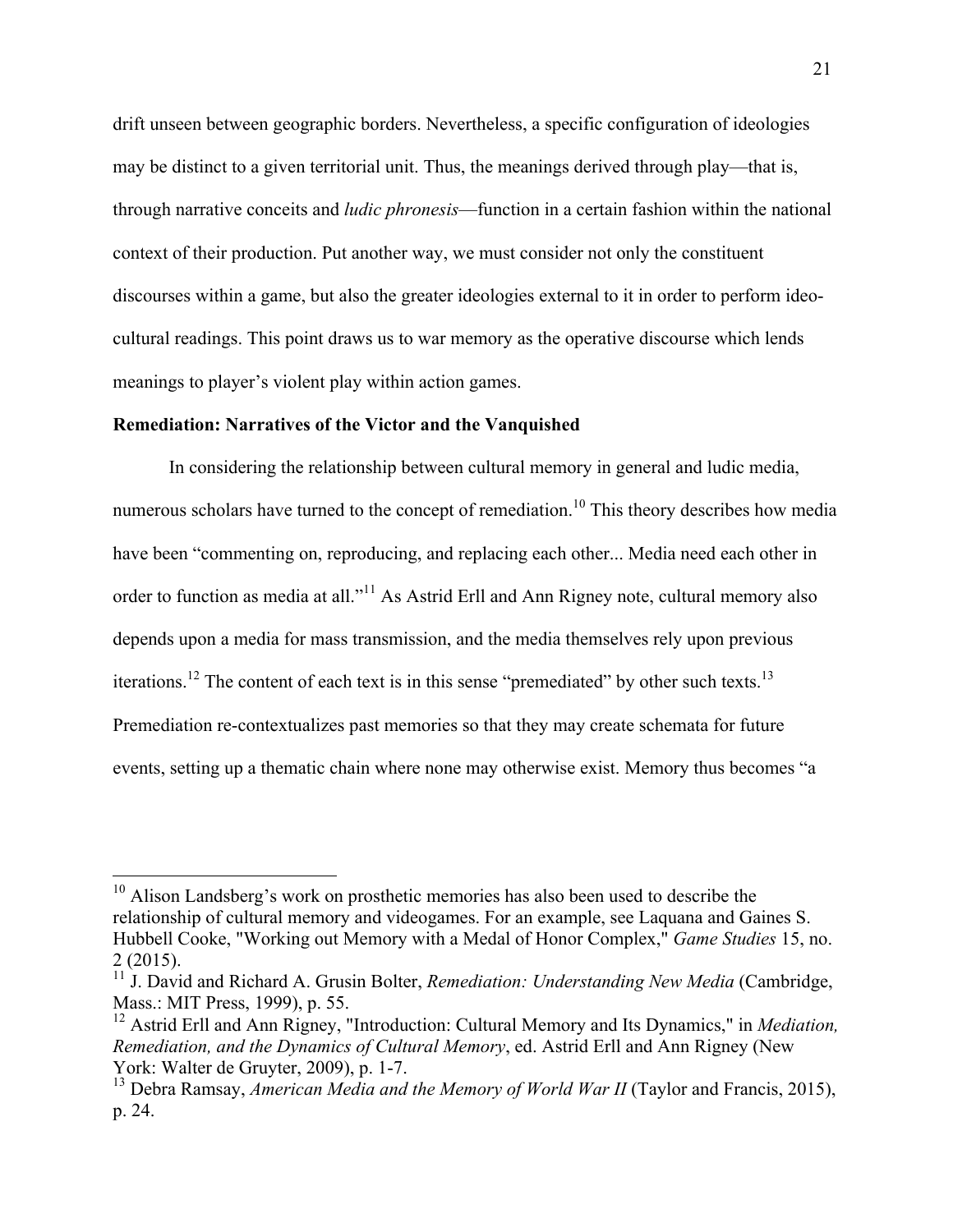procedural and transmedial phenomenon."<sup>14</sup> The dynamics affecting any given media product may be drawn from a rich tapestry of cultural myths, values, and relevant fiction.<sup>15</sup>

It is within this framework that we may understand the above disparity between American and Japanese ludic media set during WWII. This difference lies in war narratives: America was the victor, Japan the vanquished.<sup>16</sup> U.S. media depictions of the conflict tend to portray it as a "good war" fought by GIs. As such, "the war memories of civilians and the experiences of soldiers and resistance fighters outside the US do not feature prominently" in media depictions of the war.<sup>17</sup> This basic structure lends itself easily to the videogame format. Protagonists and antagonists may be cleanly shown as either Axis- or Allied-powers, the morality of the conflict validates the use of violence, and civilian casualties and suffering can be safely omitted. Perhaps the most representative model of this is *Medal of Honor* (1999)—a brainchild of Steven Spielberg following the success of *Saving Private Ryan*—which opened a decade of increasingly realistic first-person shooter (FPS) games featuring Americans battling Nazis.<sup>18</sup> Although this genre has at times questioned aspects of the American narrative, its greatest contribution has been to remind players that combat can be fun—a point missing from most other depictions of war.<sup>19</sup> These games present the battlefield as a playground of sorts, a platform to restore the sense of exhilaration in combat without troubling players with questions of civilian suffering.

<sup>15</sup> Astrid Erll, "Remembering across Time, Space, and Cultures: Premediation, Remediation and the "Indian Mutiny"," in *Mediation, Remediation, and the Dynamics of Cultural Memory*, ed. Astrid and Rigney Erll, Ann (New York: Walter de Gruyter, 2009), p. 112.

 <sup>14</sup> Ramsay, *American Media*, p. 19.

<sup>&</sup>lt;sup>16</sup> I use the term WWII here more generally, as there are far fewer American war narratives set during the Pacific theater than in Europe.

<sup>17</sup> Ramsay, *American Media*, pp. 163-65.

 $18$  Ibid., pp. 162-63.

 $19$  Ibid., pp. 188-190.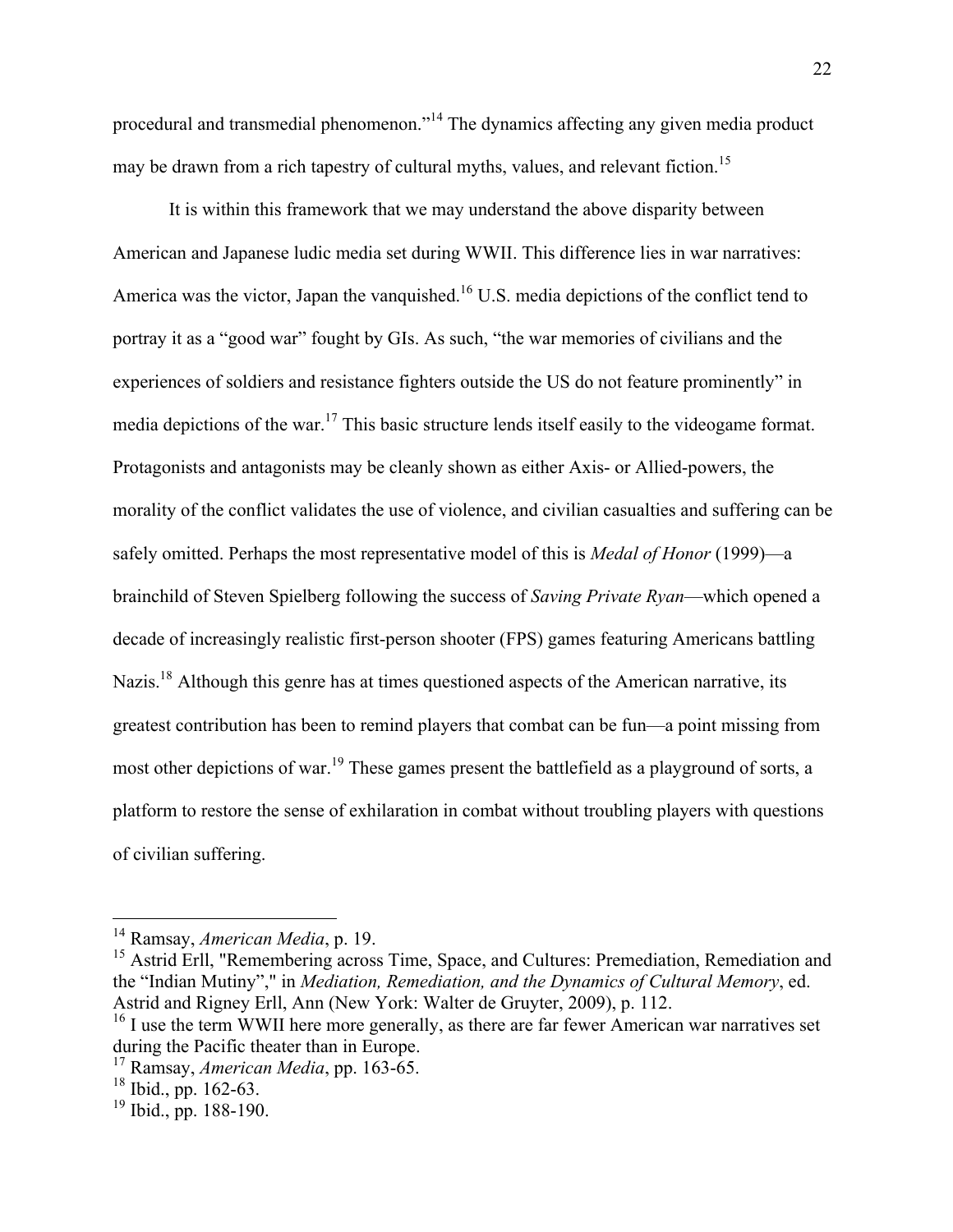Speaking strictly to these American media depictions of the war, Debra Ramsey posits the existence of mnemonic structures that act as storehouses of matter—deep structures, in a sense—for specific instances of remediation. Though these are constantly in flux, they nevertheless demarcate a range for media retellings of the war consistent with the U.S. war narrative. Realistic depictions may be remediated into a ludic format precisely because American collective memory generally agrees on the meaning of the Pacific War.

Conversely, Japan's collective memory does not lend itself easily to a playable format. There are two reasons for this. First, Japanese war narratives have yet to cohere into a single, dominant discourse. Second, the actions of a demonized IJA premediate the Japanese player's actions, thus complicating the use of certain forms of violence.

Speaking to the former, great rifts divide "official" and "sectional narratives," allowing for private and group memories to challenge nationalized ones.<sup>20</sup> Thus, while there are indubitably mnemonic structures beneath remediation, these are conflicted in nature. Moreover, they have become politicized—a point I will speak to in Chapter 3. In understanding how this fragmentation can affect cultural production, then, I align myself with Duncan Bell's assertion that memory is "the socially-framed property of individual minds, the neurologically inscribed traces of past events," and that groups conjoined through the memory of shared experience are "bounded by both space...and time."<sup>21</sup> In other words, memories as such cannot pass between multiple generations over the great geographic distances that make up any nation. Thus, memories as they exist within the national consciousness must first be highly narrativized to

 <sup>20</sup> Philip A. Seaton, *Japan's Contested War Memories: The 'Memory Rifts' in Historical Consciousness of World War II* (New York: Routledge, 2007), p. 14.

<sup>21</sup> Duncan Bell, "Mythscapes: Memory, Mythology, and National Identity," *British Journal of Sociology* 54, no. 1 (2003), p. 72.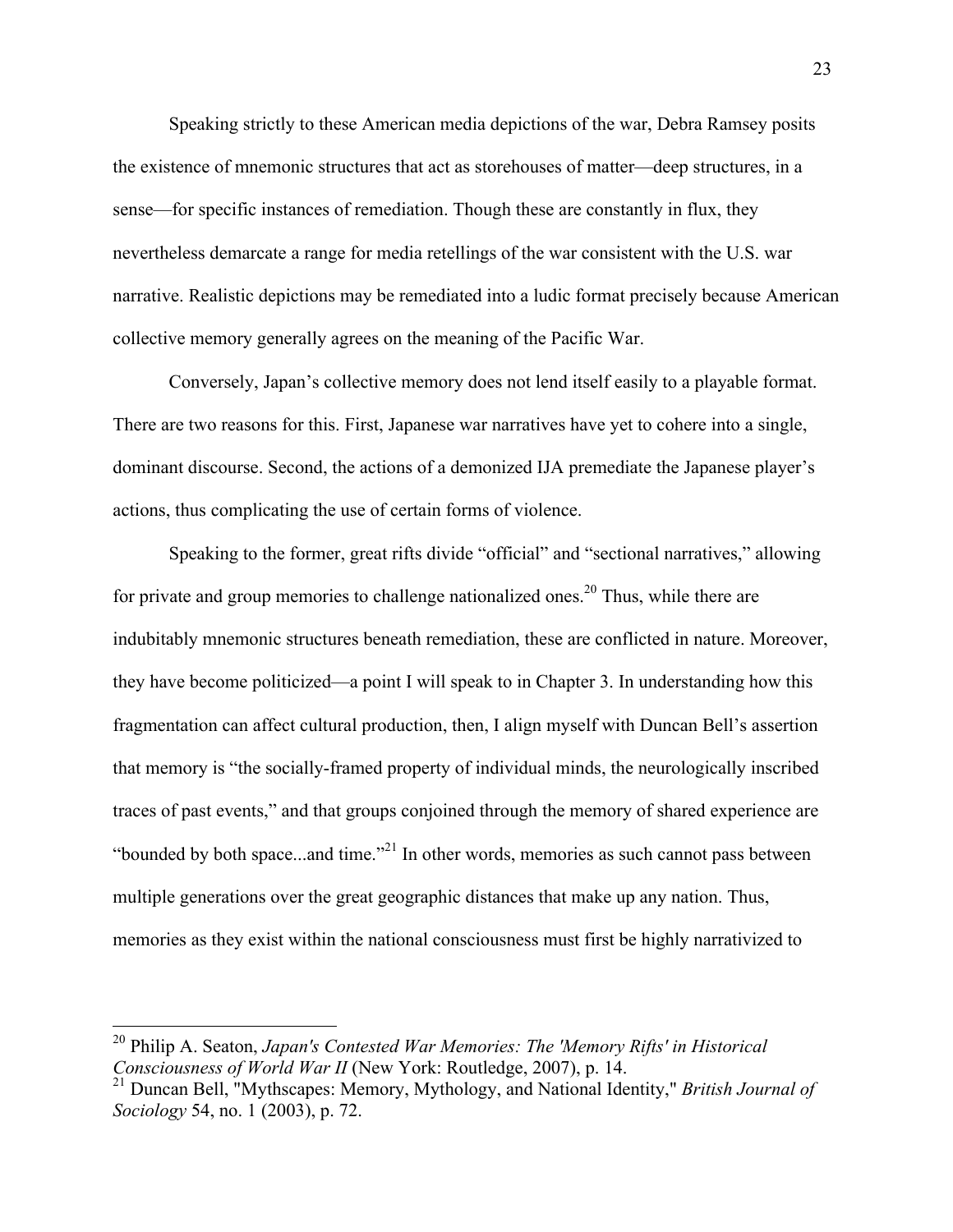reflect certain values, at which point they become stories with great enough influence to be categorized as "myths." Myths exist in abundance within a national imaginary, and come into conflict over issues such as collective identity.<sup>22</sup> Bell terms this space the "mythscape," a theoretical site of dynamic interaction and conflict between dissimilar historical accounts.

I argue that war memory, as it pertains to pseudo-historical games, is ultimately a matter of myth. As we shall see, games are at odds to historically depict the war precisely because they are bound by the key principles of these myths. In other words, while war memory may not provide the content of games, it nevertheless shapes cultural production through the frameworks of attendant myths. Unlike the United States' "good war," no single hegemonic war myth lends itself easily to overt representation in Japan. While the (in)famous "victimhood narrative" does seem commonplace, Philip A. Seaton argues otherwise:

Victim consciousness is like the earth's crust. It is the superficial level of Japanese war memories that is most visible, and with which both Japanese and non-Japanese ordinarily have most contact. It covers over the memory rifts and for much of the time preserves an appearance of calm and national unity in Japanese remembering. But the real forces that shape the landscape of Japanese memories are deeper down... The superficial crust of victim consciousness offers no protection against the upheavals caused when the friction between powerful oppositional forces below the surface (the 'ideological tectonic plates') becomes too great.  $2\frac{2}{3}$ 

Nevertheless, Seaton also notes that the victimhood narrative is useful to cultural production precisely because it is the lowest common denominator. Moreover, as Harootunian argues, "it would be hard...to find a national experience that has dwelled so long and longingly on the postwar [as Japan]."<sup>24</sup> In this, he suggests the presence of what Igarashi Yoshikuni has called the

 <sup>22</sup> Duncan Bell, "Introduction: Memory, Trauma and World Politics," in *Memory, Trauma and World Politics: Reflections on the Relationship between Past and Present*, ed. Duncan Bell (New York: Palgrave Macmillan, 2006), p. 2.

<sup>23</sup> Seaton, *Japan's Contested War Memories,* p. 25.

<sup>24</sup> Harootunian, "Japan's Long Postwar," p. 99.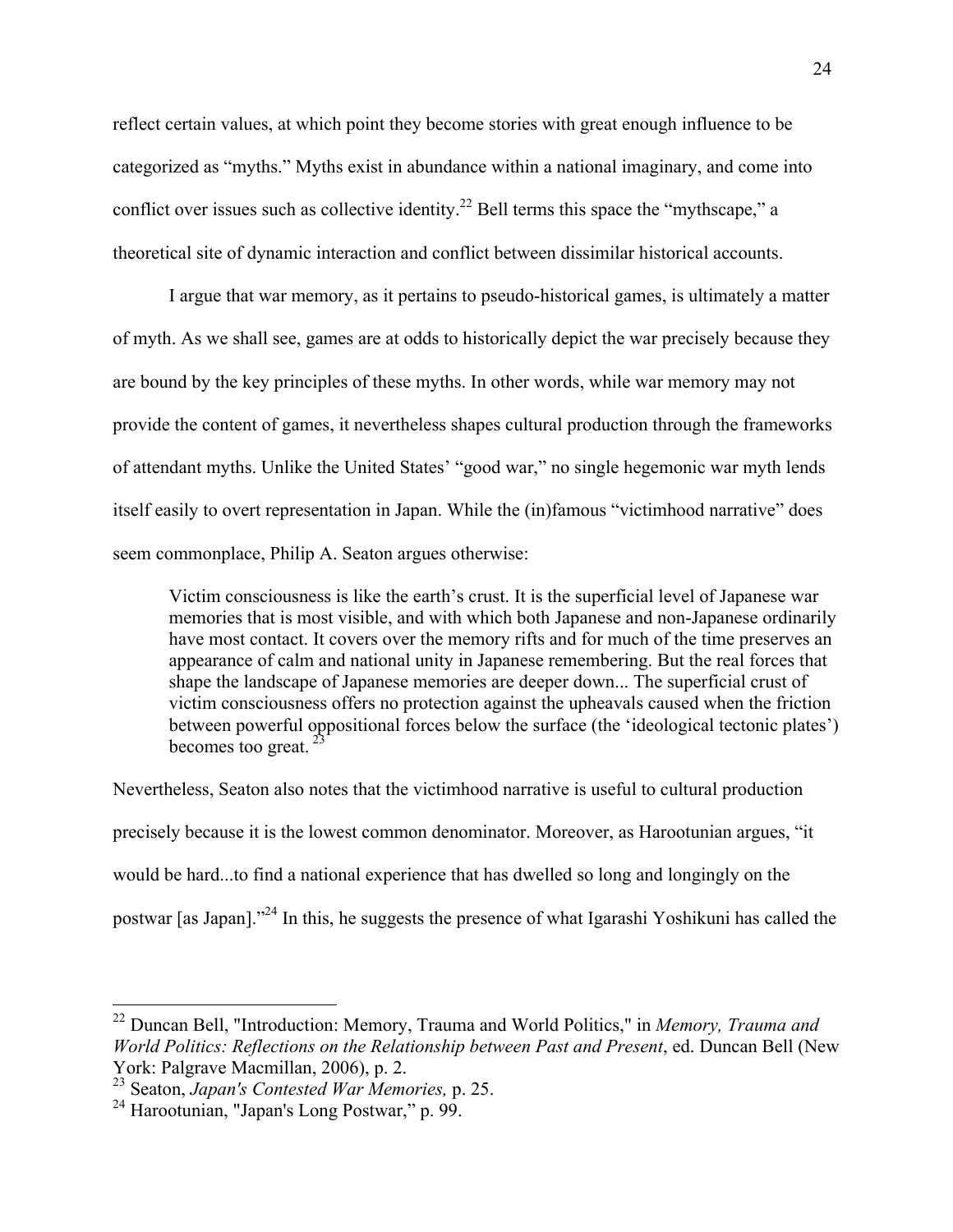"foundational narrative." This mechanism allowed for the U.S.-Japan alliance at the war's end, marking the severance with modern history that moved Japan into the Long Postwar. It worked, however, by casting Emperor Hirohito as an uninvolved innocent, rather than the head of the military. Holding Hirohito "responsible only for his attempt to bring peace to Japan," the civilian populace became victims of the IJA—the military force that hijacked the rightful government.<sup>25</sup> Through transferring their guilt for the war onto the IJA, civilians could forget their own involvement and support for imperialism. The total effect of this, then, was to divorce the civilian experience of the war from the military.

#### **The Improbability of Japanese Simulation War Games**

While the "foundational narrative" is not uncontested, it nevertheless figures prominently into Japan's Long Postwar. Moreover, its core tenets broadly premediate cultural production in general. Thus, it is within the logical constraints of this structure that interactive simulations of militarism become highly problematic in the Japanese context. Filmic representations of the war have themselves had to navigate the fraught waters of war memory, often by portraying civilian narratives of the conflict. Videogames cannot follow this example for two reasons.

First and foremost, videogames require player input to progress. However, playing a game that requires acts of violence as a member of the Japanese military—with the attendant implication of fun—has the power to deeply undercut the logic of the foundational narrative. To create a simulation of the Pacific War would oppose the Japanese player-subjectivity with American or Asian military forces. Obviously, the former is problematic due to the post-war

<sup>&</sup>lt;sup>25</sup> Yoshikuni Igarashi, "The Bomb, Hirohito, and History: The Foundational Narrative of United States-Japan Postwar Relations," *Positions: East Asia Cultures Critique* 6, no. 2 (1998), p. 271.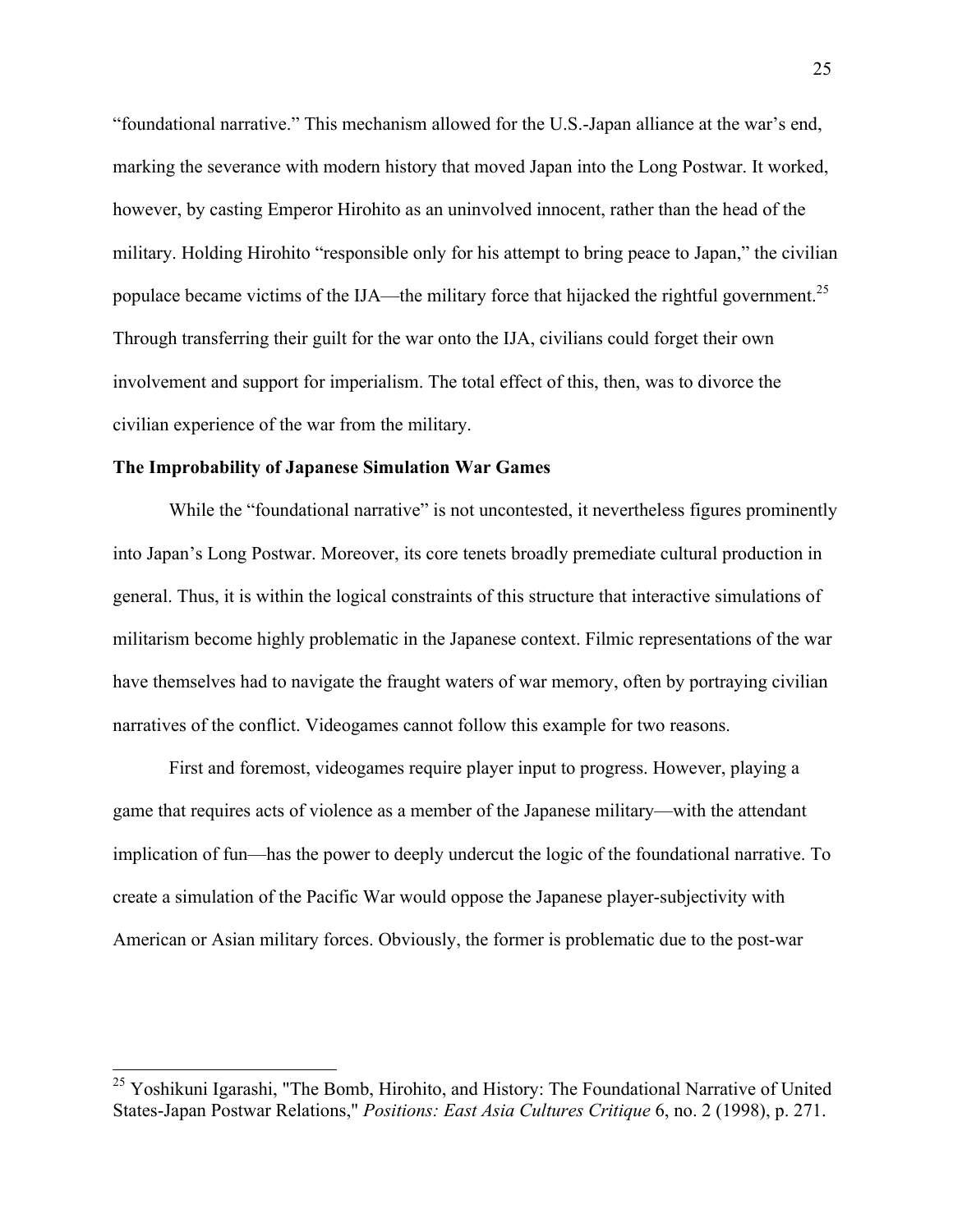U.S.-Japan alliance, a strategic bond that has broad popular support.<sup>26</sup> The U.S. does not constitute a monolithic and defunct political institution akin to the Third Reich that can be easily demonized, and militaristic violence against American soldiers is therefore untenable. Conversely, to attack other Asians raises memories of Japanese colonialism that have been at least partially repressed: "[o]utside this picture [the foundational narrative] are the people who were mobilized to serve the colonial 'motherland'."<sup>27</sup> A videogame simulating the killing or subjugation of Asian peoples would either raise the specter of civilian collusion in colonialism within the body-subject, or face widespread censure insofar as "anything between 50 and 80 per cent [of the population]...are either critical of the government's 'inadequate' treatment of war responsibility issues...or are supportive of additional compensation and initiatives acknowledging aggression."<sup>28</sup> Neither of these roads is copacetic to mainstream cultural production. The act of playing furthermore calls into question the mass denouncement of the empire's acts on the continent. If killing is portrayed as fun, then games open an ideological bridge between the player-subjectivity and the callous acts of the IJA. This, in turn, problematizes the demonization of the old military. It is little wonder, then, that game companies would avoid this potential form of historical association.

Second, videogames cannot feature civilian protagonists if they wish to find potential audiences. Playing as a civilian during the Tokyo firebombing, for instance, holds little intrinsic

 $26$  While ultra-nationalists might take some pleasure in killing simulated Americans, centrists and progressives would certainly not. For more on Japan-U.S. relations, see Yoshio Sugimoto, "Nation and Nationalism in Contemporary Japan," in *The Sage Handbook of Nations and Nationalism*, ed. Gerard Delanty and Krishan Kumar (London: SAGE, 2006)., and Paul Midford, "Japan-United States Relations," in *The Sage Handbook of Modern Japanese Studies*, ed. James Babb (London: SAGE, 2015).

<sup>27</sup> Sonia Ryang, *Japan and National Anthropology: A Critique* (New York: Routledge Curzon, 2004), p. 67.

<sup>28</sup> Seaton, *Japan's Contested War Memories*, p .23.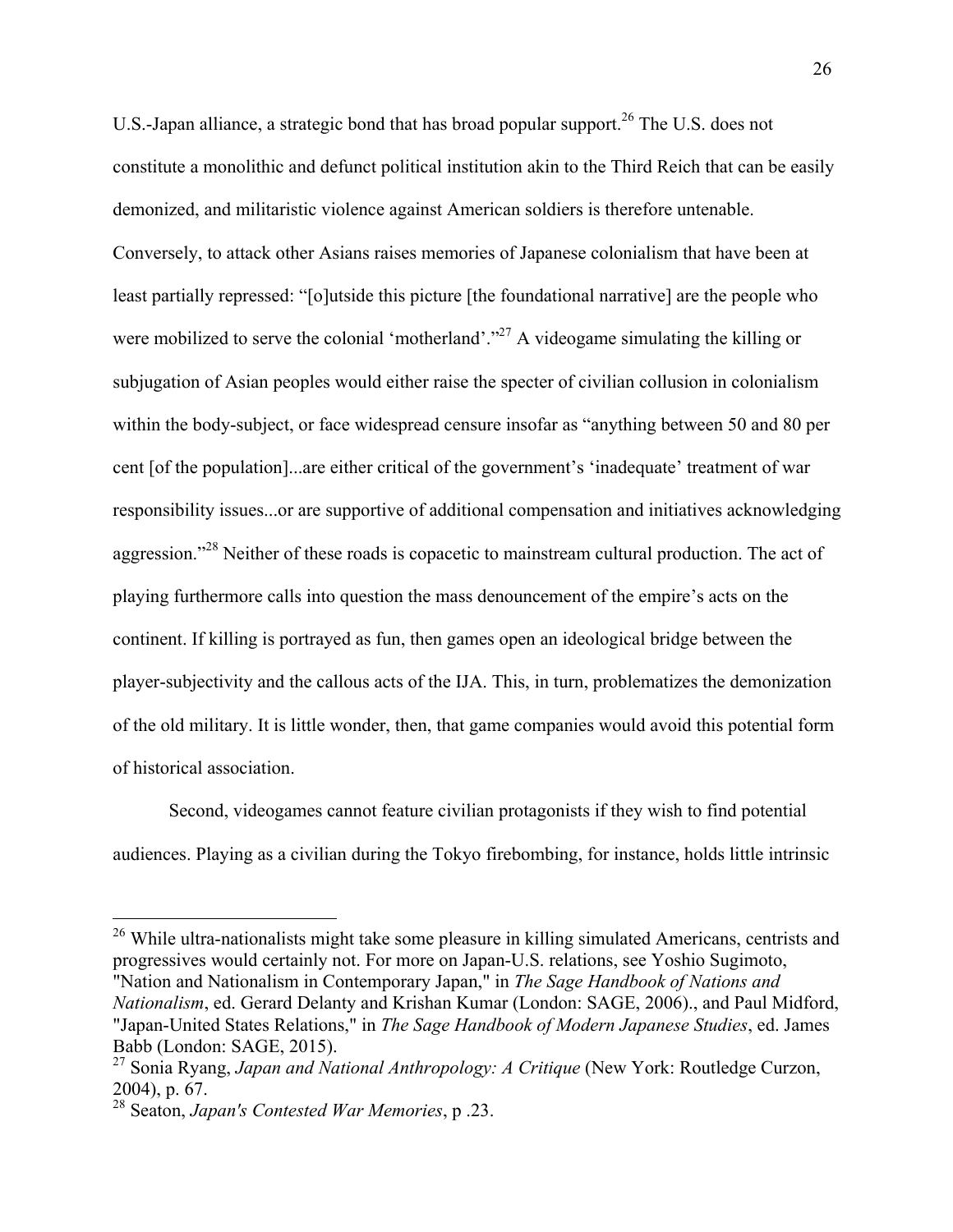appeal. Furthermore, portraying this experience as pleasure is incompatible with the collective memory of civilian trauma. In short, this form of simulation sits badly with both the victimhood and foundational narratives.

In sum, the nature of ludic media and the structure of Japanese war memory decreases the probability of war simulations. The possibility, of course, remains. Yet only by taking an overt political stance as ultranationalist can a game simulate the war itself. Such a work runs up against what Seaton terms the "profitability threshold," or the notion that a cultural product targeted at groups other than the representative central political positions risks losing mass market appeal.<sup>29</sup> The better a game clings to the foundational narrative, then, the broader its audience, and the greater its potential profit.

#### **The Ludic Strategy: Fictional Displacement**

However, videogames nevertheless do bask in violence and encourage Japanese players to engage in fictional fights for the purposes of entertainment. Memories of the IJA premediate such actions, and therefore necessitate some mechanism for allowing play as fun without implicating war memory. The question, then, is what strategies the medium has evolved to cope.

Let us once again return to the three-part structure of videogames: storyworld, diegetic frame, and gameplay. In a hypothetical simulation of war, the storyworld is a historical one, and the diegetic context for the player's actions drawn from reality. Militarism would dictate the storyworld, the diegetic frame for the player avatar's actions, and the content of gameplay: set in the Pacific War, the player-subjectivity would step into the shoes of an avatar linked to notions of soldiery. Militaristic play, then, would take as its targets Allied troops and other Asians through the eyes of the IJA. Conversely, the player could step into the shoes of an Allied

 <sup>29</sup> Seaton, *Japan's Contested War Memories*, p. 30.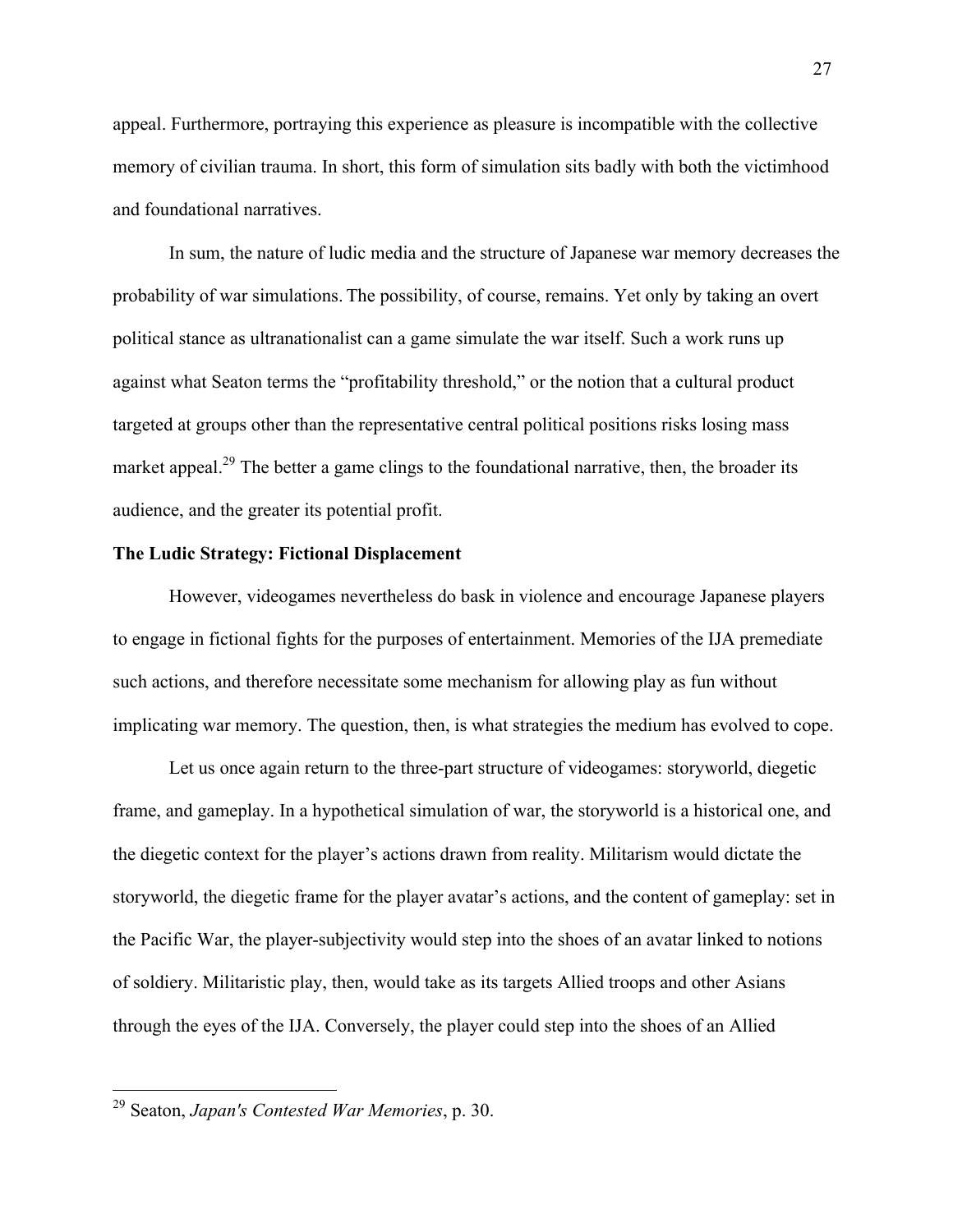soldier—and potentially be forced to fight Japanese fighters.<sup>30</sup> No particular configuration of this will be entirely uncontentious: the conflict itself overrules every part of the game.

Should the storyworld become ahistorical or fantastic, however, the issues inherent in simulation fade. This move severs overt links to realistic or historical soldiery, and transforms militarism to a theme or a leitmotif. I argue that games seek to divorce militarism from the storyworld through this mechanism, which I term fictional displacement. If the storyworld itself is made fictional or fantastical, then the player-subjectivity need not be confined to the role of an IJA member. In this way, fictional displacement decouples the player-subjectivity's violent actions from continuity with the IJA, shielding the foundational narrative. I believe this is the factor that has contoured the overall development of the pseudo-historical genre, if not the Japanese videogame industry at large.<sup>31</sup> It should come as no surprise, then, that even pseudohistorical games are marked by depictions of supernatural abilities or forces. This form of fictional displacement in the genre is accompanied by a temporal shift into the past or future as well. With a setting based in the *Sengoku* period, these pseudo-historical games can use the unification of Japan as a platform for potential violence; in settings of the historically-determined future, actions are simply predicted figments. While this usage of the past is perhaps riskier than pure fantasy, it is also more in line with the modes of retroactive wondering identified in the Introduction. In this way, then, pseudo-history works as a platform *par excellence* for ludic

<sup>&</sup>lt;sup>30</sup> Interestingly, mainstream American war simulations have been localized and sold in Japan. At present, it is unclear how Japanese players have responded to games set in the Pacific Theater. This is one particularly intriguing avenue for future research.

<sup>&</sup>lt;sup>31</sup> There are numerous other Japanese game genres wherein fictional displacement is visible. The Japanese role-playing game (JRPG), perhaps the most representative of Japan's offerings, tend towards being entirely fantastical. Further research is necessary to create typologies of how this genre uses fantasy. Fictional displacement is even evident in more realistic games. The *Ace Combat* series (1992-2015), for example, is a relatively realistic fighter pilot simulation game that occurs within a fictional world very loosely based upon the real one.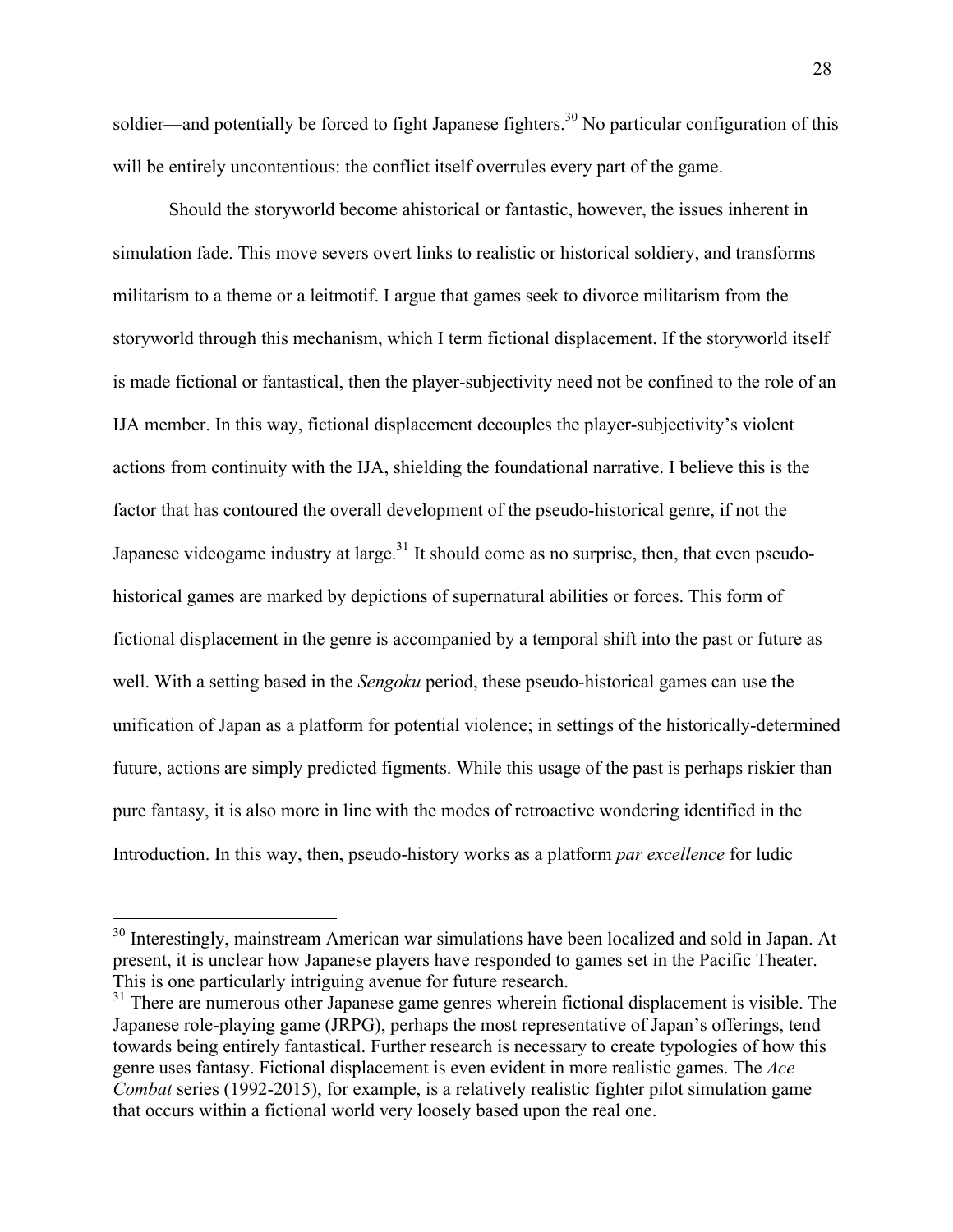action given the prevailing currents of the late 90s and early 2000s.

# **Ludic Violence and Political Pacifism**

Even under fictional displacement—which is, after all, a function of the storyworld violent games must yet take into account pacifism. As a political and national principle, pacifism has arisen from the aforementioned discourses of war memory. Indeed, "Japanese pacifisms...are closely linked to Japanese victim mentalities and ultimately return to issues of judgmental memory," that is, the ethical evaluation of the war's outbreak and individual soldier's actions during the conflict.<sup>32</sup> Though the longer history need not deter us unduly here, pacifism comes from the (in)famous Article IX and the so-called "peace constitution which forever renounces the use or threat of use of force to settle international disputes."<sup>33</sup> A great deal of scholarship has dealt with Japan's "one country pacifism" that "was so overwhelming that nearly all the nation's energy and resources were mobilized exclusively for economic reconstruction and expansion."<sup>34</sup> However, as Japan's power and prestige grew on the world stage in the 1980s, these policies were replaced by ones that called for a more "actively engaged Japanese pacifism."<sup>35</sup> Even though "neo-conservatives found a way to dislodge pacifist nationalism," this political clique's goal was ultimately "to make Japan a world leader that could contribute to world peace as an equal partner."<sup>36</sup> In other words, pacifism remained as a national tenet; debates rage over how best to practice it actively or passively as a global power. There are conservative elements who

 <sup>32</sup> Seaton, *Japan's Contested War Memories,* p. 16, 162.

<sup>33</sup> Masaru Tamamoto, "Ambiguous Japan: Japanese National Identity at Century's End," in *International Relations Theory and the Asia-Pacific*, ed. G. John Ikenberry and Michael Mastanduno (New York: Columbia University Press, 2003), p. 195.

<sup>34</sup> Yoichi Funabashi, "Japan and the New World Order," *Foreign Affairs* 70, no. 5 (1991), p. 61.  $35$  Ibid., p. 65.

<sup>&</sup>lt;sup>36</sup> Shunichi Takekawa, "Forging Nationalism from Pacifism and Internationalism: A Study of "Asahi" and "Yomiuri's" New Year's Day Editorials, 1953-2005," *Social Science Japan Journal* 10, no. 1 (2007), p. 77.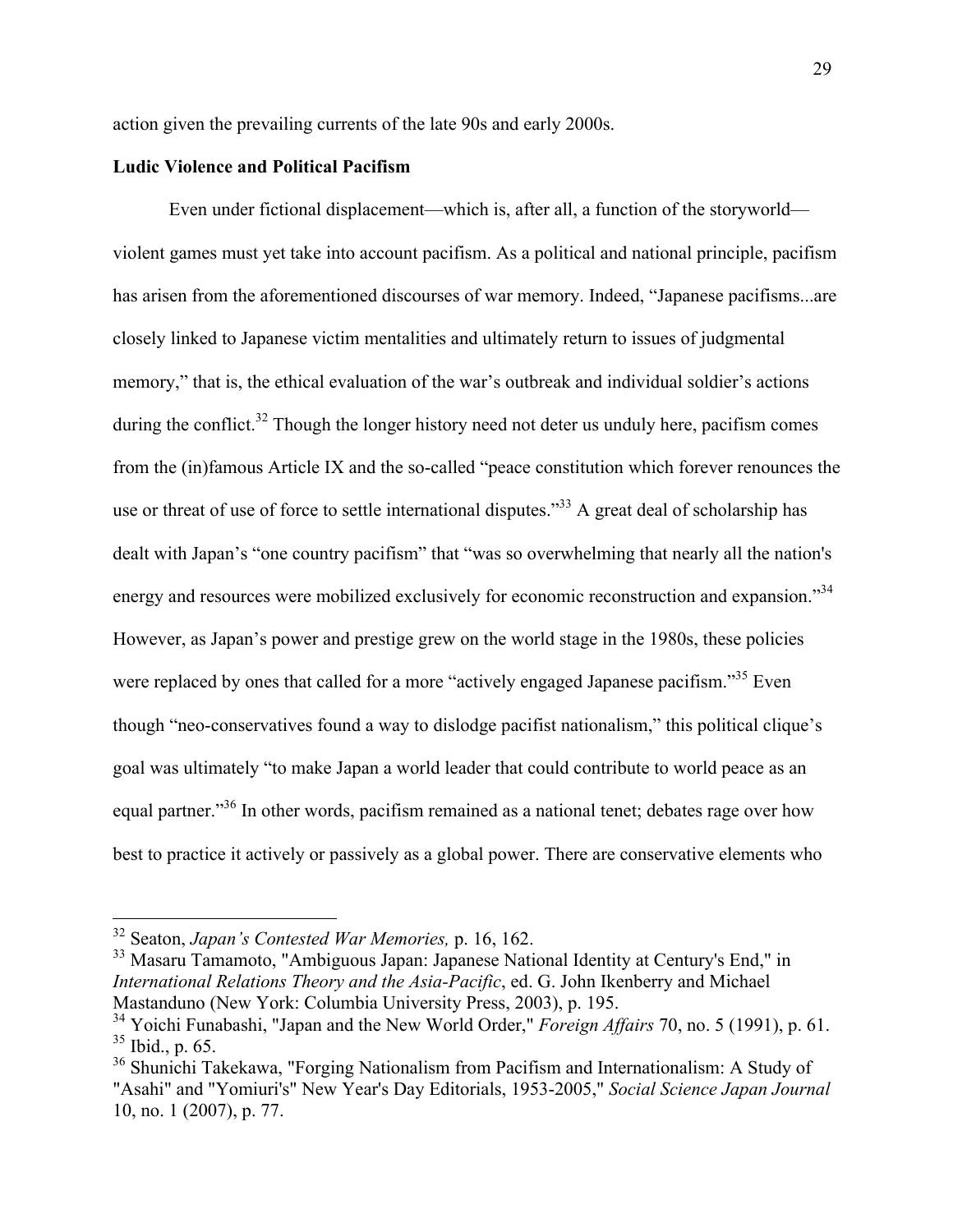see a need for remilitarization to defend Japan, or as a means of maintaining peace more proactively. Conversely, there are progressives who have opposed and continue to oppose the Self-Defense Force (SDF), Japan's current (semi-)military force.<sup>37</sup> Indeed, even political calls to "normalize" the Japanese military stem from a mixture of active pacifism and desires to fix something perceived as abnormal about Japan's image as a member of the international community.<sup>38</sup> Simultaneously, however, the progressive left maintains pacifism as a moral principle. Thus, pacifism as a national principle is not hegemonic in terms of views on its practice.

It is clear, then, that pacifism(s) and war memory have a close relationship. How, then, are we to understand ludic violence against this socio-cultural backdrop? Naturally, violence as a general trope is hardly absent from post-war Japanese media; however, the cultural meanings associated with certain types of aggressive action are doubtless generated through dialogue with war memory, which premediates certain representations. We must, in other words, find a framework for understanding the cultural work that ludic violence may perform. In so doing, I hope to problematize the notion that "violence is a cultural idiom that requires no translation within increasingly transnational entertainment markets."<sup>39</sup> Rather, violence as a cultural idiom depends upon the ideologies of a given culture to have meaning.

 <sup>37</sup> Richard J. Samuels, *Securing Japan: Tokyo's Grand Strategy and the Future of East Asia* (Ithaca: Cornell University Press, 2007), pp. 192-194.

<sup>38</sup> Sabine Frühstück, *Uneasy Warriors: Gender, Memory, and Popular Culture in the Japanese Army* (Berkeley, CA: University of California Press, 2007), p. 184.

<sup>39</sup> Stephen Kline, Nick Dyer-Witheford, and Greig De Peuter, *Digital Play: The Interaction of Technology, Culture, and Marketing* (Montréal: McGill-Queen's University Press, 2005), p. 251.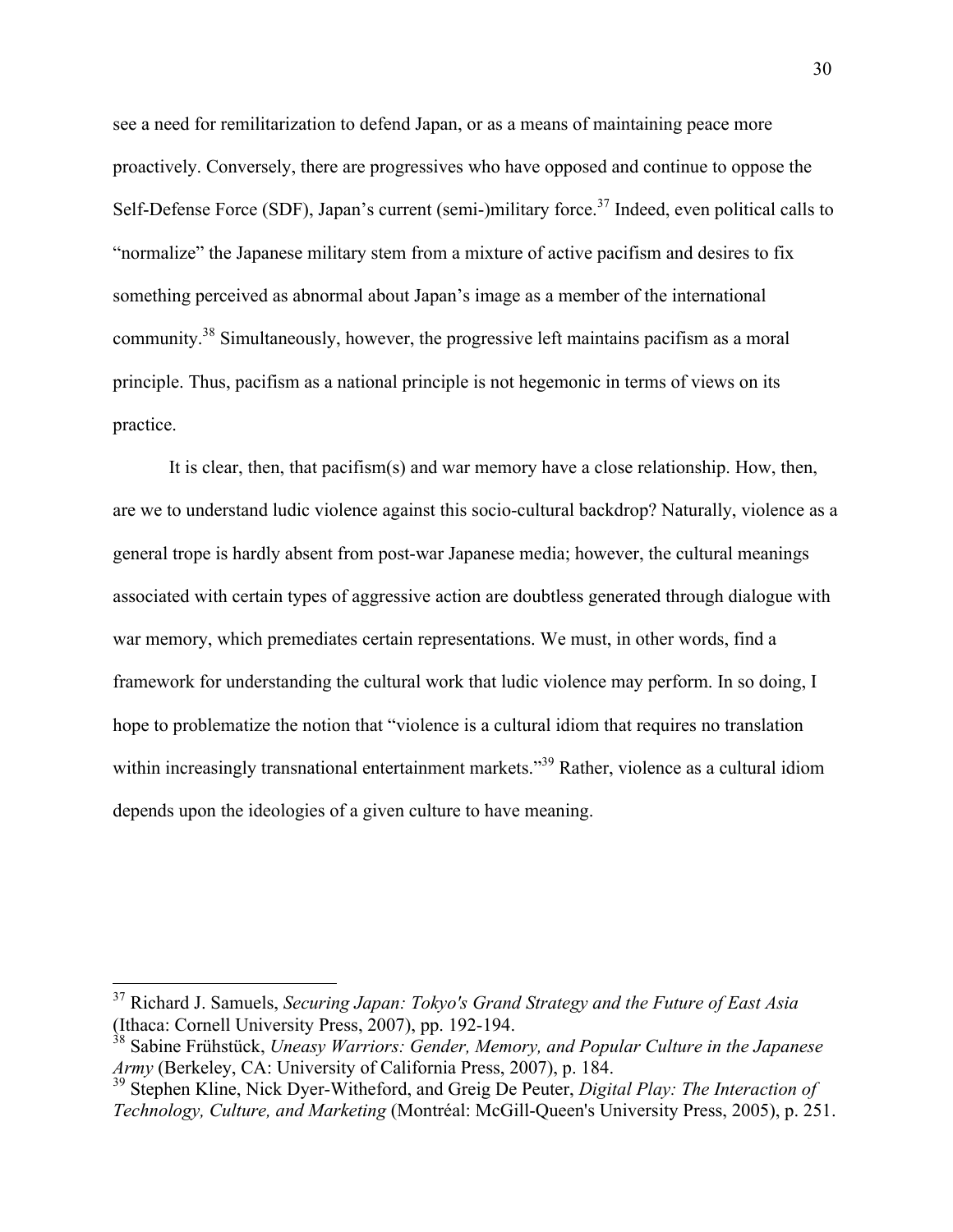### **Towards a Typology of Violence in Gameplay**

As noted, violent videogames are hardly a foreign phenomenon in Japan.<sup>40</sup> Indeed, Shibuya Akiko and Sakamoto Akira found in 2005 that 35 of the 41 games Japanese middleschool children labeled as their favorites contained violence of some kind.<sup>41</sup> However, there is very little scholarship on the cultural meanings associated with such violence at the time of writing. In part, this is due to the general trends within the field. Following the Columbine High School massacre in 1999—the perpetrators of which owned numerous violent videogames— American socio-psychological scholars have heatedly debated whether aggressive ludic acts lead to aggressive actions in real life.<sup>42</sup> This has spawned at the global level a "vast but inconclusive" literature on the effects of violent representations on [sic] television and other media.<sup>743</sup>

While these questions are interesting in their own right, I believe they miss the crucial point. How violence affects people seems to me more a function of the various meaningful structures surrounding the violence. Consequently, I propose a three-tiered framework. I believe that first, we need to analyze the content of violent representation through its distinct manifestation in gameplay. Second, we must examine how this violence is framed by the diegesis: how does the story explain the need for violence? Does the narrative legitimize aggression, or demonize it? Finally, and perhaps most importantly, there is the cultural context that encodes certain values into these other two areas. This model allows us to understand the

 $40$  As to why games do not simply avoid violence altogether, I can merely conjecture that it has something to do with a convergence of global media standards.

<sup>&</sup>lt;sup>41</sup> Akiko Shibuya and Akira Sakamoto, "The Quantity and Context of Video Game Violence in Japan: Toward Creating an Ethical Standard," in *Gaming, Simulations, and Society: Research Scope and Perspective*, ed. Rei Shiratori, K. Arai, and F. Kato (Tokyo: Springer, 2005), p. 113.  $42$  For an excellent summation of the four main branches of this debate, see Cynthia Carter, *Violence and the Media*, ed. C. Kay Weaver (Philadelphia, Pa.: Open University Press, 2003), pp.  $6-15$ .

<sup>43</sup> Kline, Dyer-Witheford, and De Peuter, *Digital Play*, p. 247.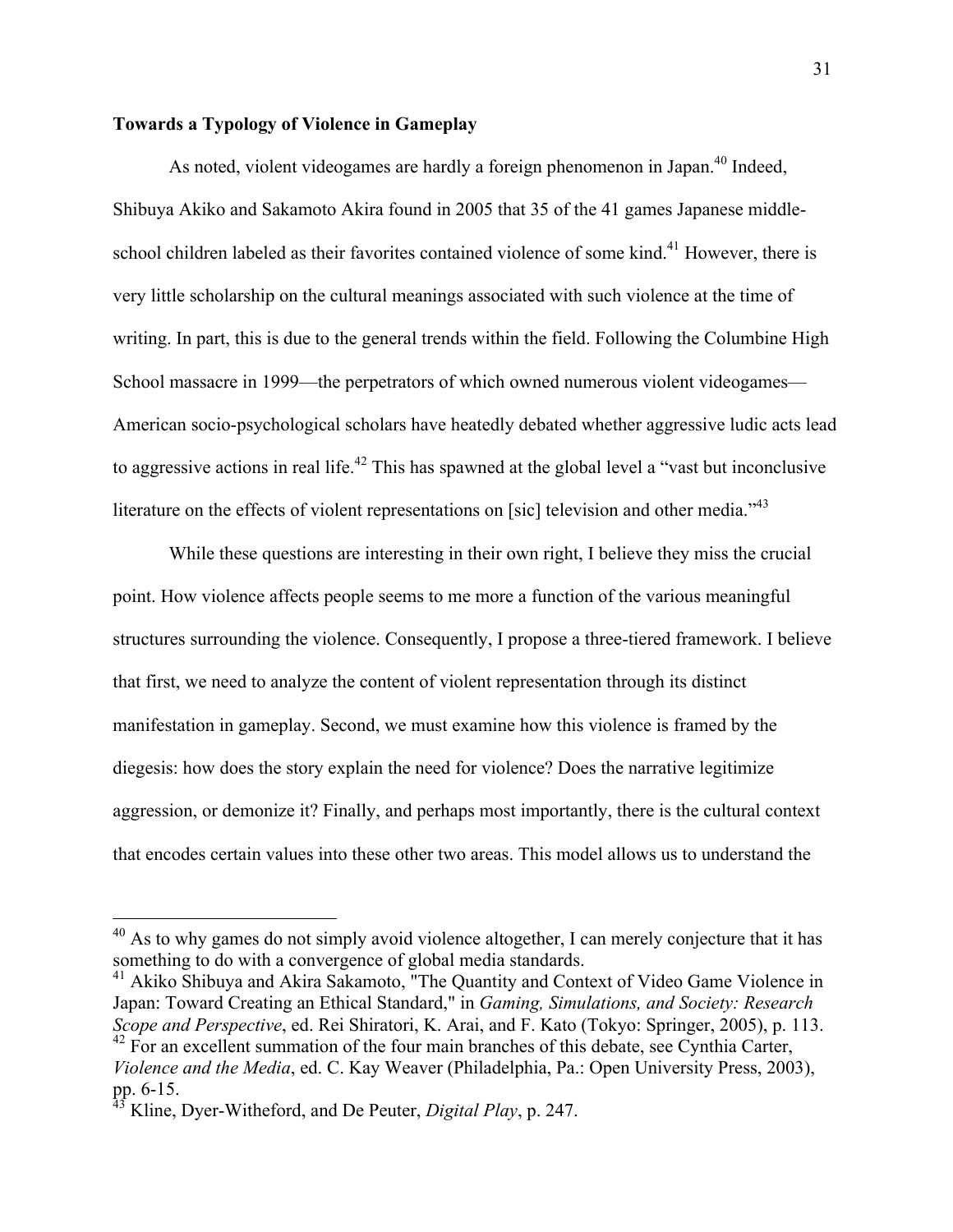theoretical effects of violent play as they pertain to greater cultural ideologies, rather than simply psychologizing the player.

| <b>Cultural Context</b> | Ritual/Symbolic                  | Ritual/Symbolic          |
|-------------------------|----------------------------------|--------------------------|
| Diegetic frame          | Aggressive (Unjustified)         | Defensive (Justified)    |
| Content of Violence     | Unprovoked                       | Retaliatory              |
|                         | For personal gain                | For protection of others |
|                         | Inappropriate emotional response | Self-defense             |
|                         | Unnecessary to continue          | (appropriate response)   |
|                         |                                  | Necessary to continue    |

Table 1: Ludic Violence

Speaking to the individual content of violent acts, Shibuya and Sakamoto's work on Japan is illuminating. Although they are fundamentally concerned with the aforementioned socio-psychological debate on videogame violence, their content analysis of the medium provides a useful system for categorizing content. Of concern to us here is what reasons games give for their own violence, which the authors broadly divide between "justified" or "unjustified." In the former category, there are four potential patterns that read as justified violent acts when: 1) it is retaliatory or previously provoked; 2) it serves as "protection of others/society;" 3) it is committed in self-defense; and 4) it is necessary to continue the game. Conversely, a violent act is unjustified when: 1) it is committed against a blameless victim; 2) it allows for "personal gain" irrespective of any moral facet; 3) it is an unwarranted emotional response such as rage or terror; and 4) the player consciously chooses to continue the game with it, despite other options for progression.<sup>44</sup>

Crucially, justified violence in the Japanese case is almost exclusively a function of defense. Conversely, aggressive acts are seen as unjustified.<sup>45</sup> Naturally, the relative merits of a

<sup>&</sup>lt;sup>44</sup> Shibuya and Sakamoto, "The Quantity and Context of Video Game Violence in Japan," p. 112, 115.

<sup>&</sup>lt;sup>45</sup> Intriguingly, Shibuya and Sakamoto also find that unjustified violence decreased aggression in their respondents.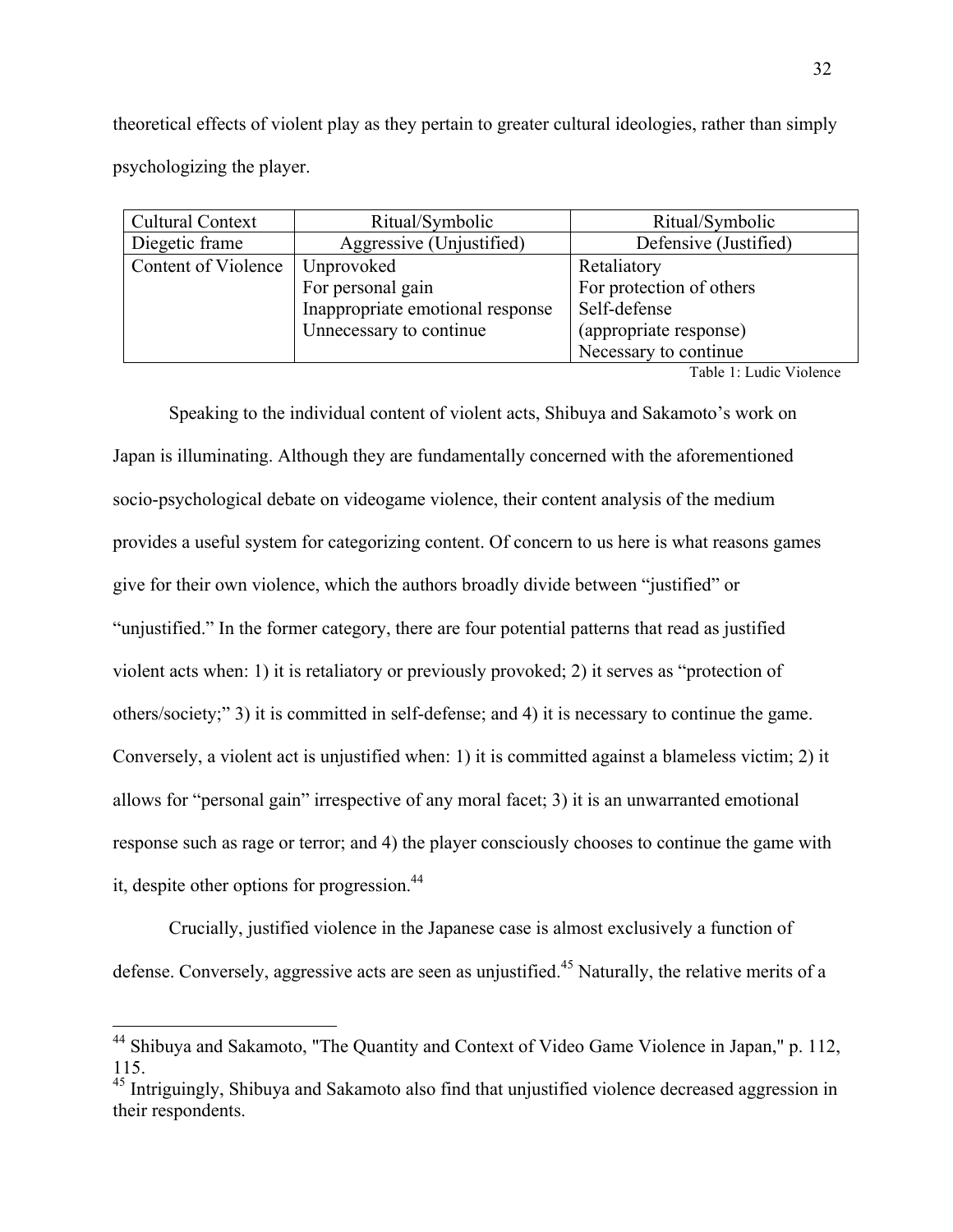violent act are contextually-defined. The diegetic frame ascribes either defensive or aggressive overtones to the player-subjectivity's actions within the game text. Thus, the diegetic frame for violence necessarily precedes the content of violence. This point has any possible number of interpretations, but I would argue that it hints at the shadow that the IJA still casts over pacifism. In any case, aggression is demonized and defense tolerated, if not lauded.

This point brings us to the cultural context, or what role certain types of violent representation play within a given culture. I turn here to Henry A. Giroux's discussion of American filmic violence. Speaking to the "culture of violence" within the United States, Giroux argues that there are essentially three types of violence within media, two of which are relevant for this discussion.<sup>46</sup> The first is "ritualistic:" "utterly banal, predictable, and often stereotypically masculine."<sup>47</sup> It does not encourage critical thought on the content or reason for violence; rather, it simply reinforces the status quo. In this, ritual violence draws upon a nostalgic, Caucasian imaginary that reinforces racial stereotypes through tropes of victimhood or perpetration. Giroux's second type of violence is "symbolic," which "attempts to connect the visceral and reflective."48 If ritualistic violence seeks to obviate any trace of the ideologies that drive it, symbolic violence instead shines a spotlight upon these deeper structures. In other words, its goal is not unthinking pleasure, but rather unearthing more significant insights on "the complex contradictions that shape human agency, the limits of rationality, and the existential issues that tie us to other human beings and a broader social world."49

<sup>&</sup>lt;sup>46</sup> Giroux's third category is "hyper-real" violence, which disassociates itself with the actuality behind actual violence through an extreme adherence to a realistic aesthetic.

<sup>47</sup> Henry A. Giroux, "Pulp Fiction and the Culture of Violence," *Harvard Educational Review* 65, no. 2 (1995), p. 301.

 $48$  Ibid., p. 303.

 $49$  Ibid..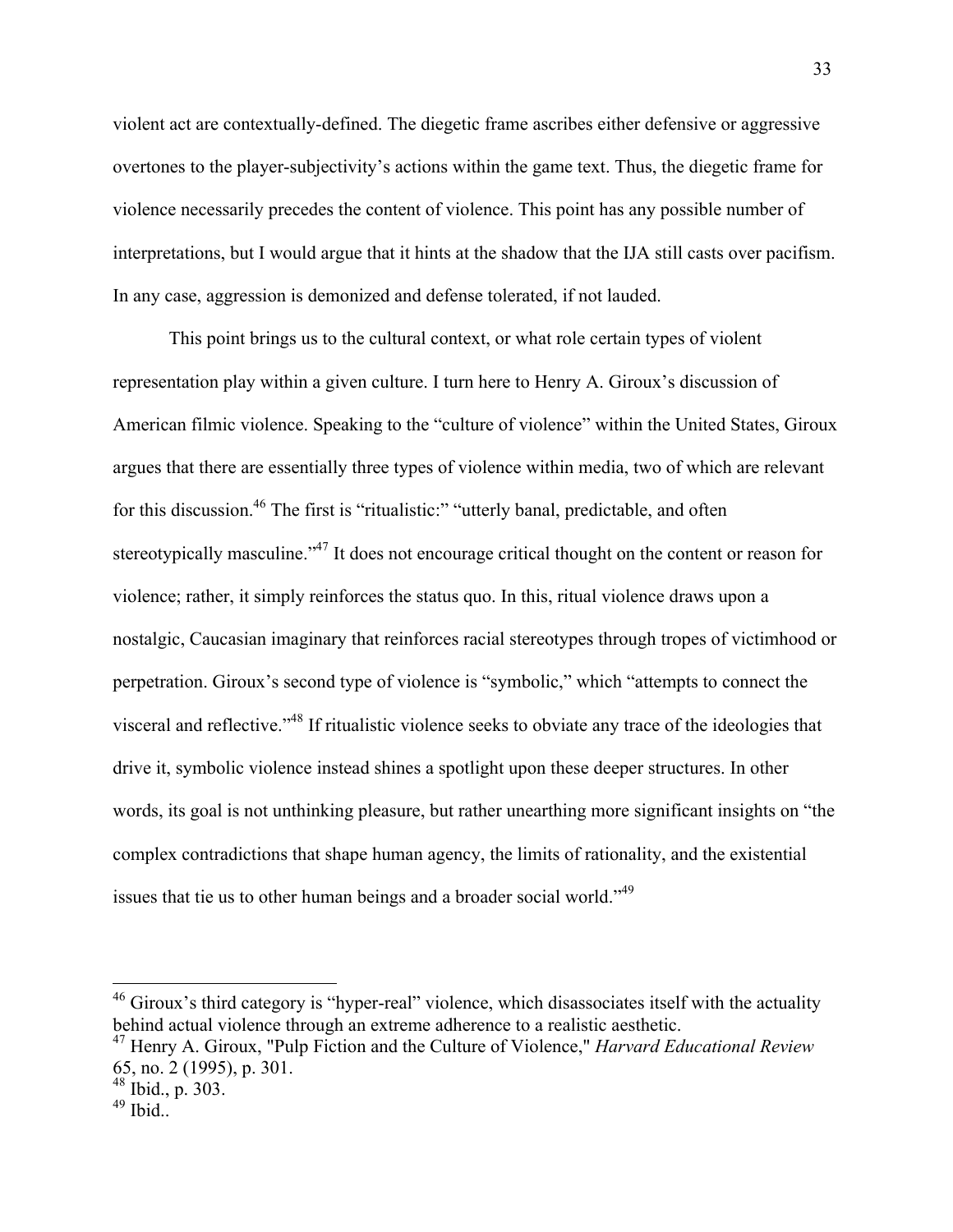While this model can be applied to any game, Japanese or otherwise, I believe that we can develop it further for the pseudo-historical genre of games. After all, shifting the setting away from strictly historical representation as such does not stop more or less overt intertextual referencing of militarism—for even playing as a soldier subjugating others in a fantasy storyworld surely sits badly with the foundational narrative.

This draws us back to diegetic framing. I argue that violence in pseudo-historical games, even under fictional displacement, is construed as militaristic when it broadly fits Shibuya and Sakamoto's categories of unjustified violence. In this regard, aggressive violence alludes to Japan's past expansionism. In the narrative, it may be interlinked with themes of imperialism, colonialism, or conquest. Militaristic violence also occurs in homosocial settings, thus referencing the male IJA. It is unlikely in the extreme, then, that pseudo-historical games would frame the actions of the player through militaristic violence.

However, there is no reason why the player avatar cannot *oppose* militaristic violence. Indeed, this definition allows for male antagonists who, by means of being (semi-)surrogates for the IJA, reaffirm the reactive pacifism of the Japanese body-subject. More importantly, such an antagonist's violence becomes ritualistic insofar as it reinforces the negative image of the IJA and upholds the foundational narrative. In other words, aggressive violence underscores the status quo, and (somewhat problematically) re-inscribes the peaceful image of the civilian upon the player.

This, in turn, allows us to broadly define the player avatar as the antithesis of militaristic violence. Broadly speaking, we might expect these protagonists to use violence reactively; that is, defensively and in response to some challenge to loved ones or society. While this, too, is a function of the diegetic frame, it directly influences the meaning of gameplay. Thus, we come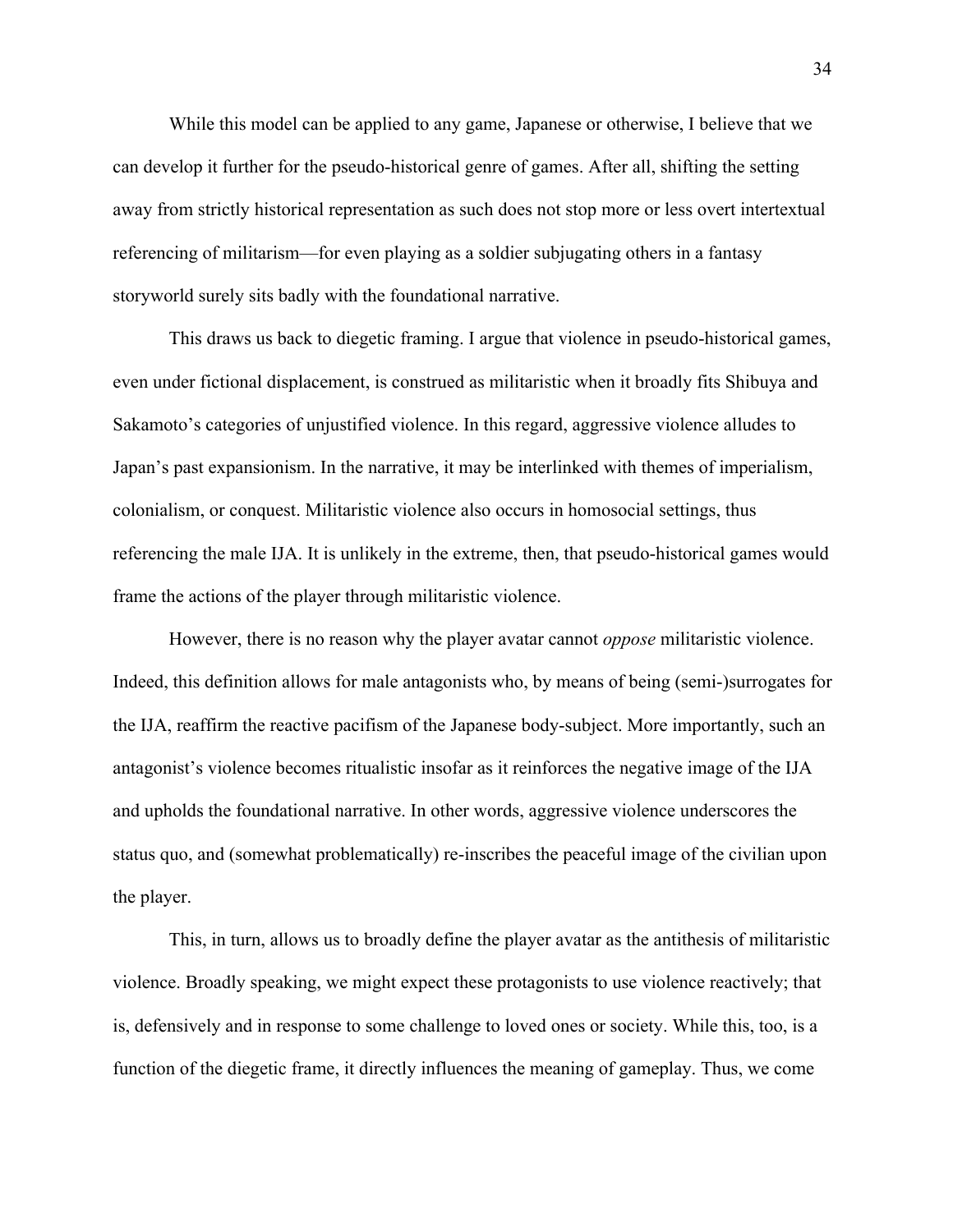full circle. Through fictional displacement, the storyworld becomes fantastically and temporally acceptable as a platform for violence. Through diegetic framing, the player is positioned in such a way as to defeat caricatures of militarism, thereby rendering the violence of the gameplay itself defensive.

Yet, there is an inherent contradiction with using violence against violence, justified or otherwise. Defensive acts may be less problematic thanks to the broad discourse that has come to surround pacifism since the 90s, but they were and are not unambiguously good, either. Simply put, the body-subject still must somehow come to terms with violence as such. I will show in the next chapter how games use certain constructions of gender to conceal this point, but these do not ameliorate the inherent ambiguity.

In fact, this gap between pacifism and defensive acts contains the potential to change the cultural context of violence. If we take post-war Japanese pacifism as the status quo, defensive acts have the potential to take on symbolic meaning that questions the very structure and necessity of this pacifism—mimicking the aforementioned debate over proactive or reactive policy. This symbolic function is borne out via *ludic phronesis*: games provide the playersubjectivity the opportunity to reflect upon their violent actions, and the act of play itself becomes a window into considerations of pacifism*.* Put another way, the body-subject may come to see defensive violence as an appropriate response to certain situations through the actions of the player-subjectivity. As we shall see in Chapter 3, this contains a powerful transformative potential.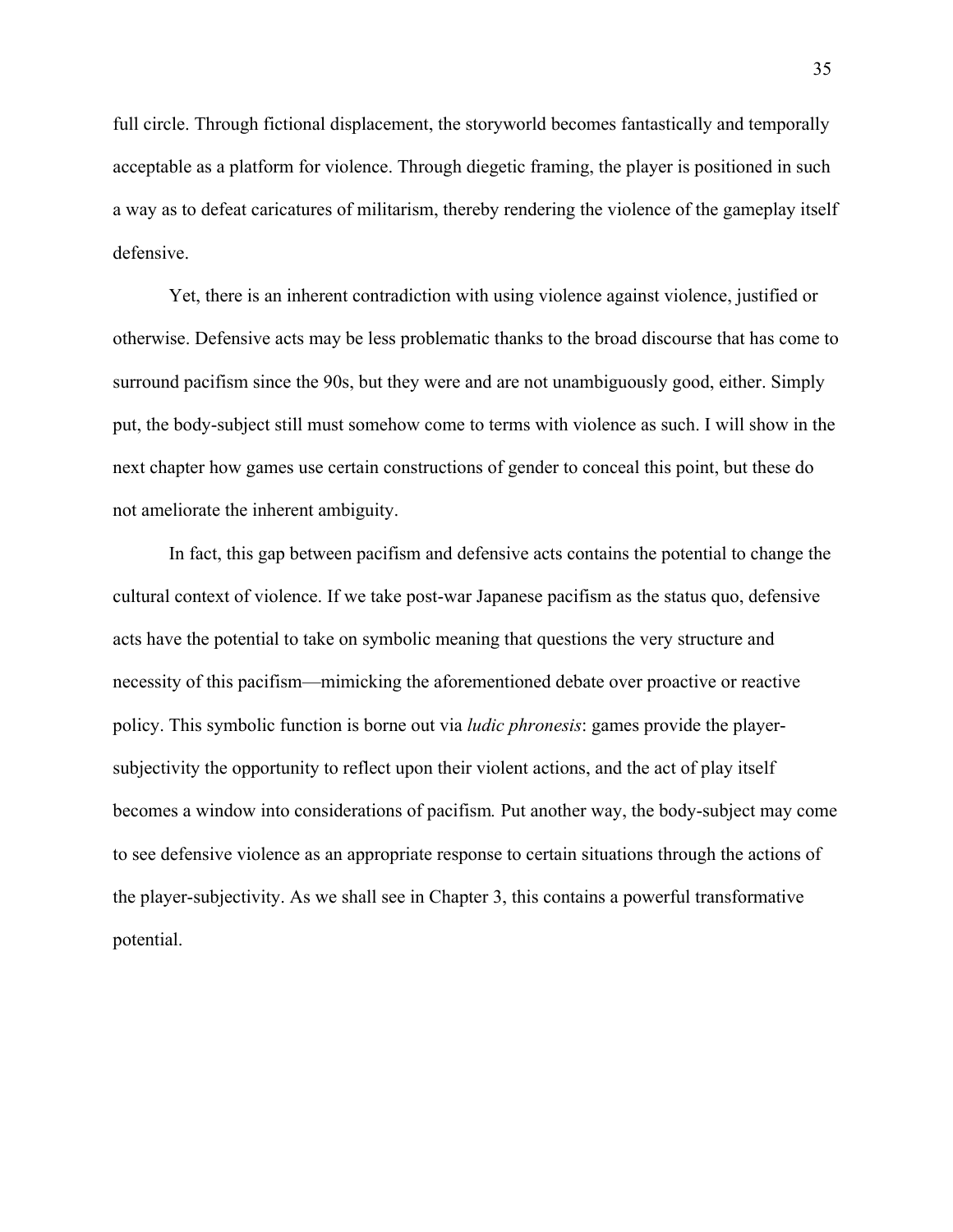| <b>Cultural Context</b>                 | Ritual                           | Symbolic (?)             |  |
|-----------------------------------------|----------------------------------|--------------------------|--|
| Player-subjectivity<br>and Body-subject | Ludic Phronesis                  |                          |  |
| Diegetic frame                          | Aggressive (Unjustified)         | Defensive (Justified)    |  |
|                                         | Antagonist                       | Protagonist              |  |
| Content of                              | Unprovoked                       | Retaliatory              |  |
| Violence                                | For personal gain                | For protection of others |  |
|                                         | Inappropriate emotional response | Self-defense             |  |
|                                         | Player chose to be aggressive    | (appropriate response)   |  |
|                                         |                                  | Necessary to continue    |  |

Table 2: Japanese Ludic Violence

Needless to say, developers do not always consciously explore this possibility. From the point of view of the profitability threshold, it makes more sense to maintain the status quo. All three of the games I analyze seek to overlook the symbolic potential, instead opting to reassert denunciations of violence in one way or another through diegetic framing. In this regard, they attempt to downplay their transformative potential. However, these efforts are of mixed quality and efficacy. In fact, they are necessarily incomplete within the social context of shifting pacifisms. Intentional or not, symbolic violence does ultimately have an influence on the meanings of a pseudo-historical game text through *ludic phronesis*—and it is here that games take on their transformative potential as cultural technologies.

## **Conclusion**

In this chapter, I have argued that games must be read within specific ideo-historical contexts in order to understand their meaning because societal discourses structure *ludic phronesis*. In other words, a game's meaning for players will hinge upon the experiences of the player-subjectivity as understood by the body-subject, which itself is the product of greater ideologies. Moreover, the socio-political background of Japanese action games complicates simulations of WWII—a common genre in the American gaming industry. This is largely due to the composition of Japanese war memory that privileges the civilian experience through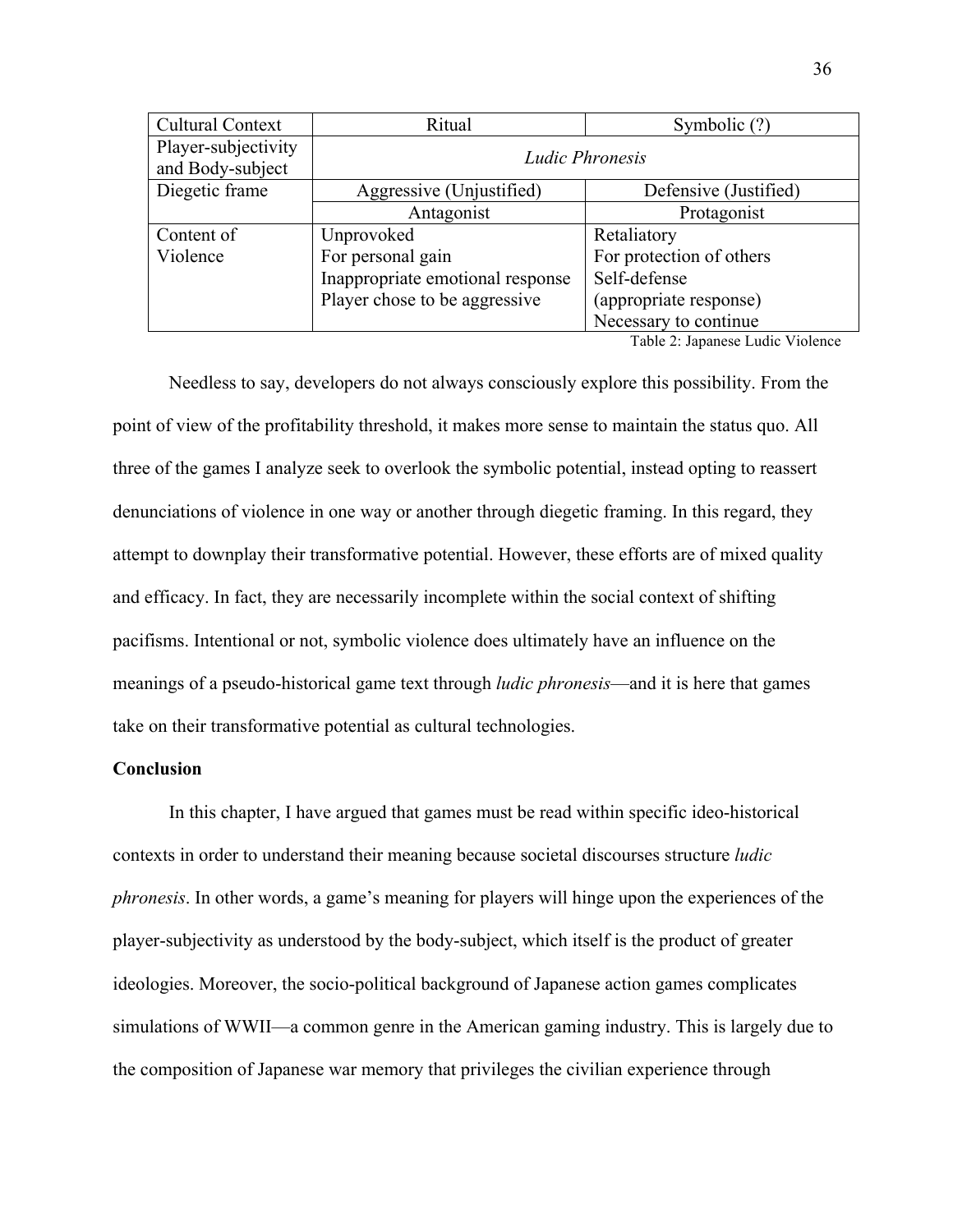demonizing the IJA. A game featuring a Japanese soldier as the player avatar ultimately raises problematic memories and lowers salability.

Consequently, games have turned to fictional displacement to allow for violence, and to divorce the player-subjectivity's experience from traces of militarism. Nonetheless, pseudohistorical games must also account for intertextual references connecting the player's actions to militaristic violence. Instead, these works juxtapose the player avatar with manifestations of aggression; that is, antagonists who act to subjugate others within homosocial settings. In this instance, militaristic violence is ritual, reinforcing widely-held perceptions of the IJA and reflexively aligning the body-subject with reactive pacifism. Thus, the pseudo-historical genre permits protagonists to use violence in defensive contexts, thereby justifying these acts. Yet, there is an inherent ambiguity in pairing the player with violence of any kind. It is here that defensive violence may take on a symbolic quality, questioning the structure of post-war pacifism.

While we have seen it here in terms of violence, a similar ambiguity manifests itself within gender construction and political positions in pseudo-historical games—the topics of Chapters 2 and 3, respectively. Individual works have any number of means for suppressing their transformative potential, but none can fully extinguish it. This is doubtless a function of the background against which both ludic media and the body-subject arise: the retrospective wondering of the 90s and 2000s. Ultimately, the experiences of the player-subjectivity provide an opportunity to rethink certain topics.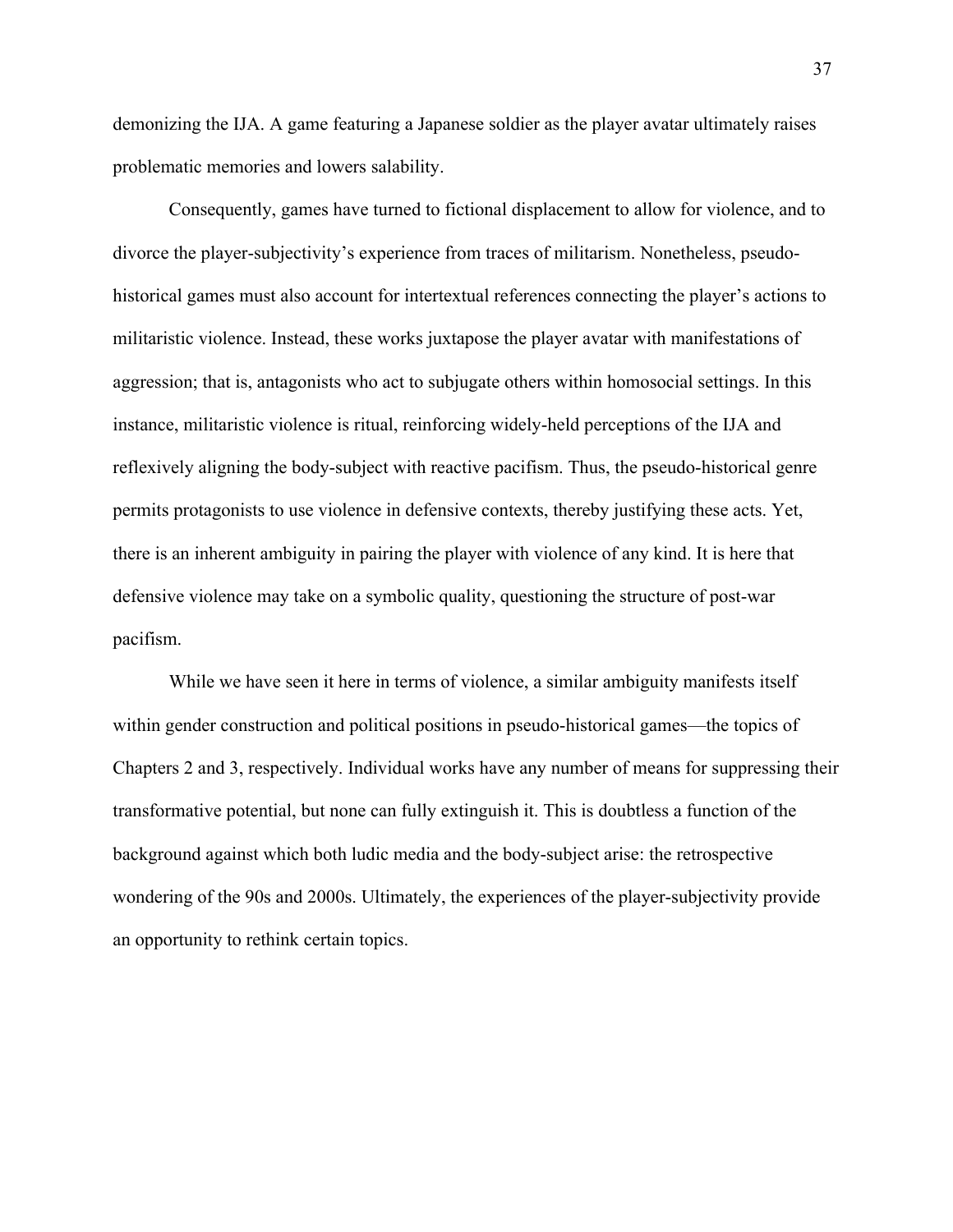### **Chapter 2: Militarism and Masculinity in the** *Sengoku* **Period**

In framing the actions of the player avatar and diegetic violence, few vehicles are more powerful than gender. This is perhaps due to gendered nature of various genres. We have already seen that *otome* games target female players. The mainstream pseudo-historical games that I analyze, conversely, are made with a male audience in mind. The diegetic framing of masculinity is all the more powerful of a tool for it.

This particular point is not unique to Japan. Giroux himself notes that ritualistic violence underscores hegemonic forms of racialized masculinity. Accordingly, studies of American games have noted the existence of a "militarized masculinity" within games that "interweaves ingredients that range from shooting and fighting skills to magical spells of destruction, strategic and tactical war games, espionage, and scenarios of exploration and progress."<sup>1</sup> In other words, the acts of the player avatar are diegetically framed in such a way as to have a ritualistic masculinizing effect upon the body-subject. As Nola Alloway and Pam Gilbert note, "[t]hrough participation in the practices associated with video gaming, boys and young men enter a discursive field within which constructions of hegemonic masculinity dominate."<sup>2</sup> While this may often take the more defensive form of "killing enemies and saving (largely inconsequential) females in a macho display," there is little to prevent the inclusion of offensive violence.<sup>3</sup> Put simply, violence makes the man as "ritualistic representations of violence naturalize the narratives that simultaneously reflect, create, and maintain reality."<sup>4</sup> In the American cultural

 <sup>1</sup> Kline, Dyer-Witheford, and De Peuter, *Digital Play,* p. 254.

<sup>&</sup>lt;sup>2</sup> Nola Alloway and Pam Gilbert, "Video Game Culture: Playing with Masculinity, Violence, and Pleasure," in *Wired-Up: Young People and the Electronic Media*, ed. Sue Howard (Bristol, Pa., USA: UCL Press, 1998), p. 93.

<sup>3</sup> Ewan Kirkland, "Masculinity in Video Games: The Gendered Gameplay of *Silent Hill*," *Camera Obscura*, no. 71 (2009), p. 166.

<sup>4</sup> Alloway and Gilbert, "Video Game Culture," p. 97.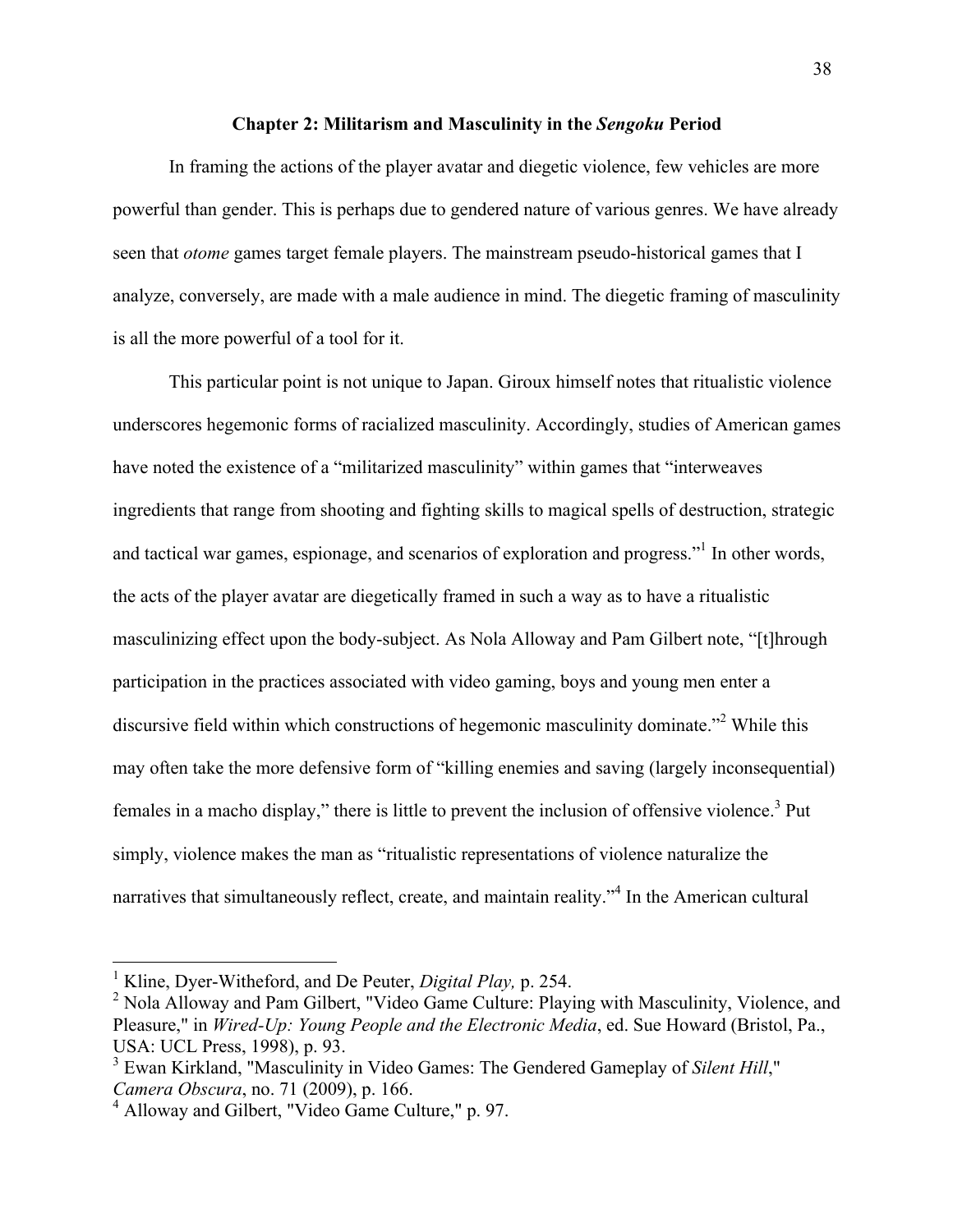context, then, masculinity ties together both aggressive and defensive violence.

In Japan, however, "the modern connection between proving oneself as a man and proving this manhood by success in organized killing...seems obsolete."<sup>5</sup> This chapter, therefore, explores how two pseudo-historical games attempt to overcome or conceal the ambiguity inherent in violence with a view of masculinity that is itself ambiguous. In a narrative gesture reminiscent of 1990s war film, player violence is justified through these manipulations of gender, which use post-war tenets of masculinity—expressed as a moral imperative to protect in order to relieve the avatar of culpability. Ambiguity presents in these masculinities in two ways. First, these constructions share some degree of continuity with wartime rhetoric, making them unsafe from the perspective of the foundational narrative. Second, as mentioned above, defensive violence does not necessarily sit well with post-war pacifism(s). I look to *Onimusha*  and *Sengoku BASARA*, two games set during the *Sengoku* era (1467-1603) in Japanese history, to demonstrate both the successes and failures of these various strategies. Where the former displays as an uneasiness with defensive violence, the latter parodically disrupts the link between men and violence through defensive female characters, even while it dabbles with aggressiveseeming acts. Both remain more safely in the realm of cultural artifacts, however, as they attempt to foreclose the possibility of stable masculinities in the mode they propose.

#### **Gender and Violence in Japanese Media**

Although normative salaryman (*sararii man*) masculinity in the post-war period does, as noted above, disrupt the link between violence and maleness, pseudo-historical games can follow the precedent of 1990s Pacific War films. These movies generally sought to "refashion the armed

 <sup>5</sup> Sabine Frühstück, "After Heroism: Must Real Soldiers Die?," in *Recreating Japanese Men*, ed. Sabine Frühstück and Anne Walthall (Berkeley: University of California Press, 2011), p. 92.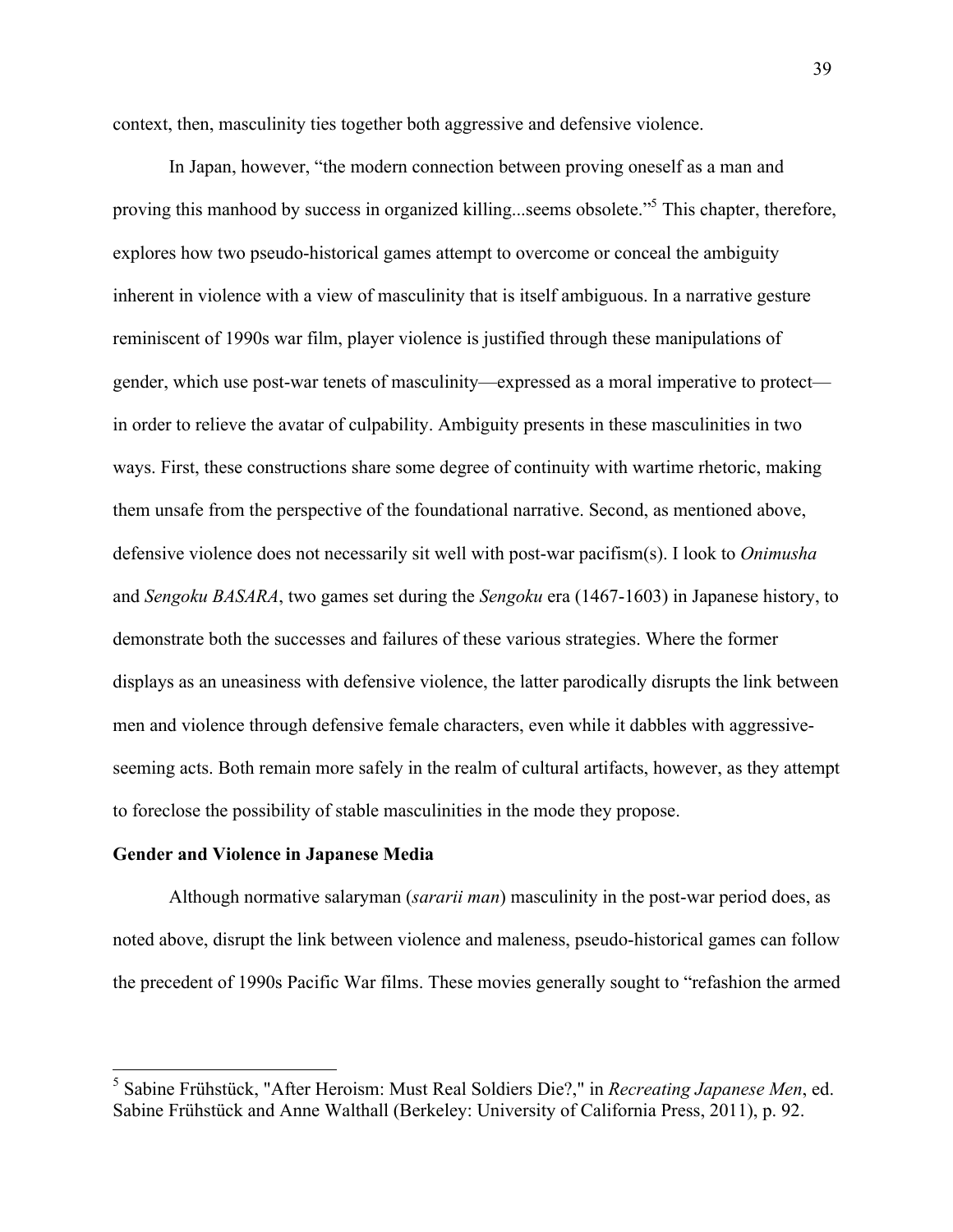forces into one [sic] that Japanese could become *proud* of."6 This involved attempts to exonerate individual members of the war dead by depicting soldiers as victims of the military government, changing them from warmongers into suffering civilians. Crucially, these films "adopt the norms and moral boundaries of the global Anglo-American popular culture," where "[c]ourage, principle, skills, loyalty, and dedication comprise the backbone of positive moral identity for Hollywood models."<sup>7</sup> Sacrifice for, and devotion to, the emperor or nation—examples of actual wartime rhetoric—are largely absent. This dovetails neatly with the post-war normative masculinity of the salaryman. Though certain dynamics of this "male-ness"—devotion to the company, economic progress as a form of national growth, and so on—need not deter us here, Hashimoto's discussion of cinema relates to the trope of men supporting their families. This role is often described as *daikokubashira*. Literally the central pillar of traditional houses, the metaphor refers to the husband and father as the central support of the entire family.<sup>8</sup> The association also marks an unspoken division of labor, where "men are...househeads and providers [who require] the support of women as 'good wives, wise mothers."9

In cinema, soldiers are redeemed precisely through their devotion to their families. Films imbricate not only the cosmopolitan values of American media, but also localize these notions through normative Japanese masculinity.<sup>10</sup> I raise this point here to argue that the diegetic frame

 <sup>6</sup> Akiko Hashimoto, *The Long Defeat: Cultural Trauma, Memory, and Identity in Japan* (New York: Oxford University Press, 2015), p. 76.

 $^7$  Ibid., p. 77.

<sup>8</sup> For more on the salaryman, see Ezra F. Vogel, *Japan's New Middle Class*, 3rd ed. (Lanham Rowman & Littlefield Publishers, Inc., 2013/1963).

<sup>9</sup> James E. Roberson and Nobue Suzuki, "Introduction," in *Men and Masculinities in Contemporary Japan: Dislocating the Salaryman Doxa*, ed. James E. Roberson and Nobue Suzuki (New York: RoutledgeCurzon, 2003), p. 8.

 $10$  This is not to a-historically claim that American and Japanese norms are mutually exclusive or distinct entities, but rather to note that there are local meanings associated with global tropes of masculinity.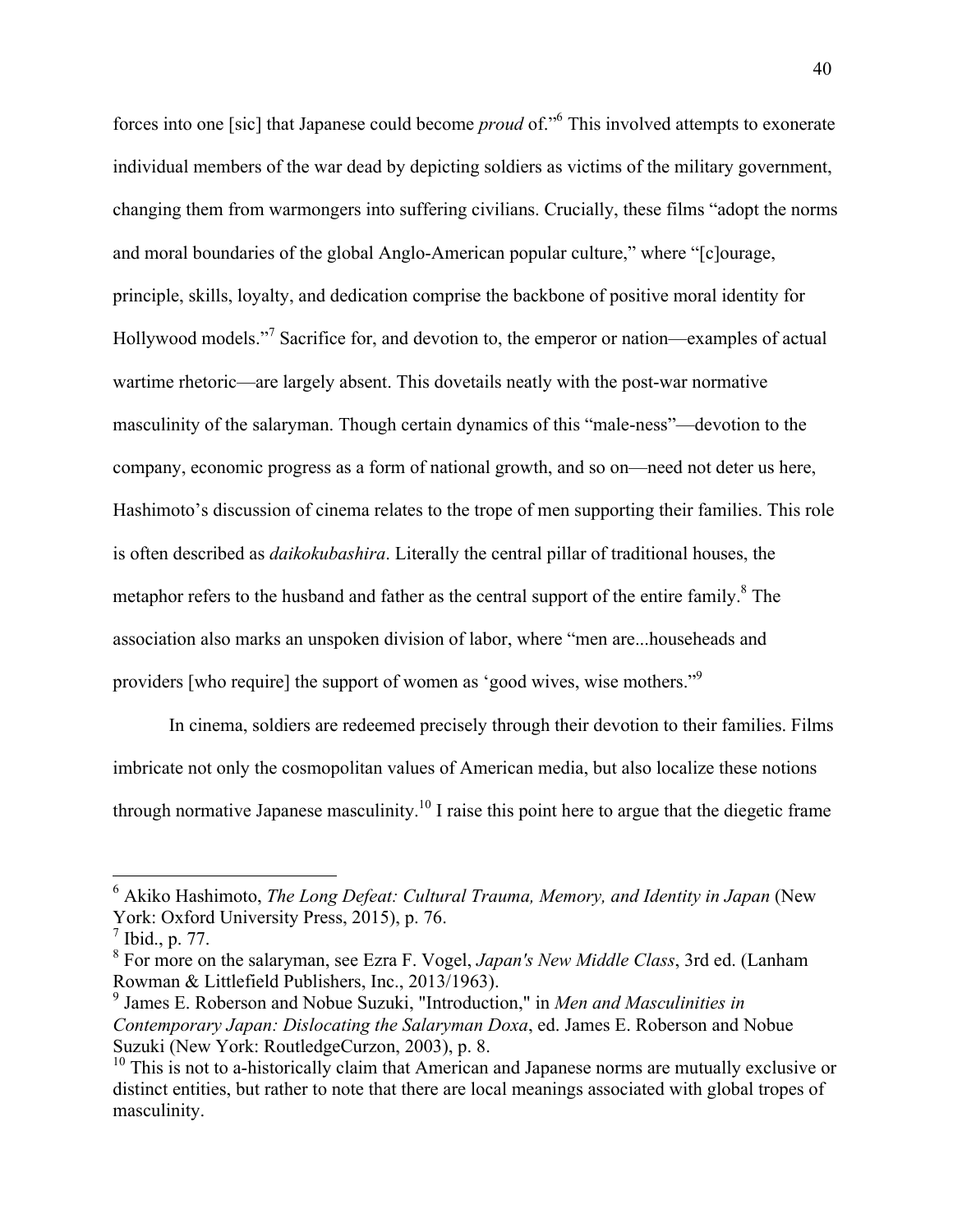for the avatar in pseudo-historical games broadly conforms to the form of masculinity found in 1990s war films. If we take play to be a performative act constrained and shaped by the diegetic frame, then the trope of protecting the family as a male avatar creates a logical reason for nonmilitaristic violence. In other words, this construction of masculinity establishes a moral imperative as a man to defend others. Moreover, it gives the player-subjectivity a motivation irrespective of expansionist imperialism—a point underscored if the player avatar is juxtaposed to some paragon of militarism. In theory, this form of masculinity does not invoke memories of the IJA in the acts of the body-subject. In terms of avoiding militarism, the samurai is a figure *par excellence* for use in ludic media. Though the aesthetics of *bushidō* were used to justify Japanese historical expansionism, at present the samurai has become something of a floating signifier.<sup>11</sup> Recasting this "symbol of Japanese masculinity and national identity....[and a] powerful, if wholly overdetermined icon[,]" in terms of *daikokubashira* allows a protective male figure to subvert or oppose themes of militarism.<sup>12</sup> Pseudo-historical games, then, interweave elements from the pre-modern cultural imaginary with a form of post- or late-modern masculinity in a way that abridges certain memories of the IJA.

However, as with defensive violence, there is a certain degree of ambiguity within this composition. Although "[t]he wartime generation had a generally weaker emotional attachment to family life compared to now," the connection between fighting and the family was present nonetheless.<sup>13</sup> Dying for the nation was not entirely divorced from familialism—not to mention the overriding presence of the nation-as-family metaphor in the rhetoric of the Greater East Asia

<sup>&</sup>lt;sup>11</sup> Michele M. Mason, "Empowering the Would-Be Warrior: Bushidō and the Gendered Bodies of the Japanese Nation," in *Recreating Japanese Men*, ed. Sabine Frühstück and Anne Walthall (Berkeley: University of California Press, 2011), pp. 71-76.

 $^{12}$  Ibid., p. 87.

<sup>13</sup> Hashimoto, *The Long Defeat*, p. 74.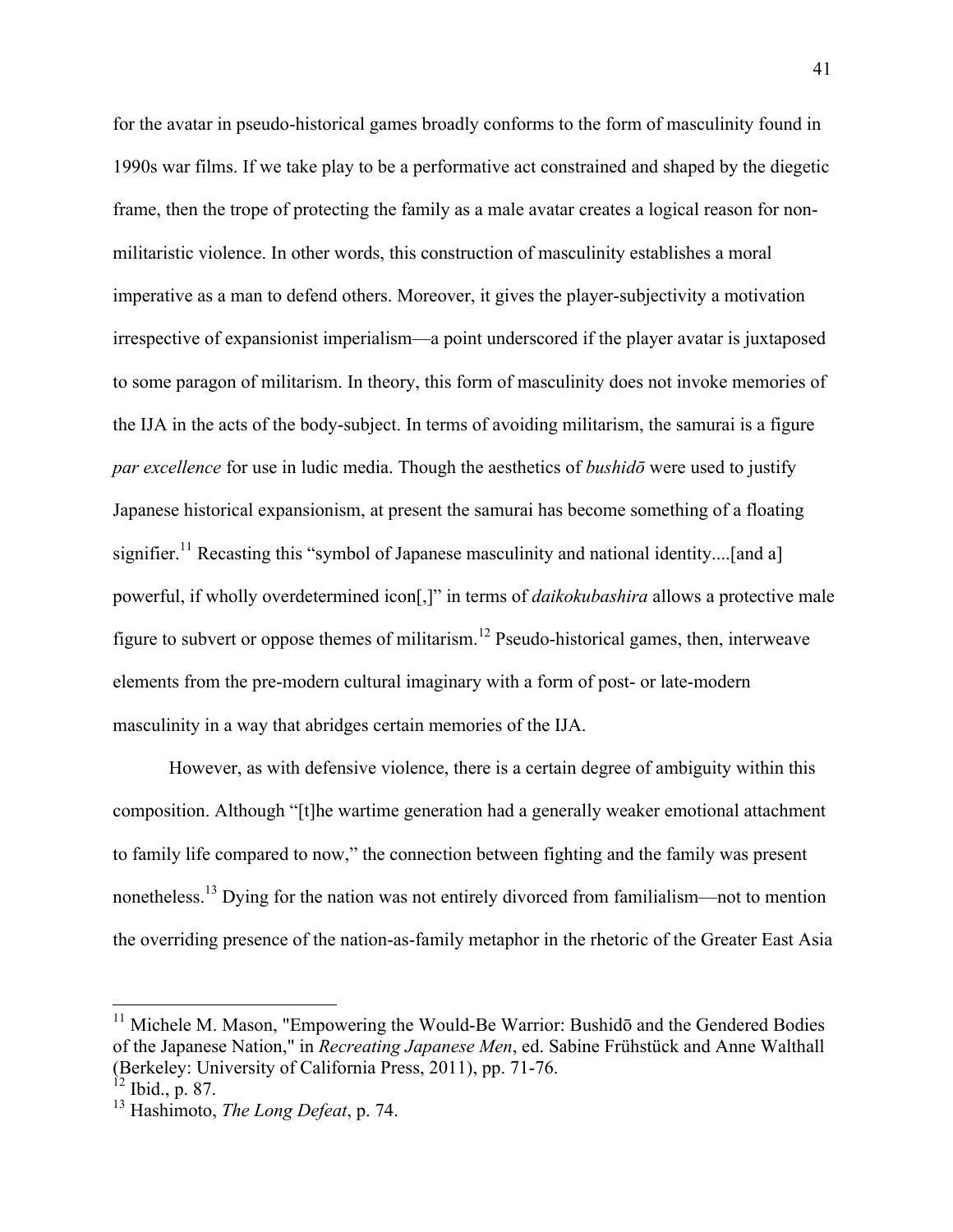Co-Prosperity Sphere. Thus, masculinity within games that defines itself through protective violence does not constitute a clean break from past discourses of militarism. As such, the specific constructions of masculinity in these games are imperfect, and open to forms of gender play. Furthermore, even defensive violence does not necessarily sit well with post-war conceptions of pacifist nationhood.<sup>14</sup> Games may strive to align the player avatar with civilians, but the player-subjectivity's acts are themselves violent. Many games leave the distance between these two points untouched, but the gap exists nonetheless.

In the remainder of this paper, I examine two games that each approach this ambiguity in different ways. *Onimusha* is uncomfortable with defensive violence. *Sengoku BASARA*, on the other hand, questions the pairing of men and violence altogether.

### *Onimusha***: Plot and Game Structure**

*Onimusha* was the joint-creation of director Takeuchi Jun and producer Inafune Keiji. Both men were Capcom veterans when they created the game, having gained valuable experience on the survival-horror franchise *Baio Hazādo* (1996-present).<sup>15</sup> While *Baio Hazādo* is not a pseudo-historical game, insofar as it deals almost exclusively with scientifically-created zombies, elements of its genre do seep into *Onimusha*, most notably in the grotesque design of the player's enemies.

*Onimusha*'s plot revolves around Akechi Samanosuke, the player avatar, and his battles against the *genma*, a fictional species of demon. The game opens with the battle of Okehazama in 1560, where the forces of Oda Nobunaga (1534-1582) defeated the armies of the Imagawa

<sup>&</sup>lt;sup>14</sup> For more on the same as it pertains to the Self-Defense Force (SDF), see Sabine Frühstück, *Uneasy Warriors: Gender, Memory, and Popular Culture in the Japanese Army* (Berkeley, CA: University of California Press, 2007).

<sup>&</sup>lt;sup>15</sup> For reasons related to intellectual copyright, this series is known as *Resident Evil* in North American and European markets.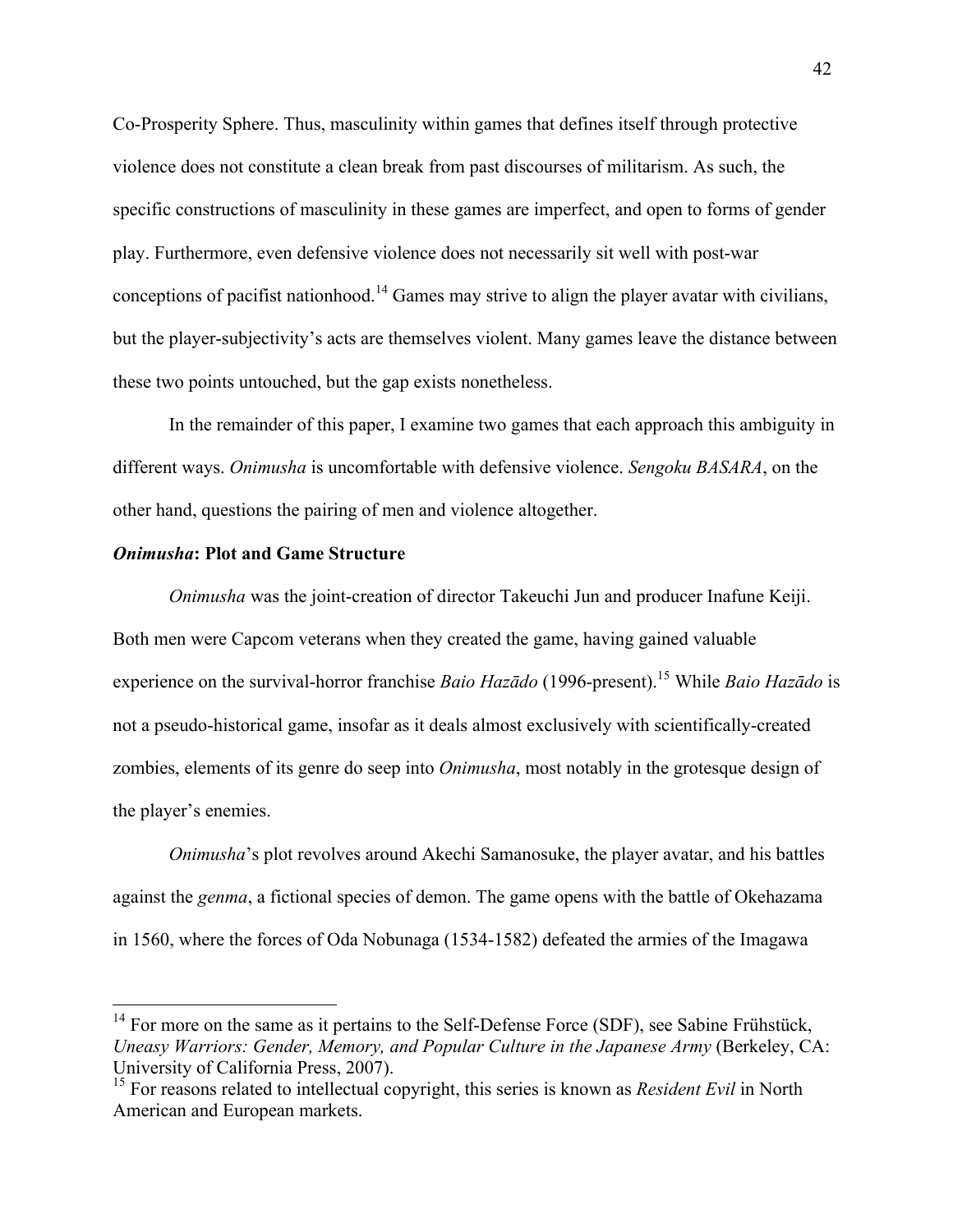Yoshimoto (1519-1560).<sup>16</sup> In *Onimusha*, however, Oda dies in this battle, and is resurrected by the *genma*. One year later, these demons kidnap Princess Yuki, Samanosuke's cousin, at Inabayama Castle. Alongside Kaede, a kunoichi (female ninja), Samanosuke rushes to Yuki's defense, only to be defeated by a large demon. While unconscious, he communes with twelve *oni*—Japanese ogres—who give him a gauntlet with the power to absorb the souls of defeated *genma.* Thus armed, Samanosuke sets out into the castle. He encounters Guildenstern, the *genma*  scientist who reanimated Oda, and learns that Yuki is intended as a blood sacrifice to give the warlord strength enough to destroy the Saitō clan. Samanosuke then finds Yumemaru, a peasant boy whom Yuki adopted, only to see the orphan taken by the *genma.* The demons intend to kill Yumemaru before Yuki, and so drive her into a despair that will make her blood all the more powerful.

Samanosuke ventures into the world of the *genma*, where he confronts their king, Fortinbras. Defeating the snake-like demon, the samurai frees Yuki and Yumemaru, and all flee the degrading hall. However, Fortinbras revives sufficiently to grab Samanosuke, who suddenly transforms into a mystical *onimusha* (*oni* warrior) and kills the king once and for all. As Samanosuke transforms back into a human, he sees Oda in front of him, ending the game on an ambiguous note.

This story, for the most part, comes in the form of cutscenes (kernels), or short films with which the player cannot interact. These cutscenes also contextualize play by highlighting player goals. In this sense, interactivity is quite prescribed, as the player must complete each goal in order to unlock the next kernel. Within the satellites, the gameplay in *Onimusha* is composed of

 <sup>16</sup> Jeroen Pieter Lamers, *Japonius Tyrannus: The Japanese Warlord Oda Nobunaga Reconsidered* (Leiden: Hotei Publishing, 2000), p. 29.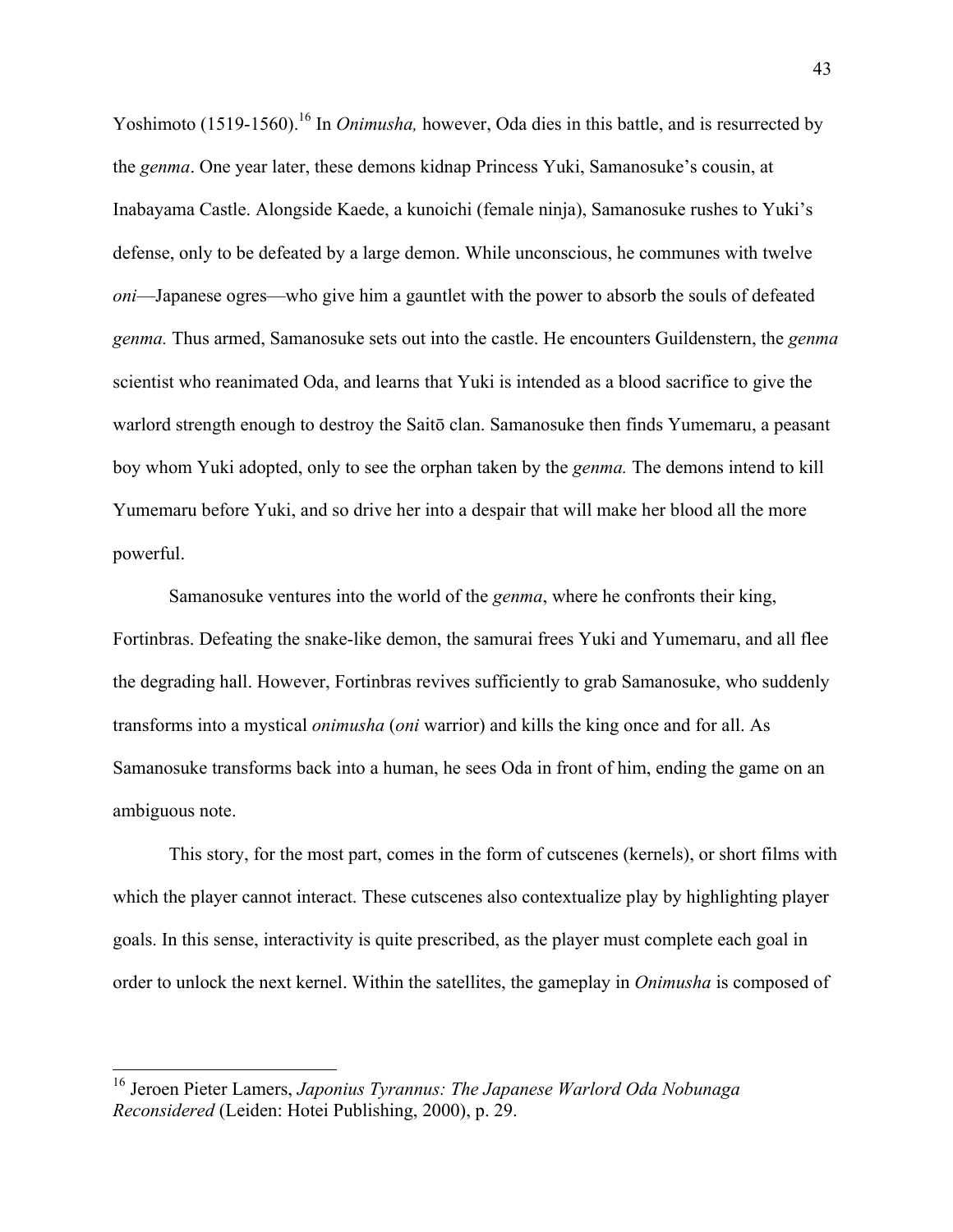two basic functions: attacking and defending. Each has two options. When attacking, the player may use a conventional or a magical assault. The latter are specific to the four otherworldly weapons found throughout the game, and deal more damage but use up a magic gauge in the process, and cannot be used ad infinitum. The player may also block enemy onslaughts, or dodge them. Given the relative strength of the enemies, as well as encounters that pit Samanosuke against numerous foes simultaneously, the player must use both offensive and defensive techniques. Indeed, charging in heedlessly will all too often result in a game over. Enemies almost never go down with a single attack. Rather, it takes at least three hits to vanquish even lower level foes. There is one exception to this, an attack that will result in the instant death of almost all enemies. However, in this case, the player must wait for the enemy to attack, dodge, and then counterstrike. Operationally speaking, this requires split-second timing. However, to accomplish so difficult a move yields greater rewards and, arguably, greater pleasure.

From the perspective of procedural rhetoric, this feature demonstrates the game's ambivalence towards offensive violence: gameplay asks the player-subjectivity not only to defend, but to avoid striking first as well. Moreover, the game also shows the consequences of the player's actions through displays of blood when Samanosuke hits an enemy. If we find this ambivalence within gameplay itself, we must then question how the diegetic frame contextualizes violence.

### **Masculinity beyond Militarism, beyond Violence**

The fictional displacement in *Onimusha* occurs in the opening scene.<sup>17</sup> By killing Oda at Okehazama, the battle that arguably started his rise to prominence, the game demarcates its

<sup>&</sup>lt;sup>17</sup> Unless otherwise notated, the following quotations are from Jun Takeuchi, "Onimusha," (Tokyo: Capcom, 2001). Passage translations are my own.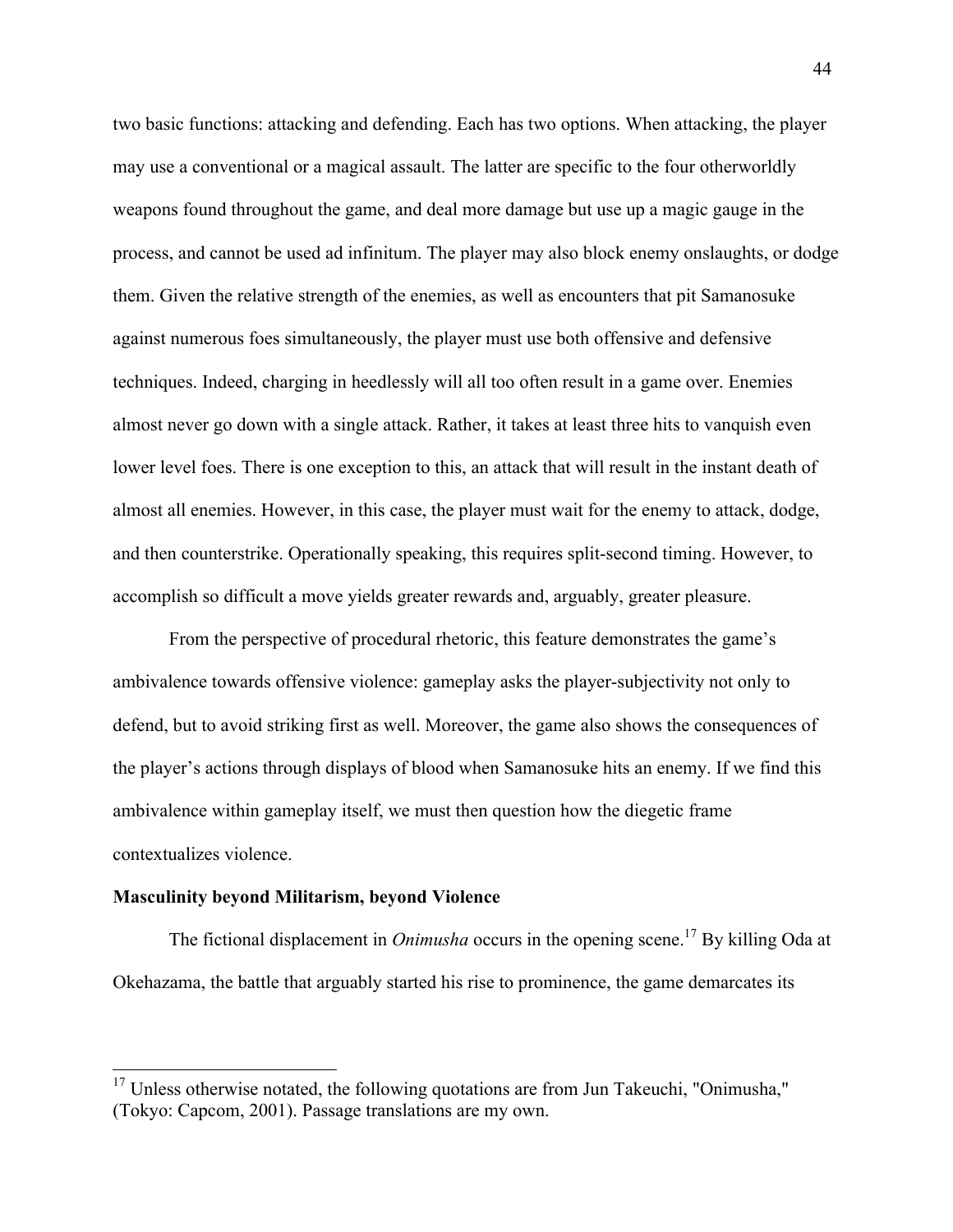storyworld as fantasy. In this moment, the game divorces itself from any actual historical concerns.

Oda—who never speaks—is also constructed as a paragon of militarism, and thus the game's antagonist. This point merits remark, insofar as there is a tendency to paint the warlord in unflattering ways throughout pseudo-historical games set during the *sengoku* era. Although *Onimusha* is perhaps the most overt, numerous other series also have very ambivalent portrayals of Oda.<sup>18</sup> In part, this is doubtless due to his actual conduct: in historical and popular discourse, he is often seen as a "'cruel and callous brute,'" an impression his actual martial prowess and attacks on religious groups do little to ease.<sup>19</sup> Of equal importance is that he was a military leader who achieved many of his goals through violence, as opposed to Toyotomi Hideyoshi (c. 1536- 1598) and Tokugawa Ieyasu (1543-1616), both of whom were more partial to diplomacy. Oda's character in media is therefore easily premediated by wartime leaders. In other words, it is a relatively simple matter to draw ties between militarism and the warlord.

In *Onimusha*, this occurs through his portrayal as ambitious to the point of murder, and in terms of his masculinity. Oda is only ever seen surrounded by samurai—that is, in militaristic homosocial situations—or alone. He is divided from any hint of family, and willing to ignore all manner of social mores in order to achieve his goals. He is a caricature of the soldier from a postwar perspective: aggressive in ambition, violent in method, and uncaring in terms of the family. Note that his and the *genma*'s plan entails not only the destruction of a female body, but also the bond between sister and brother. He is the opposite of *daikokubashira* masculinity, cast in militaristic terms—and so ritually cements his position as an emblem of the IJA.

 <sup>18</sup> Most notably, both the *Sengoku Mus<sup>ō</sup>* (2004-present) and *Sengoku BASARA* (2005-present) exhibit this tendency.

<sup>19</sup> Lamers, *Japonius Tyrannus*, p. 11.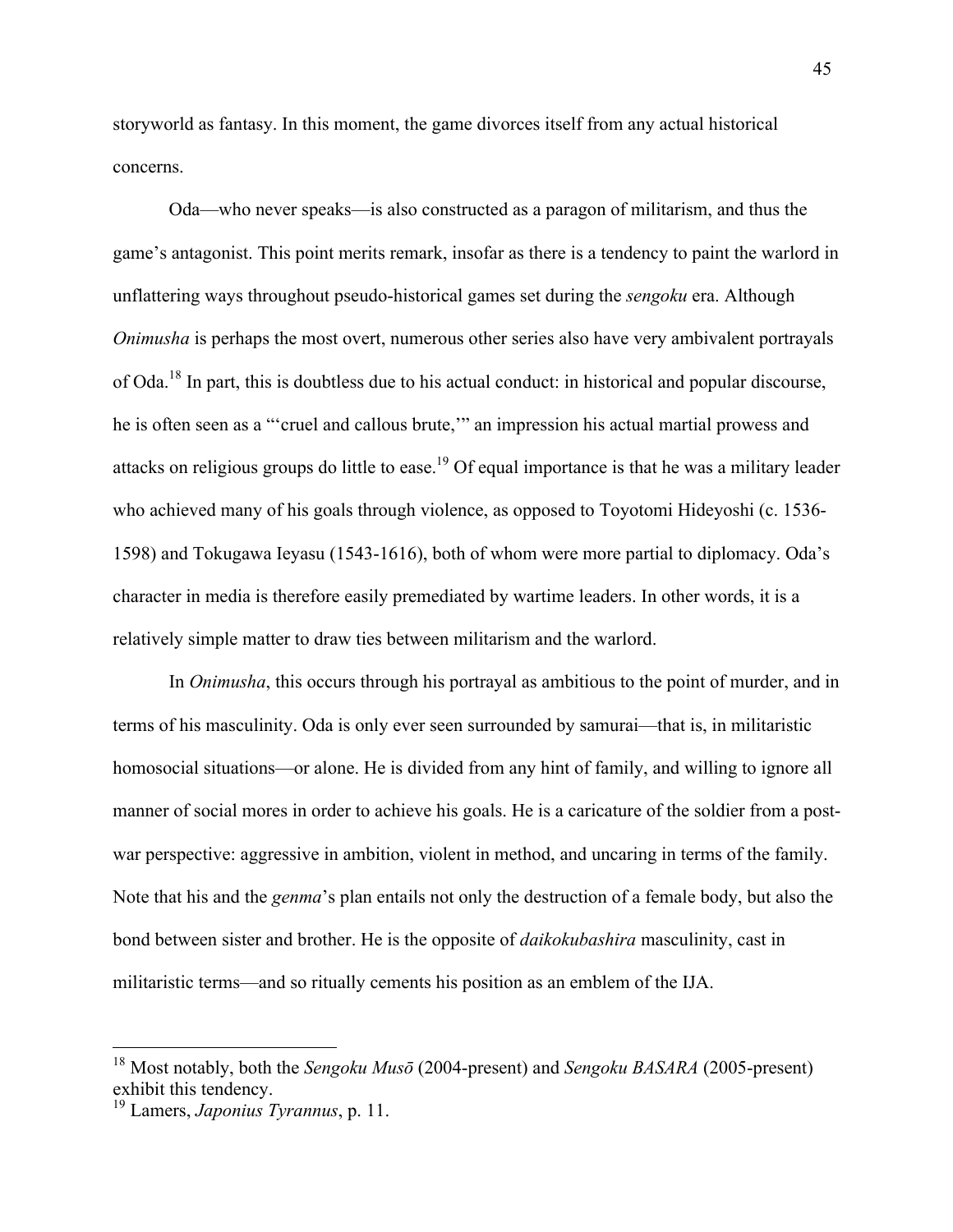By contrast, Samanosuke is a samurai and *daikokubashira* both. While he is seen fighting in the opening scene, he is also portrayed racing back to Inabayama Castle to save Yuki. The letter that brought him there displays after the cinematics, and is read aloud in the princess's voice. This construes the player avatar's actions as a "save-the-princess" narrative—a diegetic frame that justifies fighting. In other words, the violence is from its inception defensive and retaliatory. *Onimusha* is also not a romantic narrative. The game never clarifies the nature of Samanosuke and Kaede's relationship, nor if the samurai's bond with Yuki is more than strictly familial. Yumemaru's inclusion renders the foursome into something akin to a family unit, and Samanosuke into an older brother.<sup>20</sup> This role is evident in a scene halfway through the game where the protagonist, the boy, and Kaede are together. Samanosuke delivers a speech to calm Yumemaru whilst giving him a hug. The samurai condemns *Sengoku* Japan as a place where "the strong act as they please.<sup> $21$ </sup> He speaks of his own travels abroad, and bids Yumemaru do likewise insofar as "[there] lies freedom, [there] lies hope."<sup>22</sup> He ends by again deriding the internal struggles between fiefdoms, saying that one day such infighting will seem little more than dull. Here, *daikokubashira* is imbricated with post-war pacifism. The speech casts Samanosuke's conflict with Oda in ideological terms: tyranny of the strong versus freedom for all. As representative of the latter, the player avatar steps into the heroic role as a protector of women and children and a fighter against oppression and despotism. Thus, the plot gives Samanosuke and the player-subjectivity morally sound reasons to fight.

However, Samanosuke is not a father figure per se. That there is so great a sense of ambivalence in the family unit bespeaks as much. It is the *genma*, on Oda's behest, who wrench

<sup>20</sup> "*Onīchan!*" <sup>21</sup> "*Ima no yo wa tsuyoi mono dake ga nosabariyagatte.*" <sup>22</sup> "*Jiyū ga aru [,]kib<sup>ō</sup> ga aru.*"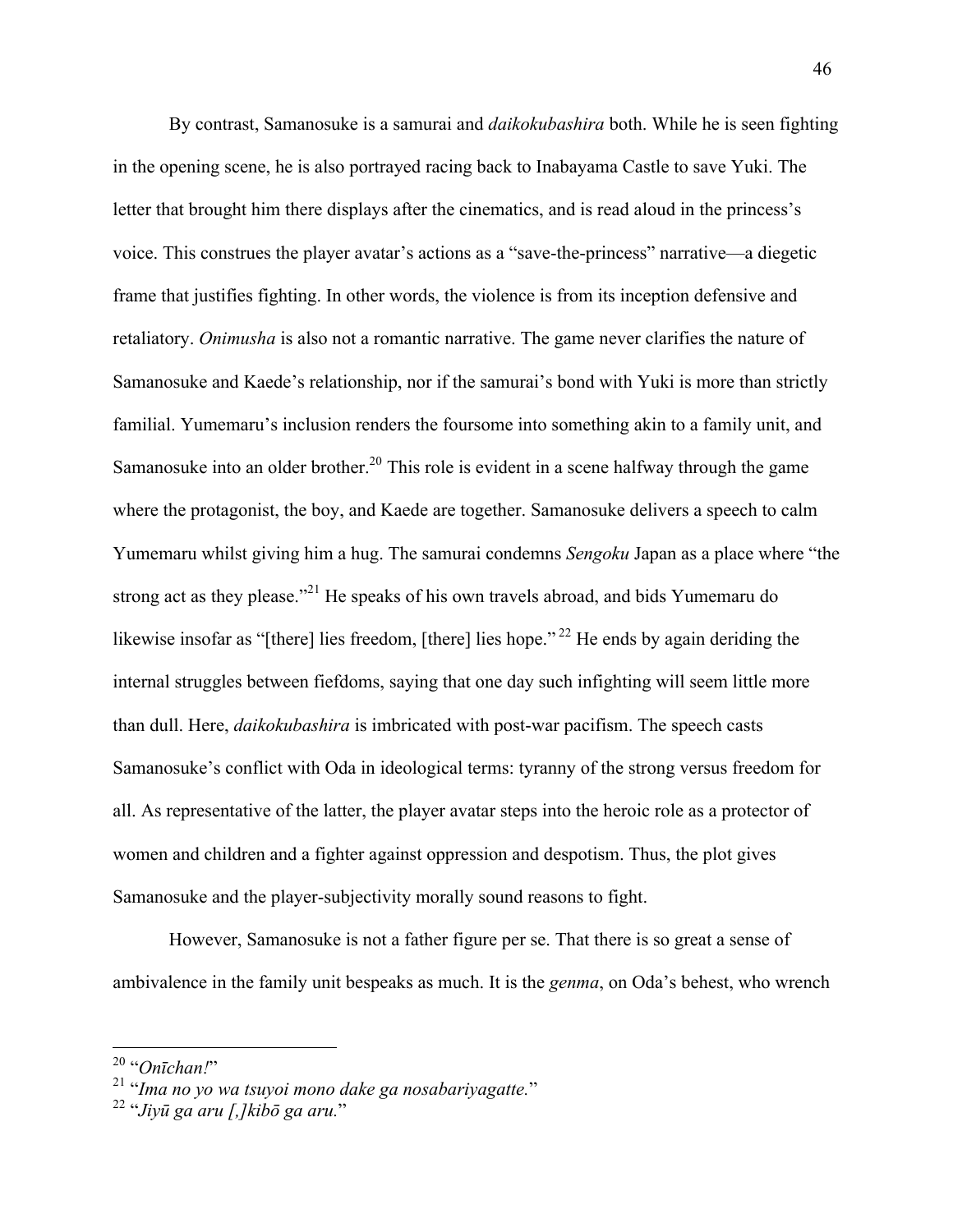the four apart; it is Samanosuke who then brings them back together in the game's ending. Yet their reunion is fleeting, as Samanosuke is left behind by the fleeing Kaede, Yuki, and Yumemaru. Alone, the samurai transforms into a powerful creature, the *onimusha*, but in that moment becomes a being much like Oda: warlike and otherworldly. The final scene, when the two stare at one another over Fortinbras' corpse, implies a certain parity in this vein. Thus, while the civilians flee, Samanosuke is left behind as an embodiment of violence, and, perhaps, militarism. The game's epilogue underscores this division between civilian and fighter. Where Yuki and Yumemaru escape the oppressive confines of Japan, Kaede searches in vain for Samanosuke and eventually dies in a battle fourteen years later. The samurai's fate is left unknown, though a short scene after the credits implies that he has survived. This turn, which sees the civilians with happy endings and the warriors with ambiguous ones, echoes the last scene of Kurosawa's *Seven Samurai*: "We've lost yet again. With their land, the farmers are the victors...not us." $^{23}$ 

This similarity is far from coincidental, as "[d]isturbed by the fanatical militarism present in Japan during World War II...Kurosawa aimed to reshape Japanese society for ideals of individual autonomy."<sup>24</sup> *Onimusha* follows the director's example through imagining peace as the realm of civilians—the (non-combatant) women and children, but not of grown martial men. In this regard, the game compartmentalizes violent play within the world of the samurai, while ascribing normalcy and, indeed, pacifism itself, to civilian sites outside of the game. Indeed, the player-subjectivity's experience occurs exclusively in abnormal spaces, relegating defensive violence to the realm of aberration. I would argue that this imagining of peace and conflict that

<sup>&</sup>lt;sup>23</sup> Akira Kurosawa, "The Seven Samurai," (New York: Simon and Schuster, 1970).

<sup>24</sup> Rie Karatsu, "Between Comedy and Kitsch: Kitano's Zatoichi and Kurosawa's Traditions of 'Jidaigeki' comedies," *Scope: An Online Journal of Film and TV Studies* 6 (2006), p. 5.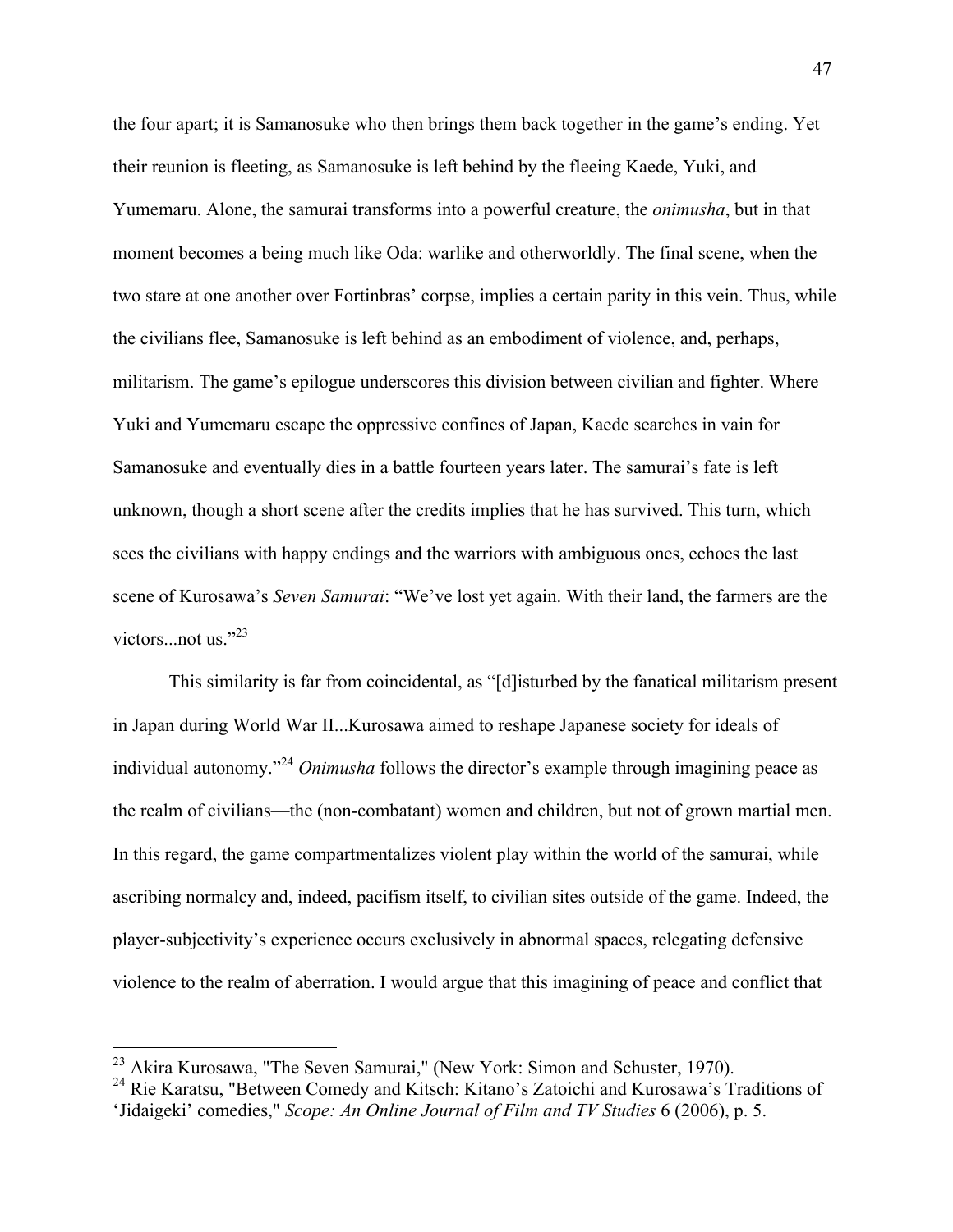so strictly divides the civilian from the bellicose further underscores the denunciation of the game's ending. In other words, the game circumvents the symbolic potential of Samanosuke's actions by placing it within violent settings. This insulates everyday spaces from justified violence, and firmly closes any doors that the symbolic violence may have opened.

In the end, *Onimusha* is uncomfortable with its own use of violence. Even while it demonizes Oda and give numerous protective reasons for Samanosuke to fight, it delivers a general critique of violence in its dénouement. The narrative positions the player avatar in such a way that allows for violent play, but quietly denounces the same in the conclusion. Though the game consciously separates representations of militarism from violence through masculinity in its diegetic frame, the narrative ultimately conflates the two. In the end, the game seems to decry violence as a trait of masculinity, instead putting forth the notion that education and cosmopolitanism—as embodied in Yumemaru—are the answers for the future.

### *Sengoku BASARA***: Plot and Game Structure**

Whereas *Onimusha* is studied in its treatment of militarism, masculinity and violence, *Sengoku BASARA* instead traffics in excess. Interestingly, the game's production team also shares in the *Baio Hazādo* lineage: while there is little public information on director Yamamoto Makoto, Kobayashi Hiroyuki, the producer, was also involved in developing the horror game. Yet, *BASARA*'s design similarities with both *Baio Hazādo* and *Onimusha* end there. *BASARA*  does not feature a central narrative, but rather a series of numerous battle stages that the player moves through as one of sixteen possible avatars.<sup>25</sup> Each seeks to unify the country.<sup>26</sup> All characters have brief cutscenes introducing and concluding their storylines, but the actual order

 $^{25}$  Unless otherwise notated, the following quotations are from Makoto Yamamoto, and Akitoshi Yokoyama, "Sengoku Basara," (Tokyo: Capcom, 2005). Passage translations are my own. <sup>26</sup> "*Tenka tōitsu*."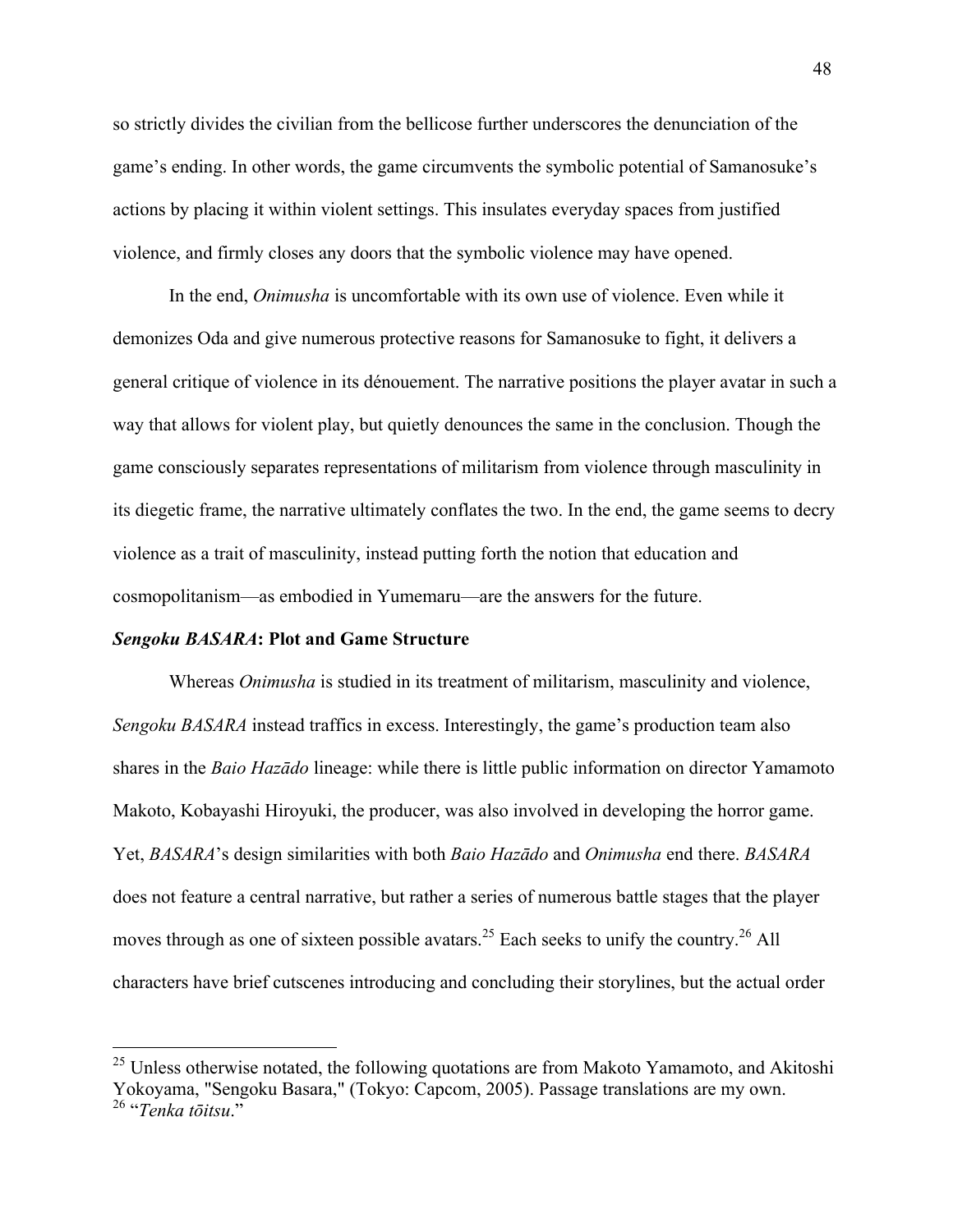of the battles and opponents is largely left to the player. There is no single correct way to unify Japan.

Thus, the greater part of the game is satellites. Gameplay consists of fighting through waves of enemies. In addition to a basic attack, the player also has a supernatural ability that slows time for other characters, and renders the player avatar virtually invincible. The number of felled foes is displayed in the lower corner of the screen under the heading "people cut down," and it is common to kill at least one hundred non-player characters (NPCs) during a single stage.<sup>27</sup> The vast majority are commonplace soldiers, who are significantly less powerful than the player avatar. They put up very little fight, and have relatively little health. They are also almost entirely identical in appearance, regardless of their faction. Both the Takeda and Oda cavalry troops have the same bodily proportions and facial features, and differ only the color of their clothing. Furthermore, none of the particular classes are named, nor do they bleed when attacked. NPCs are thus positioned as an unindividuated, semi-human mass.

The game's website extolls the "feeling of exhilaration that comes with defeating hundreds—even thousands—of enemies on your own."28 As is evident here, *BASARA* is unreservedly a power fantasy, a point that is borne out through the game's procedural rhetoric. The player's martial prowess becomes the criterion for evaluation: felling as many enemies as possible is the only way to raise the level of any given player avatar. Troublingly, lower level enemies whose commander has been defeated will cower in fear of the player avatar. Killing these downed foes will increase the player's final score. When compared with *Onimusha*, then, *BASARA* seems almost disturbingly at ease with associating its storyworld with violence—and

<sup>&</sup>lt;sup>27</sup> "*Hito kiri.*"<br><sup>28</sup> "Sengoku Basara: Basaragi," CAPCOM CO., LTD, http://www.capcom.co.jp/sengoku/.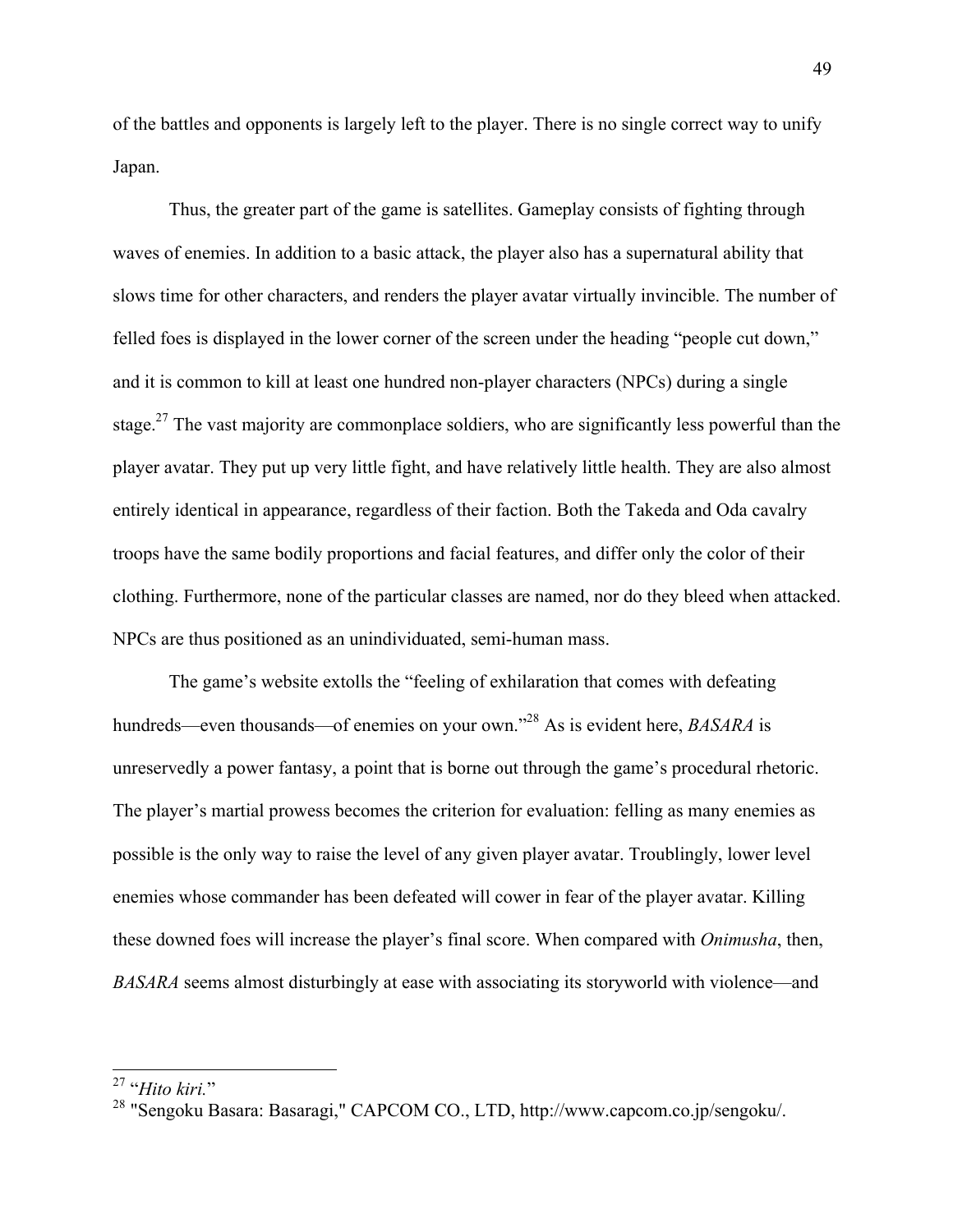semi-aggressive violence at that.

### **An Excess of Violence and Non-normative Gender**

The keys to understanding this difference lies with excess to the point of parody something hinted at in the game's title. First, the game follows *Onimusha* insofar as it divides spaces of peace from those of war. The player-subjectivity is never given the opportunity to attack actual innocents; rather, play only occurs on fields of battle. When civilians are implicated in the brief narrative sections, they are depicted as victims whose lives are thrown into disarray because of the samurai. Peace exists as a possibility beyond the game itself—something hinted at in the future. Second, the principle of fictional displacement is soundly at work within *BASARA*. Though the aforementioned website does draw attention to the historical component, in actuality the game delves so deeply into fantasy that this claim rings untrue. This can be seen in its basic structure. While it is possible to bring Japan under Tokugawa rule, Ieyasu himself is not a playable character. Similarly, it is possible to fully unify the country with Oda—something that the warlord perished too soon to actually accomplish. Lesser warlords, such as Takeda Shingen (1521-1573) or Date Masamune (1567-1636), can also be crowned leaders of Japan, as can completely fictional characters such as Itsuki, a twelve-year old girl from the north who wields an enormous hammer. These alternate histories pose interesting questions—would Japan have been different with a female ruler?—that the game studiously avoids. Rather, completing one character's timeline simply resets the game to point zero, before unification.

Furthermore, the game is anachronistic in its diegetic frame. Honda Tadakatsu (1548- 1610), one of Tokugawa's finest generals, wears a robotic suit of armor. Nō-hime, Oda's wife, wields a pair of revolvers, and takes to the battlefield in a low-cut dress. Zabī, a foreign monk and the progenitor of his own religion, fights with two cannon strapped to his arms whilst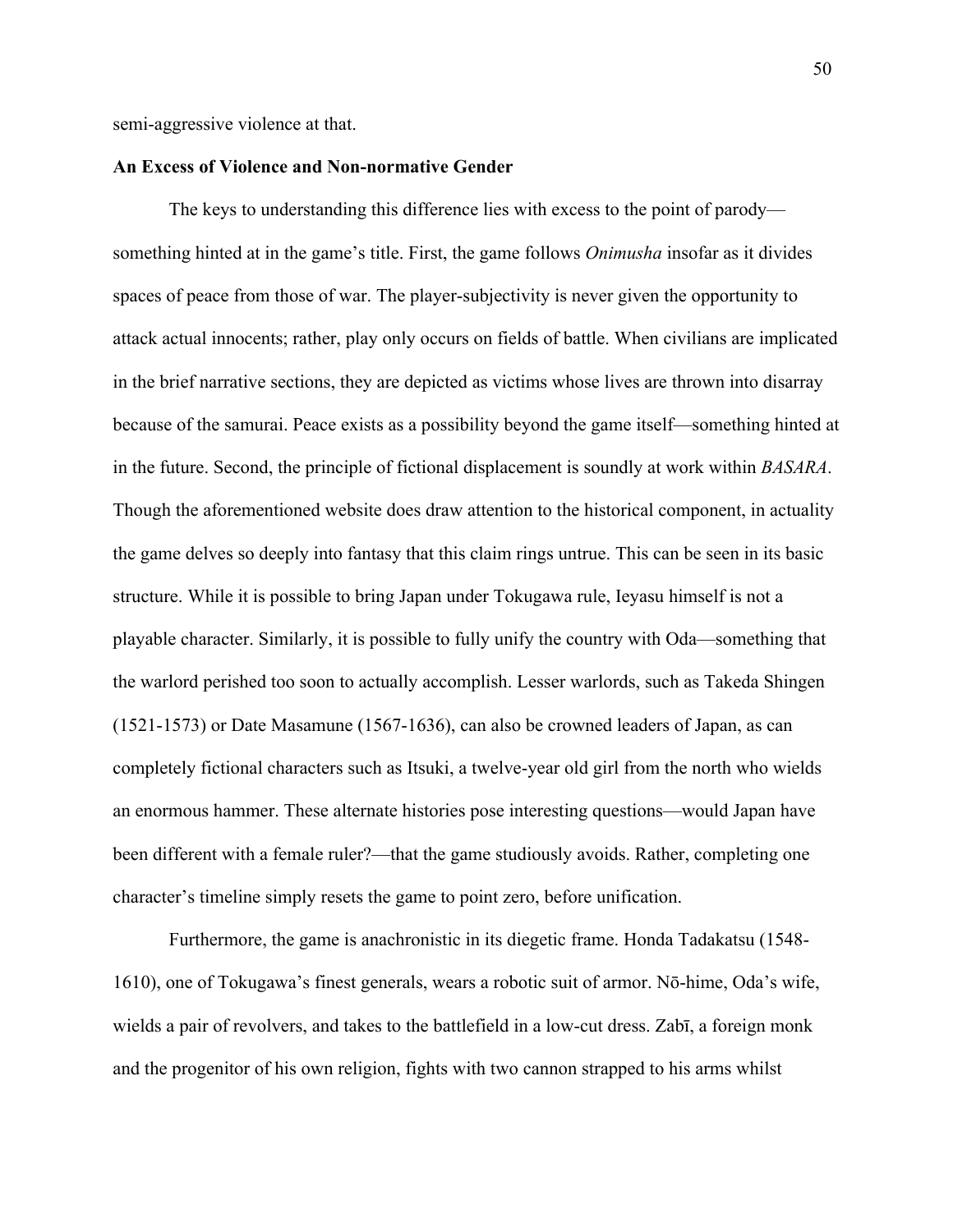spouting nonsense about "love." Though these are the more eccentric characters, the point is clear: within the confines of the game, literally anyone can unify Japan. It is almost bitingly parodic, mocking conceptions of history as sacred and, more importantly, the sanctity of the samurai. The storyworld is highly-contained, consciously a-historical, and fantastical. It does not ask the body-subject to reflect on their actions by underscoring its own game-ness. Just as there are few consequences to victory, so too are there few associated with violence. By means of its excesses, then, *BASARA* does not see much need to comment on violence, defensive or otherwise.

That being said, the game does shy away from militaristic violence. First, the targets of aggression are always soldiers and Japanese, with the exception of the comical Zabī. In this sense, the setting in the *sengoku* period neatly sidesteps later ideas of expansionism by delimiting the subjugation to the main islands of Japan.<sup>29</sup> This goal is partially justified as the pursuit of unification, and, presumably, the relative peace of the Edo period. Moreover, the game begins *in media res*, speaking little about the origins of the myriad historical rivalries it features. In this sense, history as a setting blurs who is acting aggressively, and who defensively. Finally, as we will see, the game de-masculinizes the spaces of conflict by means of including female characters. In other words, war is rendered self-consciously heterosocial. In these ways, then, *BASARA* blurs the boundaries of aggressive and defensive violence through a mixture of wild visual extravagance and carefully avoiding militaristic violence.

Additionally, there is a certain degree of ambiguity surrounding Oda's character. Indeed, masculinity of Samanosuke's kind can be found in *BASARA*'s depiction of the warlord. After he is selected as the player avatar, the scenes depicting Oda show him with his wife, and his

<sup>&</sup>lt;sup>29</sup> Notably, neither Okinawa nor Hokkaido are included in the game map.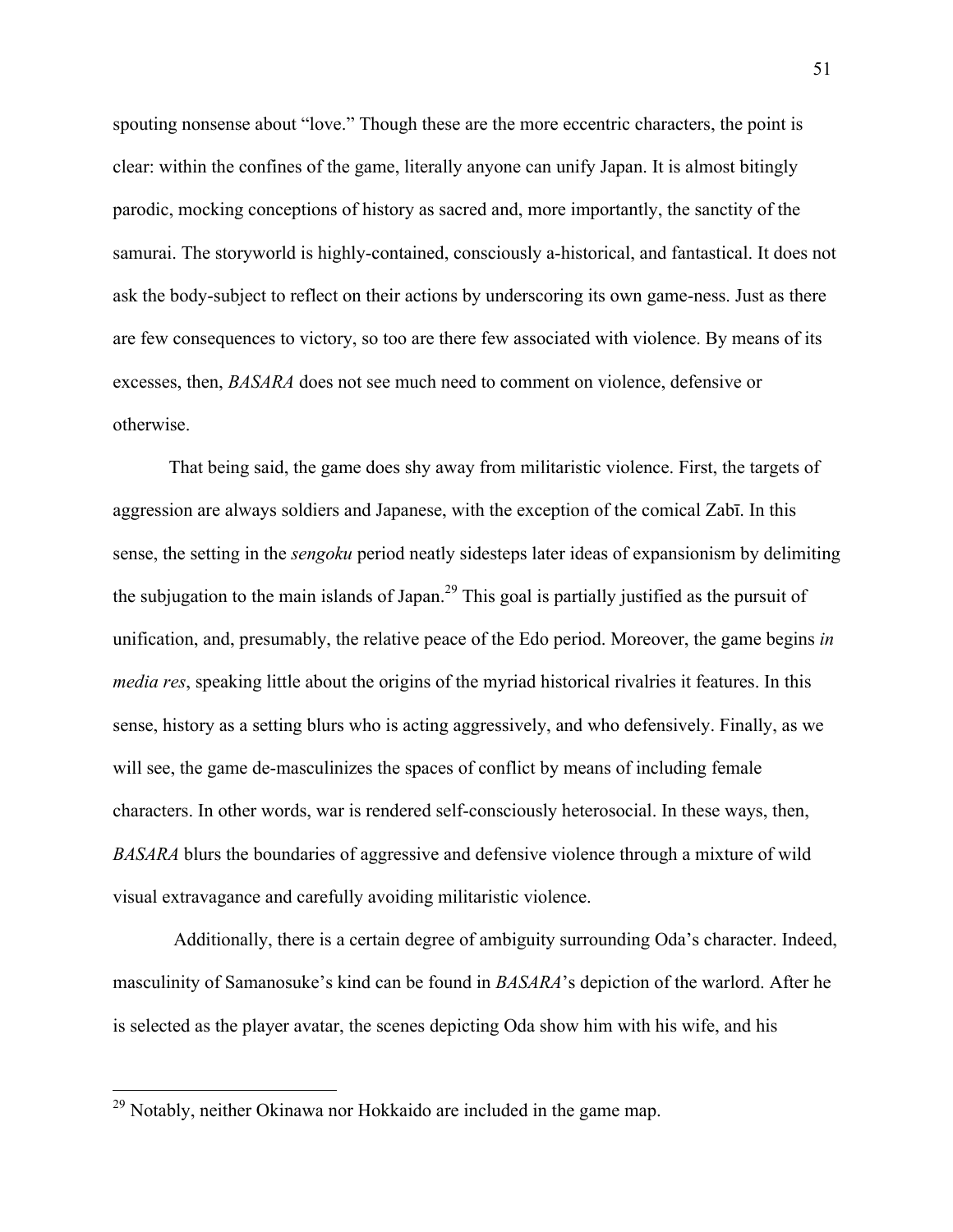attendant Mori Ranmaru (1565-1582), here portrayed as a young boy. Once again, we see a form of family surrounding the samurai. Unlike his representation in *Onimusha*, Oda appears here as a father figure. As emblematic of *daikokubashira* masculinity, these visual and narrative conceits soften the warlord, thus partially divorcing him from the theme of militarism. In turn, this move allows Oda to become a playable avatar.

Yet the game puts a fair amount of distance between the player and Oda. In *BASARA*'s opening cutscene, for example, a number of characters race towards a castle which is suddenly rent apart by a giant Oda with glowing red eyes and wreathed in flame. Similarly, upon picking him as a player avatar, the warlord appears seated on a throne behind a row of human skulls. His appearance, too, is almost demonic. His helmet has a faceplate with two jagged horns extending from either side, and his red mantle flutters behind him like wings. In the final cutscene, Oda proclaims his desire to extend his rule from Japan to the rest of the world. These lines are accompanied by images of him menacingly hovering in the atmosphere above earth. The representations sustain his historical image of brutality and ambition. They also underscore the essential difference between Samanosuke and Oda: the former uses violence to defend others, while the latter uses it for subjugation. A pseudo-family may take the warlord out of a homosocial, militaristic setting in *BASARA*, but his goals and ambitions persist. In this way, the game renders Oda an object of criticism, and, ultimately, demonizes him. In this depiction, then, we find much of the same ambivalence as in *Onimusha*. Oda is playable, but not likeable—an iconic figure of militaristic masculinity that cannot, ultimately, be a relatable hero.

In keeping with themes of parody, however, *BASARA* moves one step further. Even while it problematizes the link between militarism and masculinity through Oda, it also questions whether protective violence is the sole purview of men. It suggests that women, too, might turn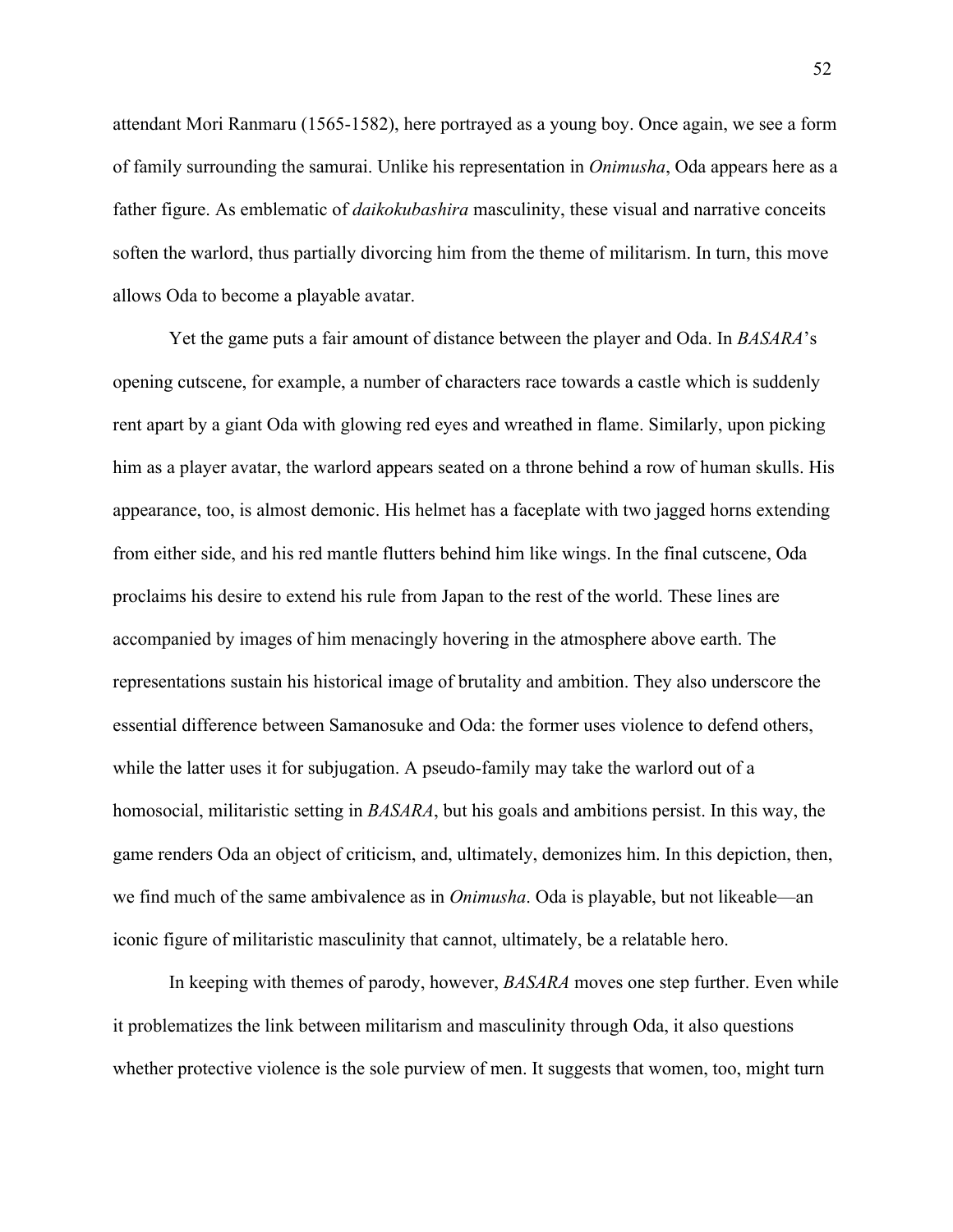to such means should the need arise. Itsuki is the prime example of this. The girl enters the fray because she has a vision of her village's crop of rice burning on account of the war. A shining line beams down, and an ethereal voice—presumably a goddess—informs Itsuki that she will be given a great power in order to stop the war. She is awoken from her dream when a giant hammer comes flying down from the sky. With this weapon in hand, she comes to lead the peasant revolts. However, Itsuki's turn to violence is meant to bring about peace from its outset, unlike the samurai whose motivations include lust for power and various grudges. As it is provoked by the samurai, her choice to take up violence is reactive, rather than aggressive. That her weapon references the *uchide-no-kozuchi,* a legendary hammer that has certain wish-granting properties, bears witness to the generative element of her violence, rather than the destructive. Itsuki's end goals are pacifist. This point is particularly evident in her conclusion, where she runs through the same rice paddies, and, realizing she no longer has need of it, tosses her weapon into the air. Quite literally, Itsuki throws away violence once her purpose has been achieved. Her actions, then, are both defensive in that they protect her village, and justifiable in that they lead to peace. In this way, Itsuki is the ideal player avatar. Through her gender, she has few ties to historical militarism thematically; through her aims, she marries defensive violence with peace. By destabilizing the tie between masculinity and protective violence, *BASARA*'s female characters, like Itsuki, cement the option of defensive violence for femininities.

It would a mistake, however, to see this as a particularly nuanced or feminist text. While on the one hand, these defensive femininities do raise questions of gender, the constructs themselves seem to play a parodic part. Put another way, their inclusion highlights the game's ridiculousness, rather than the frailty of masculinity. Moreover, each of the female characters is clearly conceived of with a male audience in mind, be it in terms of revealing clothing or camera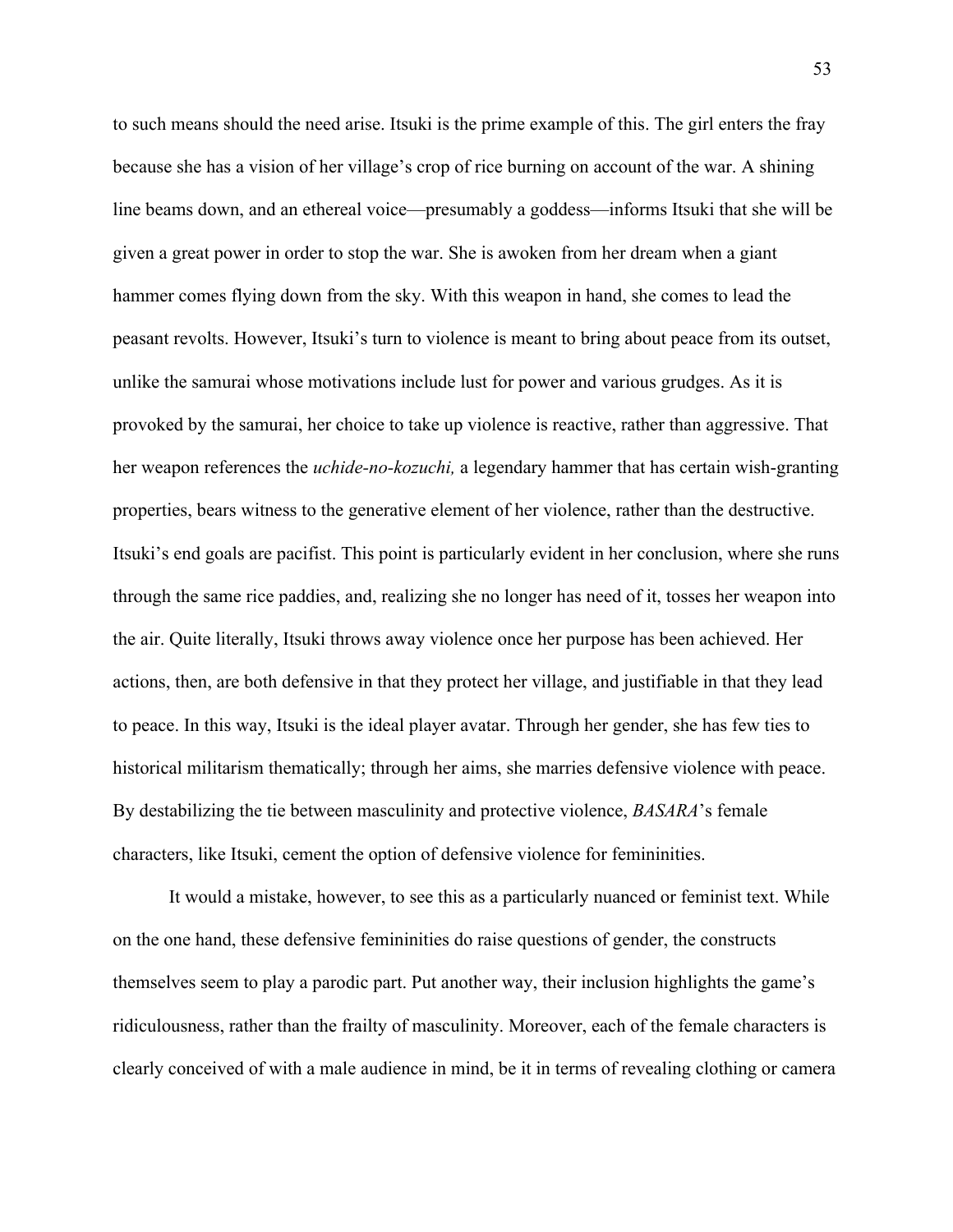angles that clearly objectify their figures. Each also has a protective agenda. Itsuki's works to save her village, whereas Nō-hime and Matsu—Maeda Toshii's wife—take to the battlefield to keep their respective husbands safe. Kasuga, a female ninja romantically attached to Uesugi Kenshin, likewise acts as a protector. While these women do represent a break from masculinized violence, they are simultaneously the targets of another form of gender stereotyping that sees women resorting to violence only in extreme situations. Whereas the game sees men aggressively advancing their own agendas, be it a search for power or revenge, women can only resort to defensive violence when their loved ones or homes are threatened. In a sense, gender here acts as a softening feature, much as Oda's family does: women are paired with tropes of defensive violence to downplay intertextual references to militarism. While this is novel in certain regards, it also broadly fits into our understanding of pseudo-historical games as gendered products.

In sum, *BASARA* moves far into fantastical territory in its excess and fictional displacement, ultimately emphasizing its own game-ness and lack of consequences as it basks in general violence. On the one hand, it conforms to the selfsame ambivalence found in *Onimusha*'s treatment of Samanosuke. On the other hand, however, it imagines a link between femininity, protective violence, and civilians through Itsuki. This undermines fighting as a male phenomenon, thus severing links with themes of militarism in history. However, while the game plays with gender stereotypes for these purposes, it does not actually subvert them. Rather, it parodies constructions of gender based upon defensive violence, and so undercuts the stability of protective masculinities.

### **Conclusion**

In this chapter, I have argued that the conditions of war memory and pacifistic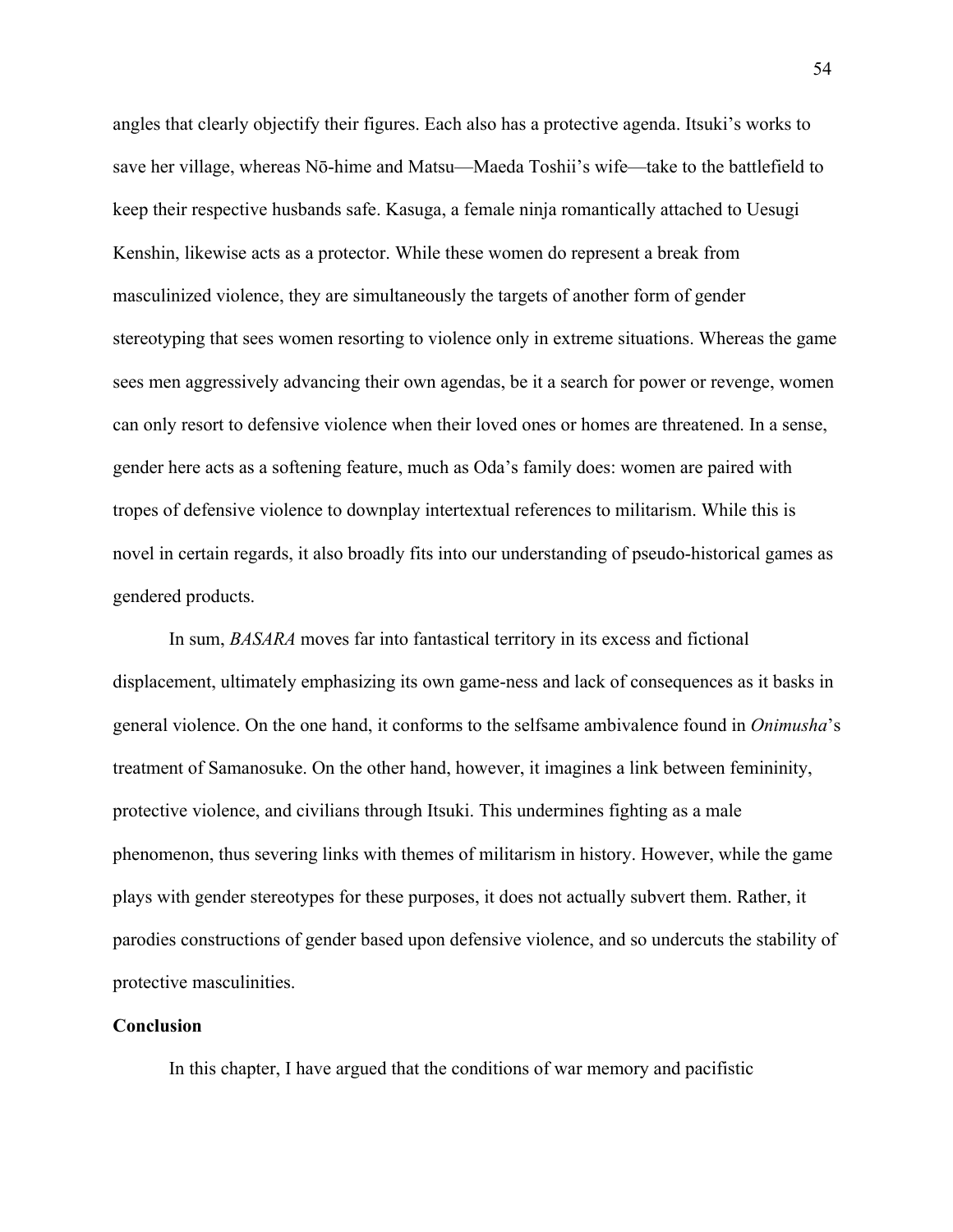nationhood have led to a phenomenon in pseudo-historical videogames that pairs masculinity with protection. Against male antagonists, who use aggressive violence—ritually cementing their status as emblems of the IJA—protagonists instead use defensive violence through an unstable relationship with tropes of protection. The masculinity of these avatars serves as a platform for the logical opposition of militarism. Nonetheless, as we have seen with *Onimusha*, this construction is tenuous. Although the game's defensive violence has symbolic potential, its narrative works to compartmentalize violence within abnormal spaces, and quietly denounces all violence in its dénouement. *Sengoku BASARA*, on the other hand, uses a mixture of excess and gender play to disassociate potentially aggressive violence from militarism. In a way, it decenters men from the military and the tropes of samurai; in another way, it introduces new, problematic constructions of femininity to the mix. Ultimately, both games broadly conform to our model of videogame violence, but through drastically different strategies.

In closing, I wish to note that *Onimusha* and *Sengoku BASARA* are in dialogue with greater societal questions related to violence and pacifism. Masculinity, militarism, and nation are deeply interlinked within the foundational narrative: Hirohito, as a representative of the Japanese nation, became the "docile female who unconditionally accept[ed] the United States' desire for self-assurance."<sup>30</sup> Where the pre-war period saw masculinity articulated through nationalistic militarism, the post-war period instead looked to pacifism and economic development. In this period, violence became metaphoric—the purview of embattled companies and salarymen—and largely disconnected from masculinity. On the one hand, this conventional take on normative masculinity remains in both games. *Onimusha* sings quiet praise for pacifist masculinity, and *BASARA*'s excess offers a parodic take on the violence of the samurai. While

 <sup>30</sup> Igarashi, "The Bomb, Hirohito and History," p. 273.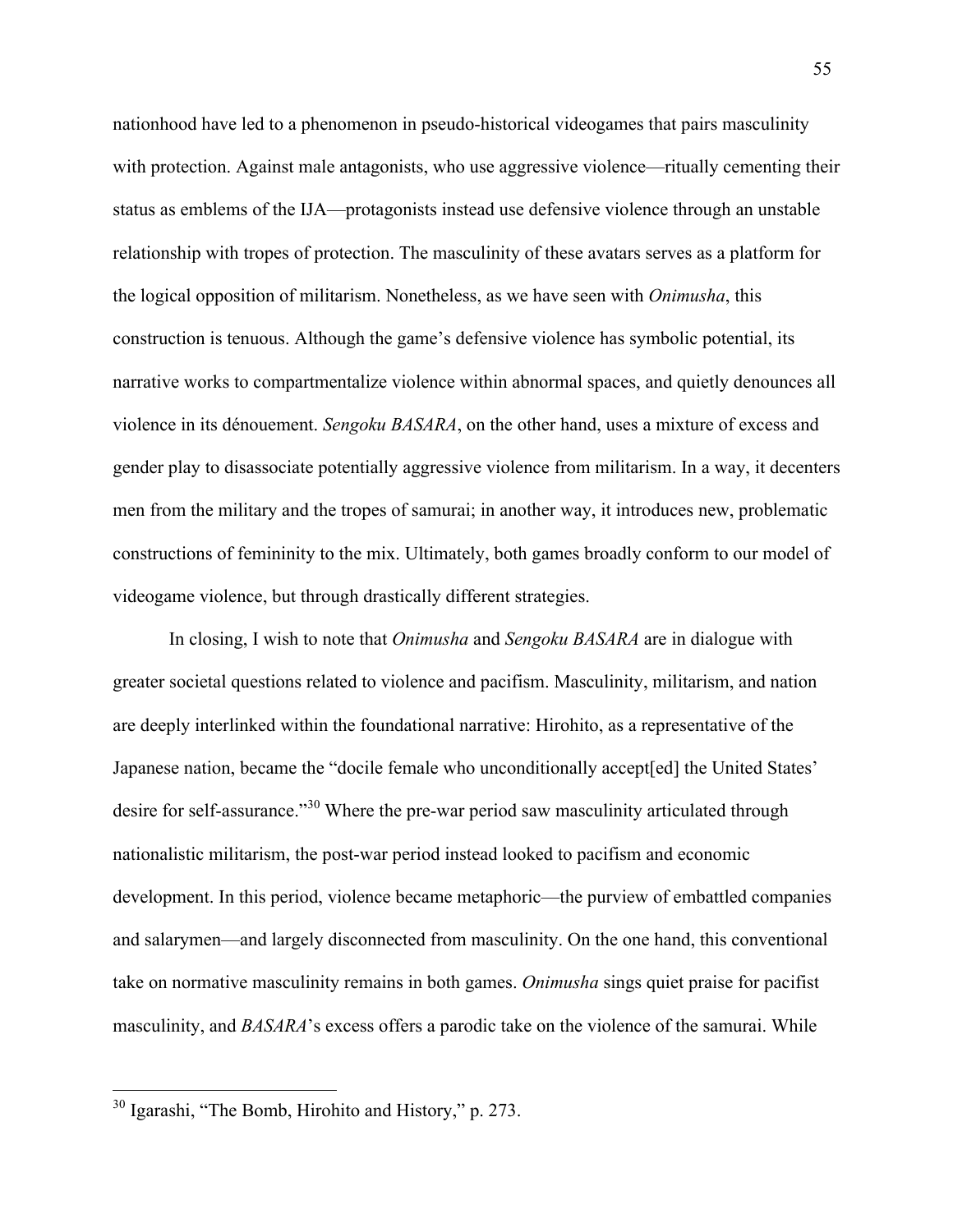both games depict tropes of *daikokubashira* as working in tandem with violence, neither quite naturalizes the violent acts of male protectors. In this sense, both games bear the mark of pacifist nationhood.

*Onimusha* and *BASARA* are very much cultural artifacts, reflecting the specific ambiguities of the so-called lost decade. While the questions they pose hint at greater societal changes—the potential shape of post-post war Japan—both consciously shy away from any definitive answers. They underscore the status quo in slightly different manners, and maintain a state of wondering in so doing.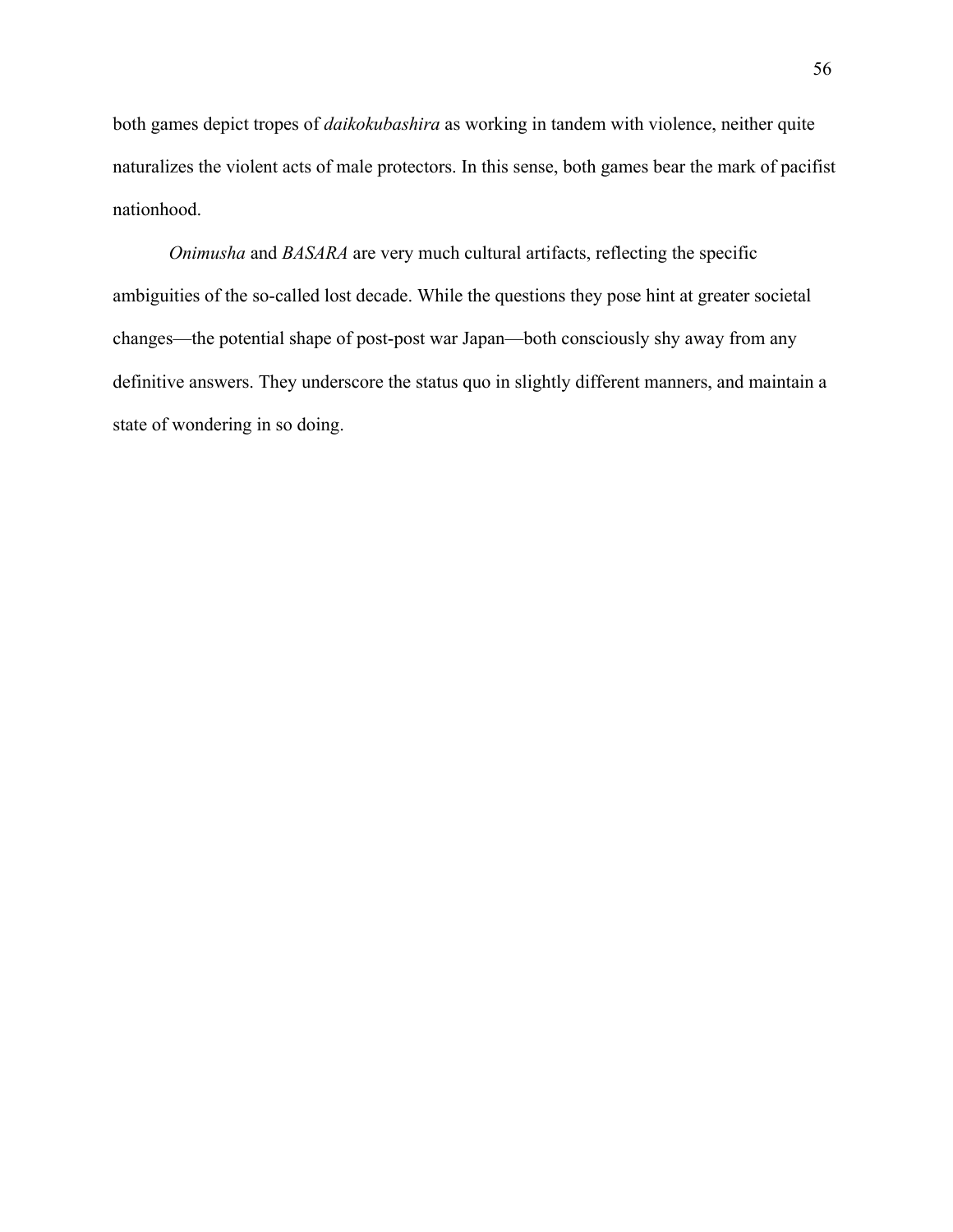### **Chapter 3: The Historico-Political Landscape of** *Metal Gear Solid*

If games may comment upon gender constructions, then *ludic phronesis* also invites the player-subjectivity to participate in various political discourses. <sup>1</sup> This capacity is doubly remarkable in Japan's case, where the political spectrum is divided less by social issues (as in the United States) than by the clashing of historical myths surrounding World War II and the associated issue of rearmament.<sup>2</sup> As we have seen, games can be unintentionally transformative due to symbolic violence. How, then, do they relate to the politicized myths of war memory? In answering this question, I devote this chapter to evaluating *Metal Gear Solid.* Kojima Hideo, the game's producer and director, worked on no less than five other major Konami IPs before starting the project that would win him international acclaim. In spite of the game and Kojima's stature within player communities, *Metal Gear* itself has caught the attention of Japanese and Euro-American academics only for its pedagogical value, and as a design benchmark for industry insiders.<sup>3</sup> The political implications of the plot, where America's military-industrial complex pursues global hegemony through advanced nuclear weaponry, have thus far gone untouched.

As a story, *Metal Gear* draws upon three conflicting Japanese historico-political myths, in Bell's sense: the moral pacifism of the progressives, the forgetfulness of the center, and the selective memory of the nationalists. I argue that this patchwork does not seek to intentionally intertwine disparate threads of political thought, but rather reflects the deeply fragmented

<sup>&</sup>lt;sup>1</sup> Ian Bogost, *Persuasive Games: The Expressive Power of Videogames* (Cambridge, MA: MIT) Press, 2007).

 $2$  Shogo Suzuki, "The Rise of the Chinese ' Other' in Japan's Construction of Identity: Is China a Focal Point of Japanese Nationalism?," *The Pacific Review* 28, no. 1 (2015), p. 99.

<sup>&</sup>lt;sup>3</sup> See, for example, Jim Bizzocchi, "The Role of Narrative in Educational Games and Simulations," in *Educational Gameplay and Simulation Environments* (Hershey: IGI Global, 2010) and David Freeman, "Creating Emotion in Games: The Craft and Art of Emotioneering," *Computers in Entertainment (CIE)* 2, no. 3 (2004).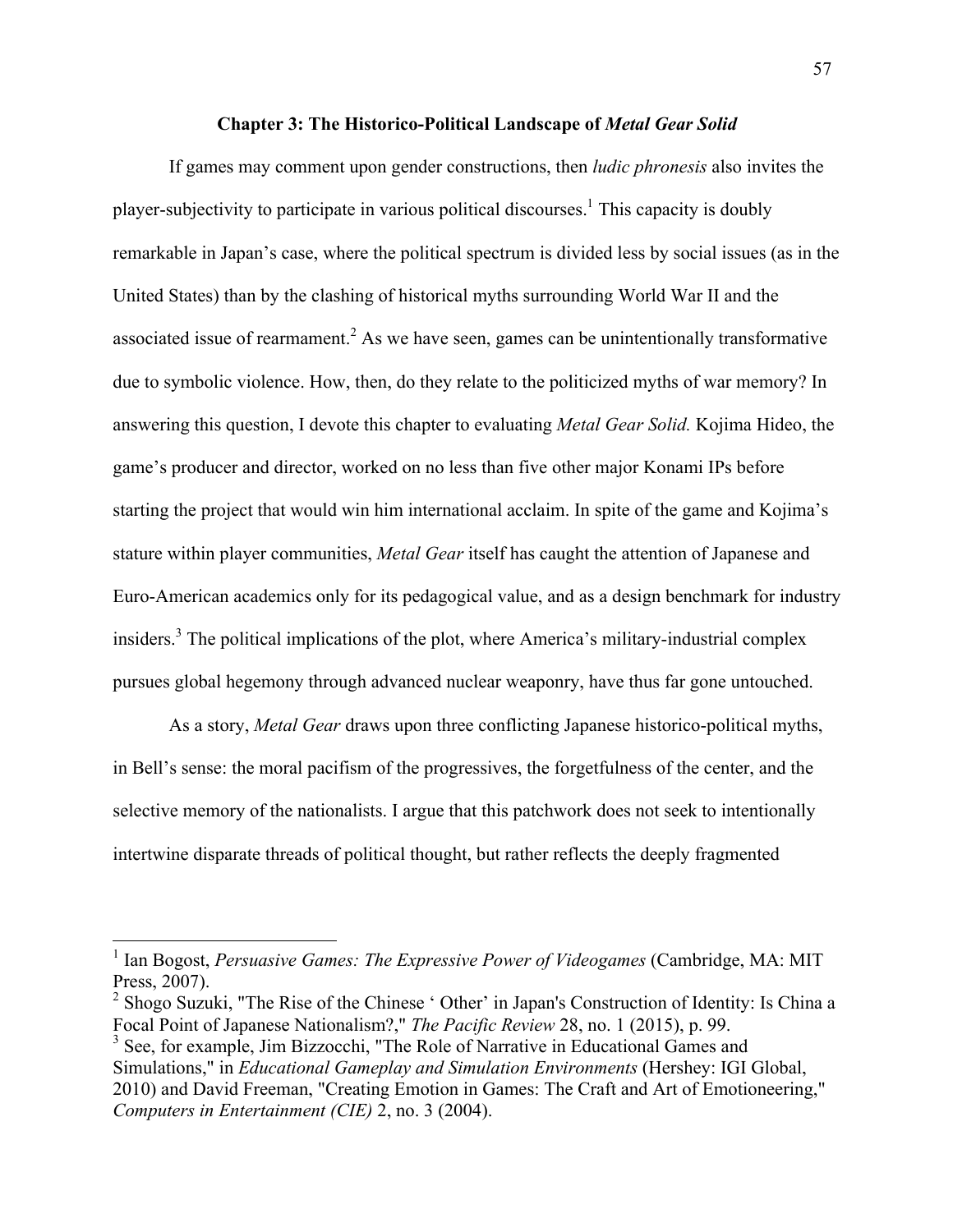landscape of Japanese war memory. As a game, *Metal Gear* wavers between progressive and nationalistic sensibilities. In places, it encourages non-violent gameplay; in others, it coerces the player-subjectivity into killing fictional enemies. The latter depends upon a moral utilitarianism to justify defensive violence, which itself feeds into nationalistic discourse. Through this, the game ultimately undercuts the logic of the very political position it seeks to defend—and in so doing, acts as a closed circuit drawing together the very ends of the political spectrum.

### **Interstices of Politics and Past: War Memory**

A game like *Metal Gear* derives its transformative potential because it is a "technology of memory...through which memories are shared, produced, and given meaning."<sup>4</sup> This is crucial precisely because of the intimate relationship between war memory and political positions. While I have used centrist conceptions of the war in my analysis thus far, I now examine the fringes as well—for if we are to understand how a technology of memory acts upon the political subjectivity of the player, we must first examine what disparate historical discourses surround the body-subject.

As mentioned above, memories of WWII remain deeply divided. Nonetheless, Japan's mythscape contains three basic myths, each of which is attached to a political position. "Judgmental war memory"—the ethical evaluation of the war's outbreak and individual soldier's actions—creates difference among these three points.<sup>5</sup> These are: 1) Japan's relationship with the U.S.; 2) the ethicality of the war; and 3) memories of the wartime IJA.

Underlying all is the aforementioned "foundational narrative." This amputation of militarism from the Japanese nationhood(s) necessarily repressed memories of soldiers and the

 <sup>4</sup> Marita Sturken, *Tangled Memories: The Vietnam War, the Aids Epidemic, and the Politics of Remembering* (Berkeley: University of California Press, 1997), p. 9.

<sup>5</sup> Seaton, *Japan's Contested War Memories*, p. 16.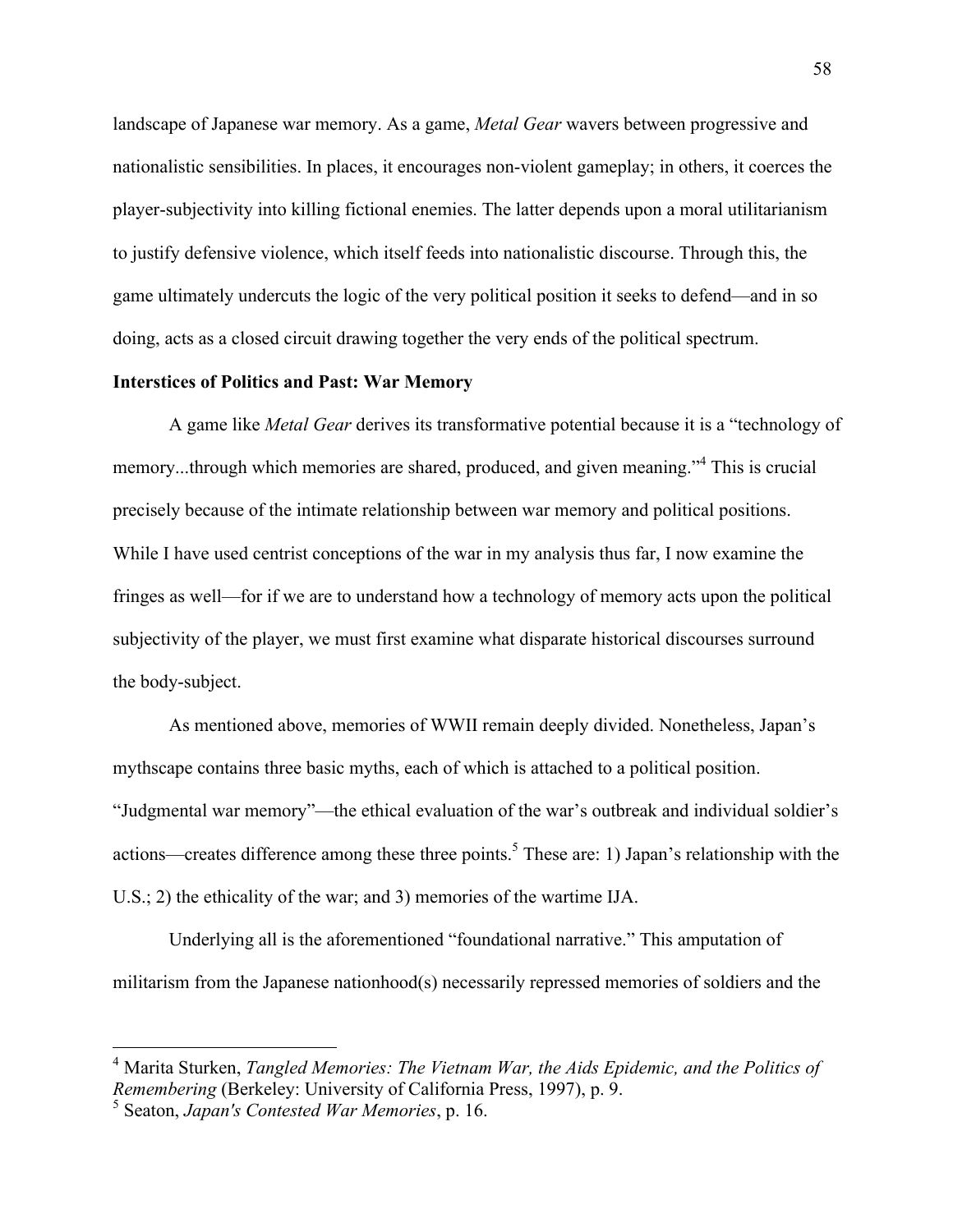war dead, who were sealed behind the bomb that "has come to metonymically represent all memories of the war."<sup>6</sup> The nationalization of the nuclear attack narrative further led to "the perception that ordinary Japanese people had been the passive victims of historical conditions."7 This sense of victimhood allowed the U.S. to take on a role as "a benevolent American power...[that] rescues Japan from the brink of its own self-destruction."<sup>8</sup> From this arose the most representative political viewpoint in Japan today: the "progressive-leaning group."<sup>9</sup> This occupies a central position in Japan's political spectrum.10 It continues to support alliance with Washington D.C., and is broadly pro-U.S. $<sup>11</sup>$  On the other hand, "progressives," whose lineage</sup> lies with pre- and post-war leftist and democratic movements, have come to see "the United States [as] a particularly dangerous bully that must be kept at great distance, for fear that Japan will become entangled in American [military] adventures.<sup>"12</sup> In this sense, they reject the foundational narrative of U.S. salvation. At the other end of the spectrum, the nationalists share in this wariness, but instead worry about America's symbolic "castration" of Japan.13 They vocalize this by attempting to "build an independent, full-spectrum military that could use force," and are less averse to seeking the nuclear deterrent to bolster Japan's strength as a nation.<sup>14</sup> Naturally, they are alone in this: progressives and the central progressive-leaning group

 <sup>6</sup> Igarashi, "The Bomb, Hirohito, and History., p. 288.

<sup>7</sup> Lisa Yoneyama, *Hiroshima Traces: Time, Space, and the Dialectics of Memory* (Berkeley: University of California Press, 1999), p. 11.

<sup>8</sup> Igarashi, "The Bomb, Hirohito, and History," p. 280.

<sup>9</sup> Seaton, *Japan's Contested War Memories*, p. 21.

<sup>&</sup>lt;sup>10</sup> Seaton also speaks of the "conservatives" as another viewpoint hovering around center. Similar to the progressive-leaning group in quasi-pacifism and a pro U.S. stance, they believe that the war was justifiable given the historical circumstances. However, as this perspective represents Japan's political elite, it falls outside the scope of my analysis.

<sup>11</sup> Samuels, *Securing Japan,* pp. 111, 124-131.

 $12$  Ibid., p. 111.

<sup>&</sup>lt;sup>13</sup> Suzuki, "The Rise of the Chinese 'Other'," pp. 101-103.

<sup>14</sup> Samuels, *Securing Japan*, p. 112.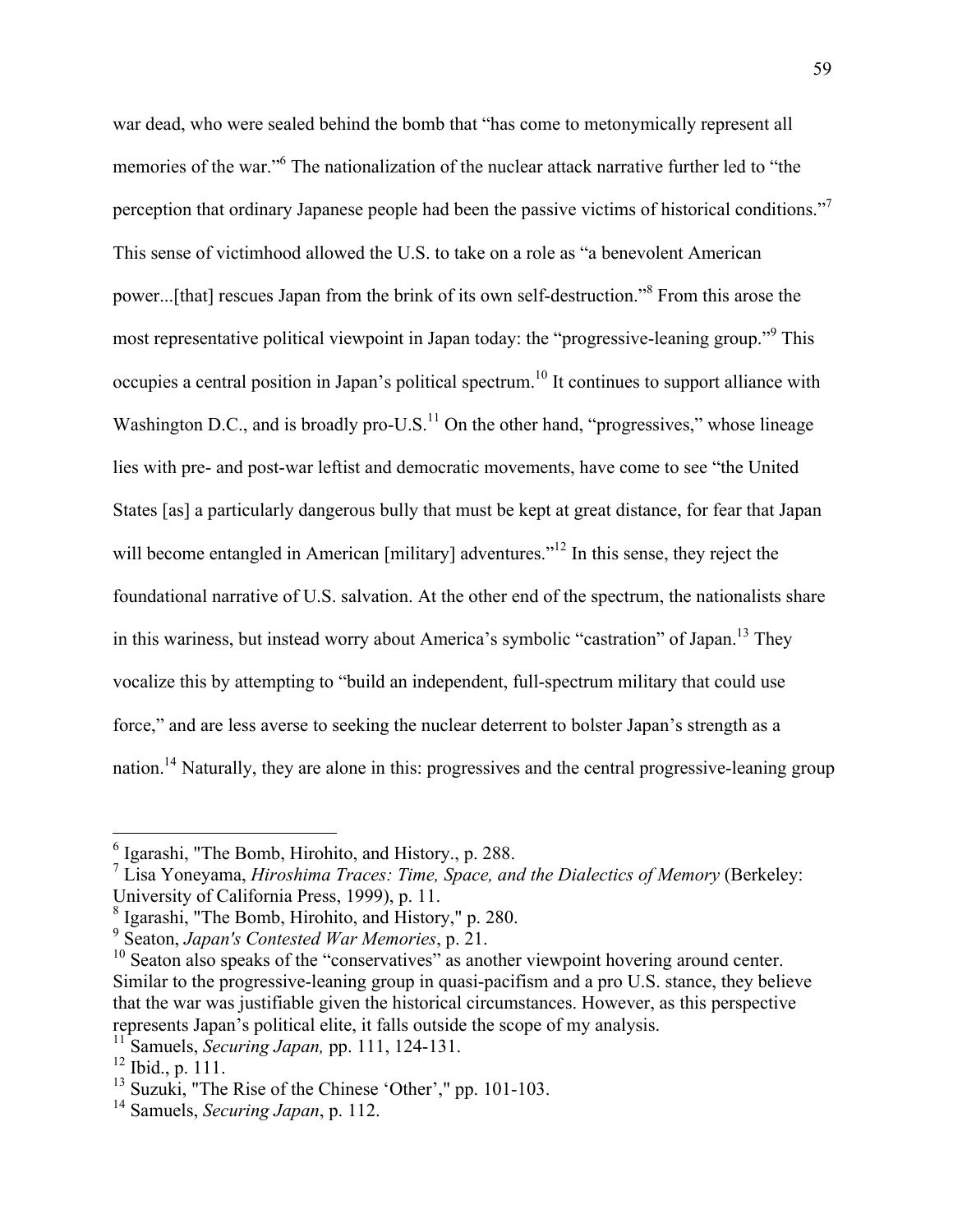abhor atomic weapons.

In terms of the ethicality of the war, the progressive-leaning group decries the conflict as immoral, and now hold to a (quasi-) moral pacifism. However, they do not necessarily consider civilian culpability in doing so. Instead, they allow the mass amnesia of the foundational narrative to cover the war period. While the "progressives" also hold closely to pacifism as a principle of national security and, indeed, morality, they break from the centrists in how history should be remembered.<sup>15</sup> The progressives demand that Japan recall the entirety of its imperialism, from civilian support to Japan's aggressive actions against the Asian mainland. They find pride in the moral strength to remember such a past. The "nationalists" also seek to remember the war but in a very different way. Their view is that Japan's action on the continent was one of liberation, to free Asia from Western colonialism.<sup>16</sup> To them, victimhood is weakness; the war effort should be lauded, not forgotten.

The conduct and associated memories of the IJA are another point of major contention among the three groups. The nationalists deploy moral utilitarianism to exonerate the soldiers of their crimes. The act of fighting Western imperialism in Asia was just, and therefore every battle fought—no matter how bloody or depraved—was justified. The progressive-leaning group acknowledges the IJA as war criminals, but more as a scapegoat for their own sense of responsibility. Consequently, they either repress memories of the IJA, or remember them in such a way as to maneuver "around the core ideological issue of Japanese war responsibility."17 Progressives face IJA atrocities throughout the Pacific head on. They use a moral absolutism,

 <sup>15</sup> Seaton, *Japan's Contested War Memories*, pp. 19-20.

 $16$  I use the term "West" here to indicate that, although certain European nations did have real territorial possessions in Asia, the nationalist rhetoric deals more with a semi-imaginary unity that Japan defined itself against.

<sup>17</sup> Seaton, *Japan's Contested War Memories*, p. 22.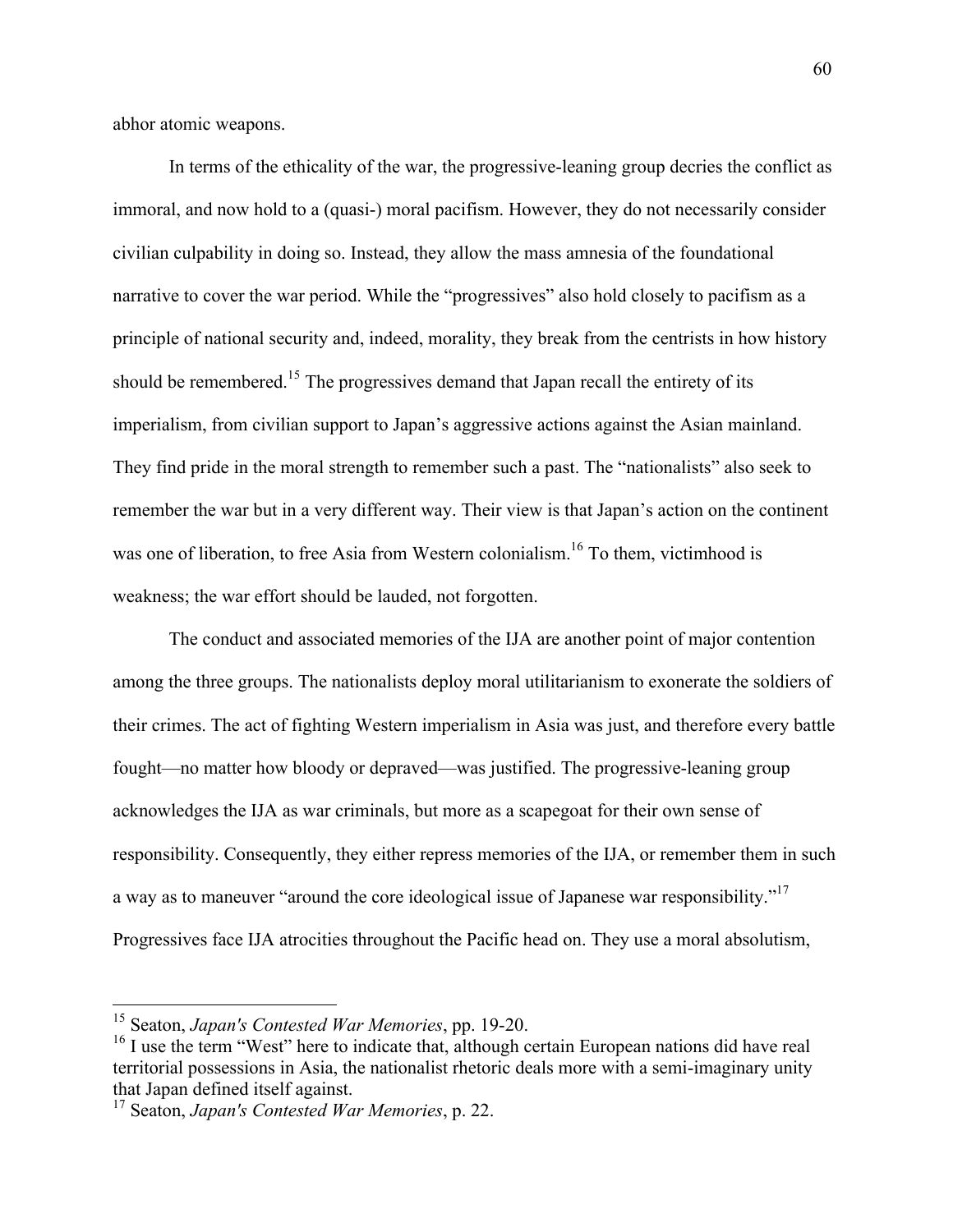which holds that each individual action must be considered by its own ethical merits. Consequently, every soldier (and civilian) ought to be judged based on what they did, rather than as gears within a larger machine.

Media representations of the war also reflect this divide. The notion of resisting Euro-America domination and "saving" those oppressed by Western imperial powers pervades nationalist works. The centrist position, on the other hand, either represses memories of the IJA en masse or attempts to redeem individual soldiers through post-war values. This was particularly clear during efforts in the films mentioned in Chapter 2, which typically involved casting IJA members as victims of the military government, changing them from warmongers into suffering civilians. Thus, centrist narratives tend towards the "victim-hero," a civilian whose maltreatment at the hands of the military clique serves to "avoid or marginalize issues of war responsibility."<sup>18</sup> Progressive media, conversely, often comes in the form of documentaries featuring ex-soldiers in their bid to remember the Pacific War.<sup>19</sup> In other words, the progressives remember in shame, the center forgets or represses, and the nationalists memorialize with pride.

As summarized in the following chart, we can trace three nexuses of politics and memory in the discourses surrounding the body-subject of the Japanese player.<sup>20</sup> These can be expressed in three questions. The first question addresses how the U.S. is viewed. Is it a staunch ally, or a threatening bully? The second question deals with how the IJA are portrayed: were these righteous heroes, or violent villains? The final question considers the ethicality of the war. Was it a rapacious Japanese campaign, unjustifiable by any moral absolutism, or a reasonable conflict—

 <sup>18</sup> Seaton, *Japan's Contested War Memories*, p. 138.

<sup>19</sup> Ibid., p. 146.

 $^{20}$  I have oversimplified the issues in this chart. However, as the views of these three positions are complex and often overlap, the chart serves to clarify the key points of the following discussion.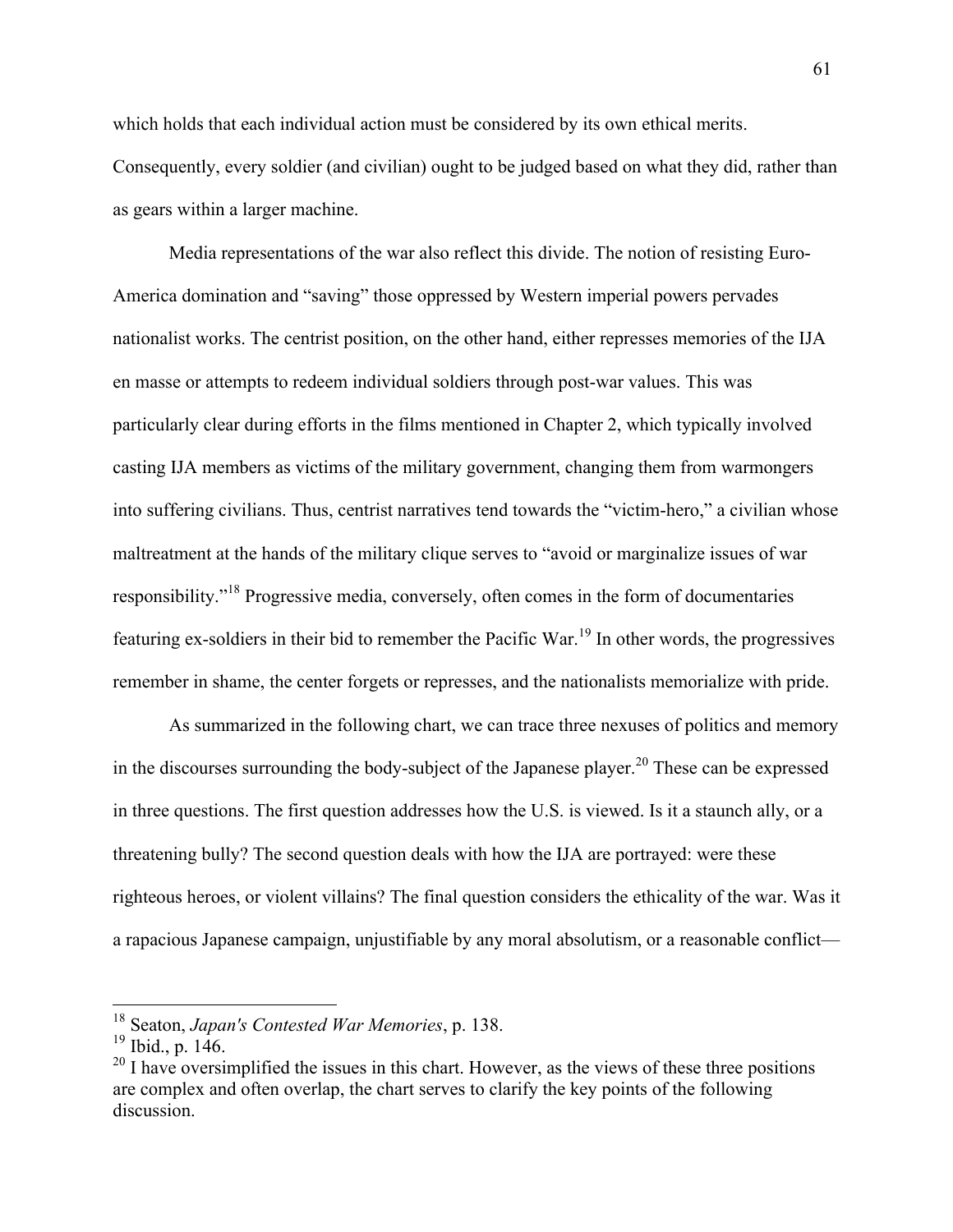by utilitarian standards—to free Asia of Western influence?<sup>21</sup> With this in mind. I now turn to considering how *Metal Gear Solid* answers these questions.

|                              | <b>Progressive</b> | <b>Progressive-Leaning</b> | <b>Nationalist</b>     |
|------------------------------|--------------------|----------------------------|------------------------|
| U.S.                         | Bully              | Allv                       | <b>Bully</b>           |
| <b>Memories of IJA</b>       | Villains           | Villains                   | Heroes                 |
| <b>Ethicality of the War</b> | Unethical          | Unethical                  | Ethical                |
|                              | (moral             |                            | (moral utilitarianism) |
|                              | absolutism)        |                            |                        |

Table 3: Historico-political positions

# *Metal Gear Solid:* **Plot and Game Structure**

Let us begin with an overview of the game's plot; that is, the kernels.<sup>22</sup> Set in 2005, the player steps into the role of Solid Snake, a U.S. operative sent to a nuclear waste disposal facility on an island in Alaska. There, his former unit, FOXHOUND—an elite corps of American supersoldiers—has taken two hostages in a terrorist action: the Defense Advanced Research Projects Agency (DARPA) chief and the president of ArmsTech, a fictional defense contractor.

FOXHOUND cryptically demands the remains of a Cold War era super-soldier named Big Boss as their condition for surrendering. Snake's mission is to infiltrate the island, rescue the DARPA and ArmTech heads, and ascertain whether or not FOXHOUND can launch a nuclear strike as they threaten. Upon finding the captives, Snake learns that the complex is a facade for a nuclear weapons development lab. The DARPA chief and ArmsTech president had come to watch tests of a new "Metal Gear"—a walking nuclear tank codenamed REX.23 Both have revealed to

 $21$  For more on differences between positions, see Yoshio Sugimoto, "Nation and Nationalism in Contemporary Japan," in *The Sage Handbook of Nations and Nationalism*, ed. Gerard Delanty and Krishan Kumar (London: SAGE, 2006), and Kevin M. Doak, "What Is a Nation and Who Belongs? National Narratives and the Ethnic Imagination in Twentieth," *American Historical Review* 102, no. 2 (1997).

 $^{22}$  Unless otherwise notated, the following quotations are from Kojima Hideo, "Metal Gear" Solid," (Tokyo: Konami, 1998). I have taken name spellings from the official localized version, while passage translations are my own.

<sup>23</sup> "*Kakutōsaihokōsensha*."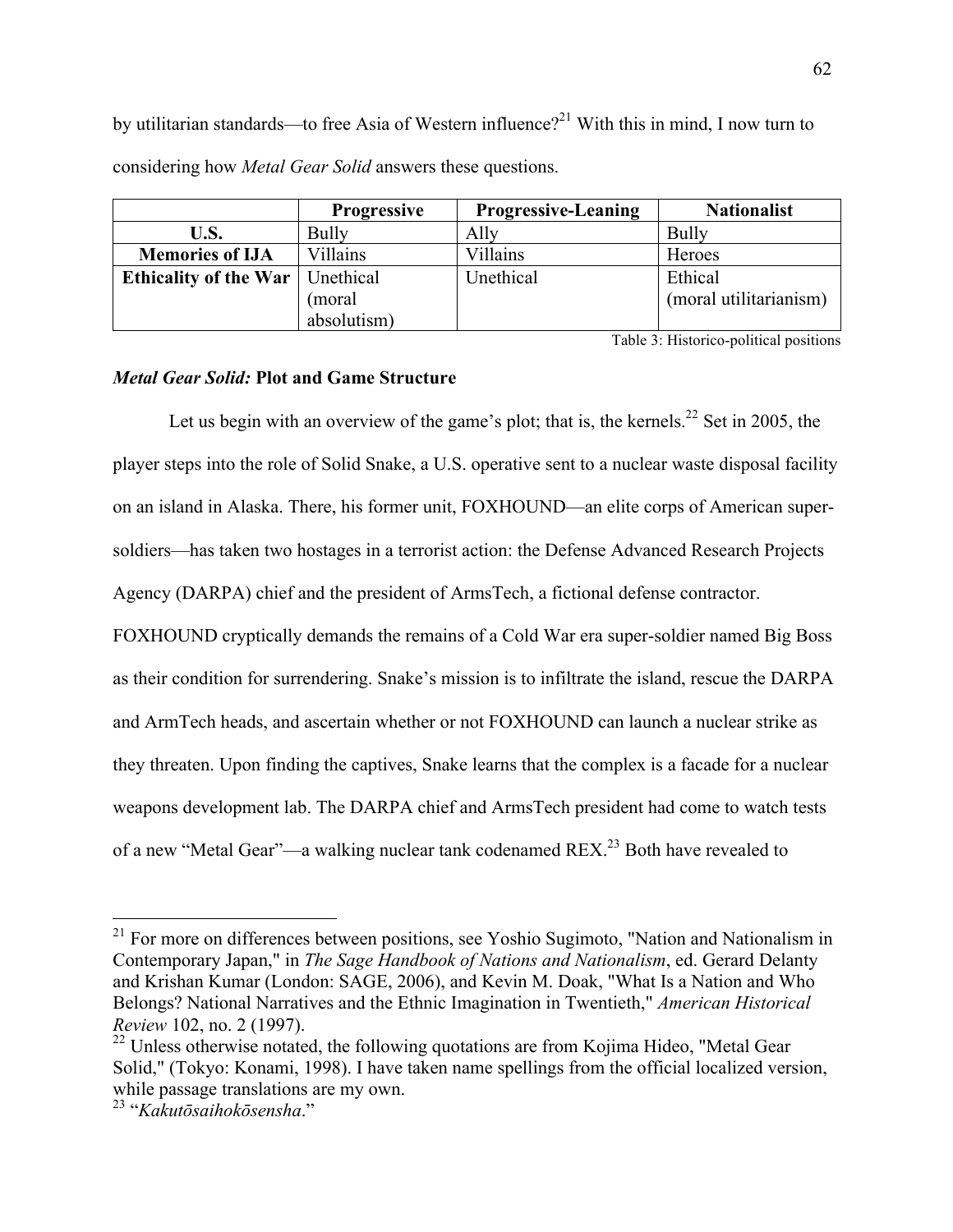FOXHOUND the codes necessary for launching an actual attack, leaving Snake to use an override key to deactivate REX and prevent nuclear war. Both men then succumb to mysterious heart attacks.

Under his friend Colonel Roy Campbell's command and with the help of a support staff, Snake manages to sneak past enemy troops. He picks up two allies, and starts to defeat the heads of FOXHOUND. However, Snake learns that his superiors have deceived him about his mission: the government actually dispatched him as a carrier of the FOXDIE virus to infect the terrorists. As a bioweapon that targets specific DNA sequences, it is particularly potent against the FOXHOUND leadership and the genetically modified "genome soldiers" who fill out the ranks of the unit.<sup>24</sup> As these troops are slowly dying due to genetic disintegration, the terrorist leadership has demanded Big Boss's corpse as a means of stabilizing their men's DNA.

Putting betrayal aside, Snake overrides the Metal Gear launch program at the climax of the story—only to discover he has armed it instead. Liquid Snake, the commander of FOXHOUND, has been manipulating him all along. He plans to fire a nuclear warhead at China. Given upcoming anti-proliferation talks, he reasons that this will create international conflict. Liquid's goal in this is to start a new Cold War, and thus drive up the need for soldiers. After a pitched battle, Snake defeats REX and Liquid, whereupon the latter reveals that both he and Snake are clones of Big Boss, and bred to kill.

While Snake has effectively neutralized the threat, Secretary of Defense Jim Houseman forcibly takes command of the mission from Campbell. Houseman launches nuclear bombers to raze the island, thus erasing the wrongdoing on the part of the U.S. The president intervenes at the last second, and Snake escapes with one or the other of his allies on the understanding that he

 <sup>24</sup> "*Genomu heishi*."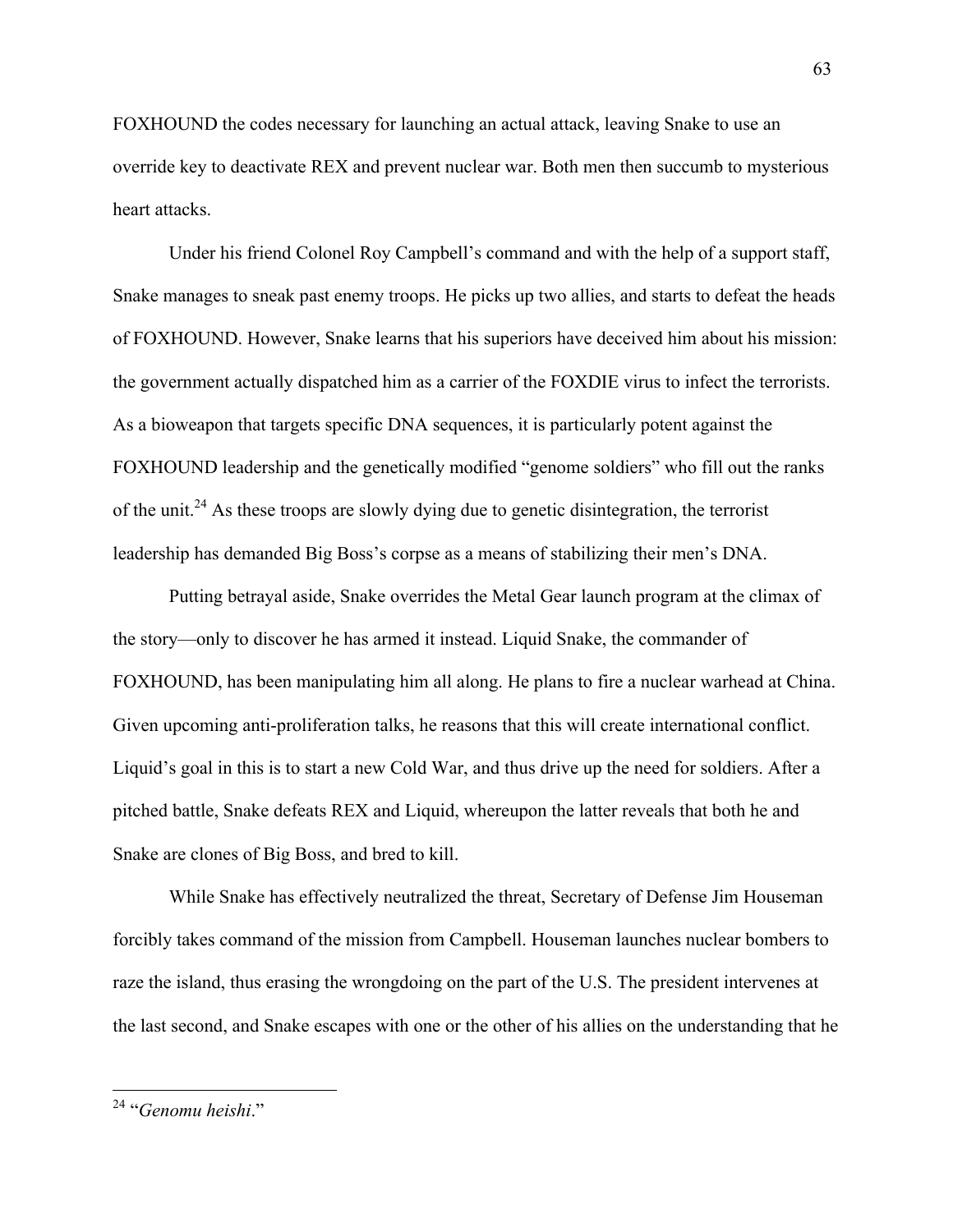is now officially "deceased."

While *Metal Gear* tells an exceedingly complex tale through its kernels, it is similar to much that we have already seen. The principle of fictional displacement is evident in the timing of the game: produced in 1998, the story occurs in 2005. Though it is science fiction in one sense, it is firmly anchored within the real past—thereby rendering it a pseudo-historical work. In fact, the setting initially seems quite realistic: *Metal Gear* borrows frequently from the actual history of the Cold War, and brings in any number of U.S. governmental entities like DARPA However, the story becomes increasingly more fantastic as the game continues. This is evident in futuristic technologies such as FOXDIE and Metal Gear REX, and in FOXHOUND's superhuman abilities.

Between these kernels, satellites allow the player to sneak past genome soldiers, moving through the facility, and encountering FOXHOUND members. The game does have two possible endings, which are almost identical in content and differ only in which of Snake's allies survives the ordeal. This point notwithstanding, *Metal Gear* is quite similar to *Onimusha*. However, the former deals far more directly with militarism as a central story theme than the latter. This draws us back to the specific diegetic framing. The four main groups of characters—FOXHOUND, monolithic military-industrial complex, Snake's support staff, and Snake's immediate allies—are particularly relevant for this analysis. Broadly speaking, the first two of these groups are villains; and the latter, protagonists. These affiliations reveal both the game's intended and unintended readings.

### **Narrative: Progressive Reading**

In considering its narrative, I argue that *Metal Gear* first and foremost espouses a progressive message. The game also politicizes this before the ending credits in a screen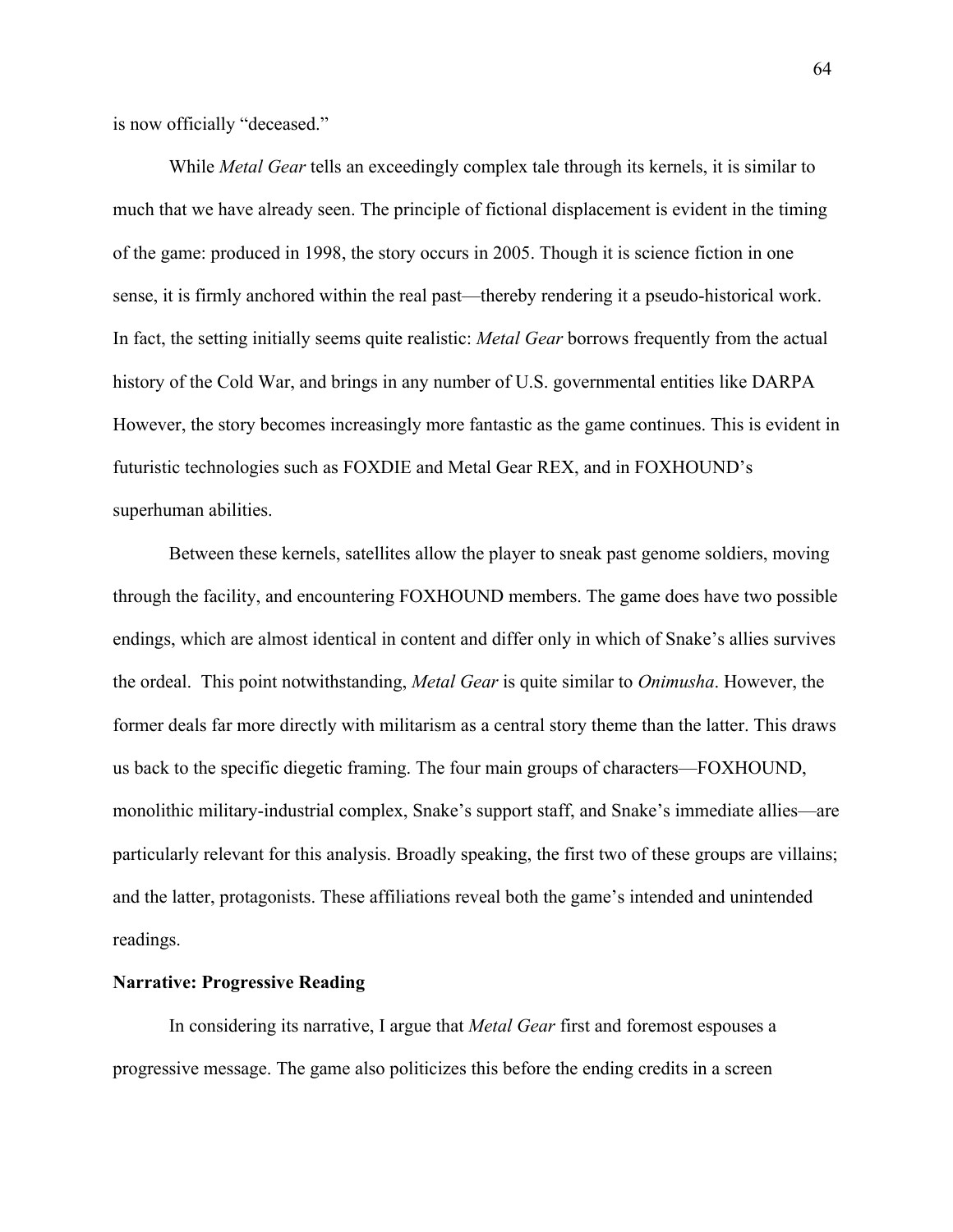detailing the actual state of nuclear proliferation in 1998:

In the 1980s, over 60,000 nuclear warheads existed in the world at any given time. Their total destructive power came to 1 million times that of the Hiroshima A-bomb. In January 1993, America and Russia signed START2 and agreed to reduce their deployed strategic nuclear warheads to 3,000-3,500 by December 31, 2000. However, as of 1998, 26,000 nuclear warheads still exist in the world.<sup>25</sup>

The tone here is accusatory, implying the U.S. has failed to meet its treaty obligations. The military-industrial complex within the game likewise serves as a critique of the U.S. Both DARPA, which deals in futuristic technologies, and ArmsTech run according to a warped logic: their greed for wealth and power have led them to create Metal Gear REX, a truly terrifying weapon that can fire nuclear warheads invisible both to radar and missile defense systems. REX questions American intentions and bespeaks a latent fear of an international "bully."

Lurking behind this, however, is the specter of the IJA. This is most apparent in how the game establishes FOXHOUND as the antagonists. The unit is a self-acknowledged product of the Cold War. Their ultimate goal, as Liquid's diatribe near the game's end makes clear, is "rebuilding an age where warriors (*senshi*) like us will find use."<sup>26</sup> In the peaceful 21<sup>st</sup> century, they seek to start a second Cold War to drive up the demand for militaries. In this warmongering spirit, FOXHOUND invokes a progressive version of the IJA: a military force inciting war for its own ends. That the terrorists choose the People's Republic of China as a target underscores FOXHOUND's ties with the IJA as an aggressor against mainland Asia—and thereby renders their violence ritualistic in progressive eyes.

 <sup>25</sup> "*1980 nendai, sekai niwa tsūji roku man patsu ijyō no kakuheiki ga sonzai shita. Sono hakairyoku wa Hiroshimagatagenbaku no 100 manpatsu bun ni sōtō suru./1993 nen 1 gatsu ni START2 ga musubare Amerika-Roshia wa seireki 2000 nen 12 gatsu 31 nichi made ni senryaku kakudantō no haibisū o sorezore 3000~3500 hatsu ni sakugen suru koto ni dōi shita./Shikashi 1998 nen genzai, sekai ni wa nao ni man roku sen hatsu no kakuheiki ga sonzai shite iru.*" 26"*Ore tachi no yō na senshi ga ikasareru toki o futatabi kizukiageru koto.*"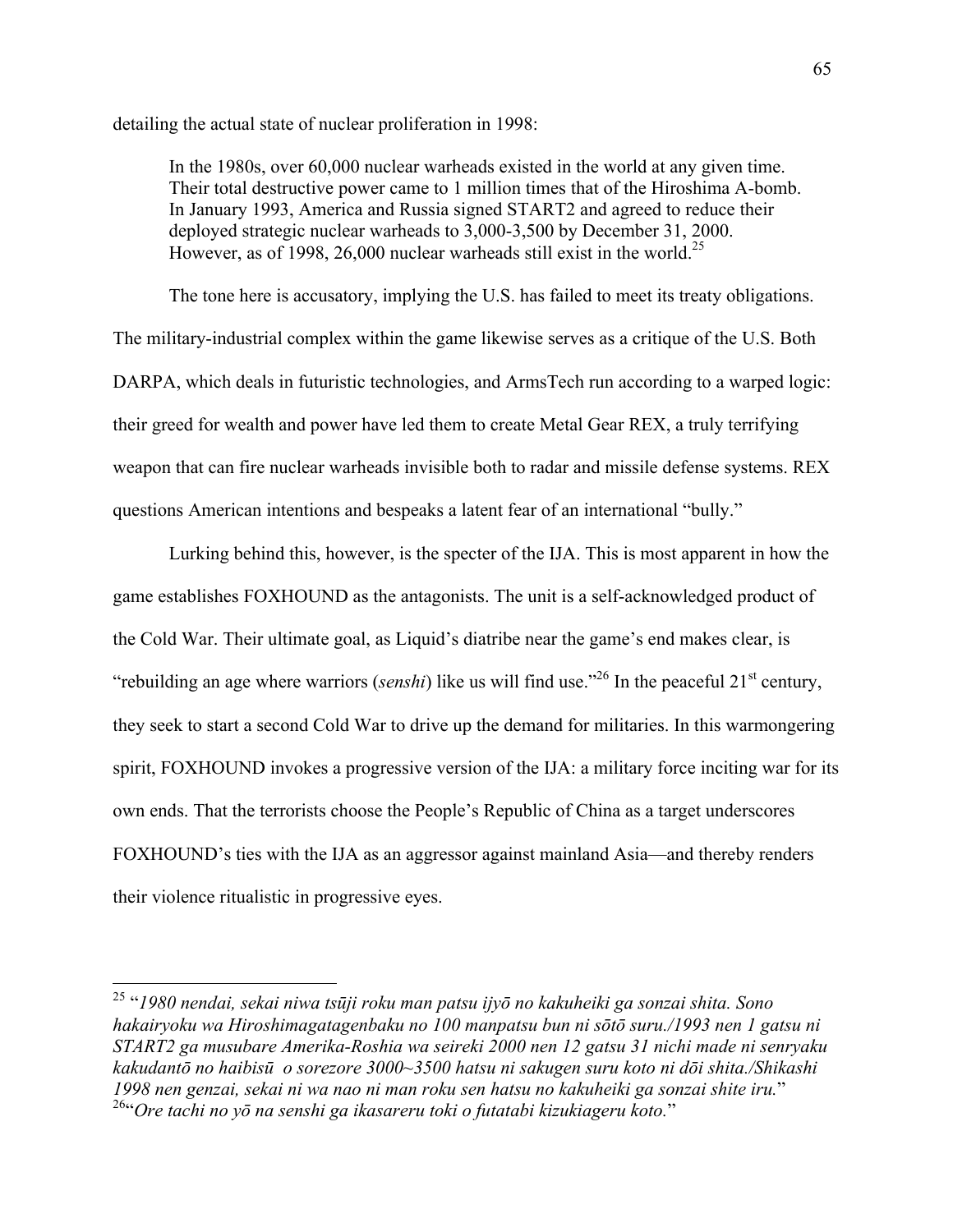The framing of Jim Houseman also speaks volumes in this regard. As Secretary of Defense, Houseman acts without the president's consent, most notably by ordering the island destroyed. Here, the game overtly references the IJA hijacking Japan from the rightful civilian leadership. In this light, FOXHOUND's insurrection is premediated by the February 26 Incident in 1936, where a cadre of young IJA officers defied their superiors and occupied the Ministry of War to restore the emperor. While this group arose from an internal division in the army, it was nevertheless a particularly virulent outcome of the military system. Whether or not *Metal Gear's*  creators chose this incident as a point of intertextual reference—and I do not believe they did so consciously—this incident necessarily premediates the depiction of FOXHOUND. Indeed, it is difficult to overlook the similarities: the terrorist group in the game, too, may be seen as symptomatic of a greater systemic ill. As he once belonged to FOXHOUND, Snake may share in their militancy. Liquid accuses him of having an appetite for killing (*satsuriku*)—for why else would Snake have continued his mission in spite of numerous betrayals?

Yet, Snake confronts FOXHOUND and the military-industrial complex, counterposing the player controlling him with the U.S. and the IJA. Insofar as it is a reaction to aggressive terrorism, Snake's mission itself is for the greater good of all humanity. In this sense, player violence is defensive and diegetically justified against the virulent threat of perpetual warfare. Snake's personal development also draws him away from the military in general. This journey is expressed in character dialogue through the word "purpose" (*mokuteki*). The term appears frequently and with increasingly more profound overtones. At the game's beginning, it speaks to concrete goals: what the terrorists want, and so on. As time goes on, however, it comes to connote life purpose. In both endings, Snake and his surviving ally reaffirm the need to find a new raison d'être. The protagonist even goes so far as to say, "let's find a new path, for both of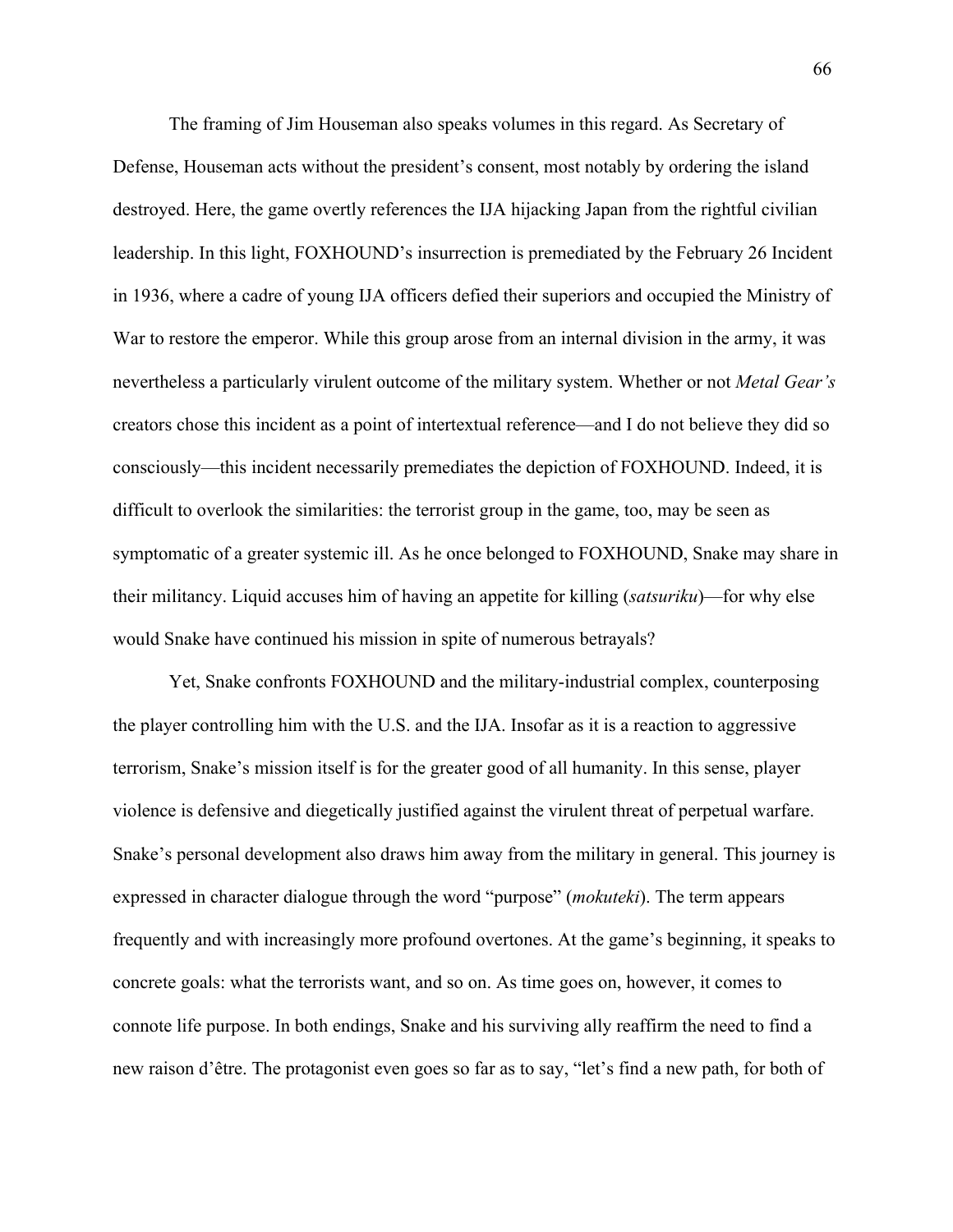us."<sup>27</sup> Where this will lead is left unclear, but the game obviously implies that a meaningful life can be lived only outside of soldiery. Here, *Metal Gear* takes an overtly pacifist stance: nothing good comes of war. This point is underscored by the fact that Snake cannot save both of his allies. Insofar as the game paints him in a protective role—and his charges are of differing sexes—his masculinity holds to the same principles of defensiveness we have seen elsewhere. In spite of this, his proximity to matters military ultimately means that his aegis is imperfect. The game problematizes Snake's role as a protector, suggesting that tragedy awaits those who take to soldiery, whatever their reasons. $^{28}$ 

The game further perpetuates this message in its discussion of genetics as creating soldiers over multiple generations. Snake, as a clone of Big Boss, has literally been bred to fight. Meryl became a soldier to comprehend her father. Naomi, one member of the heterosocial and multi-national support staff, chose a career in science to find a connection with parents she never knew. All three characters eventually distance themselves from this thinking. Only Liquid argues for genetic determinism: "No one can disobey their genes. That is fate."<sup>29</sup> Naomi's voiceover at the end of the game puts a stop to this: "We cannot be bound by fate, nor ruled by our genetics. We must choose our own way to live."<sup>30</sup>

I would argue that the attention paid to genetic determinism amounts to acknowledging the past. This acts as a nod to the last great war: we must understand our (grand)fathers' battles, quite literally in Meryl's case. However, Meryl ultimately rejects soldiery as a fool's game. Remembering the past, then, is a worthy goal, but only provided that it leads to a break with

 <sup>27</sup> "*Ore tachi no, atarashii michi o mitsukeyō*."

<sup>28</sup> In this regard, *Metal Gear's* plot may parallel *The Human Condition* by Kobayashi Masaki.

<sup>&</sup>lt;sup>30</sup> "Unmei ni shibarete wa ikenai. Idenshi ni shihai sarete wa ikenai. Ikikata o erabu no wa *watashi tachi na no yo.*"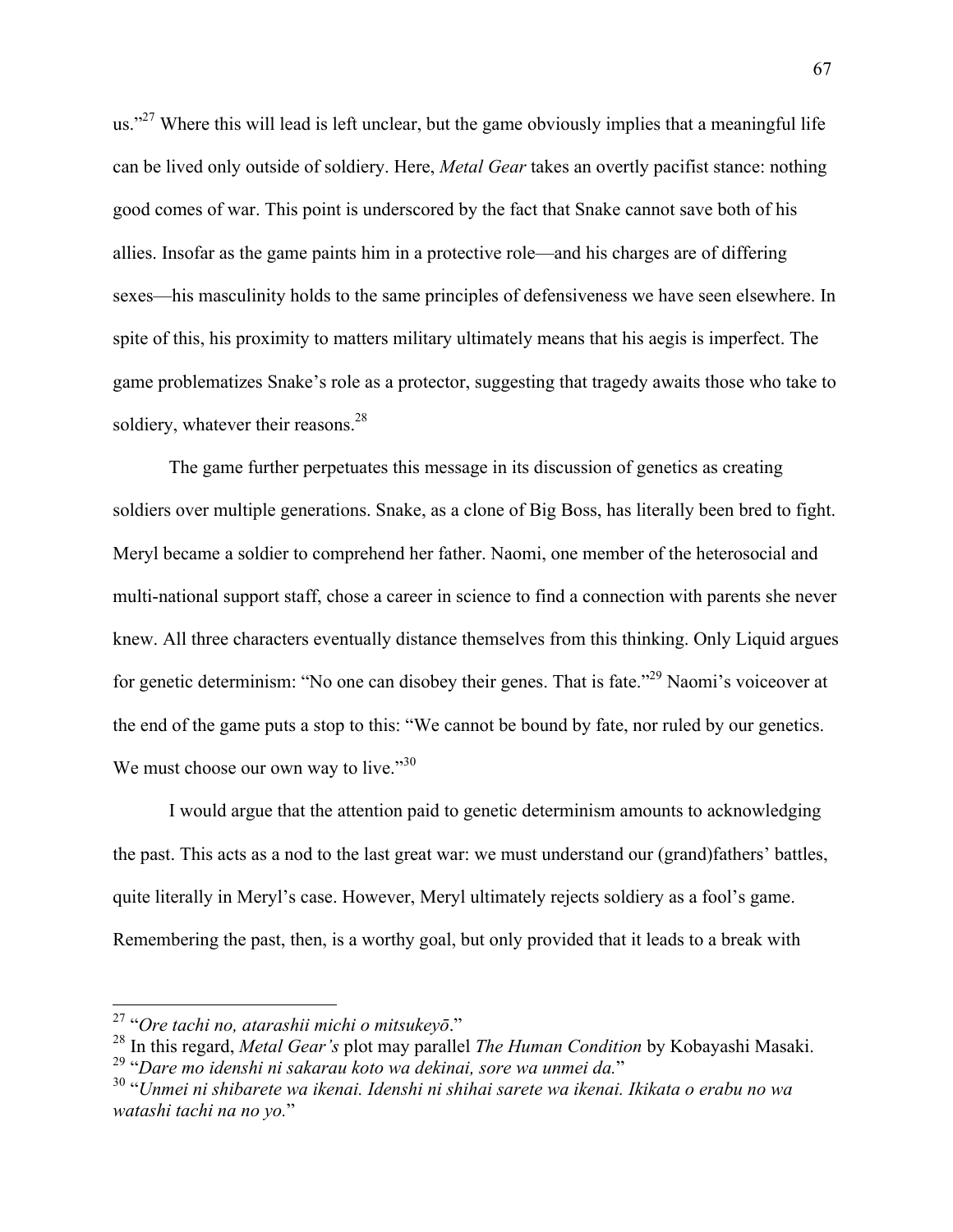militarism. Liquid, obsessed with his genes, cannot let go of this belligerent past—and is punished for it. In finding purpose outside of militarism, the game promotes a progressive view of history that encourages remembering the war to be a better pacifist now. On all three major points, then, the narrative conforms to a progressive sensibility: 1) war is portrayed as ethically wrong; 2) Snake confronts an aggressive IJA; 3) Snake resists a belligerent U.S that is unabashedly developing the tools of war and war capability. In the end, then, the game promotes a moral pacifism and criticizes any who do not hold to it.

From this reading of the narrative, we can construct the implied player as Japanese, and 15 years or older.<sup>31</sup> For reasons both listed above and to follow, he is also likely male. Politically, he may lean slightly towards the progressives, or belongs to Seaton's "don't know, don't care" group. Due to the game's violent material and treatment of military matters, the implied player is most likely not progressive.<sup>32</sup> This suggests that *Metal Gear* attempts to persuade the player of the progressive's legitimacy.

### *Centrist reading*

Even while targeting a progressive player at the most overt level of narrative, however, *Metal Gear* also panders to the center. The reasons for this are essentially in line with Seaton's profitability threshold: given that the central group makes up the majority of the political spectrum, media products that conform to their historical narrative have the greatest earning potential.33 As *Metal Gear* curbs its progressive message to increase its profitability through a certain ambiguity, it invites a reading that ironically contradicts the message it purports, a

 $31$  As noted above, the game was given a "C" rating (15+) by the Computer Entertainment Rating System (CERO).

<sup>32</sup> Seaton, *Japan's Contested War Memories,* p. 21.

<sup>33</sup> Ibid., p. 30.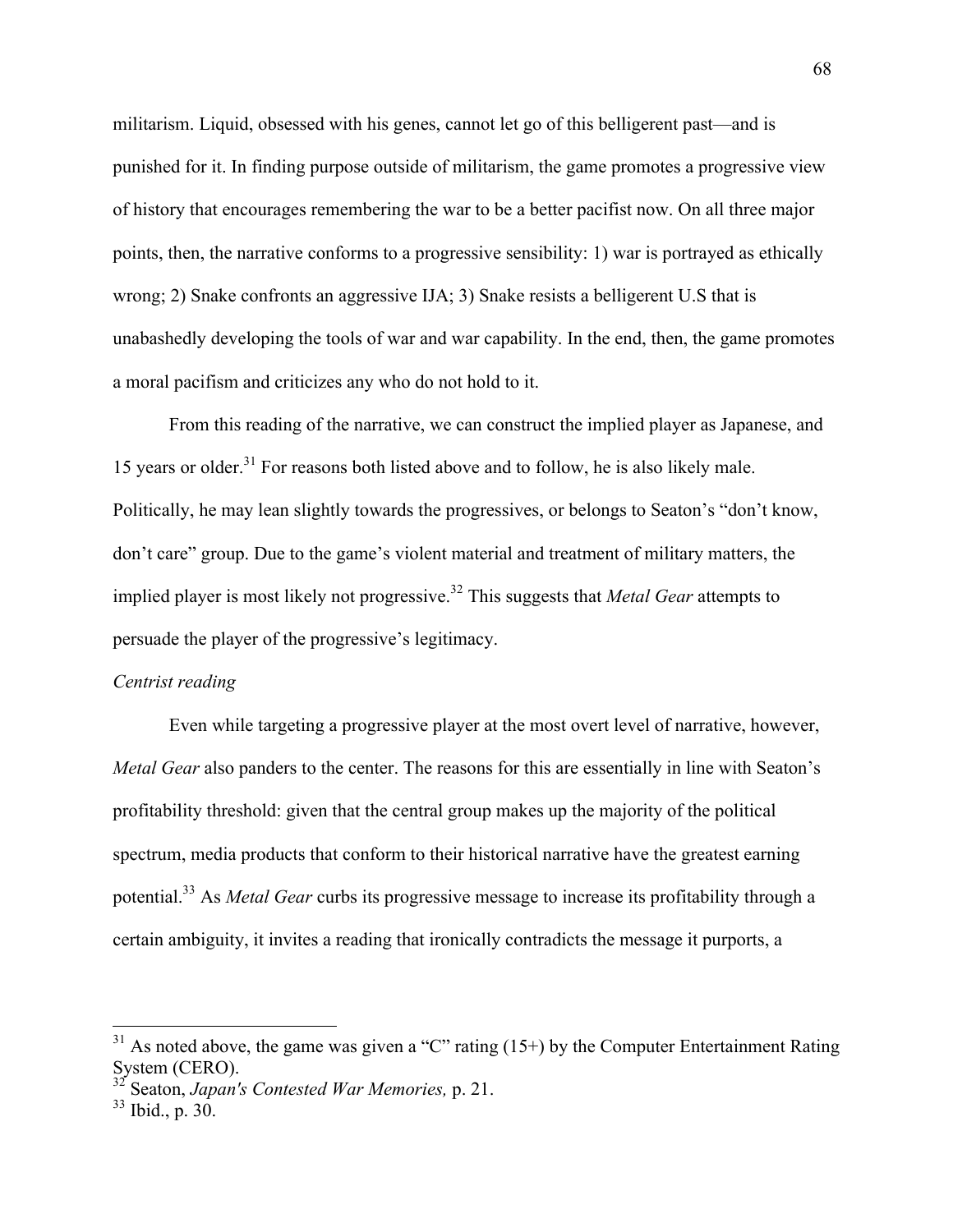reading that hangs on the language associated with the soldier and conceals actual Japanese militarism within history.

The text constructs military identities in one of three terms that conform to contemporary usage in Japan: "soldiers" (*gunjin*), "warriors" (*senshi*), or "troops" (*heishi*). While *heishi*  signifies the genome soldiers, the other two terms take on racialized overtones. Related to Anglo-Americans Campbell and Meryl, *gunjin* comes to connote unthinking tools of government, and excises individuality from the soldier. For instance, Snake chides Campbell when learning that the colonel joined the mission because Meryl, his niece, had been taken hostage: "Got a personal motive, huh? Not very soldierly of you."<sup>34</sup> As mentioned, Meryl's choice to become *gunjin*  stems from a desire to know the past. Both characters are punished for these personal transgressions of their role as *gunjin*: Campbell proves himself disloyal, while Meryl sustains a near fatal wound. She recants, "I was soft, to be attracted to soldiery… On the battlefield, there is nothing. Nothing is born of war. For my sake, Snake, survive!"<sup>35</sup> While this functions as a general renunciation of militarism, it also redeems Meryl from her specific identity as *gunjin.*

*Senshi*, conversely, indicates subaltern groups. Snake never makes explicit his own ethnic background, yet Raven, a member of FOXHOUND, calls him *senshi*, as does Naomi who claims Japanese-American heritage. Raven also indicates that Snake has "Asian blood," and suggests a shared ancestry in Mongolia in a way that heavily implies Snake is partially Japanese.<sup>36</sup> In lieu of more authoritative sources, this exchange heightens the implied player's sense of association

<sup>34</sup> "*Kojinteki na kidō ka... Gunjin rashikunai na.*" <sup>35</sup> "*Watashi ga amakatta. Gunjin nanka ni akogarete... Senjyō niwa nanimo nai. Sensō dewa nanimo umarenai. Watashi no kawari ni ikinuite, Sunēku!*" <sup>36</sup> "*Omae, tōyōjin no chi ga nagarete iru na... Naruhodo, omae mo oretachi to onaji monguru kei* 

*ka. Arasuka-indian wa nihonjin ni chikai, sosen ga onaji da tomo iwarete iru.*"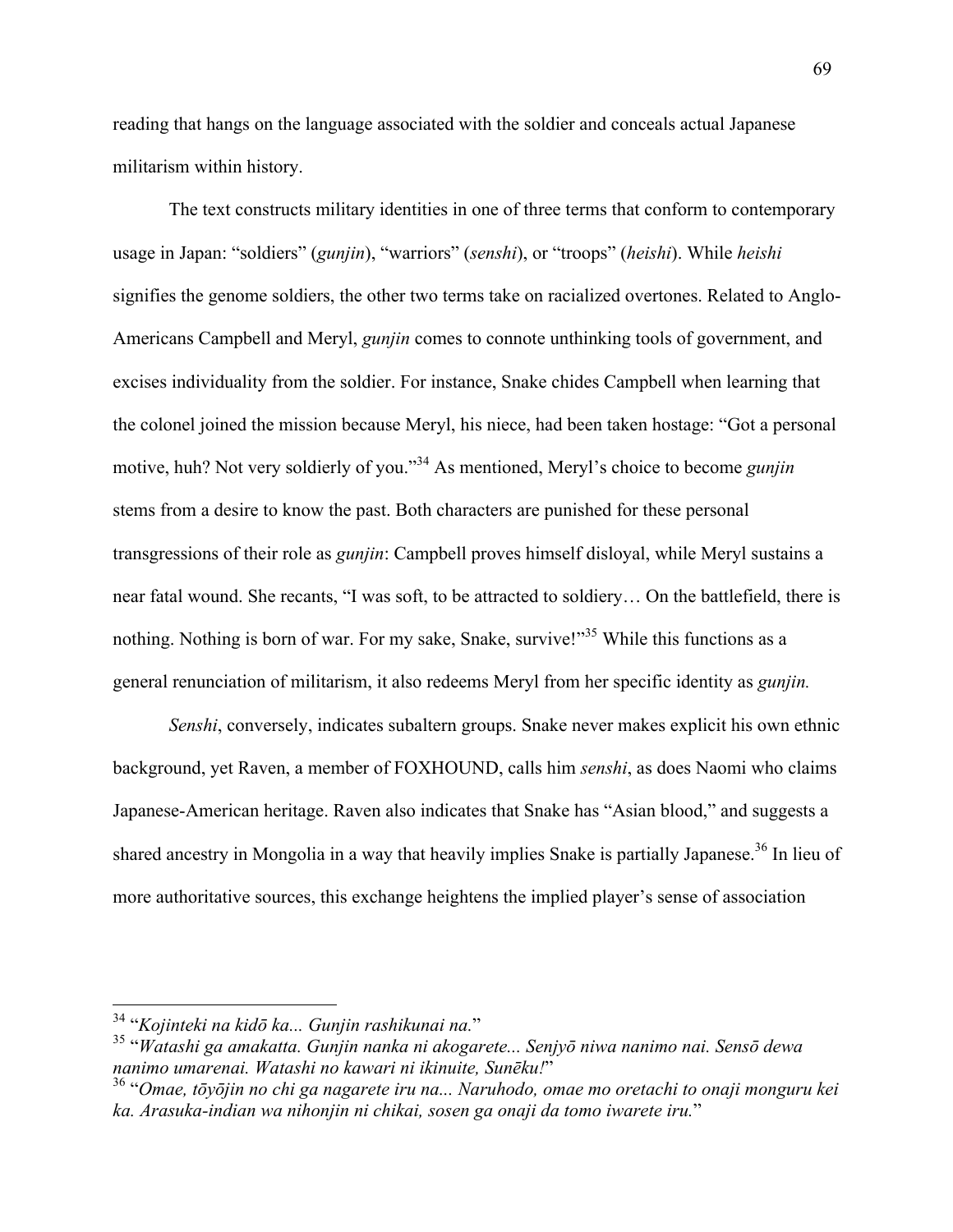with the protagonist, and, ironically,  $FOXHOUND<sup>37</sup>$  No named member of this terrorist unit is exclusively Euro-American, save Liquid, who is a clone. Of the five who appear in the game, Revolver Ocelot is Russian, Psycho Mantis seemingly was an inhabitant of a former USSR colony, Vulcan Raven is an Inuit shaman, and Sniper Wolf is Kurdish.<sup>38</sup> *Senshi* are tied together through victimhood, all having suffered at American or Soviet hands. Ocelot—the exception to this rule—is revealed after the final credits to be a double-agent apparently working for the American President.<sup>39</sup> The Russian notwithstanding, FOXHOUND thus becomes the ethnic "other" who band together to resist the world of *gunjin*; that is, Anglo-American hegemony. Through Snake, Japan succumbs to victimhood at the whim of greater powers, a move that reinforces the foundational narrative. The game's story represses memories of Japanese militarism to claim victimhood at American hands.

As a term, *senshi* also forgets the actual history of the IJA as an oppressor while simultaneously glorifying Japan's pre-modern martial values. This reading is enabled by the retroactive influence the word *senshi* exercises on the subalterns, making them pre-modern warriors acting in a post-modern world. FOXHOUND members are unique individuals within an outdated honor-bound system of combat. By inferring Japanese association with this group, Japan's modern history falls away. Snake becomes a samurai-like figure in the new millennium: tragically loyal to a government that no longer has need of human warriors. This point is made clear in the character of Gray Fox, a former (and presumed deceased) member of FOXHOUND

 <sup>37</sup> In *Metal Gear Solid 4* (2008), Snake's surrogate mother reveals that his egg donor was Japanese ("*kenkō na nihonjin jyosei*").

<sup>&</sup>lt;sup>38</sup> "Metal Gear Solid Game Archives," Konami Digital Entertainment, http://www.konami.jp/gs/game/mgs/.

 $39 \text{ In later games, this point becomes far muddier. In fact, Ocelot worked for a secret agency}$ without any particular national allegiances.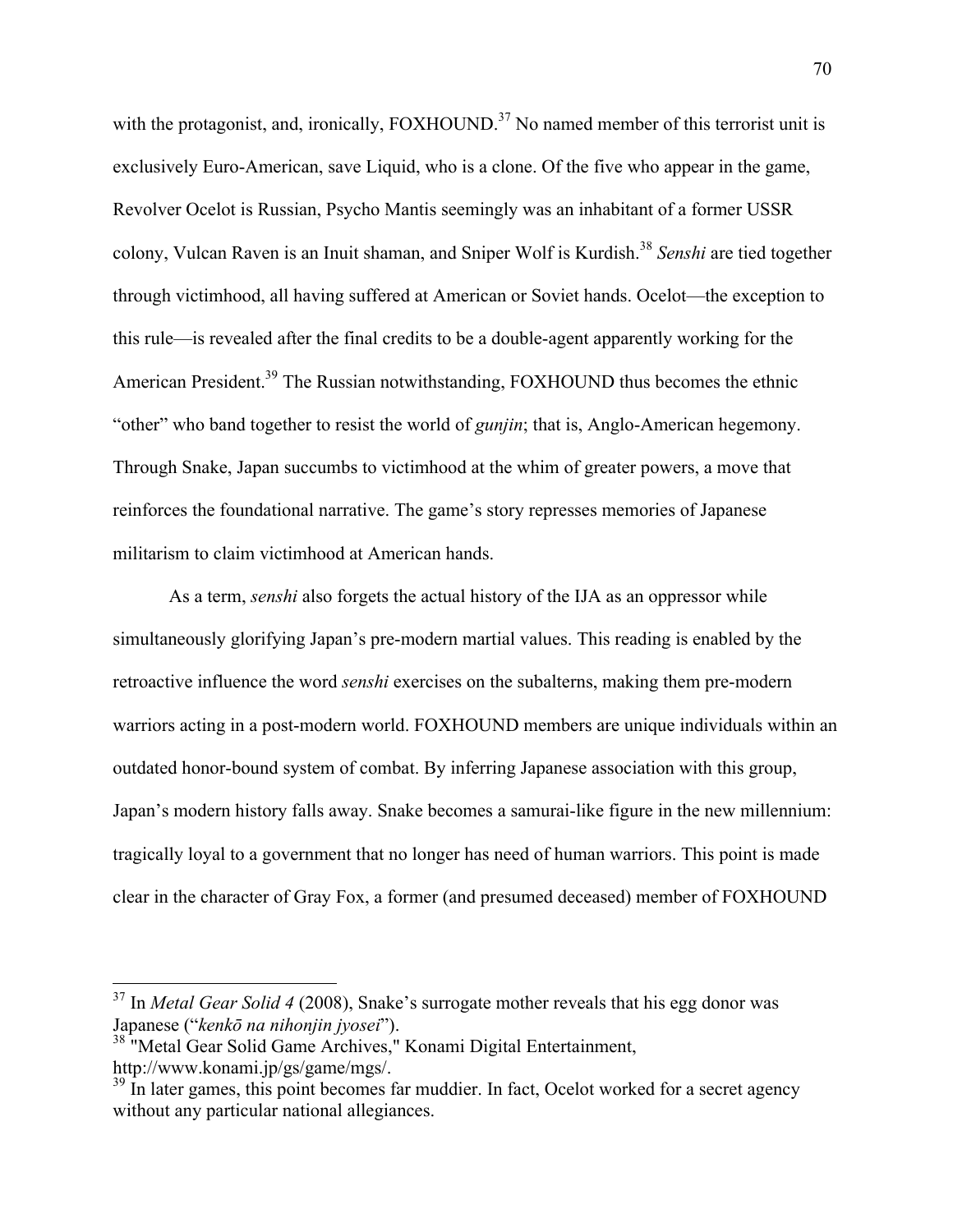excruciatingly transformed into a cyborg ninja—complete with samurai sword—by some shadowy branch of the American government. As becomes apparent through Gray Fox's infrequent appearances throughout the game, this process has robbed him of his sanity and personality. Now, he lives merely to fight and defeat Snake in one-on-one combat. Although he ultimately dies to save Snake, Gray Fox represents *senshi* in the extreme: using a premodern weapon and warrior-like values with postmodern technology, he abridges modernity and the figure of the *gunjin*. <sup>40</sup> As is implicit here, the possibility of Japanese *gunjin* vanishes into the idea of *senshi*. This releases some of the pressure behind the game's entrenched critique of soldiery, comfortably relegating Japanese militarism to the pre-modern era instead. Here, then, the game overlooks the IJA. It places Japanese militarism as something of the distant past, and does not force the player to consider any culpability as a potential descendant of the *gunjin*.

The portrayal of the death of FOXHOUND's agents—save Ocelot—further paints *senshi*  as beings out of time.<sup>41</sup> Wolf, for instance, spent a horrific childhood as a Kurd in a war zone, turning towards violence as a means of escape. The game uses heart-wrenching music to induce an affective response in the player in the case of Mantis's death as well. This casts FOXHOUND as victims, while bemoaning the anachronistic value set of *senshi*. In this sense, the game raises the specter of the IJA, yet fails to specifically indict the Japanese *gunjin*. Similarly, the game also criticizes *gunjin* when related to Anglo-Americans, but never specifically identifies the *heishi* as

 <sup>40</sup> In the re-release of the game on a different console, *Metal Gear Solid: The Twin Snakes*  (2004), Snake himself takes up this sword in order to defeat REX.

 $41$  Ocelot is the sole survivor of FOXHOUND, but given his complex allegiances, his inclusion within the subaltern category is debatable. On the one hand, he may simply be an American agent; on the other, he may be "Eastern" as an ex-Soviet agent.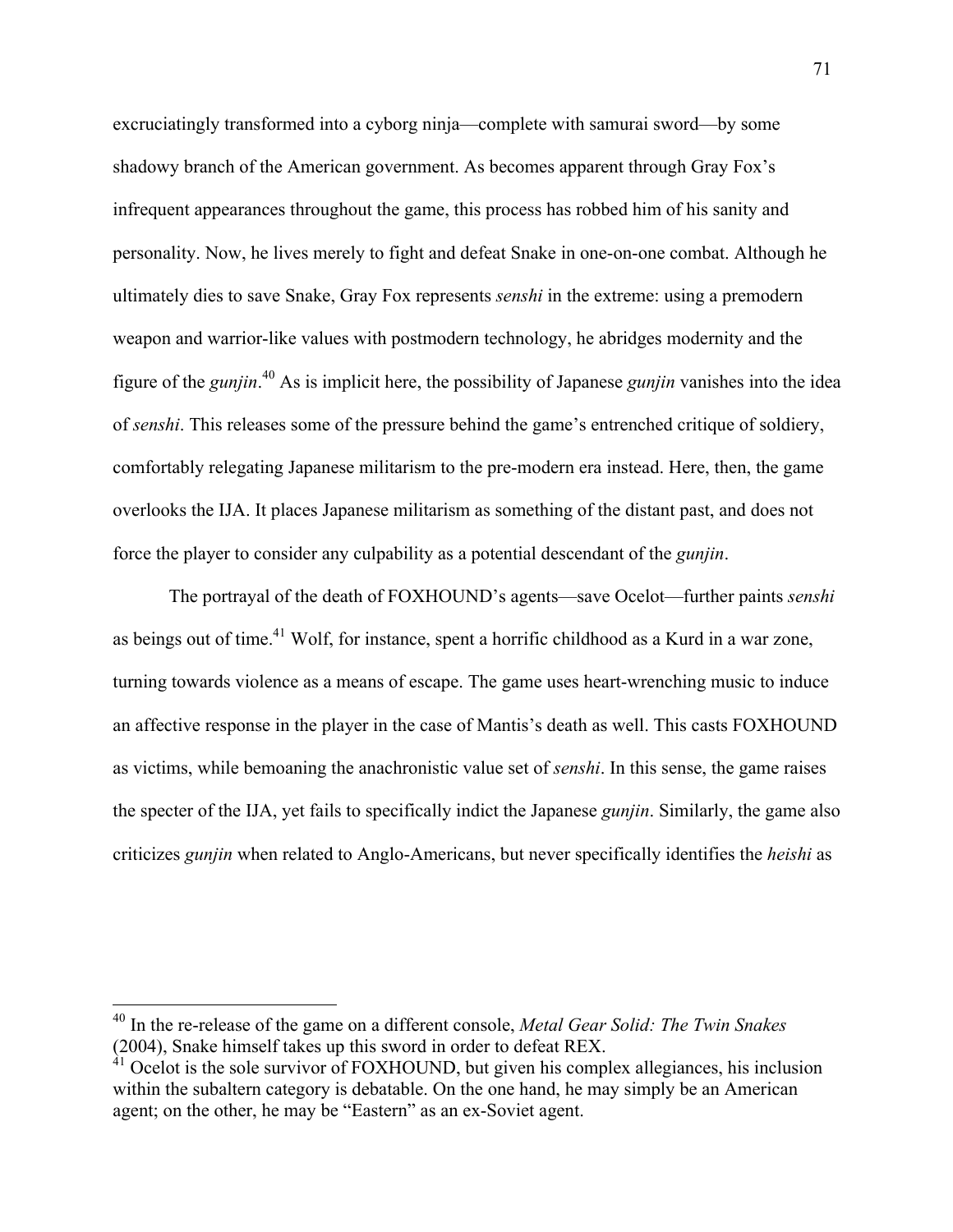American.<sup>42</sup> *Metal Gear* toes the line by calling the interactive enemies "terrorists," rather than specifying their nationality. Thus, while the narrative remains pacifist in its critique of soldiery, it avoids anything too uncomfortable for the implied centrist player: the Japanese *gunjin* who might raise distressing questions, or the deaths of American soldiers that might derail the foundational narrative*. Metal Gear* undercuts its overt message through an adherence to the selective forgetfulness, victimhood narrative, and pro-U.S. stance of the progressive-leaning group.

## *Nationalist reading*

Nevertheless, any thinking players would be aware that they could kill Americans. This draws us to the final reading of the narrative. By means of glorifying a racialized notion of *senshi* death on the battlefield and positioning the U.S. as a hegemonic threat, *Metal Gear*  unconsciously taps into nationalist myths and ironically praises the IJA. I assume this inclusion to be unintentional; however, I lack the empirical evidence to demonstrate this claim. I also acknowledge there is a chance that this ambiguity is intentional and meant to secure the game's profit across the entire political spectrum. Nevertheless, I believe the textual evidence listed above, as well as the fact that nationalistic media tend to alienate other parts of the audience, suffices as proof of unintentionality for our purposes here.

As previously discussed, the nationalists (and conservatives) wish to return honor to the fallen as "[t]he whole war cannot be acknowledged as 'aggressive:' that would delegitimize the nobility of the war generation and render their deaths meaningless."<sup>43</sup> Their agenda is to see the

<sup>&</sup>lt;sup>42</sup> This omission is one found in media products associated with the foundational narrative. *Gojira*, for instance, features numerous allusions to the U.S., but not one overt reference. For more, see Igarashi Yoshikuni, *Bodies of Memory: Narratives of War in Postwar Japanese Culture, 1945-1970* (Princeton: Princeton University Press, 2000), pp. 114-118.

<sup>43</sup> Seaton, *Japan's Contested War Memories*, p. 22.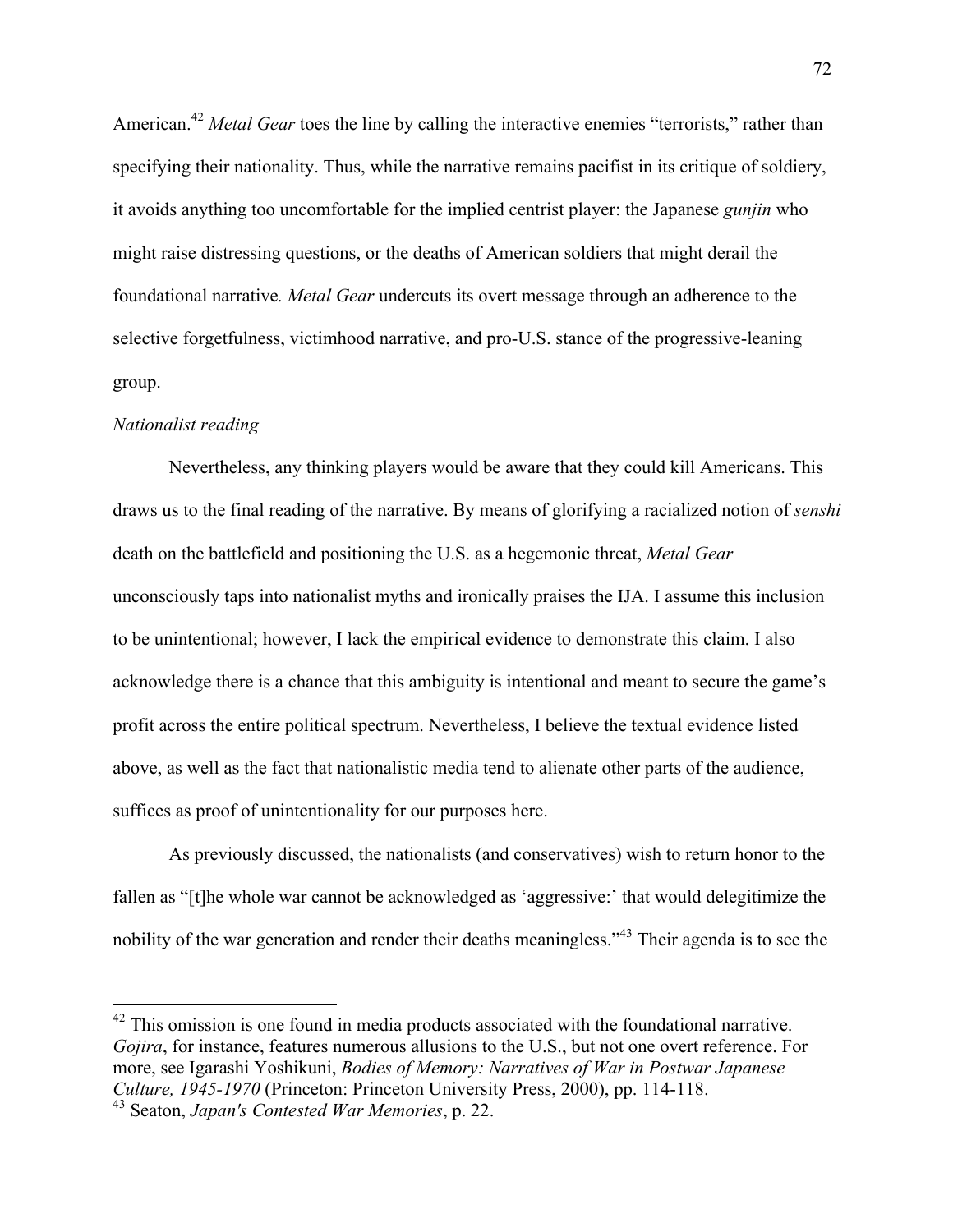war dead exonerated. Snake echoes this struggle in describing defeated soldiers as "dogs," even using the phrase dog's death *(inujini)* when talking to Meryl.<sup>44</sup> Put more concisely, the protagonist makes it clear that *gunjin*'s deaths are senseless without victory. However, he is far more sympathetic to *senshi*, who may gain honor by dying on the battlefield. As Wolf is dying, for example, Snake calls the wolves, which she is so fond of, righteous and noble, and ends by saying she deserves her moniker.45 This highly charged language allows *senshi* who die in battle to be remembered as valiant, regardless of the cause. Given the racialized element of *senshi*, this positioning raises the spirit of the IJA in a more sympathetic light.

The fact that FOXHOUND's deaths all occur while resisting U.S. hegemony foregrounds this sentiment. The theme of defiance plays well for the nationalists, for whom "[p]ride is based in denying culpability, lauding soldiers' heroism and affirming positive aspects of Japanese militarism, in particular...the liberation of Asian nations from Western colonialism."<sup>46</sup> With America poised to overrun the subaltern FOXHOUND, this seems dangerously close to the rhetoric of the Greater East Asia war; that is, that holy battle must be waged in order to resist the Imperial powers. The terrorists' cause may prove to be a losing one, but the glorification of their deaths links repressed memories of dead soldiers to the goal of resisting the West.

In sum, the game commiserates with FOXHOUND as Cold War subalterns to remember and glorify the Japanese *senshi.* To these warriors, the game ascribes personal goals that are understandable, even relatable. This parallels the aforementioned shift 1990s cinema that "tries

 <sup>44</sup> "*Kore wa kunren dewa nai, seishi o kaketa tatakai da. Hiirō mo hiroin mo inai, makereba tada no inujini da.*" <sup>45</sup> "*Ōkami wa kōketsu na ikimono da, inu to wa chigau. Yūpikkugo dewa ōkami no koto o* 

*keburuneku to ii, kōki na ikimono toshite agamete iru. Ore tachi no yō na yōhei wa 'sensō no inu' to yobarete iru. Tashika ni ore tachi wa shōmohin. Shikashi, omae wa chigau, ōkami da, inu dewa nai.*"

<sup>46</sup> Seaton, *Japan's Contested War Memories*, p. 22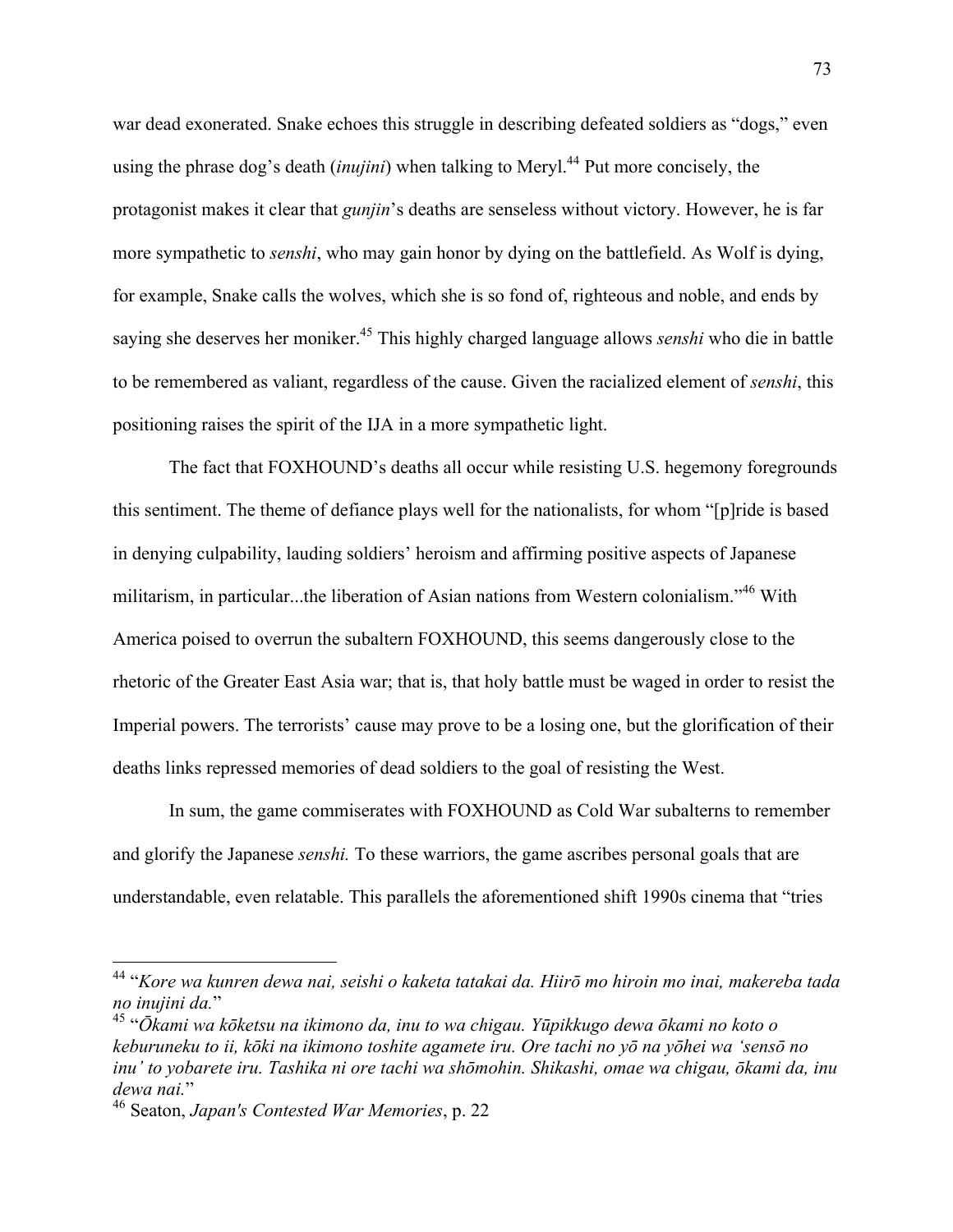to turn the whole war into one fought to protect loved ones, not to sacrifice for the fatherland or the Emperor."<sup>47</sup> Casting FOXHOUND members as sympathetic characters valorizes their sacrifice against the U.S., and by proxy that of the Japanese soldier during the war. The unit becomes a floating signifier, a critique and an exoneration of the IJA. The game allows for a reading so antithetical to its intended message precisely because the narrative straddles progressive and centrist positions. The former embeds a deep distrust of the U.S., while the latter represses memories of IJA atrocities with a nostalgic view of the (pre-modern) past. From this emerges a perspective that unintentionally justifies the Pacific War as one of liberation. In terms of Japan's relationship with the U.S., the ethicality of the war, and the memories of the wartime IJA, then, the game ultimately falls within the parameters of nationalist logic.

## **Gameplay: Progressive Reading**

At the narrative level, the presence of the nationalist rhetoric is relatively weak. However, nationalist elements are embedded deeply within the procedural logic of the game deeply, indeed, in how *Metal Gear* demands to be played.

This is once again an ironic and unwilled addition. *Metal Gear,* based in Kojima's design philosophy that "fighting alone does not a game make," fundamentally belongs to the stealth genre of games ("Tactical Espionage Action," as the game's cover itself puts it).<sup>48</sup> As an agent alone in hostile territory, the player must infiltrate the facility by crawling, hiding, and waiting as necessary. The game penalizes players who disobey this logic: *Metal Gear* becomes significantly harder for those who go in all guns blazing. Snake can be easily killed if discovered by the enemy. Depending on where the protagonist dies, the player may also have to replay a given

 <sup>47</sup> Hashimoto, *The Long Defeat*, p. 74.

<sup>48</sup> "Metal Gear Solid Game Archives," Konami Digital Entertainment, http://www.konami.jp/gs/game/mgs/.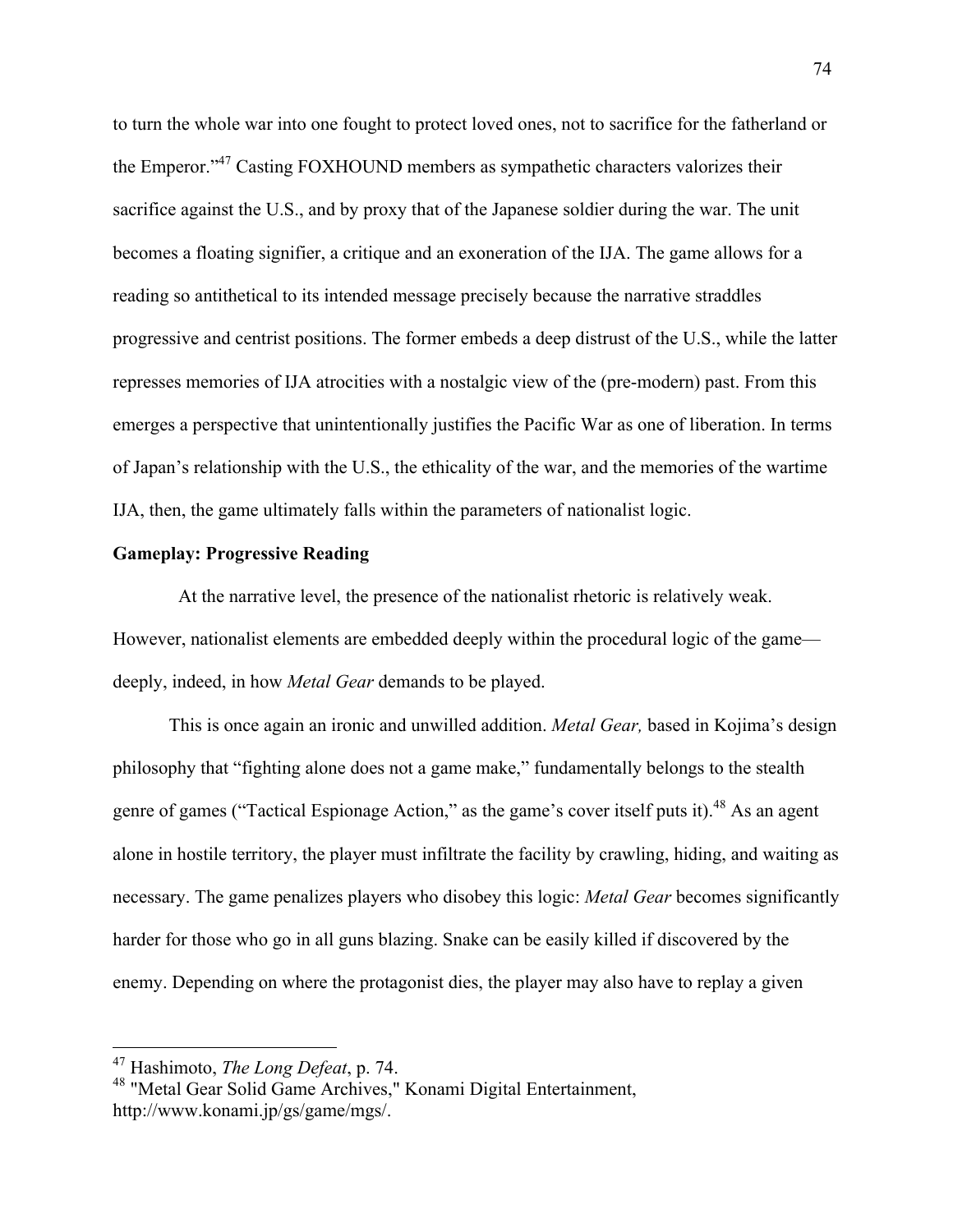section—traverse the same terrain, skirt the same enemies, and so on. Both of these points can be sources of great annoyance, and encourage silent and careful play.

Nevertheless, violence is not disallowed by the game rules. In one sense, this is thematically justified in the narrative via the aforementioned defensive themes. Moreover, the connection between FOXHOUND and the IJA allows for "punishing" them as warmongering criminals. This works in tune with a moral absolutist rationale: the *senshi* and *heishi* have acted violently, and therefore deserve retribution for their deeds no matter what their reasons may be. However, the game resists allowing the player-subjectivity to make this judgment. It is precisely because FOXHOUND acts as a surrogate for the IJA that the player ought to be merciful and find the moral high ground. The message within this gameplay denounces punishment in the form of murder, even against a radical military unit. As "[p]rogressives regard themselves as humanitarian leaders of moral conscience," *Metal Gear*'s adherence to non-violent gameplay gives the player the experience of moral pacifism.<sup>49</sup> The game proceduralizes its progressive message within the satellites: violence need not be the answer to violent situations. In this regard, the non-violent aspects of gameplay may be seen as ritualistic, re-inscribing the progressive political position.

This logic operates in cutscenes as well. While these will depict Snake harming others, the fact that the kernels are non-interactive effectively disengages the player-subjectivity from the violence. These videos denaturalize the player's bond with Snake by eliciting a sense of moral abhorrence for this *senshi* within the body-subject. This, too, heightens the sense of moral absolutism. Moreover, in most cases FOXHOUND members succumb to fatal wounds. Snake is shown as killing someone himself only once, and this at Wolf's request. The game is fairly coy

 <sup>49</sup> Seaton, *Japan's Contested War Memories*, p. 22.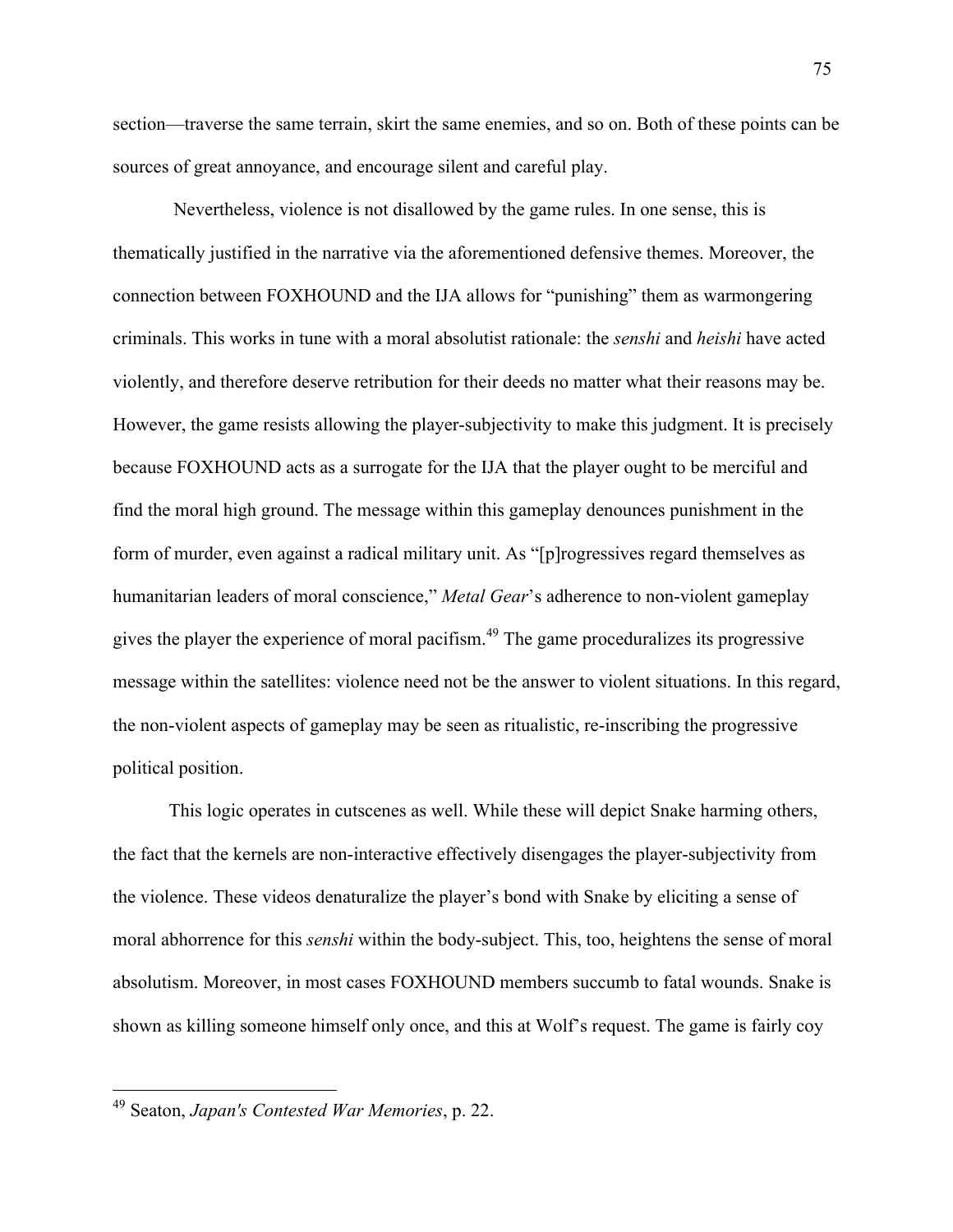in this instance, since the screen fades to white and the player can only hear a gunshot. Even in the cutscenes, then, the game avoids dirtying the player-subjectivity's hands through suspending interactivity.

*Metal Gear* even uses one cutscene to censure the violence of the player-subjectivity. Though scenes are normally filmed from a third-person perspective, the game switches to a firstperson view when Liquid condemns Snake as a killer. The accusation is thus directed squarely at the player, who has killed enemy characters by this point in the game. In spite of allowing for such play—even demanding such play—*Metal Gear* lodges a barbed critique of violence in this moment. The game thus reinforces its proceduralized pacifistic message within this kernel: any killing, no matter the reason, is wrong.

#### *Nationalist reading*

This heavy-handed cutscene notwithstanding, the satellites succumb to the same fragmentation as the kernels, as *Metal Gear* also condones fatal violence under certain conditions. Cutscenes of killing may beg player disapproval, but the same cannot be said for the violence in one-on-one fights against FOXHOUND members. When combating Vulcan Raven, Snake is locked in a space with the marauding villain. Escape is impossible, and hiding is a temporary option at best. Violence is justified here for two reasons, both of which shift towards moral utilitarianism. First, these fights are for survival, as the player-subjectivity must literally kill or be killed, having no other means to progress in the game. Second, in terms of diegetic framing, defeating FOXHOUND will prevent nuclear war. In both cases, the ends outweigh the evil of killing for the player-subjectivity. Subsequently, the body-subject must grapple with these actions under the given circumstances: should self-defense merit the use of lethal force? What about stopping a terrorist force? By couching the player-subjectivity's actions in such terms,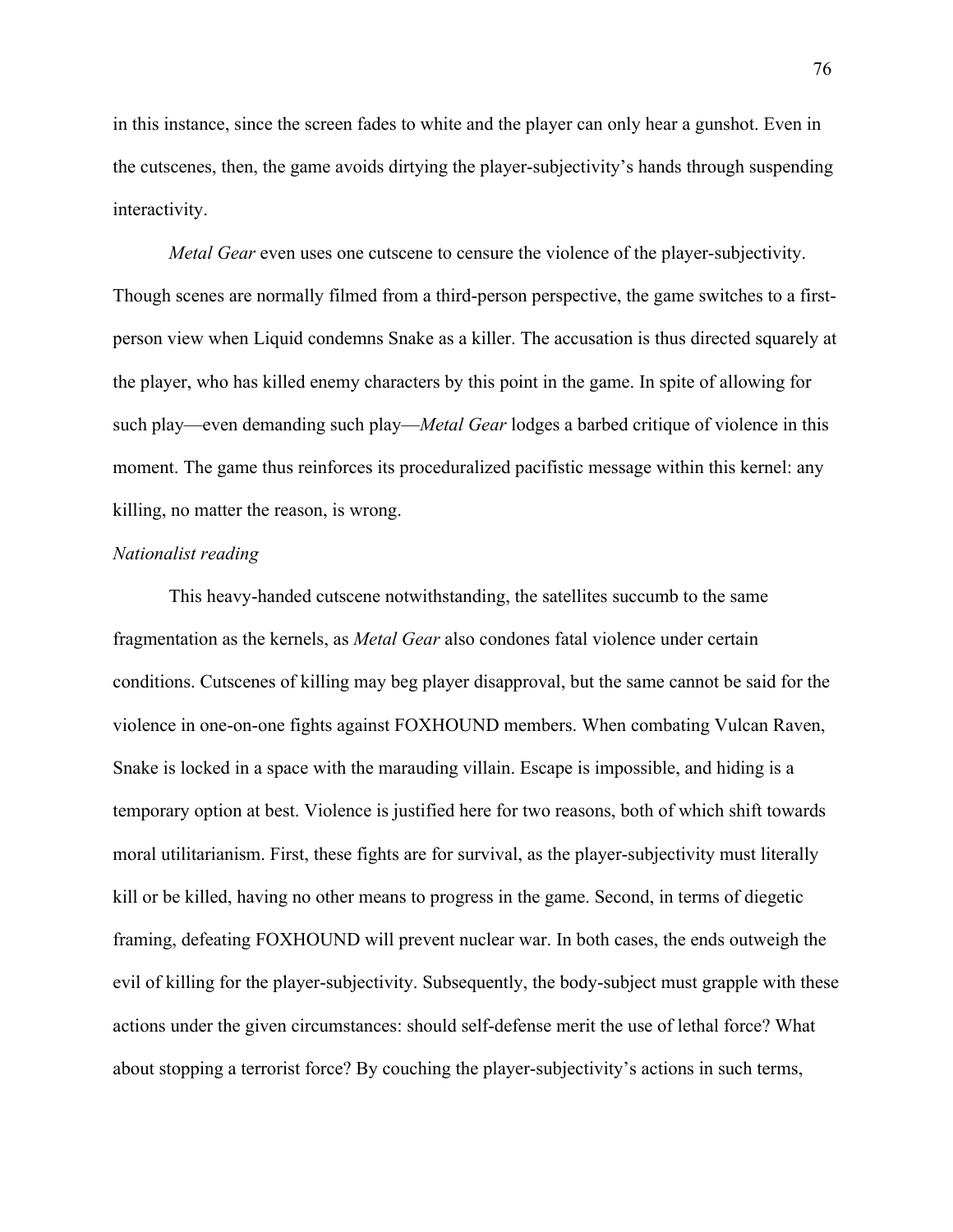*Metal Gear* allows the body-subject to reconsider a pacifist sensibility.

The same holds true for several pre-scripted game sequences. One of these occurs early on, when the player-subjectivity must shoot a number of enemies to continue the game. Designed as a tutorial for a newly acquired gun, the event's abruptness comes as a shock. In response, the game consciously targets the male body-subject, as the sequence comes shortly after meeting Meryl. Three foes burst into the rooms with guns blazing, and she will scream loudly if shot. This seeks to stimulate a protective response in the male body-subject. The game coercively uses gender roles to overcome the aversion to killing on the part of the player. It further lessens the blow by having the *heishi*'s bodies vanish after they hit the ground, leaving behind no evidence of the player-subjectivity's deeds.

*Metal Gear* ultimately justifies killing through a chivalric frame, asking the body-subject to consider killing in defense of the weak. Though the links here with *Onimusha* are palpable, in fact the two games are quite different: whereas the Sengoku-era game relegates overtly gendered protective violence to the diegetic framing, *Metal Gear* actually proceduralizes it. Similarly, *Onimusha* condemns violence in its conclusion, closing the symbolic potential of defense. *Metal Gear*'s narrative, on the other hand, leaves the symbolic potential open, calling for a movement forward—that is, *beyond* militarism. The dénouement will rob Snake of one ally, it leaves the other unharmed, and thereby partially endorses his defensive masculinity. In total, these elements unintentionally give the body-subject access to a space for reassessing moral pacifism as a male player in addition to further questions related to the entrenched nationalist rhetoric.

We can see that *Metal Gear* proceduralizes utilitarian violence in ways that directly undercut the progressive message of the stealth gameplay. As an imposed moral regime, it portrays non-violence as a luxury: soldiers must kill in self-defense, and in the defense of others.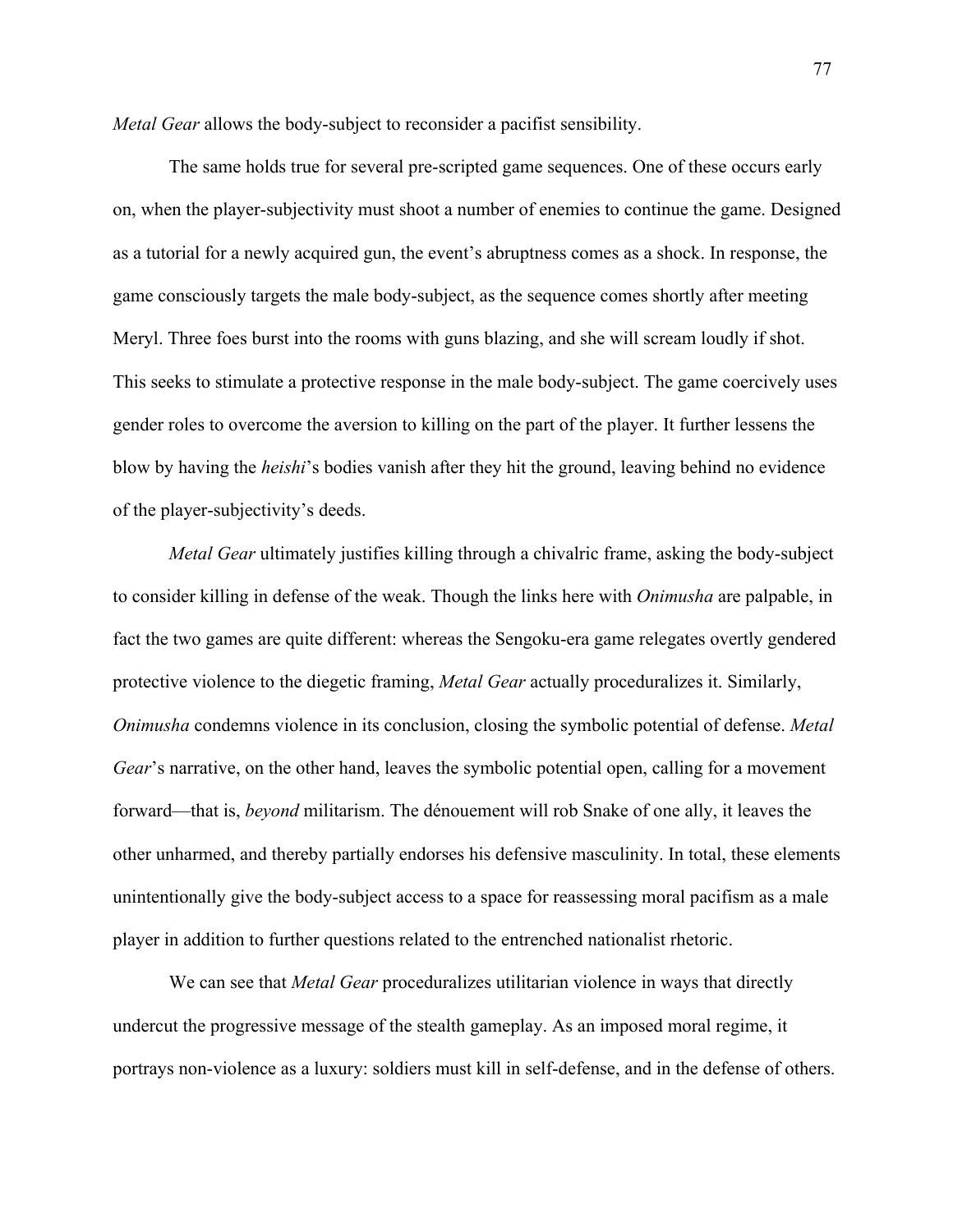In this light, pacifism and moral absolutism seem overly idealized. This pairs well with the romanticized *senshi* within the narrative. FOXHOUND, though villains, are sympathetically portrayed in resisting Western hegemony. By proxy, this also raises the possibility of an IJA to which the player may relate. Combined with the utilitarian experiences of the player-subjectivity, the game makes an argument for the nationalist view of history across its kernels and satellites: it distrusts the U.S., reifies the IJA's sacrifice and reaffirms the ethicality of the war.

Naturally, the body-subject may well reject the nationalist rhetoric. Yet, this message connects with weak points in the centrist and progressive positions. As for the matter of moral pacifism, "[m]any Japanese began to find this stance unrealistic and irrational" after the end of the Cold War.<sup>50</sup> The game plays into this concern by justifying violence in defense of self and "others." Furthermore, as the game forces the player-subjectivity to kill, it also problematizes the way that the central position scapegoats the IJA: not all soldiers' actions can be written off without considering the circumstances. In toto, *Metal Gear* suggests that the war was just, and that the IJA may not be a monolithic villain. The acts of the player-subjectivity serve as proof of the necessity to reconsider nationalist arguments. Subsequently, the body-subject must engage with these claims by means of extant historico-political discourses. It is here, then, that the potentially transformative power of *Metal Gear* lives, and also here that the game becomes a historico-political technology that may push the player from the center towards nationalism.

## **Conclusion**

In this chapter, I have argued that *Metal Gear Solid* ties together disparate historical myths as a technology of memory. As a node interlinking numerous historic discourses, games allow the player-subjectivity to test out the legitimacy of others' claims. Beneath this, again, lies

 <sup>50</sup> Hironori Sasada, "Youth and Nationalism in Japan," *SAIS Review* 26, no. 2 (2006), p. 117.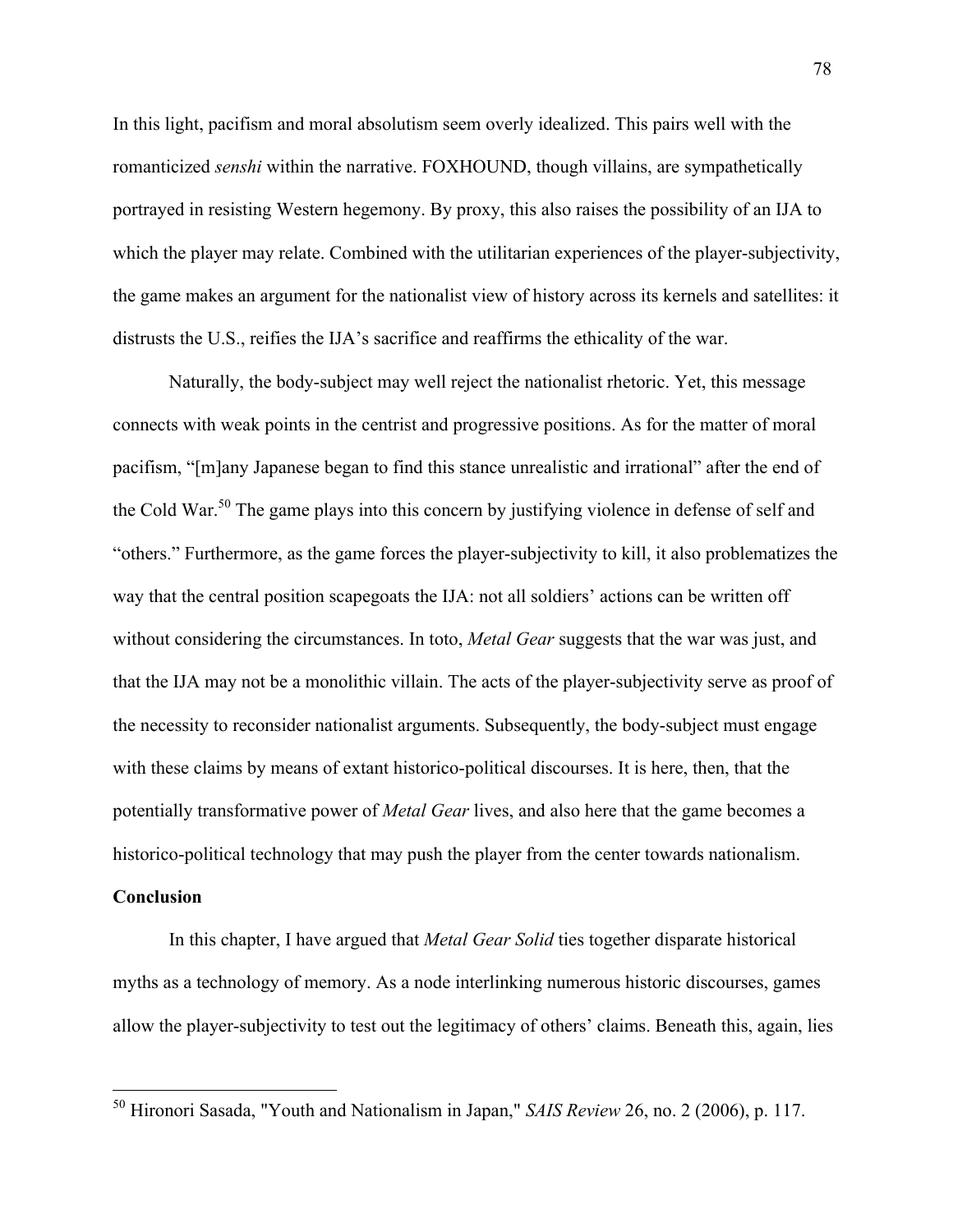the symbolic composition of its violence that itself questions moral pacifism. Though the game attempts to undo this symbolic potential in part through proceduralizing a progressive message, both narrative and gameplay elements undercut this rhetoric. This does not represent the intended meaning of the text, but rather reflects a series of designs that unwittingly create a hole within the progressive view for nationalist sentiment to fill. Finally, I have suggested that gameplay and narrative aspects of the game cast doubt on the trustworthiness of the U.S., the place of the IJA, and the ethicality of the war itself. This, in turn, may engender player sympathy for the nationalists' historico-political myth.

This is the latent power of the ambiguity at the interstices of war memory, politics, and ludic violence: powerful transformative potential. *Metal Gear* is remarkable in part because it deals very directly with themes of militarism in ways that *Onimusha* and *Sengoku BASARA* do not. However, *Metal Gear* ends up falling prey to the ambiguity of masculinity and of violence, resulting in a product that links two different ends of the political spectrum. As we have seen, it is precisely its status as a cultural artifact that allows it to take on this function as a cultural technology—suggesting one unexpected path away from retrospective wondering.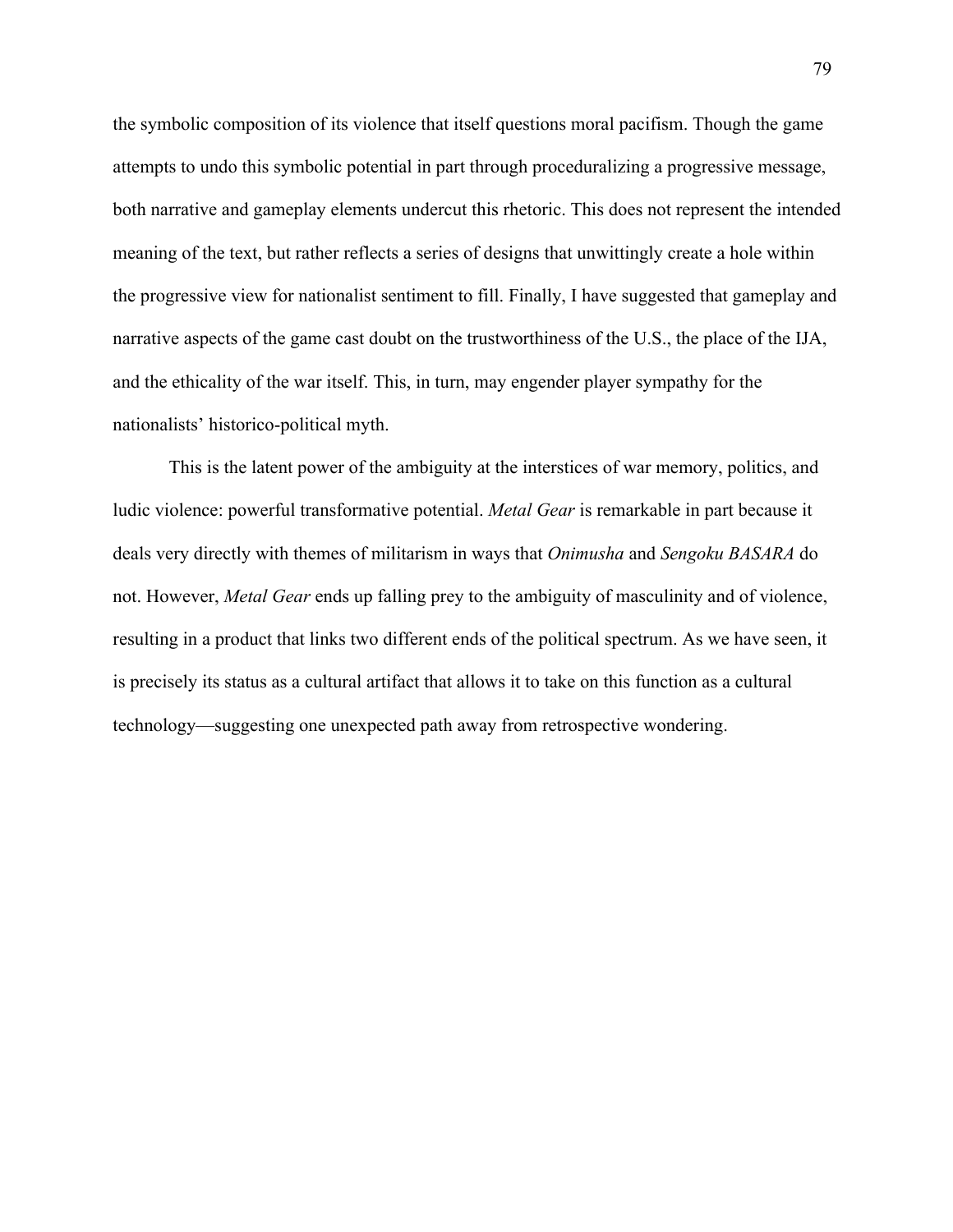### **Conclusion**

In this thesis, I have argued that videogames are cultural artifacts and technologies in that they are shaped by, as well as shape, certain ideologies. I have focused particularly on war memory, gender constructions, and political identities. I have shown how memories of the Imperial Japanese Army render historical simulations of World War II—one of the most common genres in the American market—unlikely in Japan's case, if not impossible. Instead, the Japanese game industry has evolved the tactic of fictional displacement, which allows for certain types of violence. Even then, however, games must deal with the theme of militarism; that is, the intertextual referencing of elements of the IJA that sit badly with the foundational narrative. Games in the pseudo-historical genre have come to rely upon caricatures of the IJA as antagonists in order to align the Japanese player with civilian narratives of war. In this sense, the violence that antagonists use against the player avatar is ritualistic, underscoring the demonization of militaristic aggression that is homosocial and references subjugation. The players themselves are allowed to use defensive violence—a form that pseudo-historical games justify through composing masculinities that use violence in retaliation or to protect others.

However, there are two layers of ambiguity to this construction. First, tropes of protection and familialism were not unknown during the pre-war and wartime periods, tarnishing the novelty of protective masculinity in games. Second, defensive violence becomes symbolic within the Japanese context insofar as it raises questions about moral pacifism as a practice. I have shown how two games set during the *sengoku* period have each responded differently to these ambiguities. *Onimusha* quietly chastises the player's actions, even in defensive form, seeking to close any doors the symbolic nature of the violence may have opened at the narrative level. *Sengoku BASARA*, conversely, uses its excess and parody to isolate its violent play.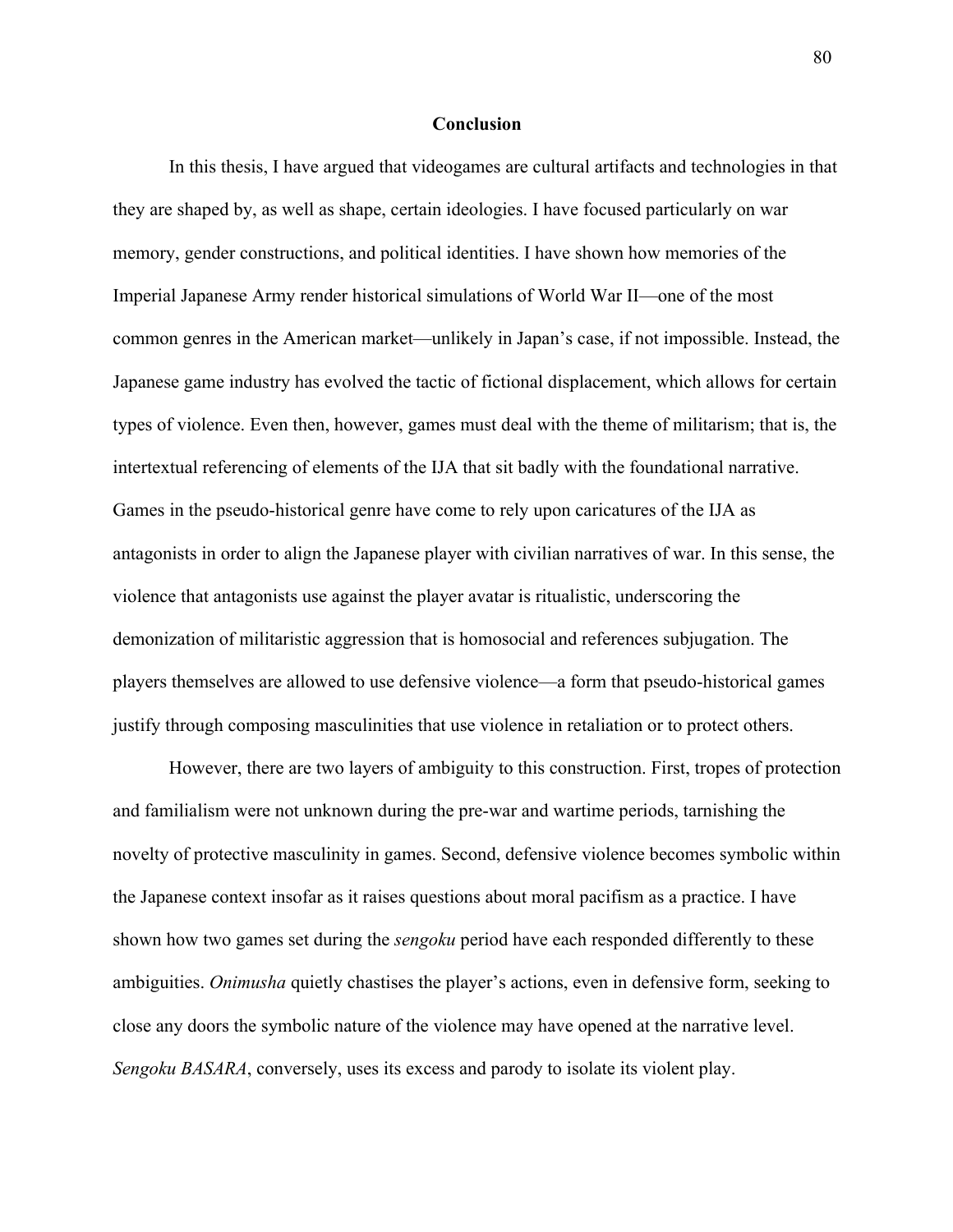Nevertheless, it questions the link between defensive violence and men, ultimately making certain strides towards de-gendering violence for parodic purpose.

I finally explored the transformative potential of *Metal Gear Solid,* a game that deals directly with American militarism and ties together disparate Japanese historical myths. At its surface, it espouses a progressive message using the actions of FOXHOUND to ritualistically demonize a caricature of the IJA. However, its gameplay and narrative both ultimately undercut this rhetoric: through curbing its superficial message to meet the expectations of the centrist player, the game unwittingly opens a hole at the narrative level that allows for a degree of sympathy with FOXHOUND in racialized terms. Moreover, the game's dependence upon certain types of violence—both in terms of gendered protection and self-defense—allows the symbolic potential to not only raise questions concerning moral pacifism, but also to openly suggests that it may be overly idealistic in its absolute morality. The game reflects the fragmented landscape of war memory; however, in its specific usage of historico-political myths, the game presents an unintended nationalist message with the power to affect the player's political subjectivity.

In naming games cultural artifacts, my hope is to demonstrate that their effects are greater than that of texts intended for play. Fictional displacement adds an obfuscating layer to these proceedings in many ways, but each of the pseudo-historical games I have examined is in dialogue both with the logic associated with the myths of war memory, and with greater societal changes of the late 1990s. In terms of masculinity, *Onimusha* and *BASARA* each contain threads of thought that, while perhaps not novel in content, are newer in presentation. The (re)combination of defensiveness with masculinity and violence sits well with cries for "normalizing" the nation—that is, restoring Japan's capability for offensive military action. Such calls continue to emerge since the collapse of the economic bubble in 1991. As I have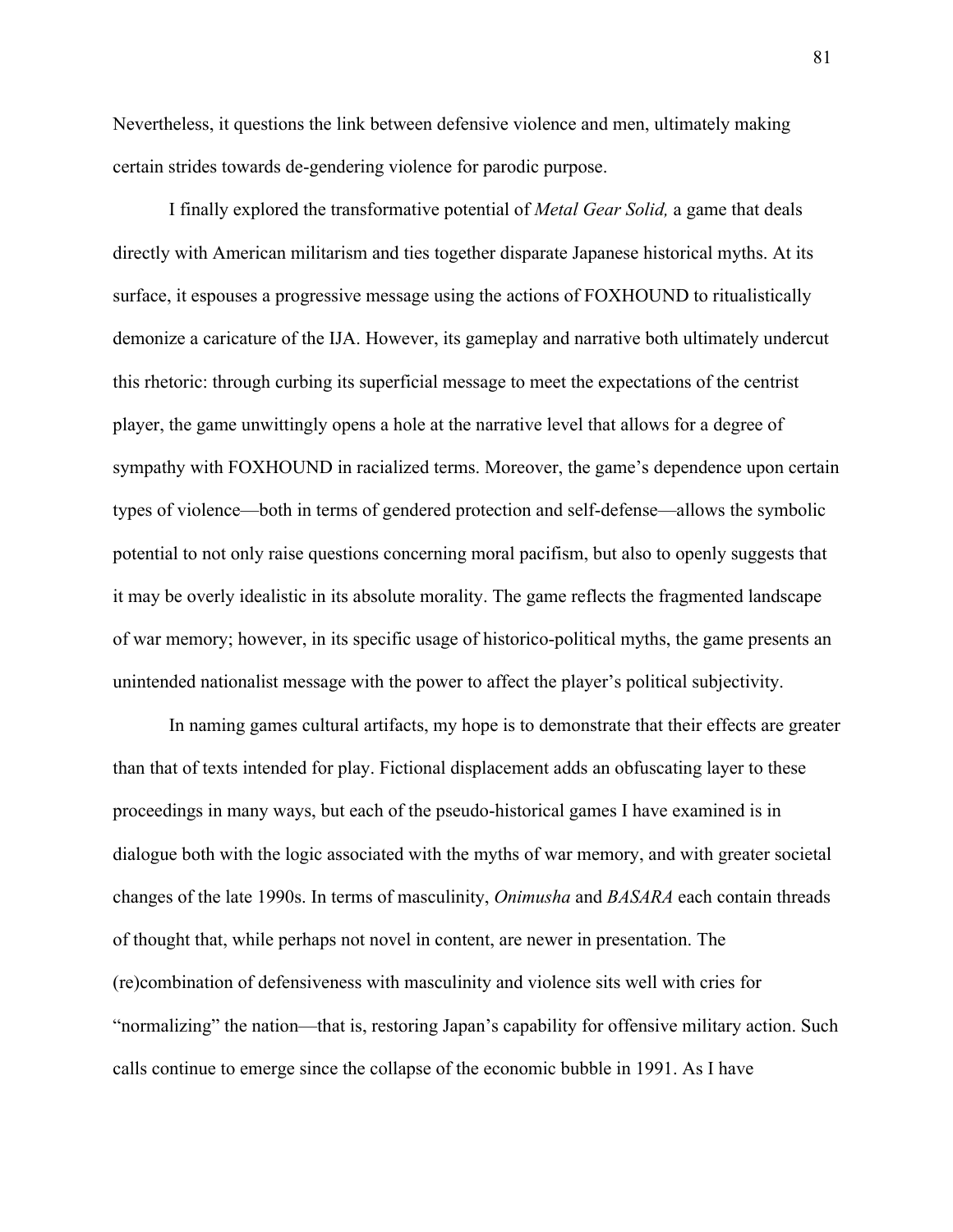mentioned, this selfsame timespan also marked an era of "loss" for salarymen in terms of work stability, family, and societal approval.<sup>1</sup> It is only against this societal backdrop of change that the defensive violence within pseudo-historical videogames takes on its symbolic overtones. Even though the narratives of *Onimusha* and *BASARA* display ambivalence towards violence, their very structure raises questions concerning pacifist nationhood, and whether it is truly the best path forward for defense of loved ones. They also ask whether non-violent salarymen can provide for their families, challenging hegemonic conceptions of Japanese masculinity altogether. In other words, these games reimagine violence in a defensive manner that has implications for the public debates over the scope of Japan's Self-Defense Force. It is not difficult, after all, to read the masculinity within these games allegorically: if not for Samanosuke, what would have happened to Yuki and Yumemaru? *Onimusha'*s plot answers this question with a moral imperative not so very different from *Metal Gear*'s moral utilitarianism. Whatever negative attitudes these games take towards defensive violence, they nevertheless pose piercing questions concerning key social issues—and, through *ludic phronesis*, we cannot simply discount their transformative potential.

I should hasten to say that I am not suggesting that any single game has the power to dislodge people from their political positions. Given *Onimusha* and *BASARA*'s denial of their respective lacuna, their effects are likely curtailed as well. Moreover, *Metal Gear* is an exceptional work, being one of the few of its generation to deal so directly with issues of militarism. In so doing, it captures the fragmented political and mnemonic landscape quite well. That being said, the common thread between all three games remains the ambiguity surrounding the role of violence. Ludic violence in any Japanese pseudo-historical game may well be

<sup>&</sup>lt;sup>1</sup> Roberson and Suzuki, "Introduction," pp. 9-10.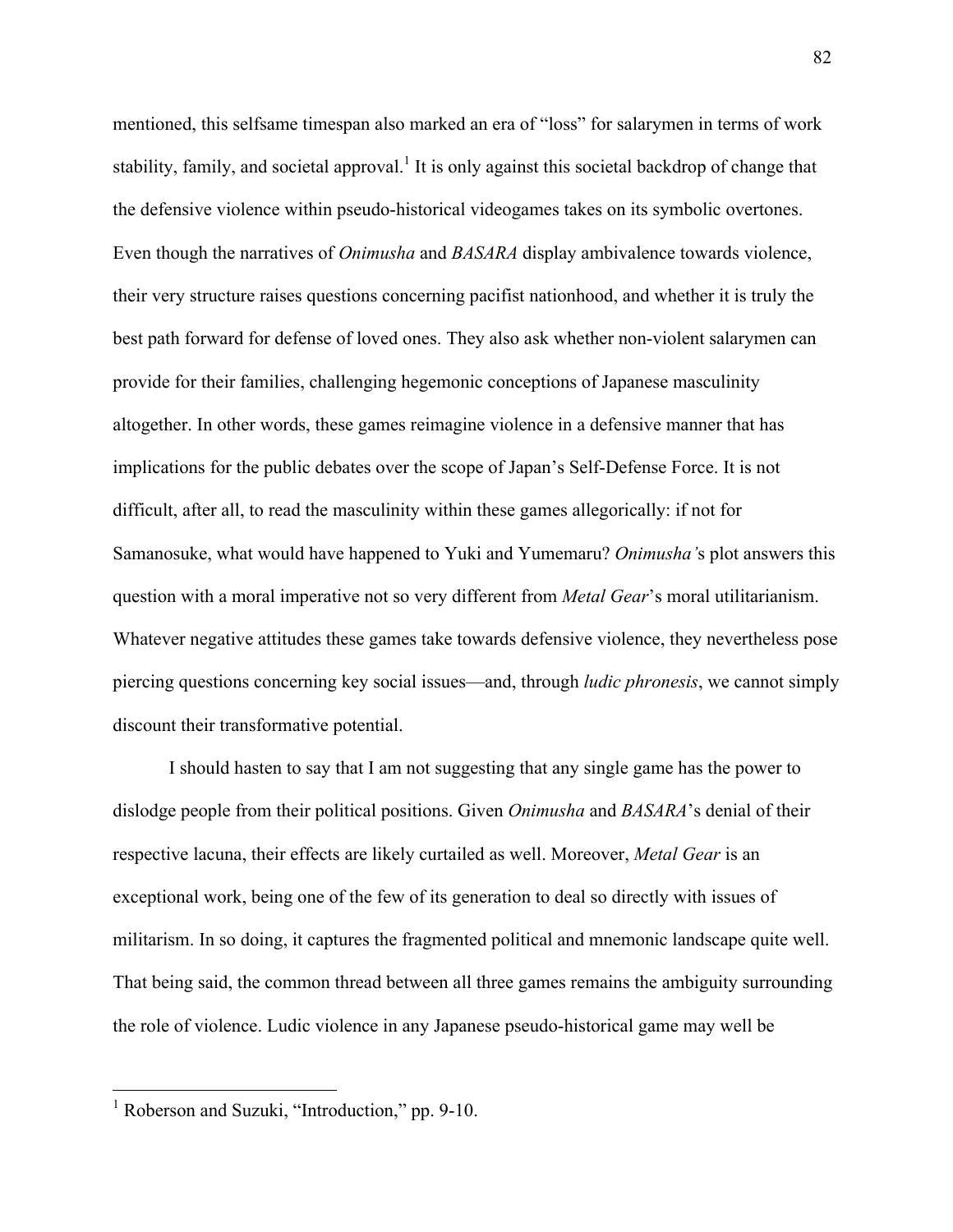symbolic, but *Metal Gear* alone leaves the path open for reinterpretation in its dénouement. What the three together suggest is that the entanglement of memory, gender, and politics means that the pseudo-historical genre—and perhaps videogames as a medium in general—do have the capacity to become cultural technologies in aggregate. The question that this research raises is one of reception: how have videogames affected their Japanese players?

This thesis ultimately has been a pilot study, and I have not conducted the in-depth ethnography of the player community to speak to the other half of my overall argument. In closing, then, I hope to suggest future directions that this research might take. The first, and most obvious, is a detailed analysis of videogame reception in two particular areas. First, how do male players' self-image change through exposure to these works? Any number of scholars have written on *otaku* as a form of counter-hegemonic manhood. Ian Condry has noted that "many interpretations of otaku masculinity share a common assumption with salaryman masculinity, namely, that value (a man's worth) tends to be grounded in productivity."<sup>2</sup> However, he takes this issue with this axiom, arguing that *otaku* constitutes a new form of manhood that creates value recursively through consumption. In off- and online forums, this can result in "the urge to translate immaterial, internalized consumption into something outwardly productive."<sup>3</sup> While there is some doubt in my mind that the gamer and *otaku* subcultures are entirely isomorphic, Condry's broader point about people's relationship with media is an intriguing one. How does the body-subject transform the player-subjectivity's experiences into (im)material forms of productive labor? Moreover, how do female players view this selfsame pairing of manhood and protective violence? Akiko Sugawa-Shimada has already noted that *Sengoku BASARA* is a

<sup>&</sup>lt;sup>2</sup> Condry, "Love Revolution," p. 265.

 $3$  Ibid., 280.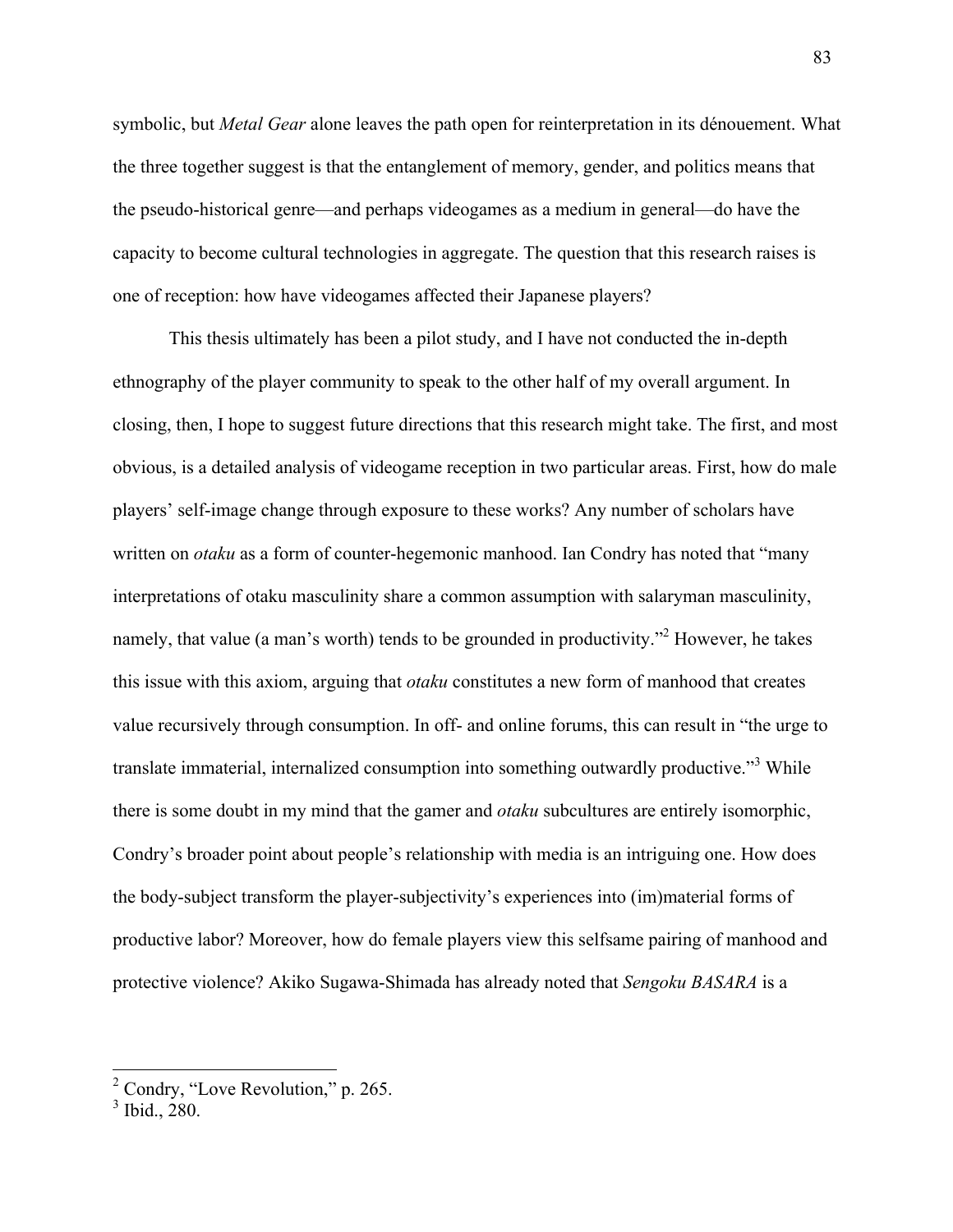seminal text in the *rekijyo* phenomenon, where young women have developed an interest in actual history via pseudo-historical media.<sup>4</sup> More research in this vein is necessary to understand how the consumption of gender constructions may transfer into other productive realms.

Second, we ought to question how consumption of pseudo-historical games affects political subjectivity. My study suggests that one outlet of production, in Condry's sense, may well be political conservativism. Any number of scholars have considered nationalist manga and anime in the contemporary shift of youth towards nationalism.<sup>5</sup> Adding videogames to these media will, I believe, provide a clearer picture of the cultural forces influencing political subjectivities. This thesis thus indicates that videogames deserve scrutiny in constructivist accounts of Japanese politics. In this, examining not only the text, but also the audience, will be critical. Naturally, no media exerts a hegemonic influence upon the viewer, who themselves are free to agree, disagree, or simply ignore messages. However, I believe that reactions are structured by both the text and the cultural background. Political commentary may well function as one outlet for *otaku* and player masculinity. In any case, an ethnographic examination of male players would doubtlessly prove illuminating from both political and anthropological standpoints.

A related line of inquiry has to do with the changes in games through time. Needless to say, a synchronic examination of the period I have examined would aid in expanding upon and refining my basic framework. However, I think a diachronic view of the pseudo-historical genre would prove more valuable. I have detected fictional displacement at work in games made

<sup>&</sup>lt;sup>4</sup> Akiko Sugawa-Shimada, "Rekijo, Pilgrimage and 'Pop-Spiritualism': Pop-Culture-Induced Heritage Tourism of/for Young Women" (paper presented at the Japan Forum, 2015).

<sup>&</sup>lt;sup>5</sup> For example, see Rumi Sakamoto, "Will You Go to War? Or Will You Stop Being Japanese? Nationalism and History in Kobayashi Yoshinori's Sensoron," *Japan Focus* 23 (2008).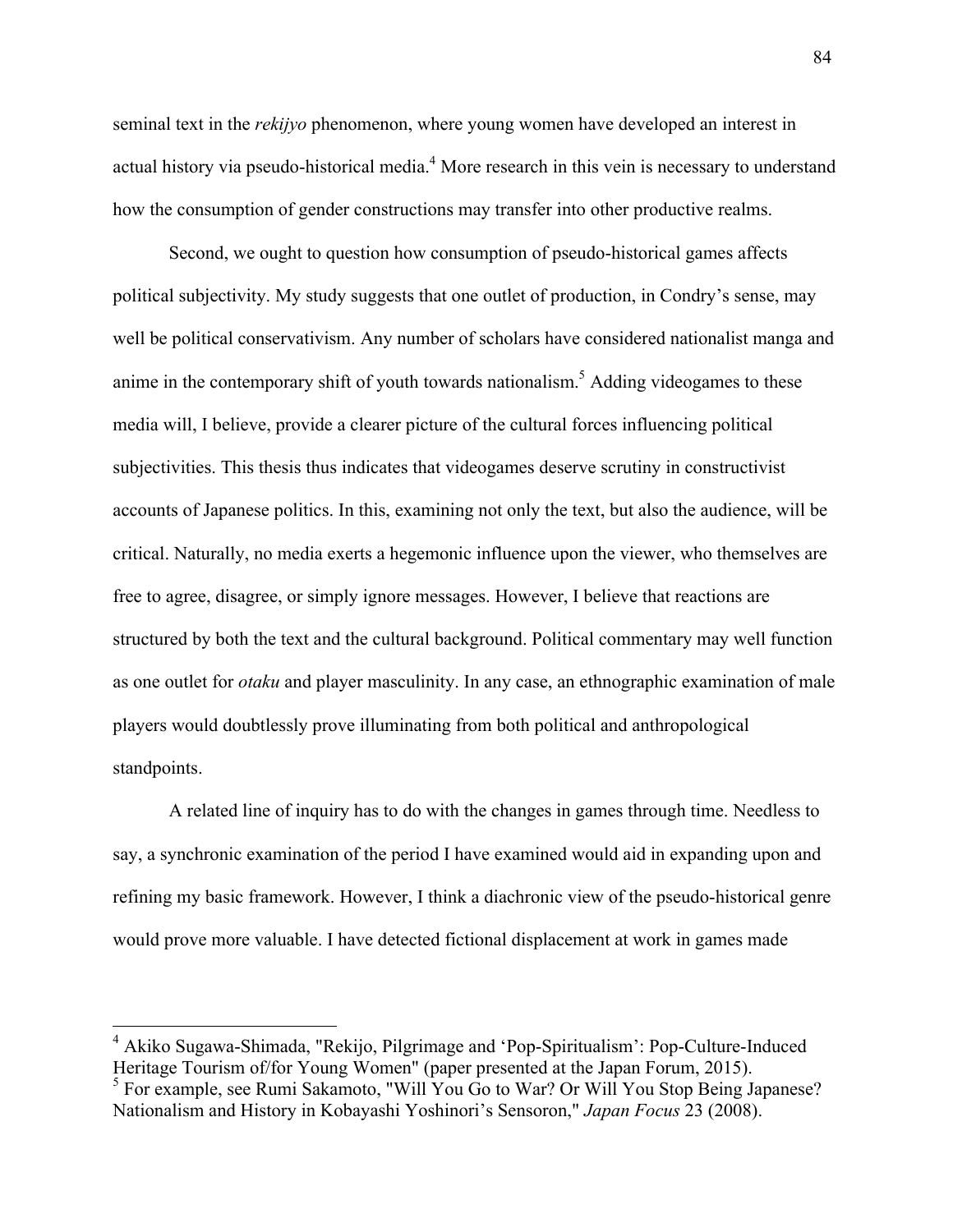between 1998 and 2005, but I cannot say whether this strategy is unique to this period. Discovering how and when fictional displacement became widespread would elucidate broader changes in war memory, gender, and politics. In a similar vein, I believe that historicizing the genre would allow for a more nuanced understanding of its capacity as a technology. As it happens, "[s]urveys have shown that support for pacifist policies has declined from 15.5 percent in 1972 to 5.6 percent in 2006."<sup>6</sup> Have games from this period preempted the emergence of certain types of discourse surrounding, say, the SDF? Or have they evolved contemporaneously, in which case games would function to reinforce, rather than to generate, certain ideas? Moreover, how have Japanese media in general worked diachronically to reimagine violence, and to what degree have these ideas moved transmedially? In this regard, my research raises the need for a cultural history of games, both as they have evolved as a medium and how they have borrowed from, and broken with, other forms of Japanese media.

Finally, I return to issues of hybridity. While a cultural history of games doubtless would take into account the Euro-American influences on the Japanese industry, these games have global appeal. As such, the intra-regional flows of ludic media offer an excellent opportunity to practice "Asia as method."<sup>7</sup> If, as I have argued, concerns of war memory have shaped the direction of play, how do we explain the regional popularity of the games? Does this truncation of the colonial past allow for unimpeded passage across national boundaries? My preliminary research hints that single-player Japanese games in general have not enjoyed great success in South Korea. Japanese producers of both hardware and software have not made concerted pushes

 <sup>6</sup> Sasada, "Youth and Nationalism in Japan," p. 117.

<sup>7</sup> For examples, see Koichi Iwabuchi, "Korean Wave and Inter-Asian Referencing," in *The Korean Wave: Korean Media Go Global*, ed. Youna Kim (New York: Routledge, 2013). and Biao Xiang, Brenda Yeoh, and Mika Toyota, eds., *Return: Nationalizing Transnational Mobility in Asia* (Durham: Duke University Press, 2013).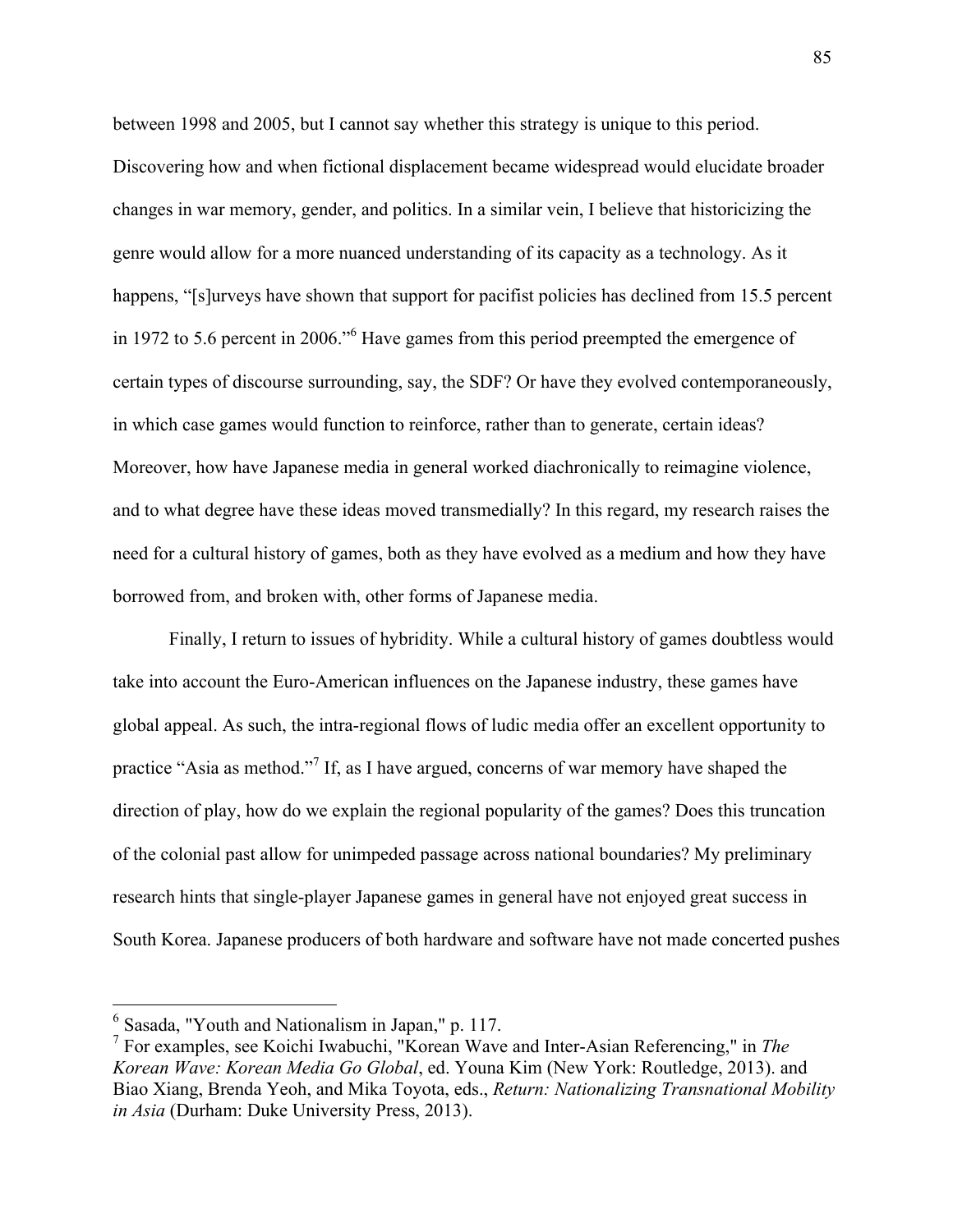into the neighboring market, not even after the end of South Korea's governmental ban on Japanese cultural products in 2000. Nonetheless, Korean player communities have grown around Japanese ludic media, sometimes illicitly. How these groups perceive such products, too, may reveal interesting developments in terms of politico-historical discourses of war and colonialism in both nations. This line of inquiry, then, offers a potentially rich vein of information for cultural scholars of East Asia.

I opened this thesis by speaking to a sense of retrospective wondering prevalent in Japan since the 1990s. The videogame industry developed partially against this background, and this doubtless leaves a legacy even today. However, the largest question that only time can answer is how these games will figure into the shape of post-post war Japan. Ludic media are actively engaged in societal processes: culture not only affects games, but games also affect culture within a particular historical moment. Hopefully, my research proves a bridge between Game Studies and Japanese Studies: for the former to consider the value of ideo-cultural context within reading strategies, and the latter to engage in a systematic study of ludic media as they contribute to the imagining of the past, the present, and the future.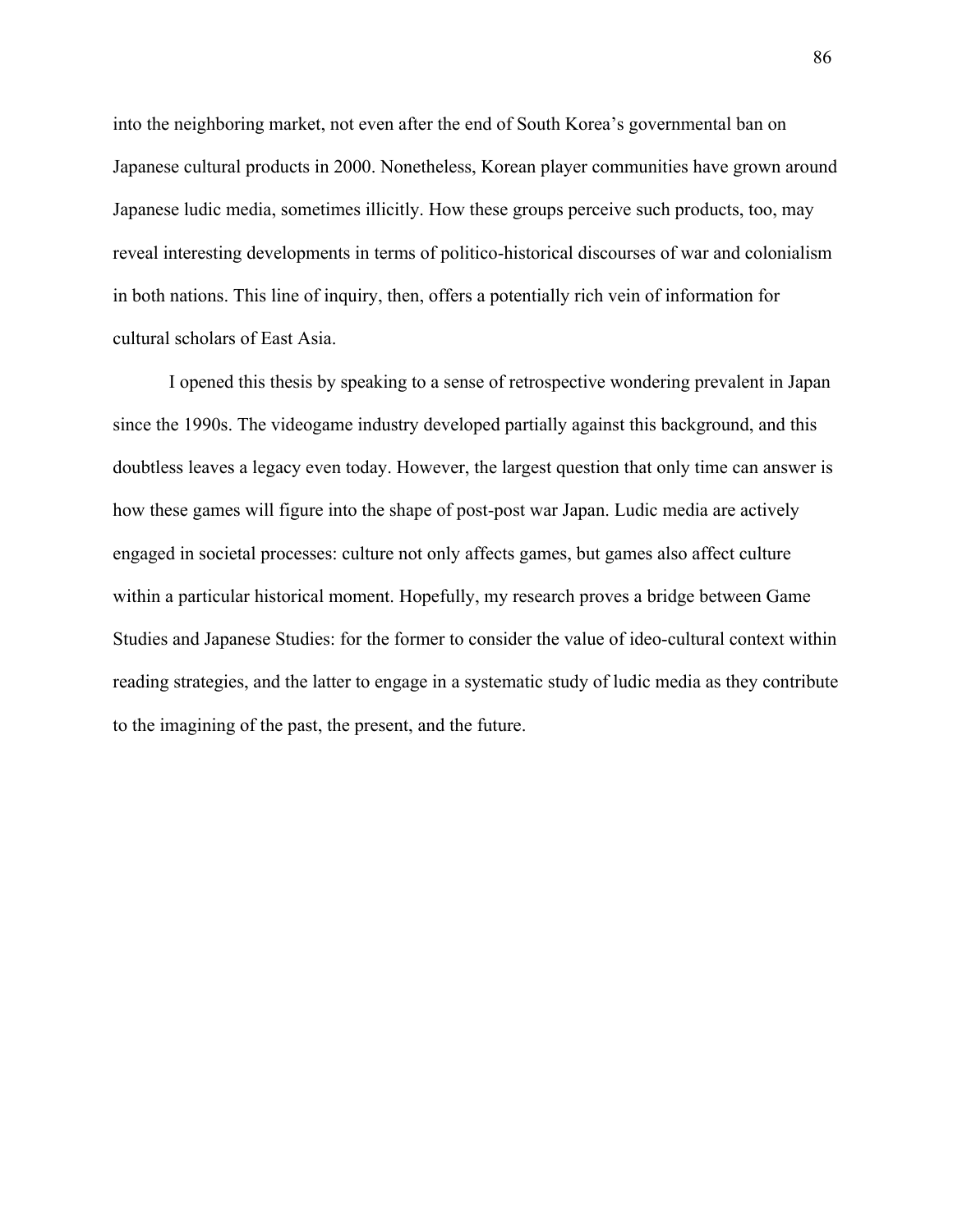# **Bibliography**

- Aarseth, Espen. "A Narrative Theory of Games." In *Proceedings of the International Conference on the Foundations of Digital Games*, edited by Magy Seif El-nasr, Mia Consalvo and Steven Feiner, 129-133. New York: ACM, 2012.
- Alloway, Nola, and Pam Gilbert. "Video Game Culture: Playing with Masculinity, Violence, and Pleasure." In *Wired-Up: Young People and the Electronic Media*, edited by Sue Howard. Bristol, Pa., USA: UCL Press, 1998.
- Anonymous. "'Taitanikku' Genshō (Kiiwādo De Kurikaeru Geinō 98 Nen)". *Aera*, 1998.
- Bell, Duncan. "Introduction: Memory, Trauma and World Politics." In *Memory, Trauma and World Politics : Reflections on the Relationship between Past and Present*, edited by Duncan Bell. New York: Palgrave Macmillan, 2006.

———. "Mythscapes: Memory, Mythology, and National Identity." *British Journal of Sociology*  54, no. 1 (2003): 63-81.

- Bizzocchi, Jim. "The Role of Narrative in Educational Games and Simulations." In *Educational Gameplay and Simulation Environments*, edited by David Kaufman, 68-83. Hershey: IGI Global, (2010).
- Bolter, J. David and Richard A. Grusin. *Remediation: Understanding New Media*. Cambridge, Mass.: MIT Press, 1999.
- Bogost, Ian. *Persuasive Games: The Expressive Power of Videogames*. Cambridge, MA: MIT Press, 2007.
- Carter, Cynthia. *Violence and the Media*. Edited by C. Kay Weaver Philadelphia, Pa.: Open University Press, 2003.
- Chan, Dean. "Locating Play." In *Asian Popular Culture: New, Hybrid, and Alternate Media*, edited by John A. Lent and Lorna Fitzsimmons. Lanham, Md.: Lexington Books, 2013.
- Cieslak, Marc. "Is the Japanese Gaming Industry in Crisis?" *BBC Click*, Nov. 4 2010.
- Condry, Ian. "Love Revolution: Anime, Masculinity, and the Future." In *Recreating Japanese Men*, edited by Sabine Frühstück and Anne Walthall. Berkeley: University of California Press, 2011.
- Consalvo, Mia. "Console Video Games and Global Corporations: Creating a Hybrid Culture." *New Media & Society* 8, no. 1 (2006): 117-37.

———. "Convergence and Globalization in the Japanese Videogame Industry." *Cinema Journal*  48, no. 3 (2009): 135-41.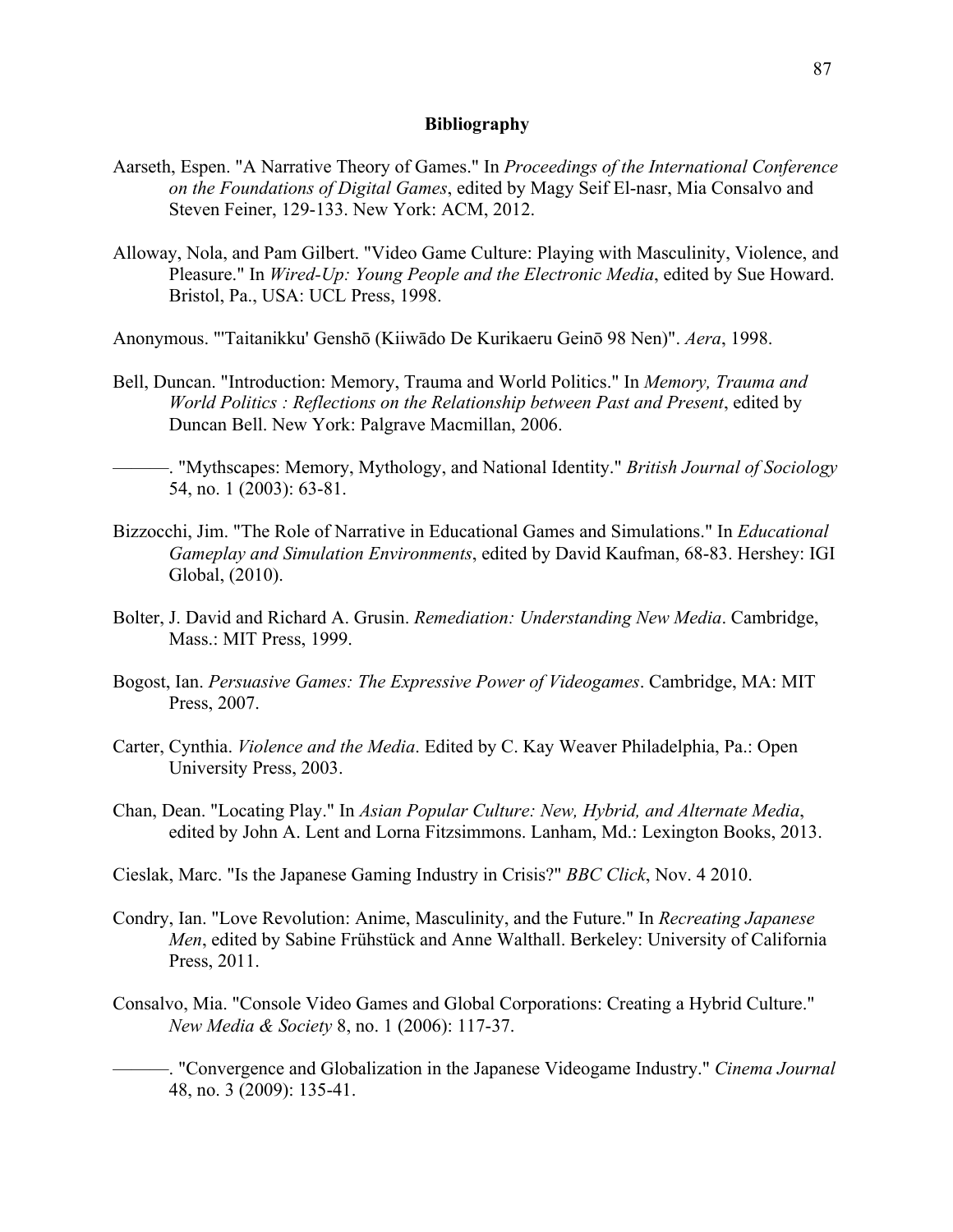- Cooke, Laquana and Gaines S. Hubbell. "Working out Memory with a Medal of Honor Complex." *Game Studies* 15, no. 2 (2015).
- Doak, Kevin M. "What Is a Nation and Who Belongs? National Narratives and the Ethnic Imagination in Twentieth." *American Historical Review* 102, no. 2 (1997): 283-309.
- Elliott, Andrew B. R., and Matthew Kapell. "Introduction: To Build a Past That Will "Stand the Test of Time--Discovering Historical Facts, Assembling Historical Narratives." In *Playing with the Past: Digital Games and the Simulation of History*, edited by Andrew B. R. Elliott and Matthew Kapell. New York: Bloomsbury, 2013.
- Erll, Astrid. "Remembering across Time, Space, and Cultures: Premediation, Remediation and the "Indian Mutiny"." In *Mediation, Remediation, and the Dynamics of Cultural Memory*, edited by Astrid and Rigney Erll, Ann. New York: Walter de Gruyter, 2009.
- Erll, Astrid, and Ann Rigney. "Introduction: Cultural Memory and Its Dynamics." In *Mediation, Remediation, and the Dynamics of Cultural Memory*, edited by Astrid Erll and Ann Rigney. New York: Walter de Gruyter, 2009.
- Freeman, David. "Creating Emotion in Games: The Craft and Art of Emotioneering." *Computers in Entertainment (CIE)* 2, no. 3 (2004): 1-11.
- Frühstück, Sabine. "After Heroism: Must Real Soldiers Die?". In *Recreating Japanese Men*, edited by Sabine Frühstück and Anne Walthall. Berkeley: University of California Press, 2011.
	- ———. *Uneasy Warriors: Gender, Memory, and Popular Culture in the Japanese Army*. Berkeley, CA: University of California Press, 2007.
- Funabashi, Yoichi. "Japan and the New World Order." *Foreign Affairs* 70, no. 5 (1991): 58-74.
- Giroux, Henry A. "Pulp Fiction and the Culture of Violence. (Violence in Movies)." *Harvard Educational Review* 65, no. 2 (1995): 299-314.
- Gluck, Carol. "The Invention of Edo." In *Mirror of Modernity Invented Traditions of Modern Japan*, edited by Stephen Vlastos. Berkeley: University of California Press, 1998.
- Harootunian, Harry D. "Japan's Long Postwar: The Trick of Memory and the Ruse of History." In *Japan after Japan: Social and Cultural Life from the Recessionary 1990s to the Present*, edited by Tomiko Yoda and Harry D. Harootunian. Durham: Duke University Press, 2006.
- Hasegawa, Kazumi. "Falling in Love with History: Japanese Girls *Otome* Sexuality and Queering Historical Imagination." In *Playing with the Past: Digital Games and the Simulation of History*, edited by Andrew B. R. Elliott and Matthew Kapell. New York: Bloomsbury, 2013.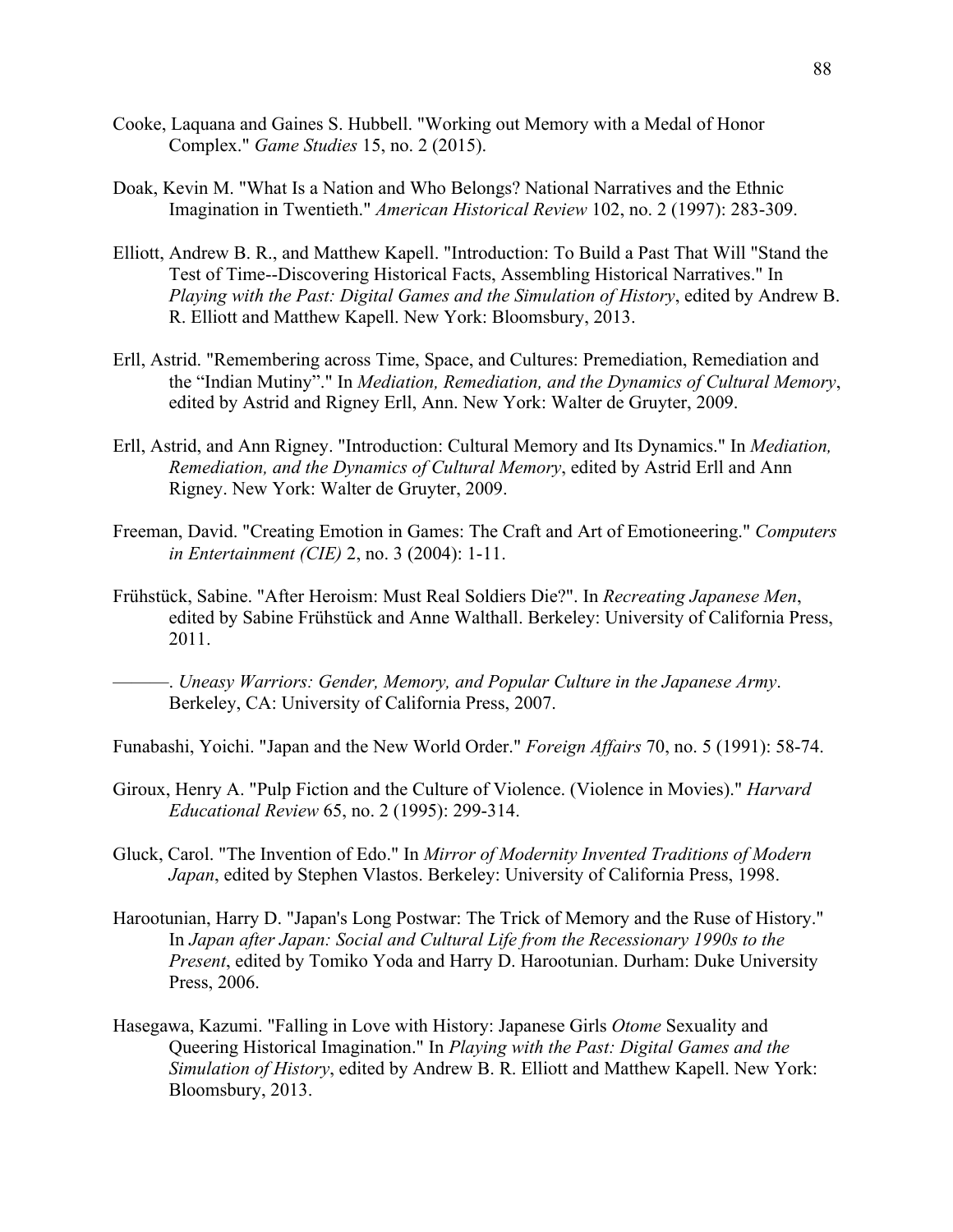- Hashimoto, Akiko. *The Long Defeat: Cultural Trauma, Memory, and Identity in Japan*. New York: Oxford University Press, 2015.
- Hori, Hikari. "Views from Elsewhere: Female Shoguns in Yoshinaga Fumi's Ōoku and Their Precursors in Japanese Popular Culture." *Japanese Studies* 32, no. 1 (2012): 77-95.
- Igarashi, Yoshikuni. *Bodies of Memory: Narratives of War in Postwar Japanese Culture, 1945- 1970*. Princeton: Princeton University Press, 2000.
	- ———. "The Bomb, Hirohito, and History: The Foundational Narrative of United States-Japan Postwar Relations." *Positions: East Asia Cultures Critique* 6, no. 2 (1998): 261-302.
- Iwabuchi, Koichi. "Korean Wave and Inter-Asian Referencing." In *The Korean Wave: Korean Media Go Global*, edited by Youna Kim. New York: Routledge, 2013.
- Karatsu, Rie. "Between Comedy and Kitsch: Kitano's Zatoichi and Kurosawa's Traditions of 'Jidaigeki'comedies." *Scope: An Online Journal of Film and TV Studies* 6 (2006).
- Kirkland, Ewan. "Masculinity in Video Games: The Gendered Gameplay of *Silent Hill*." *Camera Obscura*, no. 71 (2009): 161-83.
- Kim, Hyeshin. "Women's Games in Japan: Gendered Identity and Narrative Construction." *Theory, Culture & Society* 26, no. 2-3 (2009): 165-88.
- Kline, Stephen, Nick Dyer-Witheford, and Greig De Peuter. *Digital Play: The Interaction of Technology, Culture, and Marketing*. Montréal: McGill-Queen's University Press, 2005.
- Kojima, Hideo. "Metal Gear Solid." Tokyo: Konami, 1998.
- Kurosawa, Akira. "The Seven Samurai." New York: Simon and Schuster, 1970.
- Lamers, Jeroen Pieter. *Japonius Tyrannus: The Japanese Warlord Oda Nobunaga Reconsidered*. Leiden: Hotei Publishing, 2000.
- Landsberg, Alison. *Prosthetic Memory: The Transformation of American Remembrance in the Age of Mass Culture*. New York: Columbia University Press, 2004.
- Lee, Rosa. "Romanticising Shinsengumi in Contemporary Japan." *New Voices* 4 (2011): 168-87.
- Mason, Michele M. "Empowering the Would-Be Warrior: Bushidō and the Gendered Bodies of the Japanese Nation." In *Recreating Japanese Men*, edited by Sabine Frühstück and Anne Walthall. Berkeley: University of California Press, 2011.
- McCrone, David. "Culture and Nation." In *The Sage Handbook of Cultural Analysis*, edited by Tony Bennett and John Frow. Los Angeles: SAGE, 2008.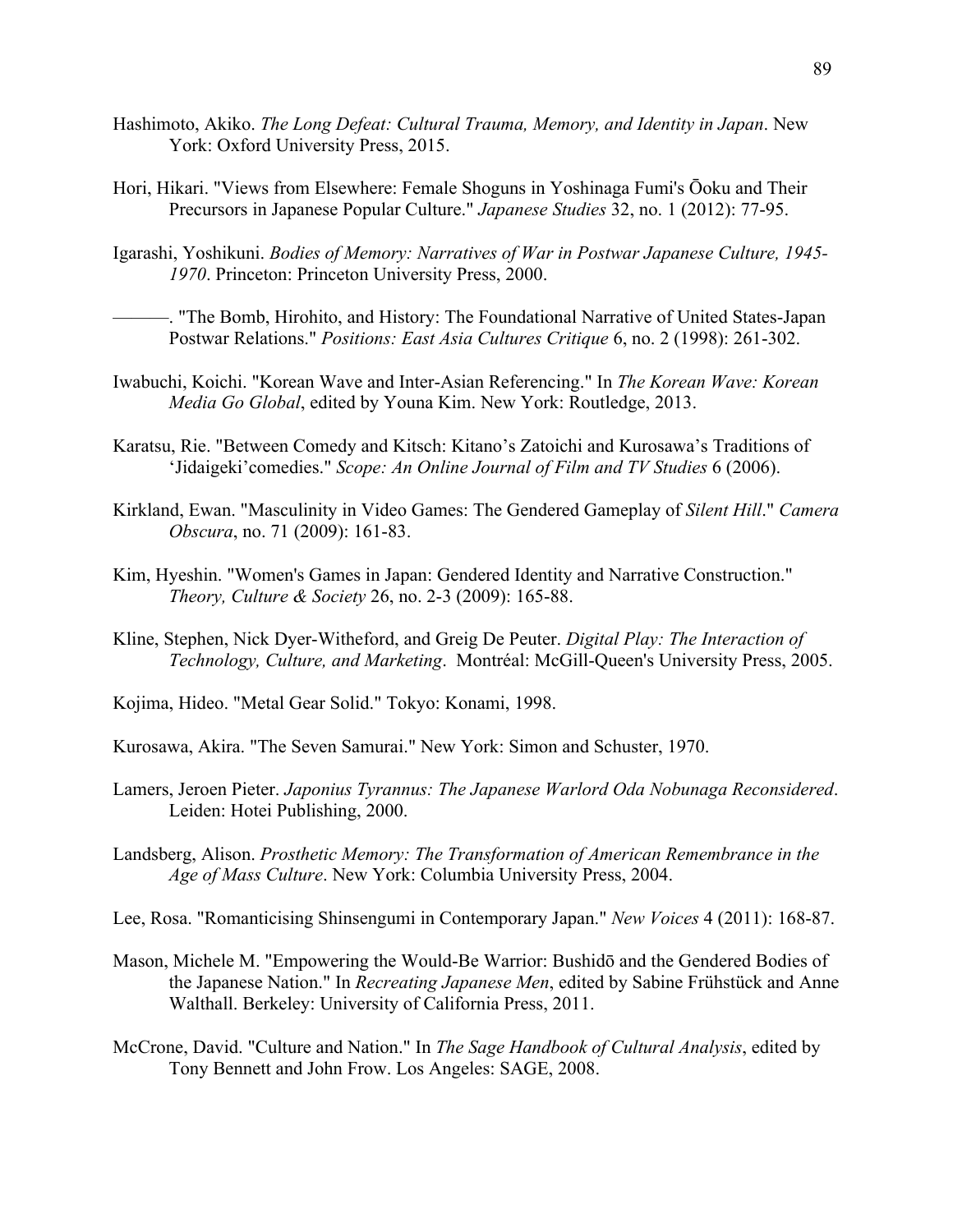- Midford, Paul. "Japan-United States Relations." In *The Sage Handbook of Modern Japanese Studies*, edited by James Babb: London: SAGE, 2015.
- "Metal Gear Solid Game Archives." Konami Digital Entertainment, http://www.konami.jp/gs/game/mgs/.
- Picard, Martin. "The Foundation of Geemu: A Brief History of Early Japanese Video Games." *Game Studies* 13, no. 2 (2014).
- Ramsay, Debra. *American Media and the Memory of World War II*. Taylor and Francis, 2015.
- Roberson, James E., and Nobue Suzuki. "Introduction." In *Men and Masculinities in Contemporary Japan: Dislocating the Salaryman Doxa*, edited by James E. Roberson and Nobue Suzuki. New York: RoutledgeCurzon, 2003.
- Ryan, Marie-Laure. *Avatars of Story*. Minneapolis: University of Minnesota Press, 2006.
- Ryang, Sonia. *Japan and National Anthropology: A Critique*. New York: Routledge Curzon, 2004.
- Sakamoto, Rumi. "Will You Go to War? Or Will You Stop Being Japanese? Nationalism and History in Kobayashi Yoshinori's Sensoron." *Japan Focus* 23 (2008): 1-15.
- Samuels, Richard J. *Securing Japan: Tokyo's Grand Strategy and the Future of East Asia*. Ithaca: Cornell University Press, 2007.
- Sasada, Hironori. "Youth and Nationalism in Japan." *SAIS Review* 26, no. 2 (2006): 109-122.
- Seaton, Philip A. *Japan's Contested War Memories: The 'Memory Rifts' in Historical Consciousness of World War II*. New York: Routledge, 2007.
- "Sengoku Basara: Basaragi." CAPCOM CO., LTD, http://www.capcom.co.jp/sengoku/.
- Shibuya, Akiko, and Akira Sakamoto. "The Quantity and Context of Video Game Violence in Japan: Toward Creating an Ethical Standard." In *Gaming, Simulations, and Society: Research Scope and Perspective*, edited by Rei Shiratori, K. Arai and F. Kato. Tokyo: Springer, 2005.
- Sicart, Miguel. "Moral Dilemmas in Computer Games." *Design Issues* 29, no. 3 (2013): 28-37.
- ———. *The Ethics of Computer Games*. Cambridge, MA: MIT Press, 2009.
- Sturken, Marita. *Tangled Memories: The Vietnam War, the Aids Epidemic, and the Politics of Remembering*. Berkeley: University of California Press, 1997.